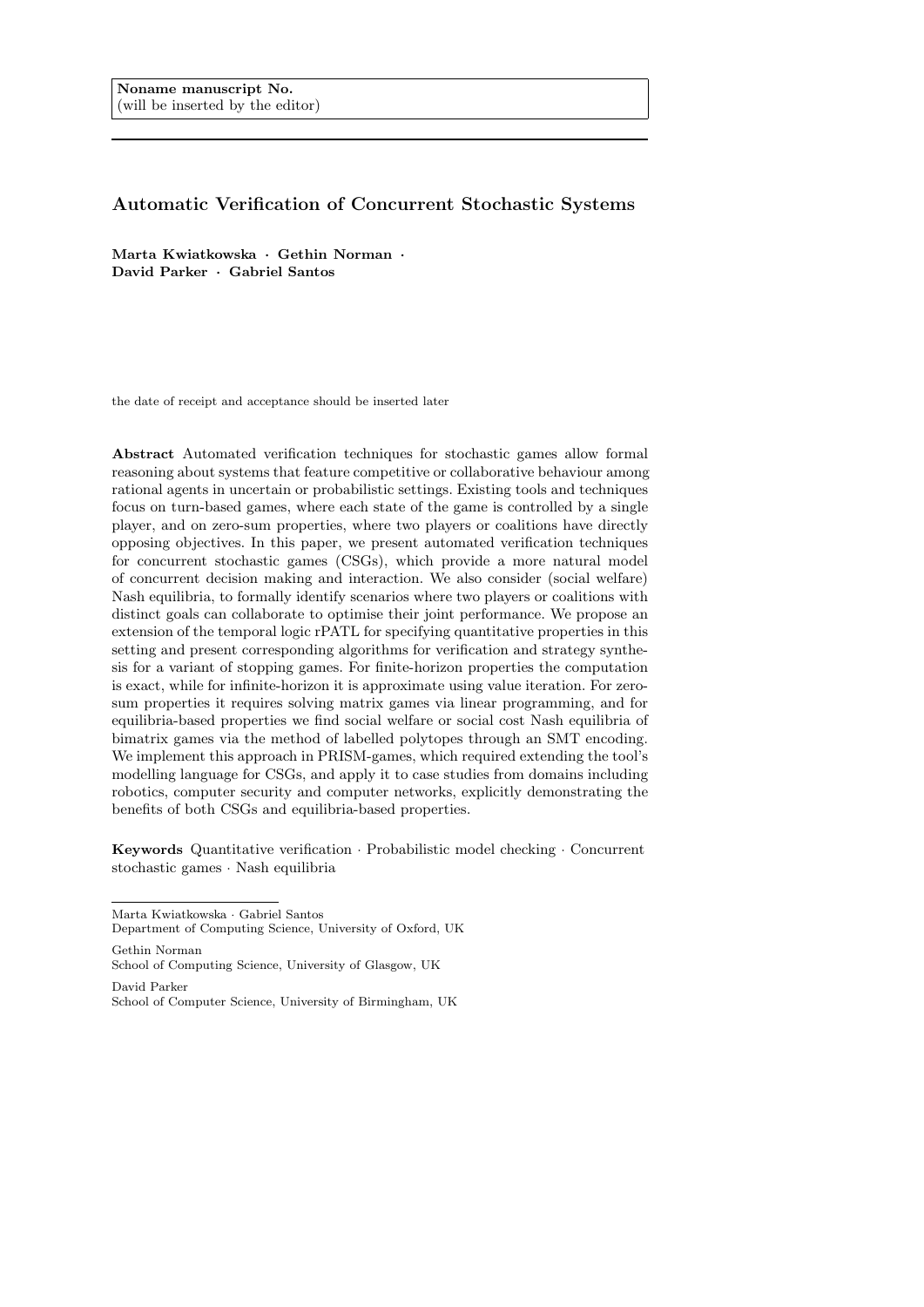## 1 Introduction

Stochastic multi-player games are a versatile modelling framework for systems that exhibit cooperative or competitive behaviour in the presence of adversarial or uncertain environments. They can be viewed as a collection of players (agents) with strategies for determining their actions based on the execution so far. These models combine nondeterminism, representing the adversarial, cooperative and competitive choices, stochasticity, modelling uncertainty due to noise, failures or randomness, and concurrency, representing simultaneous execution of interacting agents. Examples of such systems appear in many domains, from robotics and autonomous transport, to security and computer networks. A game-theoretic approach also facilitates the design of protocols that use penalties or incentives to ensure robustness against selfish participants. However, the complex interactions involved in such systems make their correct construction a challenge.

Formal verification for stochastic games provides a means of producing quantitative guarantees on the correctness of these systems (e.g. "the control software can always safely stop the vehicle with probability at least 0.99, regardless of the actions of other road users"), where the required behavioural properties are specified precisely in quantitative extensions of temporal logic. The closely related problem of strategy synthesis constructs an optimal strategy for a player, or coalition of players, which guarantees that such a property is satisfied.

A variety of verification algorithms for stochastic games have been devised, e.g., [\[17,](#page-51-0)[77,](#page-54-0)[3,](#page-51-1)[4,](#page-51-2)[18\]](#page-51-3). In recent years, further progress has been made: verification and strategy synthesis algorithms have been developed for various temporal logics [\[23,](#page-52-0)[9,](#page-51-4)[45,](#page-52-1)[42\]](#page-52-2) and implemented in the PRISM-games tool [\[51\]](#page-53-0), an extension of the PRISM probabilistic model checker [\[44\]](#page-52-3). This has allowed modelling and verification of stochastic games to be used for a variety of non-trivial applications, in which competitive or collaborative behaviour between entities is a crucial ingredient, including computer security and energy management.

A limitation of the techniques implemented in PRISM-games to date is that they focus on turn-based stochastic multi-player games (TSGs), whose states are partitioned among a set of players, with exactly one player taking control of each state. In this paper, we propose and implement techniques for concurrent stochastic multi-player games (CSGs), which generalise TSGs by permitting players to choose their actions simultaneously in each state. This provides a more realistic model of interactive agents operating concurrently, and making action choices without already knowing the actions being taken by other agents. Although algorithms for CSGs have been known for some time (e.g.,  $[3,4,18]$  $[3,4,18]$  $[3,4,18]$ ), their implementation and application to real-world examples has been lacking.

A further limitation of existing work is that it focuses on zero-sum properties, in which one player (or a coalition of players) aims to optimise some objective, while the remaining players have the directly opposing goal. In PRISM-games, properties are specified in the logic rPATL (probabilistic alternating-time temporal logic with rewards) [\[23\]](#page-52-0), a quantitative extension of the game logic ATL  $[5]$ . This allows us to specify that a coalition of players can achieve a high-level objective, regarding the probability of an event's occurrence or the expectation of reward measure, irrespective of the other players' strategies. Extensions have allowed players to optimise multiple objectives  $[24,9]$  $[24,9]$ , but again in a zero-sum fashion.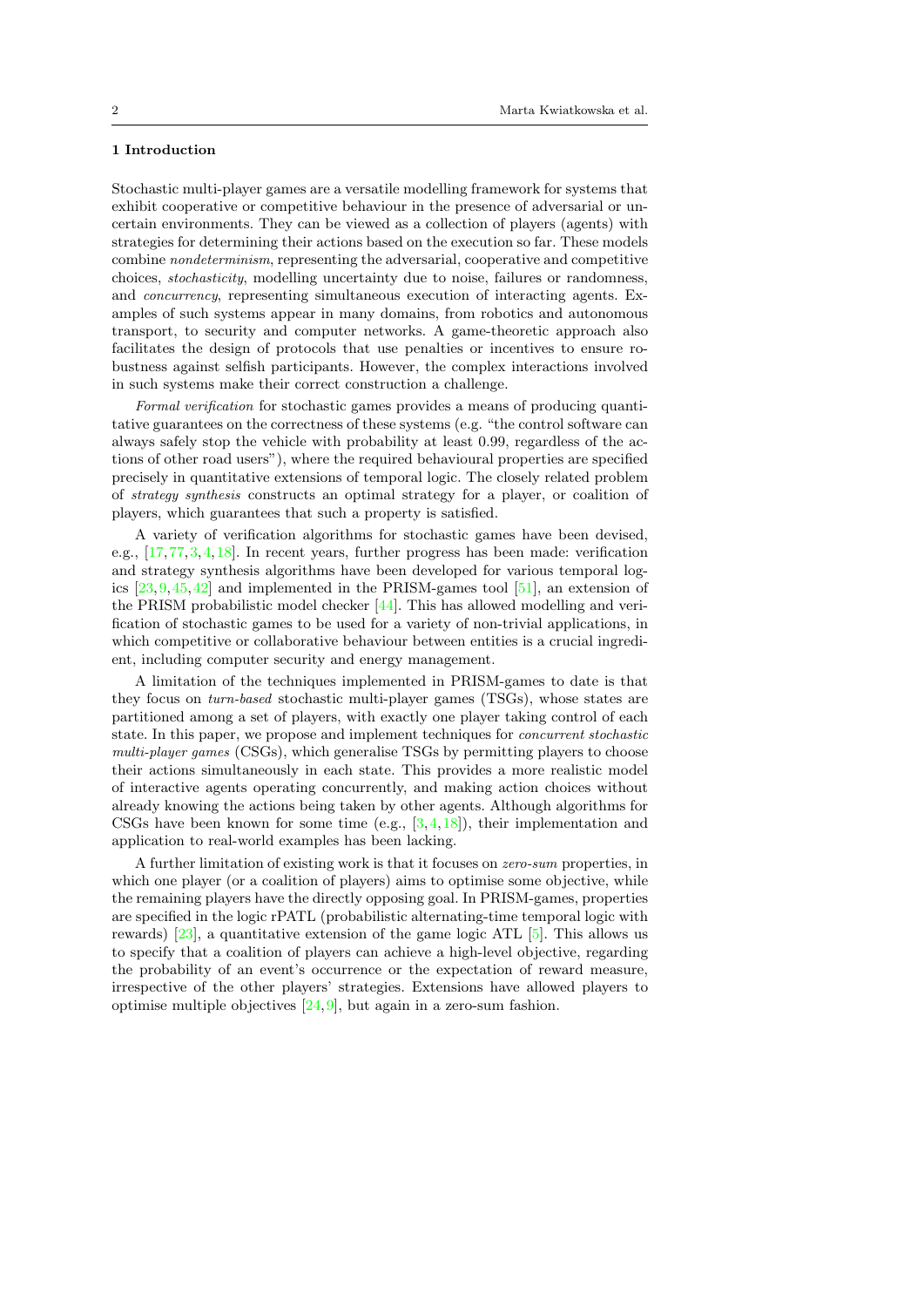In this work, we move beyond zero-sum properties and consider situations where two players (or two coalitions of players) in a CSG have distinct objectives to be maximised or minimised. The goals of the players (or coalitions) are not necessarily directly opposing, and so it may be beneficial for players to collaborate. For these nonzero-sum scenarios, we use the well studied notion of Nash equilibria (NE), where it is not beneficial for any player to unilaterally change their strategy. In particular, we use subgame-perfect NE [\[63\]](#page-53-1), where this equilibrium criterion holds in every state of the game, and we focus on two specific variants of equilibria: social welfare and social cost NE, which maximise and minimise, respectively, the sum of the objectives of the players.

We propose an extension of the rPATL logic which adds the ability to express quantitative nonzero-sum properties based on these notions of equilibria, for example "the two robots have navigation strategies which form a (social cost) Nash equilibrium, and under which the combined expected energy usage until completing their tasks is below  $k$ ". We also include some additional reward properties that have proved to be useful when applying our methods to various case studies.

We provide a formal semantics for the new logic and propose algorithms for CSG verification and strategy synthesis for a variant of stopping games, including both zero-sum and nonzero-sum properties. Our algorithms extend the existing approaches for rPATL model checking, and employ a combination of exact computation through backward induction for finite-horizon properties and approximate computation through value iteration for infinite-horizon properties. Both approaches require the solution of games for each state of the model in each iteration of the computation: we solve matrix games for the zero-sum case and find optimal NE for bimatrix games for the nonzero-sum case. The former can be done with linear programming; we perform the latter using labelled polytopes  $[52]$  and a reduction to SMT.

We have implemented our verification and strategy synthesis algorithms in a new release, version 3.0, of PRISM-games [\[48\]](#page-53-3), extending both the modelling and property specification languages to support CSGs and nonzero-sum properties. In order to investigate the performance, scalability and applicability of our techniques, we have developed a large selection of case studies taken from a diverse set of application domains including: finance, computer security, computer networks, communication systems, robot navigation and power control.

These illustrate examples of systems whose modelling and analysis requires stochasticity and competitive or collaborative behaviour between concurrent components or agents. We demonstrate that our CSG modelling and verification techniques facilitate insightful analysis of quantitative aspects of such systems. Specifically, we show cases where CSGs allow more accurate modelling of concurrent behaviour than their turn-based counterparts and where our equilibria-based extension of rPATL allows us to synthesise better performing strategies for collaborating agents than can be achieved using the zero-sum version.

The paper combines and extends the conference papers [\[45\]](#page-52-1) and [\[46\]](#page-52-5). In particular, we: (i) introduce the definition of social cost Nash equilibria for CSGs and model checking algorithms for verifying temporal logic specifications using this definition; (ii) provide additional details and proofs of model checking algorithms, for example for combinations of finite- and infinite-horizon objectives; (iii) present an expanded experimental evaluation, including a wider range of properties, ex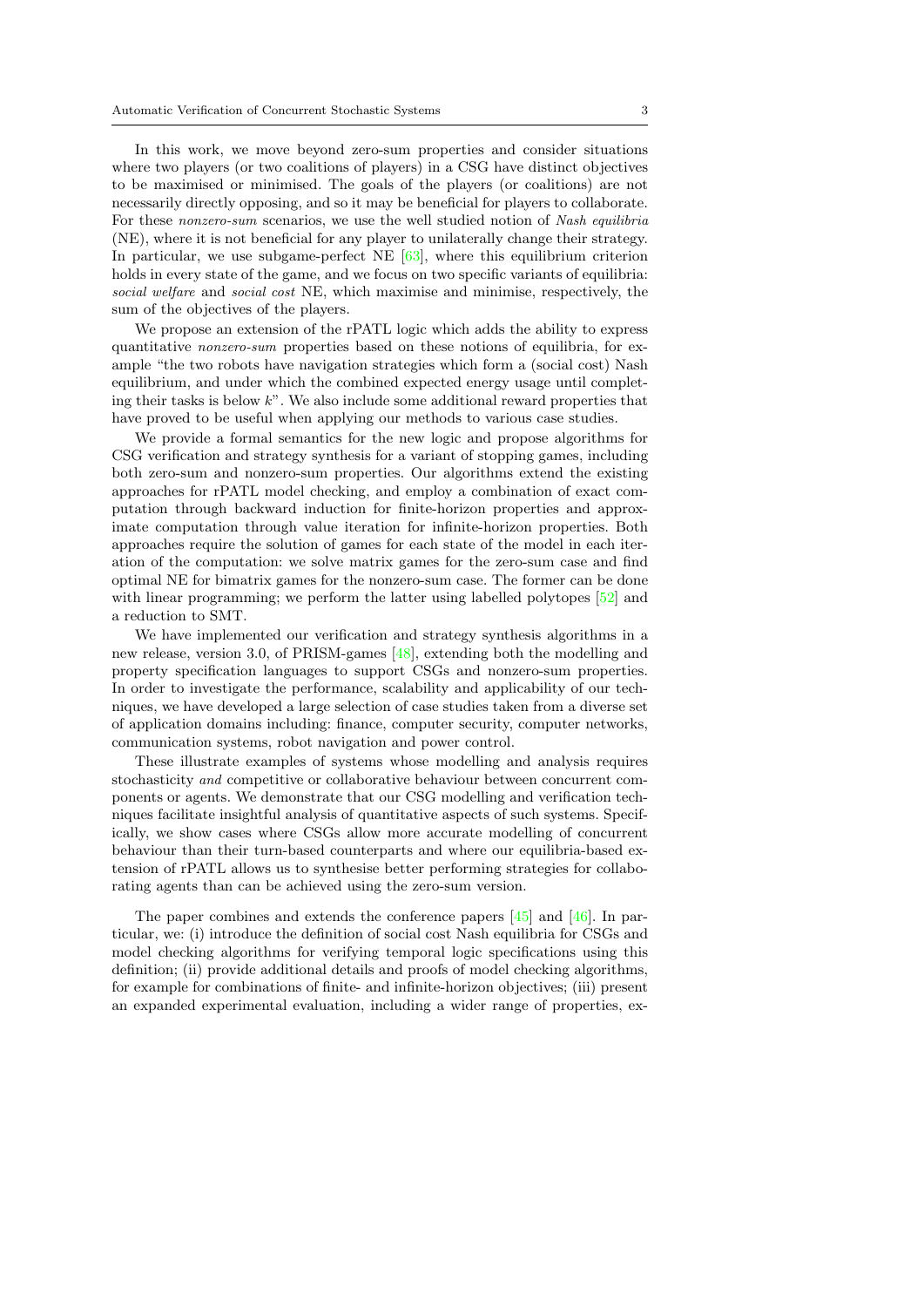tended analysis of the case studies and a more detailed evaluation of performance, including efficiency improvements with respect to [\[45,](#page-52-1)[46\]](#page-52-5).

Related work. Various verification algorithms have been proposed for CSGs, e.g. [\[3,](#page-51-1)[4,](#page-51-2)[18\]](#page-51-3), but without implementations, tool support or case studies. PRISMgames 2.0 [\[51\]](#page-53-0), which we have built upon in this work, provided modelling and verification for a wide range of properties of stochastic multi-player games, including those in the logic rPATL, and multi-objective extensions of it, but focusing purely on the turn-based variant of the model (TSGs) in the context of two-coalitional zero-sum properties. GIST [\[21\]](#page-51-6) allows the analysis of  $\omega$ -regular properties on probabilistic games, but again focuses on turn-based, not concurrent, games. GAVS+  $[25]$  is a general-purpose tool for algorithmic game solving, supporting TSGs and (non-stochastic) concurrent games, but not CSGs. Three further tools, PRALINE [\[14\]](#page-51-7), EAGLE [\[76\]](#page-54-1) and EVE [\[34\]](#page-52-7), support the computation of NE [\[58\]](#page-53-4) for the restricted class of (non-stochastic) concurrent games. In addition, EVE has recently been extended to verify if an LTL property holds on some or all NE [\[35\]](#page-52-8). Computing NE is also supported by MCMAS-SLK [\[16\]](#page-51-8) via strategy logic and general purpose tools such as Gambit [\[57\]](#page-53-5) can compute a variety of equilibria but, again, not for stochastic games.

Work concerning nonzero-sum properties includes  $[22,77]$  $[22,77]$ , in which the existence of and the complexity of finding NE for stochastic games is studied, but without practical algorithms. The complexity of finding subgame-perfect NE for quantitative reachability properties is studied in  $[15]$ , while  $[33]$  considers the complexity of equilibrium design for temporal logic properties and lists social welfare requirements and implementation as future work. In  $[67]$ , a learning-based algorithm for finding NE for discounted properties of CSGs is presented and evaluated. Similarly, [\[53\]](#page-53-7) studies NE for discounted properties and introduces iterative algorithms for strategy synthesis. A theoretical framework for price-taking equilibria of CSGs is given in [\[6\]](#page-51-10), where players try to minimise their costs which include a price common to all players and dependent on the decisions of all players. A notion of strong NE for a restricted class of CSGs is formalised in [\[27\]](#page-52-11) and an approximation algorithm for checking the existence of such NE for discounted properties is introduced and evaluated. The existence of stochastic equilibria with imprecise deviations for CSGs and a PSPACE algorithm to compute such equilibria is considered in [\[12\]](#page-51-11). Finally, we mention the fact that the concept of equilibrium is used to analyze different applications such as cooperation among agents in stochastic games [\[39\]](#page-52-12) and to design protocols based on quantum secret sharing [\[69\]](#page-53-8).

## <span id="page-3-0"></span>2 Preliminaries

We begin with some basic background from game theory, and then describe CSGs, illustrating each with examples. For any finite set X, we will write  $Dist(X)$  for the set of probability distributions over X and for any vector  $v \in \mathbb{Q}^n$  for  $n \in \mathbb{N}$  we use  $v(i)$  to denote the *i*th entry of the vector.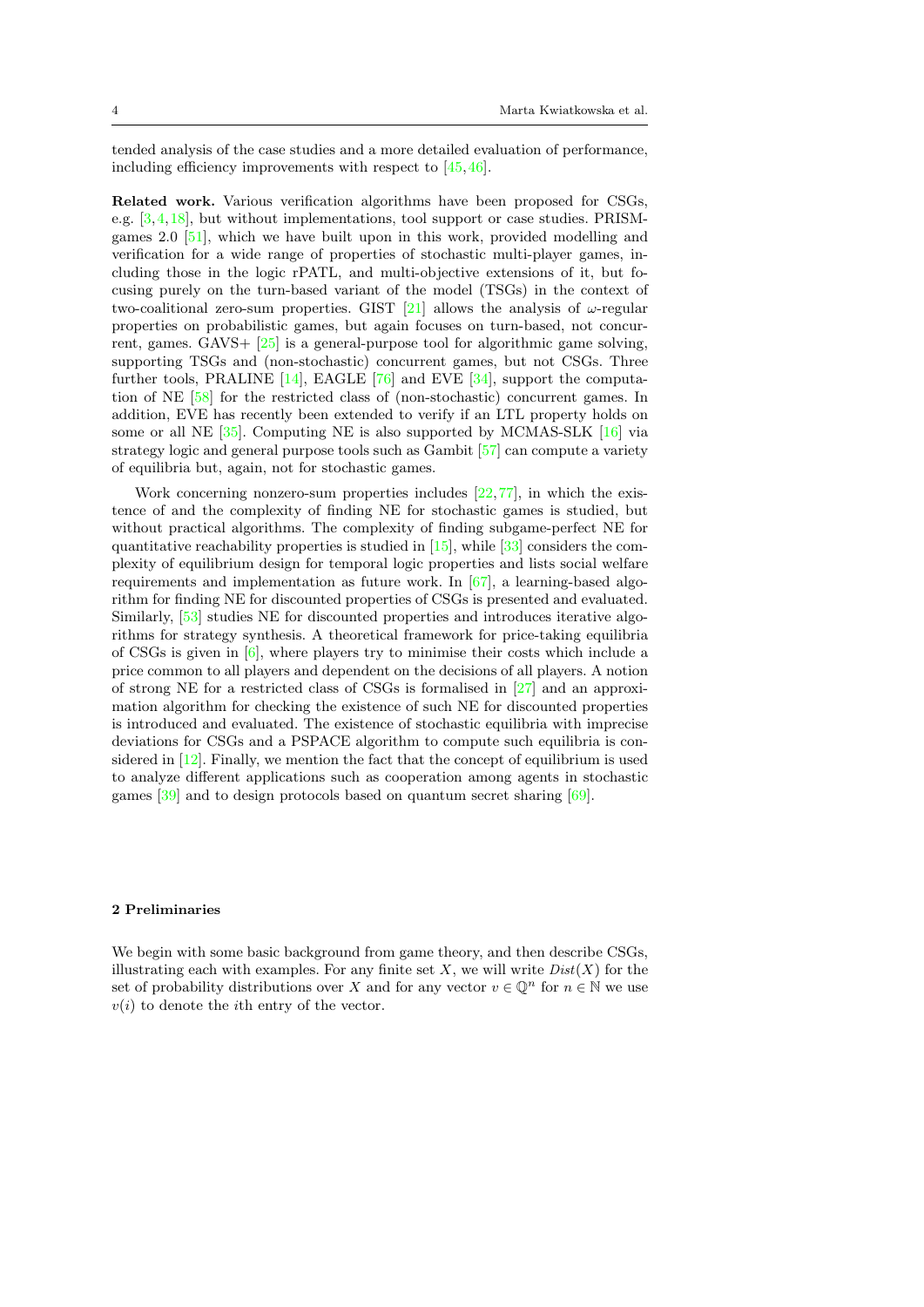### 2.1 Game Theory Concepts

We first introduce *normal form games*, which are simple one-shot games where players make their choices concurrently.

Definition 1 (Normal form game) A (finite, n-person) normal form game (NFG) is a tuple  $N = (N, A, u)$  where:

- $-N = \{1, \ldots, n\}$  is a finite set of *players*;
- $-A = A_1 \times \cdots \times A_n$  and  $A_i$  is a finite set of *actions* available to player  $i \in N$ ;  $-u=(u_1,\ldots,u_n)$  and  $u_i: A\to\mathbb{Q}$  is a *utility function* for player  $i\in\mathbb{N}$ .

In a game N, players select actions simultaneously, with player  $i \in N$  choosing from the action set  $A_i$ . If each player i selects action  $a_i$ , then player j receives the utility  $u_j(a_1, \ldots, a_n)$ .

Definition 2 (Strategies and strategy profile) A (mixed) strategy  $\sigma_i$  for player i in an NFG N is a distribution over its action set, i.e.,  $\sigma_i \in Dist(A_i)$ . We let  $\Sigma_N^i$  denote the set of all strategies for player *i.* A *strategy profile* (or just *profile*)  $\sigma = (\sigma_1, \ldots, \sigma_n)$  is a tuple of strategies for each player.

Under a strategy profile  $\sigma = (\sigma_1, \ldots, \sigma_n)$  of an NFG N, the expected utility of player  $i$  is defined as follows:

$$
u_i(\sigma) \stackrel{\text{def}}{=} \sum_{(a_1,\ldots,a_n)\in A} u_i(a_1,\ldots,a_n) \cdot \left(\prod_{j=1}^n \sigma_j(a_j)\right).
$$

A two-player NFG is also called a bimatrix game as it can be represented by two distinct matrices  $Z_1, Z_2 \in \mathbb{Q}^{l \times m}$  where  $A_1 = \{a_1, ..., a_l\}, A_2 = \{b_1, ..., b_m\}, z_{ij}^1 =$  $u_1(a_i, b_j)$  and  $z_{ij}^2 = u_2(a_i, b_j)$ .

A two-player NFG is *constant-sum* if there exists  $c \in \mathbb{Q}$  such that  $u_1(\alpha)+u_2(\alpha) =$ c for all  $\alpha \in A$  and zero-sum if  $c = 0$ . A zero-sum, two-player NFG is often called a *matrix game* as it can be represented by a single matrix  $Z \in \mathbb{Q}^{l \times m}$  where  $A_1 = \{a_1, \ldots, a_l\}, A_2 = \{b_1, \ldots, b_m\}$  and  $z_{ij} = u_1(a_i, b_j) = -u_2(a_i, b_j)$ . For zerosum, two-player NFGs, in the bimatrix game representation we have  $Z_1 = -Z_2$ .

### <span id="page-4-1"></span>2.1.1 Matrix Games

We require the following classical result concerning matrix games, which introduces the notion of the value of a matrix game (and zero-sum NFG).

<span id="page-4-0"></span>**Theorem 1 (Minimax theorem [\[59,](#page-53-9)[60\]](#page-53-10))** For any zero-sum NFG  $N = (N, A, u)$ and corresponding matrix game Z, there exists  $v^* \in \mathbb{Q}$ , called the value of the game and denoted val $(Z)$ , such that:

- $-$  there is a strategy  $\sigma_1^*$  for player 1, called an optimal strategy of player 1, such that under this strategy the player's expected utility is at least  $v^*$  regardless of the strategy of player 2, i.e.  $\inf_{\sigma_2 \in \Sigma_{\mathsf{N}}^2} u_1(\sigma_1^{\star}, \sigma_2) \geq v^{\star}$ ;
- $-$  there is a strategy  $\sigma_2^*$  for player  $\ddot{2}$ , called an optimal strategy of player 2, such that under this strategy the player's expected utility is at least  $-v^*$  regardless of the strategy of player 1, i.e.  $\inf_{\sigma_1 \in \Sigma_{\mathsf{N}}^1} u_2(\sigma_1, \sigma_2^{\star}) \geqslant -v^{\star}$ .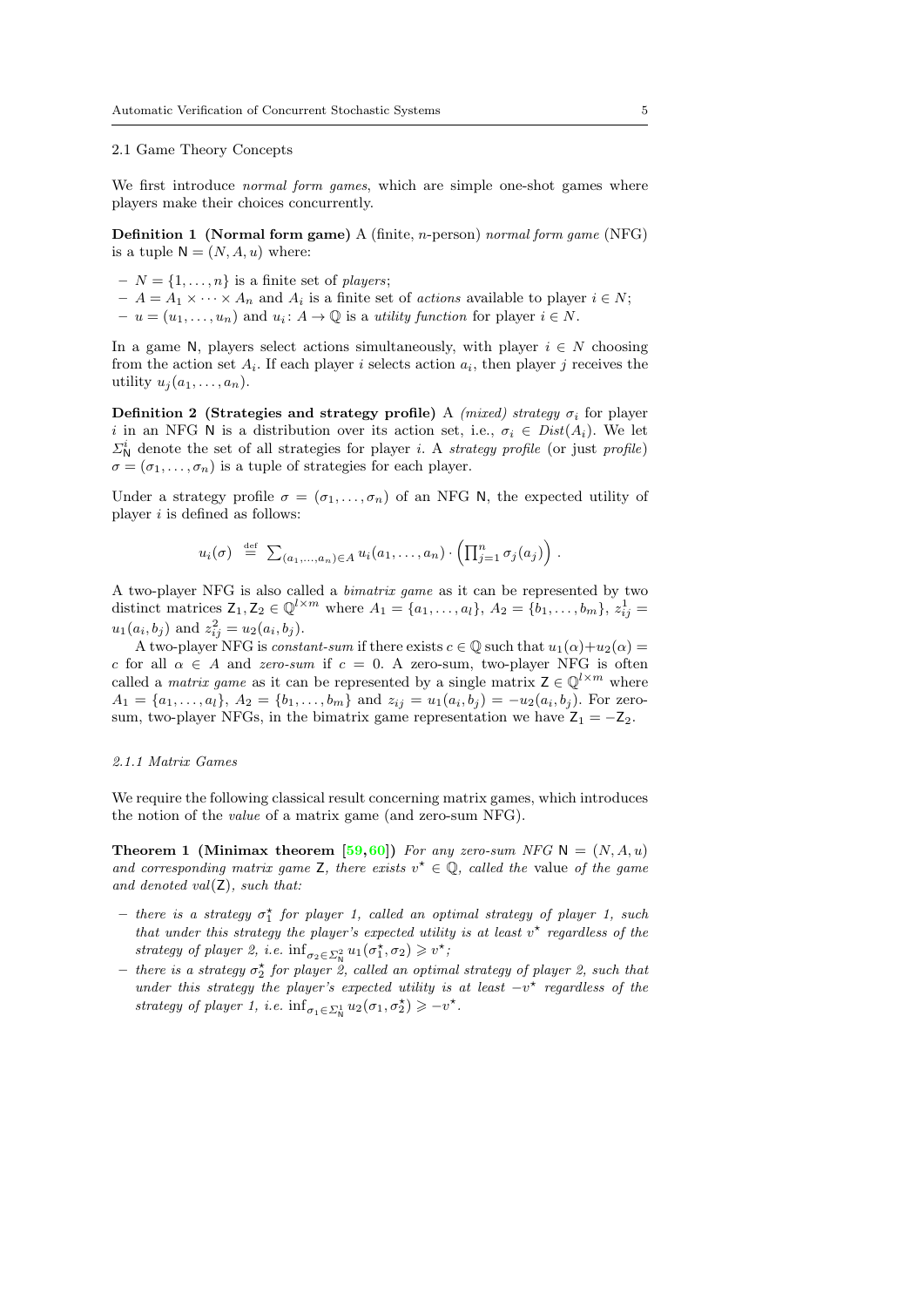The value of a matrix game  $Z \in \mathbb{Q}^{l \times m}$  can be found by solving the following linear programming (LP) problem  $[59,60]$  $[59,60]$ . Maximise v subject to the constraints:

$$
x_1 \cdot z_{1j} + \dots + x_l \cdot z_{lj} \geq v \text{ for all } 1 \leq j \leq m
$$

$$
x_i \geq 0 \text{ for all } 1 \leq i \leq l
$$

$$
x_1 + \dots + x_l = 1
$$

In addition, the solution for  $(x_1, \ldots, x_l)$  yields an optimal strategy for player 1. The value of the game can also be found by solving the following dual LP problem. Minimise  $v$  subject to the constraints:

$$
y_1 \cdot z_{i1} + \dots + y_m \cdot z_{im} \leq v \text{ for all } 1 \leq i \leq l
$$

$$
y_j \geq 0 \text{ for all } 1 \leq j \leq m
$$

$$
y_1 + \dots + y_m = 1
$$

and in this case the solution  $(y_1, \ldots, y_m)$  yields an optimal strategy for player 2.

<span id="page-5-0"></span>Example 1. Consider the (zero-sum) NFG corresponding to the well known rockpaper-scissors game, where each player  $i \in \{1, 2\}$  chooses "rock"  $(r_i)$ , "paper"  $(p_i)$ or "scissors"  $(s_i)$ . The matrix game representation is:

$$
Z = \begin{array}{c} \n r_2 \quad p_2 \quad s_2 \\
 r_1 \left( \begin{array}{ccc} 0 & -1 & 1 \\
 1 & 0 & -1 \\
 -1 & 1 & 0 \end{array} \right) \n \end{array}
$$

where the utilities for winning, losing and drawing are  $1, -1$  and 0 respectively. The value for this matrix game is the solution to the following LP problem. Maximise v subject to the constraints:

$$
x_2 - x_3 \geqslant v
$$

$$
x_3 - x_1 \geqslant v
$$

$$
x_1 - x_2 \geqslant v
$$

$$
x_1, x_2, x_3 \geqslant 0
$$

$$
x_1 + x_2 + x_3 = 1
$$

which yields the value  $v^* = 0$  with optimal strategy  $\sigma_1^* = (1/3, 1/3, 1/3)$  for player 1 (the optimal strategy for player 2 is the same).

## <span id="page-5-1"></span>2.1.2 Bimatrix Games

For bimatrix games (and nonzero-sum NFGs), we use the concept of Nash equilibria (NE), which represent scenarios for players with distinct objectives in which it is not beneficial for any player to unilaterally change their strategy. In particular, we will use variants called social welfare optimal NE and social cost optimal NE. These variants are equilibria that maximise or minimise, respectively, the total utility of the players, i.e., the sum of the individual player utilities.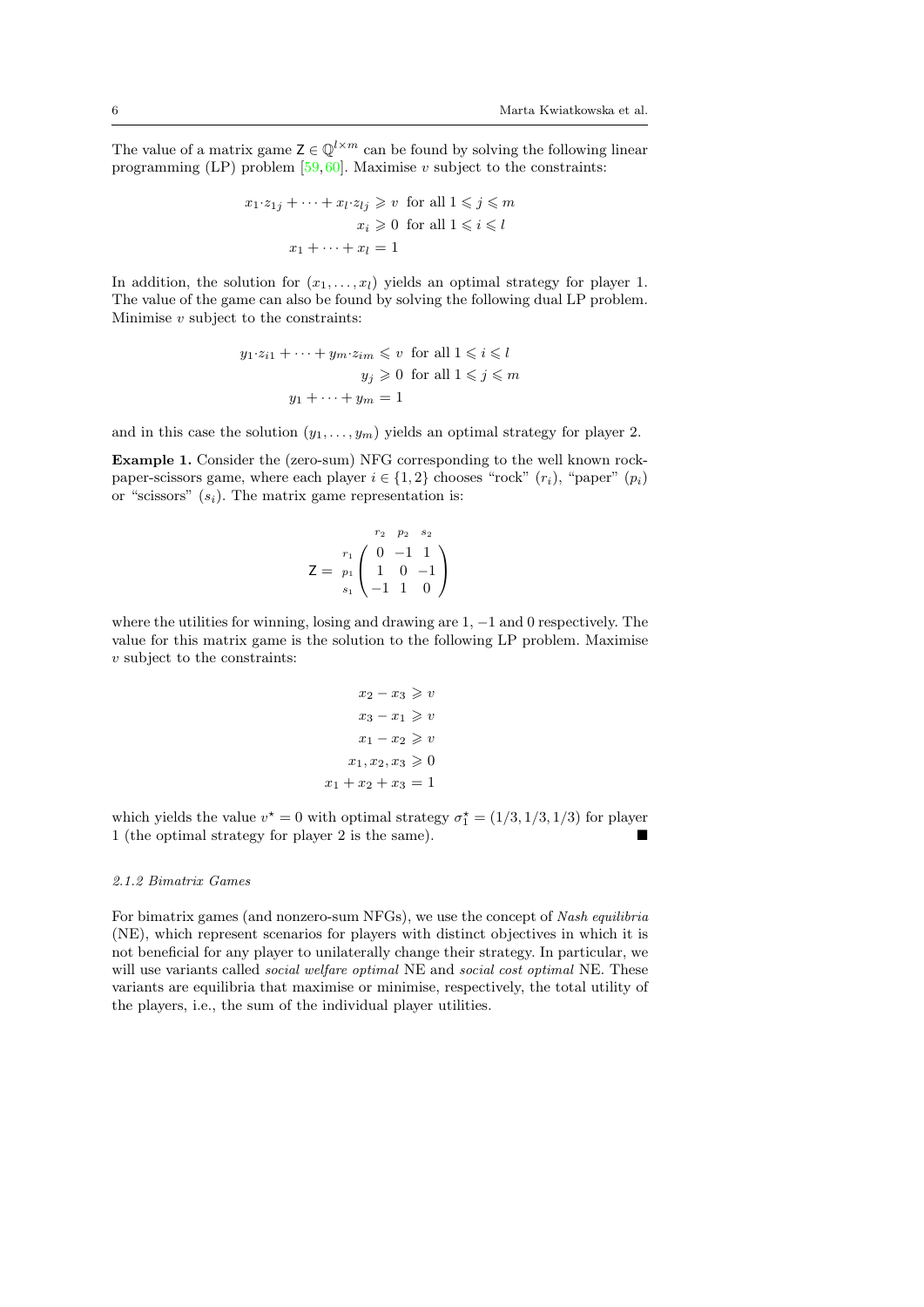**Definition 3** (Best and least response) For NFG  $N = (N, A, u)$ , strategy profile  $\sigma = (\sigma_1, \ldots, \sigma_n)$  and player *i* strategy  $\sigma'_i$ , we define the sequence of strategies  $\sigma_{-i}$  $(\sigma_1,\ldots,\sigma_{i-1},\sigma_{i+1},\ldots,\sigma_n)$  and profile  $\sigma_{-i}[\sigma_i'] = (\sigma_1,\ldots,\sigma_{i-1},\sigma_i',\sigma_{i+1},\ldots,\sigma_n)$ . For player *i* and strategy sequence  $\sigma_{-i}$ :

- $-$  a best response for player *i* to  $\sigma_{-i}$  is a strategy  $\sigma_i^*$  for player *i* such that  $u_i(\sigma_{-i}[\sigma_i^{\star}]) \geq u_i(\sigma_{-i}[\sigma_i])$  for all strategies  $\sigma_i$  of player *i*;
- $-$  a least response for player *i* to  $\sigma_{-i}$  is a strategy  $\sigma_i^*$  for player *i* such that  $u_i(\sigma_{-i}[\sigma_i^{\star}]) \leq u_i(\sigma_{-i}[\sigma_i])$  for all strategies  $\sigma_i$  of player *i*.

<span id="page-6-2"></span>**Definition 4 (Nash equilibrium)** For NFG  $N = (N, A, u)$ , a strategy profile  $\sigma^*$ of N is a Nash equilibrium (NE) and  $\langle u_i(\sigma^*)\rangle_{i\in N}$  NE values if  $\sigma_i^*$  is a best response to  $\sigma_{-i}^*$  for all  $i \in N$ .

**Definition 5 (Social welfare NE)** For NFG  $N = (N, A, u)$ , an NE  $\sigma^*$  of N is a social welfare optimal NE (SWNE) and  $\langle u_i(\sigma^{\star})\rangle_{i\in N}$  corresponding SWNE values if  $u_1(\sigma^*) + \cdots + u_n(\sigma^*) \geq u_1(\sigma) + \cdots + u_n(\sigma)$  for all NE  $\sigma$  of N.

**Definition 6 (Social cost NE)** For NFG  $N = (N, A, u)$ , a profile  $\sigma^*$  of N is a social cost optimal NE (SCNE) and  $\langle u_i(\sigma^*)\rangle_{i\in N}$  corresponding *SCNE values* if it is an NE of  $N^- = (N, A, -u)$  and  $u_1(\sigma^*) + \cdots + u_n(\sigma^*) \leq u_1(\sigma) + \cdots + u_n(\sigma)$  for all NE  $\sigma$  of  $N^- = (N, A, -u).$ 

The notion of SWNE is standard  $[61]$  and corresponds to the case where utility values represent profits or rewards. We introduce the dual notion of SCNE for the case where utility values correspond to losses or costs. In our experience of modelling with stochastic games, such situations are common: example objectives in this category include minimising the probability of a fault occurring or minimising the expected time to complete a task. Representing SCNE directly is a more natural approach than the alternative of simply negating utilities, as above.

The following demonstrates the relationship between SWNE and SCNE.

**Lemma 1** For NFG  $N = (N, A, u)$ , a strategy profile  $\sigma^*$  of N is an NE of  $N^ (N, A, -u)$  if and only if  $\sigma_i^*$  is a least response to  $\sigma_{-i}^*$  of player i in N for all  $i \in N$ . Furthermore,  $\sigma^*$  is a SWNE of  $N^-$  if and only if  $\sigma^*$  is a SCNE of N.

Lemma [1](#page-6-0) can be used to reduce the computation of SCNE profiles and values to those of SWNE profiles and values (or vice versa). This is achieved by negating all utilities in the NFG or bimatrix game, computing an SWNE profile and corresponding SWNE values, and then negating the SWNE values to obtain an SCNE profile and corresponding SCNE values for the original NFG or bimatrix game.

Finding NE and NE values in bimatrix games is in the class of linear complementarity problems (LCPs). More precisely,  $(\sigma_1, \sigma_2)$  is an NE profile and  $(u, v)$ are the corresponding NE values of the bimatrix game  $Z_1, Z_2 \in \mathbb{Q}^{l \times m}$  where  $A_1 = \{a_1, \ldots, a_l\}, A_2 = \{b_1, \ldots, b_m\}$  if and only if for the column vectors  $x \in \mathbb{Q}^l$ and  $y \in \mathbb{Q}^m$  where  $x_i = \sigma_1(a_i)$  and  $y_j = \sigma_2(b_j)$  for  $1 \leq i \leq l$  and  $1 \leq j \leq m$ , we have:

<span id="page-6-1"></span><span id="page-6-0"></span>
$$
x^T(1u - Z_1y) = 0 \tag{1}
$$

$$
y^T(\mathbf{1}v - \mathbf{Z}_2^T x) = 0\tag{2}
$$

$$
1u - \mathsf{Z}_1 y \geqslant 0 \tag{3}
$$

$$
\mathbf{1}v - \mathbf{Z}_2^T x \geqslant \mathbf{0} \tag{4}
$$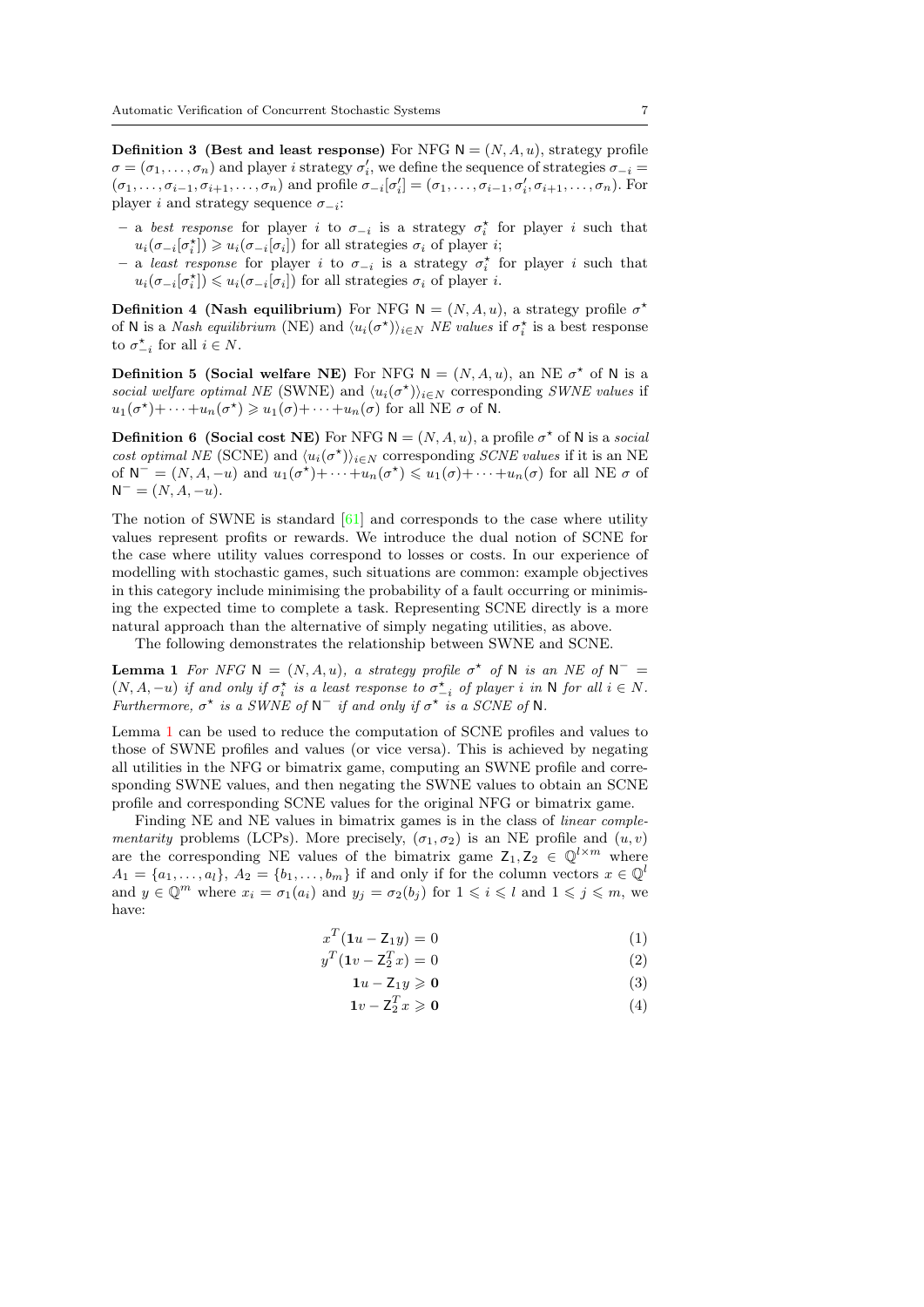and 0 and 1 are vectors or matrices with all components 0 and 1, respectively.

**Example 2.** We consider a nonzero-sum stag hunt game  $[64]$  where, if players decide to cooperate, this can yield a large utility, but if the others do not, then the cooperating player gets nothing while the remaining players get a small utility. A scenario with 3 players, where two form a coalition (assuming the role of player 2), yields a bimatrix game:

$$
Z_1 = \begin{array}{c} n c_2 \; h c_2 \; c_2 \\ c_1 \; \left( \begin{array}{ccc} 2 & 2 & 2 \\ 0 & 4 & 6 \end{array} \right) \end{array} \quad \begin{array}{c} n c_2 \; h c_2 \; c_2 \\ Z_2 = \begin{array}{c} n c_1 \\ c_1 \end{array} \left( \begin{array}{ccc} 4 & 2 & 0 \\ 4 & 6 & 9 \end{array} \right)
$$

where  $nc_i$  and  $c_i$  represent player 1 and coalition 2 not cooperating and cooperating, respectively, and  $hc_2$  represents half the players in the coalition cooperating. A strategy profile  $\sigma^* = ((x_1, x_2, x_3), (y_1, y_2))$  is an NE and  $(u, v)$  the corresponding NE values of the game if and only if, from Eqn [\(1\)](#page-6-1) and [\(2\)](#page-6-1):

$$
u \cdot x_1 - 2 \cdot x_1 \cdot y_1 - 2 \cdot x_1 \cdot y_2 - 2 \cdot x_1 \cdot y_3 + u \cdot x_2 - 4 \cdot x_2 \cdot y_2 - 6 \cdot x_2 \cdot y_3 = 0
$$
  

$$
v \cdot y_1 - 4 \cdot x_1 \cdot y_1 - 4 \cdot x_2 \cdot y_1 + v \cdot y_2 - 2 \cdot x_1 \cdot y_2 - 6 \cdot x_2 \cdot y_2 + v \cdot y_3 - 9 \cdot x_2 \cdot y_3 = 0
$$

and, from Eqn  $(3)$  and  $(4)$ :

$$
u - 2 \tcdot y_1 - 2 \tcdot y_2 - 2 \tcdot y_3 \ge 0
$$
  

$$
u - 4 \tcdot y_2 - 6 \tcdot y_3 \ge 0
$$
  

$$
v - 4 \tcdot x_1 - 4 \tcdot x_2 \ge 0
$$
  

$$
v - 2 \tcdot x_1 - 6 \tcdot x_2 \ge 0
$$
  

$$
v - 9 \tcdot x_2 \ge 0.
$$

There are three solutions to this LCP problem which correspond to the following NE profiles:

- player 1 and the coalition pick  $nc_1$  and  $nc_2$ , respectively, with NE values  $(2, 4)$ ;
- player 1 selects  $nc_1$  and  $c_1$  with probabilities 5/9 and 4/9 and the coalition selects  $nc_2$  and  $c_2$  with probabilities  $2/3$  and  $1/3$ , with NE values  $(2, 4)$ ;
- player 1 and the coalition select  $c_1$  and  $c_2$ , respectively, with NE values (6,9).

For instance, in the first case, neither player 1 nor the coalition believes the other will cooperate: the best they can do is act alone. The third maximises the joint utility and is the only SWNE profile, with corresponding SWNE values (6, 9).

To find SCNE profiles and SCNE values for the same set of utility functions, using Lemma [1](#page-6-0) we can negate all the utilities of the players in the game and look for NE profiles in the resulting bimatrix game; again, there are three:

- player 1 and the coalition select  $c_1$  and  $nc_2$ , respectively, with NE values  $(0, -4)$ ;
- player 1 selects  $nc_1$  and  $c_1$  with probabilities  $1/2$  and  $1/2$  and the coalition selects  $nc_2$  and  $hc_2$  with probabilities 1/2 and 1/2, with NE values (-2, -4);
- player 1 and the coalition select  $nc_1$  and  $c_2$ , respectively, with NE values (−2, 0).

The third is the only SCNE profile, with corresponding SCNE values  $(2, 0)$ .

In this work, we compute the SWNE values for a bimatrix game (or, via Lemma [1,](#page-6-0) the SCNE values) by first identifying all the NE values of the game. For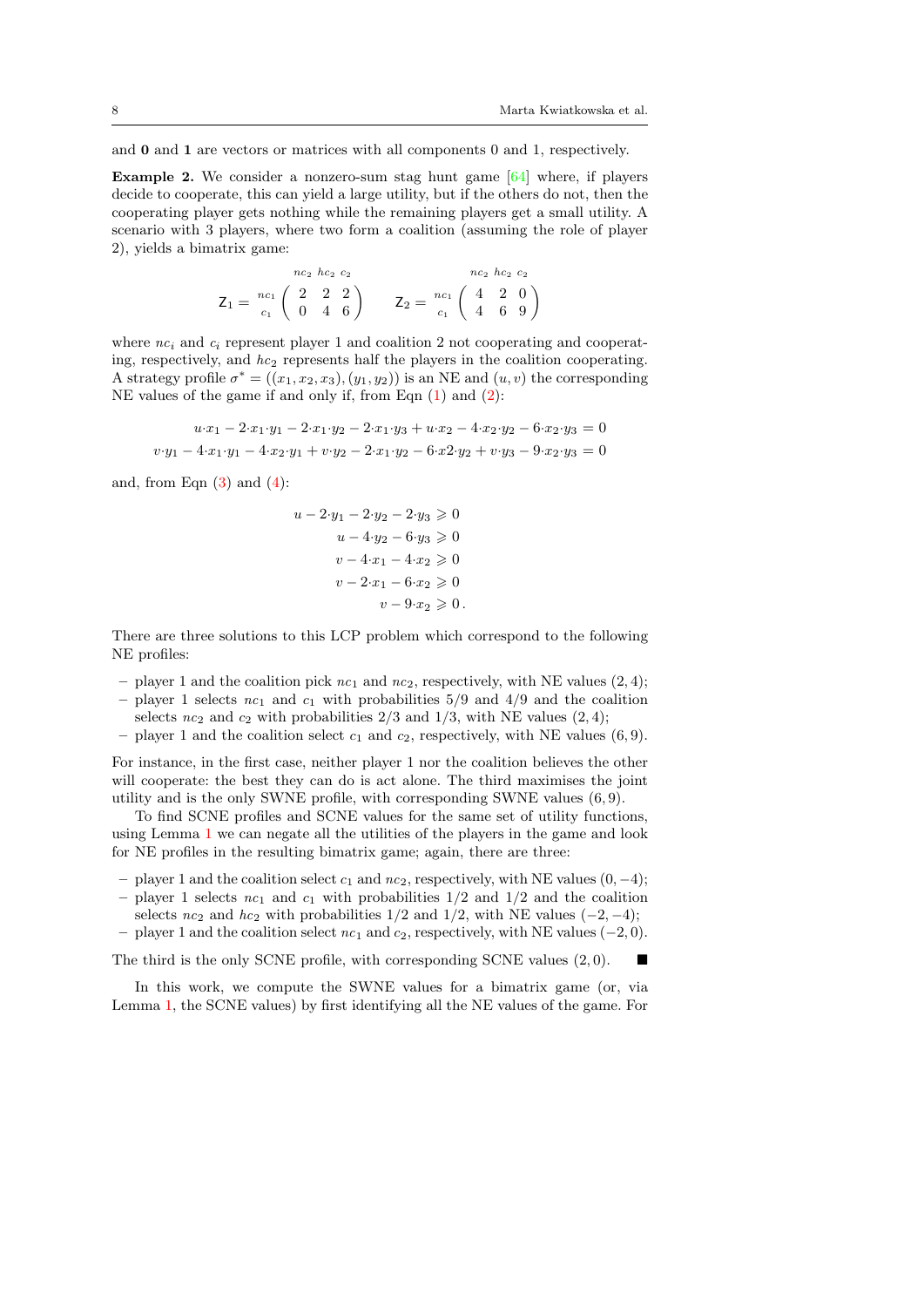this, we use the Lemke-Howson algorithm  $[52]$ , which is based on the method of labelled polytopes [\[61\]](#page-53-11). Other well-known methods include those based on support enu-meration [\[66\]](#page-53-13) and regret minimisation [\[71\]](#page-53-14). Given a bimatrix game  $Z_1, Z_2 \in \mathbb{Q}^{l \times m}$ , we denote the sets of deterministic strategies of players 1 and 2 by  $I = \{1, \ldots, l\}$ and  $M = \{1, \ldots, m\}$  and define  $J = \{l+1, \ldots, l+m\}$  by mapping  $j \in M$  to  $l+j \in J$ . A *label* is then defined as an element of  $I \cup J$ . The sets of strategies for players 1 and 2 can be represented by:

$$
X = \{x \in \mathbb{Q}^l \mid (\mathbf{1}x = 1) \land (x \geq 0)\} \quad \text{and} \quad Y = \{y \in \mathbb{Q}^m \mid (\mathbf{1}y = 1) \land (y \geq 0)\}.
$$

The strategy set Y is then divided into regions  $Y(i)$  and  $Y(j)$  (polytopes) for  $i \in I$ and  $j \in J$  such that  $Y(i)$  contains strategies for which the deterministic strategy i of player 1 is a best response and  $Y(j)$  contain strategies which choose action j with probability 0:

$$
Y(i) = \{ y \in Y \mid \forall k \in I. \ Z_1(i,:) y \geq Z_1(k,:) y \}
$$
 and  $Y(j) = \{ y \in Y \mid y_{j-l} = 0 \}$ 

where  $Z_1(i,:)$  is the *i*th row vector of  $Z_1$ . A vector y is then said to have label k if  $y \in Y(k)$ , for  $k \in I \cup J$ . The strategy set X is divided analogously into regions  $X(j)$ and  $X(i)$  for  $j \in J$  and  $i \in I$  and a vector x has label k if  $x \in X(k)$ , for  $k \in I \cup J$ . A pair of vectors  $(x, y) \in X \times Y$  is *completely labelled* if the union of the labels of x and y equals  $I \cup J$ .

The NE profiles of the game are the vector pairs that are completely labelled [\[52,](#page-53-2)[74\]](#page-54-2). The corresponding NE values can be computed through matrixvector multiplication. A SWNE profile and corresponding SWNE values can then be found through an NE profile with NE values that maximise the sum.

### 2.2 Concurrent Stochastic Games

We now define concurrent stochastic games [\[73\]](#page-53-15), where players repeatedly make simultaneous choices over actions that update the game state probabilistically.

Definition 7 (Concurrent stochastic game) A concurrent stochastic multi-player game (CSG) is a tuple  $\mathsf{G} = (N, S, \overline{S}, A, \Delta, \delta, AP, L)$  where:

- $-N = \{1, \ldots, n\}$  is a finite set of players;
- S is a finite set of states and  $\overline{S} \subseteq S$  is a set of initial states;
- $A = (A_1 \cup \{\perp\}) \times \cdots \times (A_n \cup \{\perp\})$  where  $A_i$  is a finite set of actions available to player  $i \in N$  and  $\perp$  is an idle action disjoint from the set  $\cup_{i=1}^{n} A_i$ ;
- $-\Delta: S \to 2^{\bigcup_{i=1}^{n} A_i}$  is an action assignment function;
- $\delta \colon S \times A \to Dist(S)$  is a probabilistic transition function;
- AP is a set of atomic propositions and  $L: S \to 2^{AP}$  is a labelling function.

A CSG G starts in an initial state  $\bar{s} \in \bar{S}$  and, when in state s, each player  $i \in N$ selects an action from its available actions  $A_i(s) \stackrel{\text{def}}{=} \Delta(s) \cap A_i$  if this set is nonempty, and from  $\{\perp\}$  otherwise. Supposing each player i selects action  $a_i$ , the state of the game is updated according to the distribution  $\delta(s,(a_1,\ldots,a_n))$ . A CSG is a turn-based stochastic multi-player game (TSG) if for any state s there is precisely one player i for which  $A_i(s) \neq {\perp}$ . Furthermore, a CSG is a Markov decision process (MDP) if there is precisely one player i such that  $A_i(s) \neq {\{\perp\}}$  for all states s.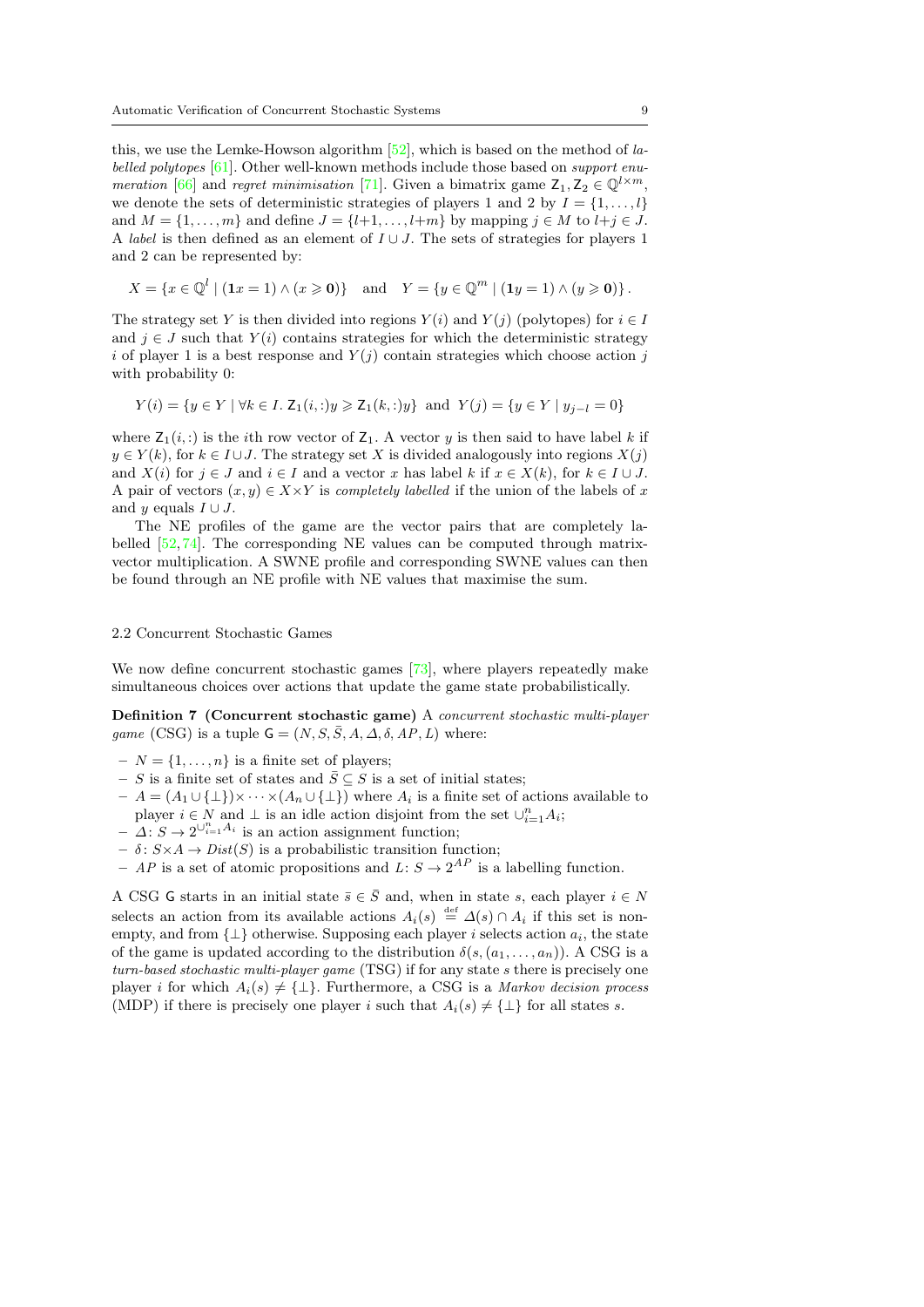A path  $\pi$  of G is a sequence  $\pi = s_0 \xrightarrow{\alpha_0} s_1 \xrightarrow{\alpha_1} \cdots$  where  $s_i \in S$ ,  $\alpha_i \in A$  and  $\delta(s_i, \alpha_i)(s_{i+1}) > 0$  for all  $i \geq 0$ . We denote by  $\pi(i)$  the  $(i+1)$ th state of  $\pi$ ,  $\pi[i]$  the action associated with the  $(i+1)$ th transition and, if  $\pi$  is finite,  $last(\pi)$  the final state. The length of a path  $\pi$ , denoted  $|\pi|$ , is the number of transitions appearing in the path. Let  $FPaths_{\mathsf{G}}$  and  $IPaths_{\mathsf{G},s}$  and  $IPaths_{\mathsf{G},s}$  be the sets of finite and infinite paths (starting in state  $s$ ).

We augment CSGs with *reward structures* of the form  $r = (r_A, r_S)$ , where  $r_A: S \times A \rightarrow \mathbb{Q}$  is an action reward function (which maps each state and action tuple pair to a rational value that is accumulated when the action tuple is selected in the state) and  $r_S : S \to \mathbb{Q}$  is a state reward function (which maps each state to a rational value that is incurred when the state is reached). We allow both positive and negative rewards; however, we will later impose certain restrictions to ensure the correctness of our model checking algorithms.

A strategy for a player in a CSG resolves the player's choices in each state. These choices can depend on the history of the CSG's execution and can be randomised. Formally, we have the following definition.

**Definition 8 (Strategy)** A *strategy* for player  $i$  in a CSG  $\mathsf{G}$  is a function of the form  $\sigma_i$ :  $FPaths\varsigma \rightarrow Dist(A_i \cup {\perp})$  such that, if  $\sigma_i(\pi)(a_i) > 0$ , then  $a_i \in$  $A_i(last(\pi))$ . We denote by  $\Sigma^i_{\mathsf{G}}$  the set of all strategies for player *i*.

As for NFGs, a *strategy profile* for G is a tuple  $\sigma = (\sigma_1, \ldots, \sigma_n)$  of strategies for all players and, for player i and strategy  $\sigma'_i$ , we define the sequence  $\sigma_{-i}$  and profile  $\sigma_{-i}[\sigma'_i]$  in the same way. For strategy profile  $\sigma = (\sigma_1, \ldots, \sigma_n)$  and state s, we let  $FPaths_{\mathsf{G},s}^{\sigma}$  and  $IPaths_{\mathsf{G},s}^{\sigma}$  denote the finite and infinite paths from s under the choices of  $\sigma$ . We can define a probability measure  $Prob_{\mathsf{G},s}^{\sigma}$  over the infinite paths IPaths $\zeta_{\mathsf{G},s}$  [\[43\]](#page-52-13). This construction is based on first defining the probabilities for finite paths from the probabilistic transition function and choices of the strategies in the profile. More precisely, for a finite path  $\pi = s_0 \xrightarrow{\alpha_0} s_1 \xrightarrow{\alpha_1} \cdots \xrightarrow{\alpha_{m-1}} s_m$ where  $s_0 = s$ , the probability of  $\pi$  under the profile  $\sigma$  is defined by:

$$
\mathbf{P}^{\sigma}(\pi) \stackrel{\text{def}}{=} \prod_{j=0}^{m-1} \left( \left( \prod_{i=1}^{n} \sigma_i(s_0 \xrightarrow{\alpha_0} \cdots \xrightarrow{\alpha_{j-1}} s_j)(\alpha_j(i)) \right) \cdot \delta(s_j, \alpha_j)(s_{j+1}) \right).
$$

Next, for each finite path  $\pi$ , we define the basic cylinder  $C^{\sigma}(\pi)$  that consists of all infinite paths in  $\text{IPaths}_{\mathsf{G},s}^{\sigma}$  that have  $\pi$  as a prefix. Finally, using properties of cylinders, we can then construct the probability space  $(Plaths_{\mathsf{G},s}^{\sigma}, \mathcal{F}_{s}^{\sigma}, Prob_{\mathsf{G},s}^{\sigma}),$ where  $\mathcal{F}_{s}^{\sigma}$  is the smallest  $\sigma$ -algebra generated by the set of basic cylinders  $\{C^{\sigma}(\pi) \mid$  $\pi \in \text{FPaths}_{G,s}^{\sigma}$  and  $\text{Prob}_{G,s}^{\sigma}$  is the unique measure such that  $\text{Prob}_{G,s}^{\sigma}(C^{\sigma}(\pi)) =$  $\mathbf{P}^{\sigma}(\pi)$  for all  $\pi \in FPaths_{\mathsf{G},s}^{\sigma}$ .

For random variable  $X: \text{Paths}_\mathsf{G} \to \mathbb{Q}$ , we can then define for any profile  $\sigma$  and state s the expected value  $\mathbb{E}^{\sigma}_{\mathsf{G},s}(X)$  of X in s with respect to  $\sigma$ . These random variables  $X$  represent an *objective* (or utility function) for a player, which includes both finite-horizon and infinite-horizon properties. Examples of finite-horizon properties include the probability of reaching a set of target states  $T$  within  $k$  steps or the expected reward accumulated over  $k$  steps. These properties can be expressed by the random variables:

$$
X(\pi) = \begin{cases} 1 & \text{if } \pi(j) \in T \text{ for some } j \leq k \\ 0 & \text{otherwise} \end{cases}
$$

$$
Y(\pi) = \sum_{i=0}^{k-1} \left( r_A(\pi(i), \pi[i]) + r_S(\pi(i)) \right)
$$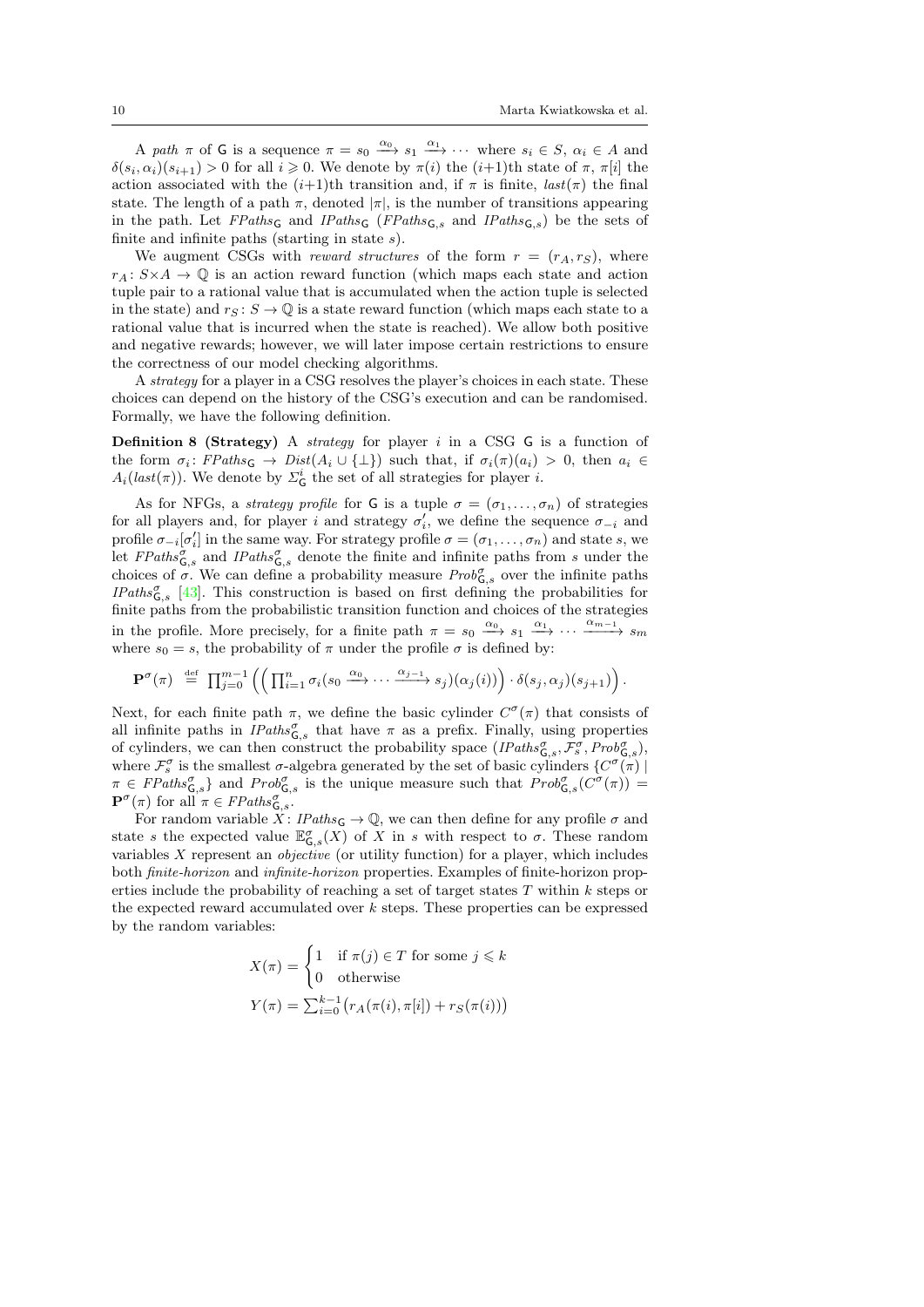<span id="page-10-0"></span>

Fig. 1: Rock-paper-scissors CSG.

respectively. Examples of infinite-horizon properties include the probability of reaching a target set  $T$  and the expected cumulative reward until reaching a target set  $T$  (where paths that never reach the target have infinite reward), which can be expressed by the random variables:

$$
X(\pi) = \begin{cases} 1 & \text{if } \pi(j) \in T \text{ for some } j \in \mathbb{N} \\ 0 & \text{otherwise} \end{cases}
$$
  

$$
Y(\pi) = \begin{cases} \sum_{i=0}^{k_{\min}-1} (r_A(\pi(i), \pi[i]) + r_S(\pi(i))) & \text{if } \pi(j) \in T \text{ for some } j \in \mathbb{N} \\ \infty & \text{otherwise} \end{cases}
$$

where  $k_{\min} = \min\{j \in \mathbb{N} \mid \pi(j) \in T\}$ , respectively.

Let us first focus on *zero-sum* games, which are by definition two-player games. As for NFGs (see Definition [1\)](#page-4-0), for a two-player CSG  $\mathsf G$  and a given objective X. we can consider the case where player 1 tries to maximise the expected value of  $X$ , while player 2 tries to minimise it. The above definition yields the *value* of  $G$ with respect to  $X$  if it is determined, i.e., if the maximum value that player 1 can ensure equals the minimum value that player 2 can ensure. Since the CSGs we consider are finite state and finitely-branching, it follows that they are determined for all the objectives we consider [\[55\]](#page-53-16). Formally we have the following.

Definition 9 (Determinacy and optimality) For a two-player CSG G and objective  $X$ , we say that G is *determined* with respect to  $X$  if, for any state  $s$ :

<span id="page-10-1"></span>
$$
\sup_{\sigma_1 \in \Sigma^1} \inf_{\sigma_2 \in \Sigma^2} \mathbb{E}^{\sigma_1, \sigma_2}_{\mathsf{G}, s}(X) = \inf_{\sigma_2 \in \Sigma^2} \sup_{\sigma_1 \in \Sigma^1} \mathbb{E}^{\sigma_1, \sigma_2}_{\mathsf{G}, s}(X)
$$

and call this the value of G in state s with respect to X, denoted  $val_G(s, X)$ . Furthermore, a strategy  $\sigma_1^*$  of player 1 is *optimal* with respect to X if we have  $\mathbb{E}_{\mathsf{G},s}^{\sigma_1^*,\sigma_2}(X) \geqslant val_{\mathsf{G}}(s,X)$  for all  $s \in S$  and  $\sigma_2 \in \Sigma^2$  and a strategy of player 2 is  $\sigma_{\mathbf{G},s}$  (x)  $\leq$  and  $\sigma_{\mathbf{G},s}$  (x)  $\leq$   $\sigma_{\mathbf{G},s}$  and  $\sigma_{\mathbf{G}}$  (s, X) for all  $s \in S$  and  $\sigma_{\mathbf{1}} \in \Sigma^1$ .

Example 3. Consider the (non-probabilistic) CSG shown in Figure [1](#page-10-0) corresponding to two players repeatedly playing the rock-paper-scissors game (see Example [1\)](#page-5-0). Transitions are labelled with action pairs, where  $A_i = \{r_i, p_i, s_i, t_i\}$  for  $1 \leq i \leq 2$ , with  $r_i$ ,  $p_i$  and  $s_i$  representing playing rock, paper and scissors, respectively, and  $t_i$  restarting the game. The CSG starts in state  $s_0$  and states  $s_1$ ,  $s_2$  and  $s_3$  are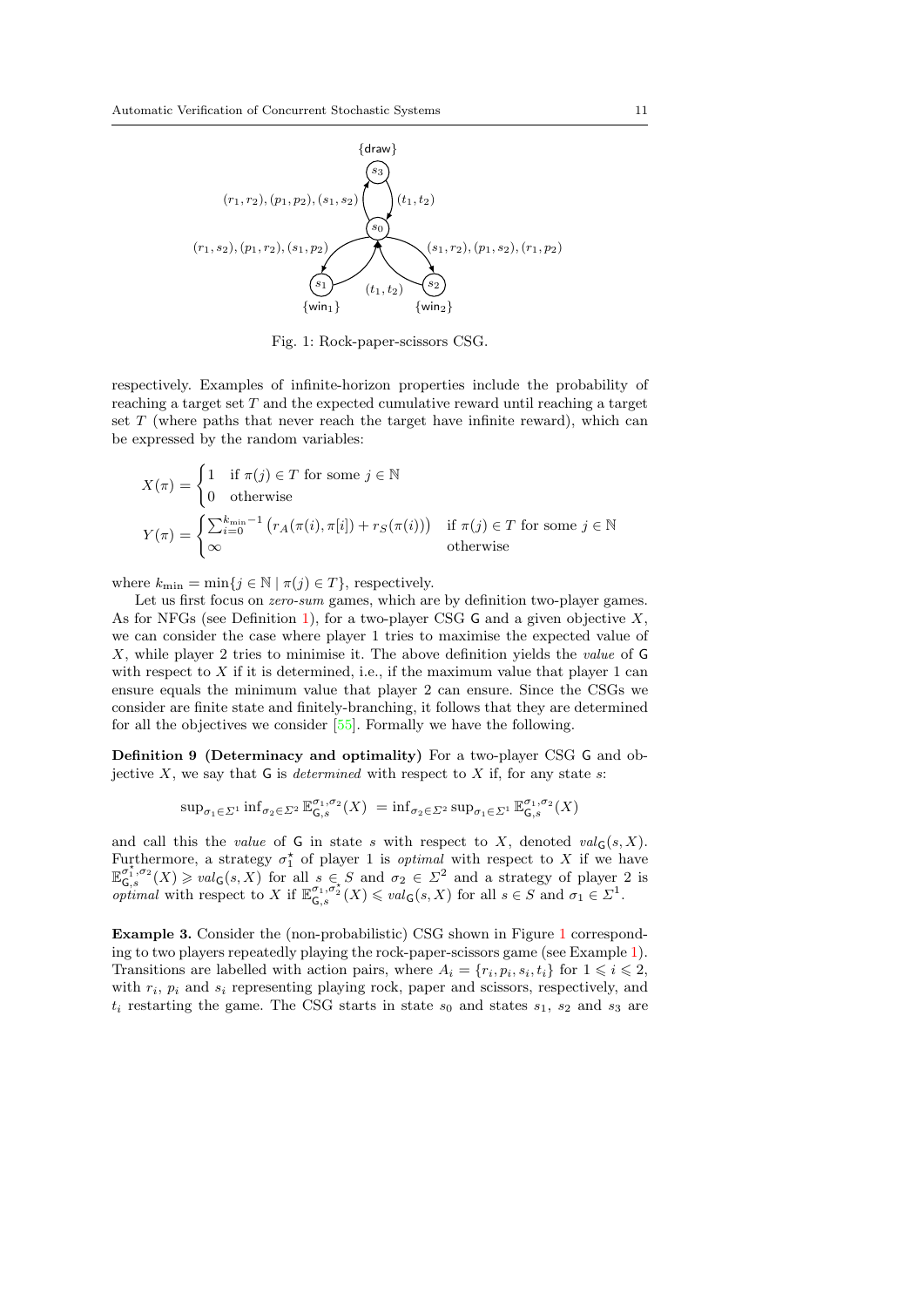<span id="page-11-0"></span>

Fig. 2: CSG model of a medium access control problem.

labelled with atomic propositions corresponding to when a player wins or there is a draw in a round of the rock-paper-scissors game.

For the zero-sum objective to maximise the probability of reaching  $s_1$  before  $s_2$ , i.e. player 1 winning a round of the game before player 2, the value of the game is  $1/2$  and the optimal strategy of each player i is to choose  $r_i$ ,  $p_i$  and  $s_i$ , each with probability  $1/3$  in state  $s_0$  and  $t_i$  otherwise.

For nonzero-sum CSGs, with an objective  $X_i$  for each player i, we will use NE, which can be defined as for NFGs (see Definition [4\)](#page-6-2). In line with the definition of zero-sum optimality above (and because the model checking algorithms we will later introduce are based on backward induction [\[72,](#page-53-17)[60\]](#page-53-10)), we restrict our attention to subgame-perfect NE [\[63\]](#page-53-1), which are NE in every state of the CSG.

Definition 10 (Subgame-perfect NE) For CSG G, a strategy profile  $\sigma^*$  is a subgame-perfect Nash equilibrium for objectives  $\langle X_i \rangle_{i \in N}$  if and only if  $\mathbb{E}^{\sigma^*}_{\mathsf{G},s}(X_i) \geq$  $\sup_{\sigma_i \in \Sigma_i} \mathbb{E}_{\mathsf{G},s}^{\sigma_{-i}^{\star}[\sigma_i]}$  $G_{\mathsf{G},s}^{\sigma_{-i}(\sigma_i)}(X_i)$  for all  $i \in N$  and  $s \in S$ .

Furthermore, because we use a variety of objectives, including infinite-horizon objectives, where the existence of NE is an open problem  $[11]$ , we will in some cases use  $\varepsilon$ -NE, which do exist for any  $\varepsilon > 0$  for all the properties we consider.

Definition 11 (Subgame-perfect  $\varepsilon$ -NE) For CSG G and  $\varepsilon > 0$ , a strategy profile  $\sigma^*$  is a *subgame-perfect* ε-Nash equilibrium for objectives  $\langle X_i \rangle_{i \in N}$  if and only if  $\mathbb{E}_{\mathsf{G},s}^{\sigma^{\star}}(X_i) \geqslant \sup_{\sigma_i \in \Sigma_i} \mathbb{E}_{\mathsf{G},s}^{\sigma^{\star}_{-i}[\sigma_i]}$  $G_{\mathsf{G},s}^{\sigma_{-i}[\sigma_{i}]}(X_i)-\varepsilon$  for all  $i\in\mathbb{N}$  and  $s\in\mathbb{S}$ .

<span id="page-11-1"></span>**Example 4.** In  $[14]$  a non-probabilistic concurrent game is used to model medium access control. Two users with limited energy share a wireless channel and choose to transmit  $(t_i)$  or wait  $(w_i)$  and, if both transmit, the transmissions fail due to interference. We extend this to a CSG by assuming that transmissions succeed with probability  $q$  if both transmit. Figure [2](#page-11-0) presents a CSG model of the protocol where each user has enough energy for one transmission. The states are labelled with the status of each user, where the first value represents if the user  $i$  has transmitted or not transmitted their message  $(tr<sub>i</sub>$  and  $nt<sub>i</sub>$  respectively) and the second if there is sufficient energy to transmit or not (1 and 0 respectively).

If the objectives are to maximise the probability of a successful transmission, there are two subgame-perfect SWNE profiles, one when user 1 waits for user 2 to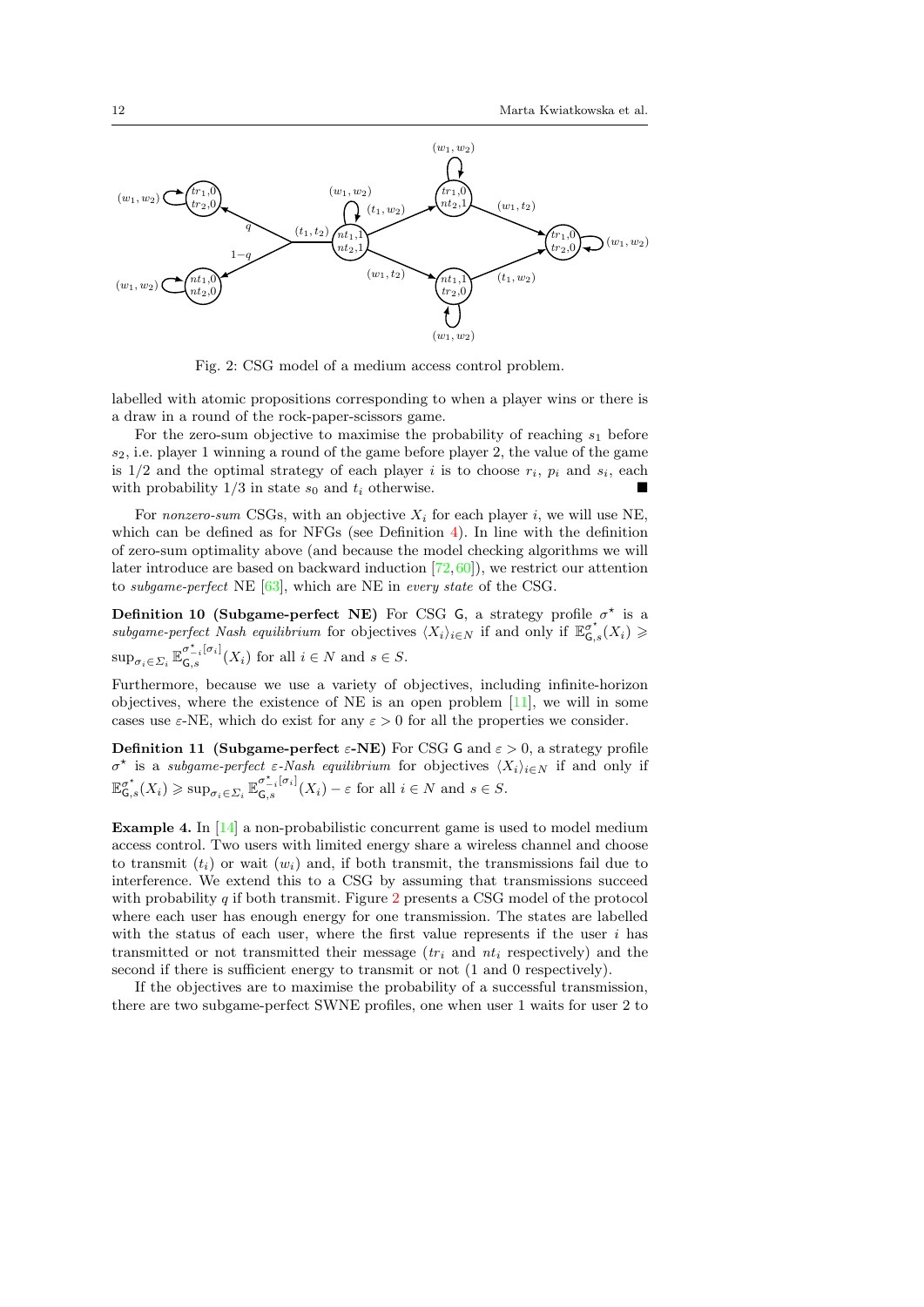transmit before transmitting and another when user 2 waits for user 1 to transmit before transmitting. Under both profiles, both users successfully transmit with probability 1. If the objectives are to maximise the probability of being one of the first to transmit, then there is only one SWNE profile corresponding to both users immediately trying to transmit. In this case the probability of each user successfully transmitting is  $q$ .

#### <span id="page-12-0"></span>3 Property Specification: Extending the Logic rPATL

In order to formalise properties of CSGs, we propose an extension of the logic rPATL, previously defined for zero-sum properties of TSGs [\[23\]](#page-52-0). In particular, we add operators to specify nonzero-sum properties, using (social welfare or social cost) Nash equilibria, and provide a semantics for this extended logic on CSGs.

Definition 12 (Extended rPATL syntax) The syntax of our extended version of rPATL is given by the grammar:

$$
\begin{aligned}\n\phi &:= \text{true} \mid \mathsf{a} \mid \neg \phi \mid \phi \land \phi \mid \langle\!\langle C \rangle\!\rangle \mathsf{P}_{\sim q}[\psi] \mid \langle\!\langle C \rangle\!\rangle \mathsf{R}_{\sim x}^r[\rho] \mid \langle\!\langle C : C' \rangle\!\rangle_{\text{opt} \sim x}(\theta) \\
\psi &:= \mathsf{X} \phi \mid \phi \mathsf{U}^{\leq k} \phi \mid \phi \mathsf{U} \phi \\
\rho &:= \mathsf{I}^{=k} \mid \mathsf{C}^{\leq k} \mid \mathsf{F} \phi \\
\theta &:= \mathsf{P}[\psi] + \mathsf{P}[\psi] \mid \mathsf{R}^r[\rho] + \mathsf{R}^r[\rho]\n\end{aligned}
$$

where a is an atomic proposition,  $C$  and  $C'$  are coalitions of players such that  $C' = N \backslash C$ , opt  $\in \{\min, \max\}, \sim \in \{\lt, \leq,\gt;,\gt\}, q \in \mathbb{Q} \cap [0,1], x \in \mathbb{Q}, r$  is a reward structure and  $k \in \mathbb{N}$ .

rPATL is a branching-time temporal logic for stochastic games, which combines the probabilistic operator P of PCTL  $[38]$ , PRISM's reward operator R  $[44]$ , and the coalition operator  $\langle C \rangle$  of ATL [\[5\]](#page-51-5). The syntax distinguishes between state ( $\phi$ ), path  $(\psi)$  and reward  $(\rho)$  formulae. State formulae are evaluated over states of a CSG, while path and reward formulae are both evaluated over paths.

The core operators from the existing version of rPATL [\[23\]](#page-52-0) are  $\langle\langle C\rangle P_{\sim q}[\psi]$ and  $\langle\langle C \rangle \langle \mathbf{R}^r_{\sim x}[\rho]$ . A state satisfies a formula  $\langle\langle C \rangle \rangle \langle \mathbf{P}_{\sim q}[\psi]$  if the *coalition* of players C can ensure that the probability of the path formula  $\psi$  being satisfied is ∼q, regardless of the actions of the other players  $(N\setminus C)$  in the game. A state satisfies a formula  $\langle C \rangle \mathbb{R}_{\infty}^r[\rho]$  if the players in C can ensure that the expected value of the reward formula  $\rho$  for reward structure r is  $\sim x$ , whatever the other players do. Such properties are inherently zero-sum in nature as one coalition tries to maximise an objective (e.g., the probability of  $\psi$ ) and the other tries to minimise it; hence, we call these zero-sum formulae.

The most significant extension we make to the rPATL logic is the addition of nonzero-sum formulae. These take the form  $\langle C: C' \rangle_{\text{opt} \sim x}(\theta)$ , where C and C' are two coalitions that represent a partition of the set of players N, and  $\theta$  is the sum of either two probabilistic or two reward objectives. Their meaning is as follows:

–  $\langle C:C'\rangle$ <sub>max∼x</sub>(θ) is satisfied if there exists a subgame-perfect SWNE profile between coalitions  $C$  and  $C'$  under which the sum of the objectives of  $C$  and  $C'$  in  $\theta$  is  $\sim x$ ;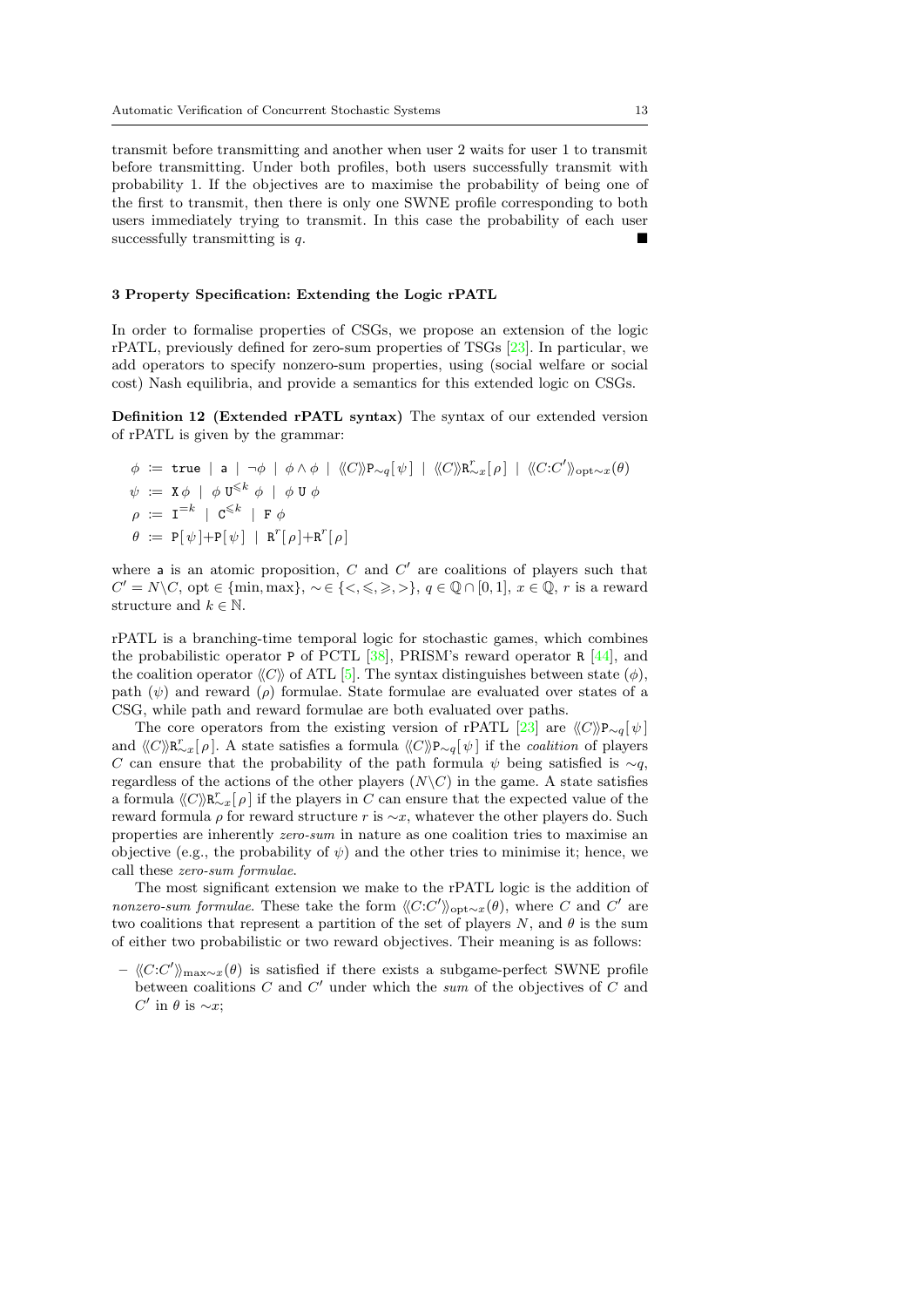$\langle \langle C:C' \rangle \rangle_{\text{min}\sim x}(\theta)$  is satisfied if there exists a subgame-perfect SCNE profile between coalitions C and  $C'$  under which the sum of the objectives of C and  $C'$ in  $\theta$  is  $\sim x$ .

Like the existing zero-sum formulae, the new nonzero-sum formulae still split the players into just two coalitions, C and  $C' = N\backslash C$ . This means that the model checking algorithm (see Section [4\)](#page-16-0) reduces to finding equilibria in two-player CSGs, which is more tractable than for larger numbers of players. Technically, therefore, we could remove the second coalition  $C'$  from the syntax. However, we retain it for clarity about which coalition corresponds to each of the two objectives, and to allow a later extension to more than two coalitions [\[47\]](#page-53-18).

Both types of formula, zero-sum and nonzero-sum, are composed of path  $(\psi)$ and reward  $(\rho)$  formulae, used in probabilistic and reward objectives included within P and R operators, respectively. For path formulae, we follow the exist-ing rPATL syntax from [\[23\]](#page-52-0) and allow *next*  $(X \phi)$ , *bounded until*  $(\phi \mathbf{U}^{\leq k} \phi)$  and unbounded until ( $\phi \, \mathbf{U} \, \phi$ ). We also allow the usual equivalences such as  $\mathbf{F} \, \phi \equiv \mathbf{true} \, \mathbf{U} \, \phi$ (i.e., probabilistic reachability) and  $F^{\leq k} \phi \equiv \text{true } U^{\leq k} \phi$  (i.e., bounded probabilistic reachability).

For reward formulae, we introduce some differences with respect to [\[23\]](#page-52-0). We allow instantaneous (state) reward at the kth step (*instantaneous reward*  $I^{=k}$ ), reward accumulated over k steps (bounded cumulative reward  $\mathbf{C}^{\leq k}$ ), and reward accumulated until a formula  $\phi$  is satisfied (expected reachability F  $\phi$ ). The first two, adapted from the property specification language of PRISM [\[44\]](#page-52-3), were not previously included in rPATL, but proved to be useful for the case studies we present later in Section [7.2.](#page-41-0) For the third  $(F \phi)$ ,  $[23]$  defines several variants, which differ in the treatment of paths that never reach a state satisfying  $\phi$ . We restrict our attention to the most commonly used one, which is the default in PRISM, where paths that never satisfy  $\phi$  have infinite reward. In the case of zero-sum formulae, adding the additional variants is straightforward based on the algorithm of [\[23\]](#page-52-0). On the other hand, for nonzero-sum formulae, currently no algorithms exist for these variants.

As for other probabilistic temporal logics, it is useful to consider numerical queries, which represent the value of an objective, rather than checking whether it is above or below some threshold. In the case of zero-sum formulae, these take the form  $\langle C \rangle \mathbb{P}_{min=?}[\psi], \langle C \rangle \mathbb{P}_{max=?}[\psi], \langle C \rangle \mathbb{R}^r_{min=?}[\rho]$  and  $\langle \langle C \rangle \mathbb{R}^r_{max=?}[\rho]$ . For nonzero-sum formulae, numerical queries are of the form  $\langle C:C'\rangle_{\max=?} [\theta]$  and  $\langle C:C'\rangle_{\text{min}=?}[\theta]$  which return the SWNE and SCNE values, respectively.

<span id="page-13-0"></span>Example 5. Consider a scenario in which two robots  $(rbt<sub>1</sub>$  and  $rbt<sub>2</sub>)$  move concurrently over a square grid of cells, where each is trying to reach their individual goal location. Each step of the robot involves transitioning to an adjacent cell, possibly stochastically. Examples of *zero-sum* formulae, where crash,  $\text{goal}_1$ ,  $\text{goal}_2$  denote the obvious atomic propositions labelling states, include:

- $\langle\!\langle rbt_1\rangle\!\rangle\text{P}_{\text{max}=?}[\neg \text{crash U}^{\leqslant 10}$  goal $_1]$  asks what is the maximum probability with which the first robot can ensure that it reaches its goal location within 10 steps and without crashing, no matter how the second robot behaves;
- $\langle \langle rbt_2 \rangle \rangle R^r_{\le 1.5}[\text{F goal}_2]$  states that, no matter the behaviour of the first robot, the second robot can ensure the expected number of times it crashes before reaching its goal is less than or equal to 1.5  $(r_{crash}$  is a reward structure that assigns 1 to states labelled crash and 0 to all other states).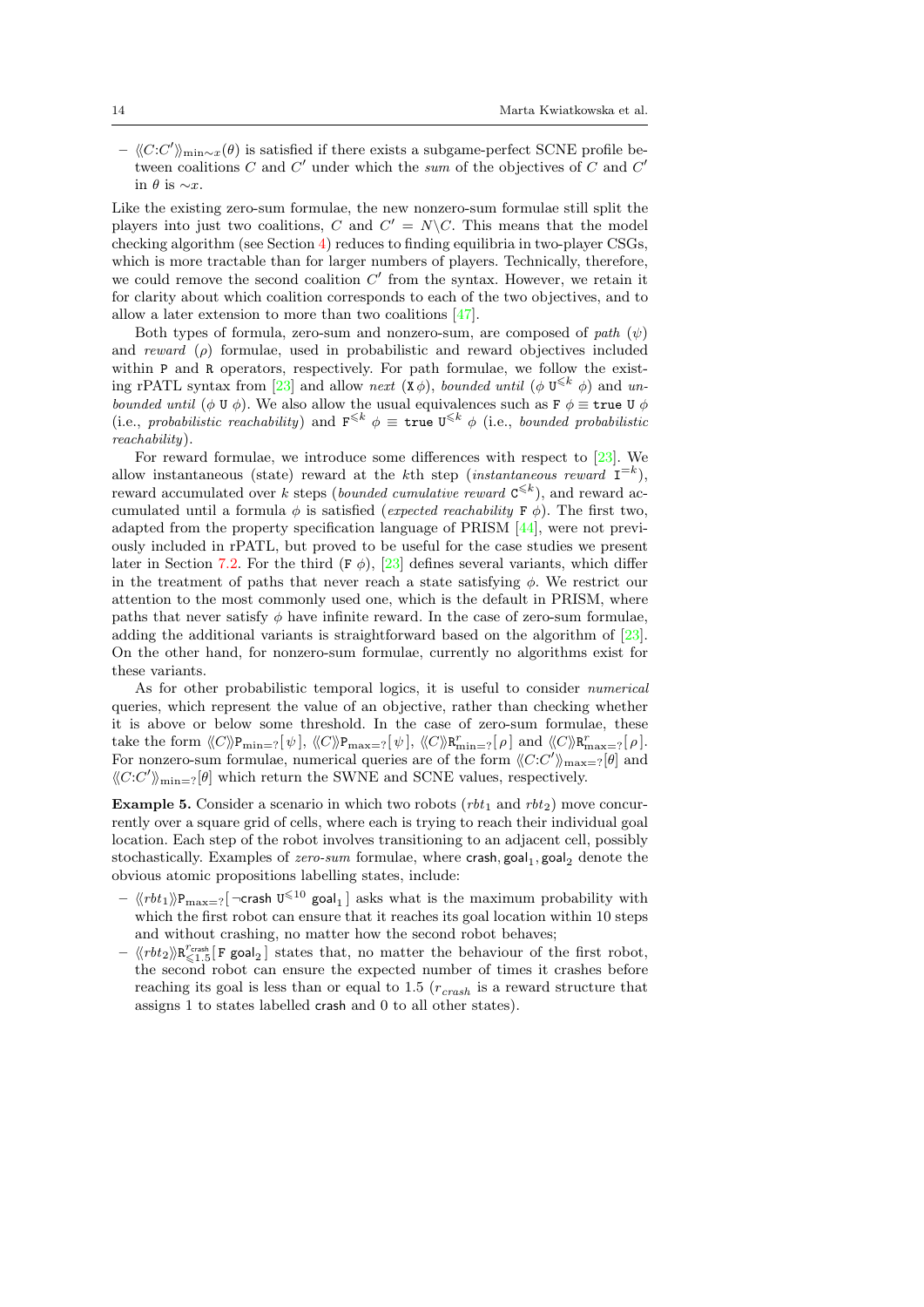Examples of nonzero-sum formulae include:

- $\langle\!\langle rbt_1:rbt_2\rangle\!\rangle_{\max\geqslant 2}$ (P[F goal<sub>1</sub>]+P[¬crash U $^{\leqslant 10}$ goal<sub>2</sub>]) states the robots can collaborate so that both reach their goal with probability 1, with the additional condition that the second has to reach its goal within 10 steps without crashing;
- $\langle \langle rbt_1:rbt_2 \rangle \rangle_{\text{min}=?} (R^{r_{steps}} [F \text{ goal}_1] + R^{r_{steps}} [F \text{ goal}_2])$  asks what is the sum of expected reachability values when the robots collaborate and each wants to minimise their expected steps to reach their goal  $(r_{steps}$  is a reward structure that assigns 1 to all state and action tuple pairs).

Examples of more complex nested formulae for this scenario include the following, where  $r_{steps}$  is as above:

- $\langle \langle rbt_1 \rangle \rangle P_{\text{max}=?}$  [F  $\langle \langle rbt_2 \rangle \rangle R_{\geq 10}^{r_{steps}}$  [F goal<sub>2</sub>]] asks what is the maximum probability with which the first robot can get to a state where the expected time for the second robot to reach their goal is at least 10 steps;
- $\ \left\langle \! \left\langle rbt_1, rbt_2 \right\rangle \! \right\rangle \!\! P_{\geqslant 0.75} [\text{ F } \left\langle \! \left\langle rbt_1{:}rbt_2 \right\rangle \! \right\rangle_{\min\leqslant 5} (\text{R}^{r_{steps}}[\text{ F goal}_1] + \text{R}^{r_{steps}}[\text{ F goal}_2]) \right] \text{states the}$ robots can collaborate to reach, with probability at least 0.75, a state where the sum of the expected time for the robots to reach their goals is at most 5.

Before giving the semantics of the logic, we define coalition games which, for a CSG G and coalition (set of players)  $C \subseteq N$ , reduce G to a two-player CSG  $G^C$ , with one player representing C and the other  $N\setminus C$ . Without loss of generality we assume the coalition of players is of the form  $C = \{1, \ldots, n'\}.$ 

Definition 13 (Coalition game) For CSG  $G = (N, S, \bar{s}, A, \Delta, \delta, AP, L)$  and coalition  $C = \{1, \ldots, n'\} \subseteq N$ , the coalition game  $\mathsf{G}^C = (\{1, 2\}, S, \overline{s}, A^C, \Delta^C, \delta^C, AP, L)$ is a two-player CSG where:

- $A^C_{\leq} = (A^C_1 \cup \{\perp\}) \times (A^C_2 \cup \{\perp\});$
- $-A_1^C=(A_1\cup\{\perp\})\times\cdots\times(A_{n'}\cup\{\perp\})\setminus\{(\perp,\ldots,\perp)\};$
- $-A_2^C = (A_{n'+1} \cup \{\perp\}) \times \cdots \times (A_n \cup \{\perp\}) \setminus \{(\perp, \ldots, \perp)\};$
- $a_1^C = (a_1, \ldots, a_m) \in \Delta^C(s)$  if and only if either  $\Delta(s) \cap A_j = \emptyset$  and  $a_j = \bot$  or  $a_j \in \Delta(s)$  for all  $1 \leqslant j \leqslant m$  and  $a_2^C = (a_{m+1}, \ldots, a_n) \in \Delta^C(s)$  if and only if either  $\Delta(s) \cap A_j = \emptyset$  and  $a_j = \bot$  or  $a_j \in \Delta(s)$  for all  $m + 1 \leq j \leq n$  for  $s \in S$ ;  $-$  for any  $s \in S$ ,  $a_1^C \in A_1^C$  and  $a_2^C \in A_2^C$  we have  $\delta^C(s, (a_1^C, a_2^C)) = \delta(s, (a_1, a_2))$
- where  $a_i = (\perp, \ldots, \perp)$  if  $a_i^C = \perp$  and  $a_i = a_i^C$  otherwise for  $1 \leq i \leq 2$ .

Furthermore, for a reward structure  $r = (r_A, r_S)$  of G, by abuse of notation we also use r for the corresponding reward structure  $r = (r_A^C, r_S^C)$  of  $\mathbf{G}^C$  where:

- for any  $s \in S$ ,  $a_1^C \in A_1^C$  and  $a_2^C \in A_2^C$  we have  $r_A^C(s,(a_1^C,a_2^C)) = r_A(s,(a_1,a_2))$ where  $a_i = (\perp, \ldots, \perp)$  if  $a_i^C = \perp$  and  $a_i = a_i^C$  otherwise for  $1 \leq i \leq 2$ ; - for any  $s \in S$  we have  $r_S^C(s) = r_S(s)$ .

Our logic includes both *finite-horizon*  $(X, U^{\leq k}, I^{=k}, C^{\leq k})$  and *infinite-horizon*  $(U, F)$ temporal operators. For the latter, the existence of SWNE or SCNE profiles is an open problem [\[11\]](#page-51-12), but we can check for  $\varepsilon$ -SWNE or  $\varepsilon$ -SCNE profiles for any  $\varepsilon$ . Hence, we define the semantics of the logic in the context of a particular  $\varepsilon$ .

<span id="page-14-0"></span>**Definition 14 (Extended rPATL semantics)** For a CSG  $\mathsf{G}, \varepsilon > 0$  and a formula  $\phi$  in our rPATL extension, we define the satisfaction relation  $\models$  inductively over

 $\blacksquare$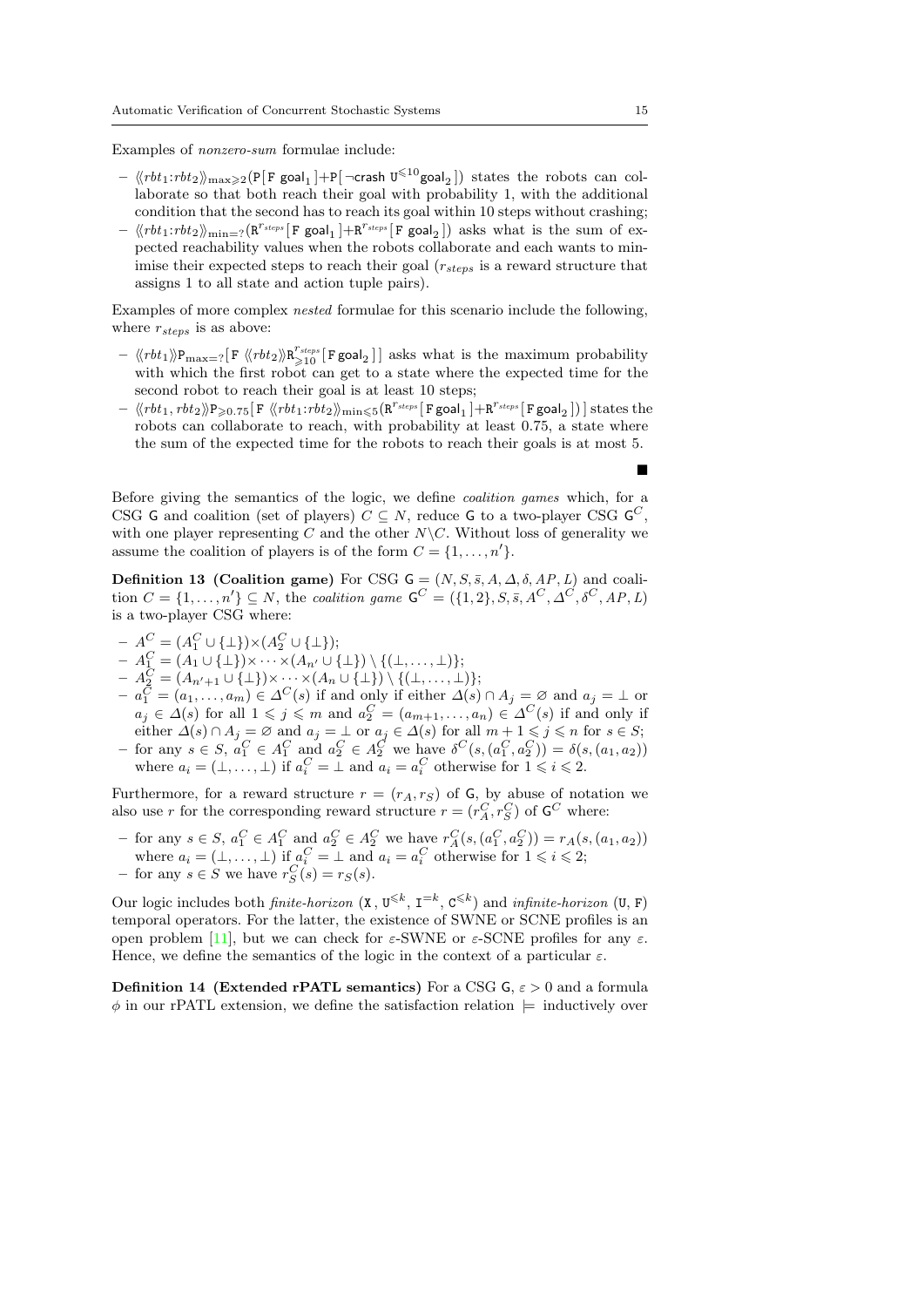the structure of  $\phi$ . The propositional logic fragment (true, a,  $\neg$ ,  $\wedge$ ) is defined in the usual way. For a *zero-sum* formula and state  $s \in S$  of CSG G, we have:

$$
s \models \langle\!\langle C \rangle\!\rangle \mathbf{P}_{\sim q}[\psi] \Leftrightarrow \exists \sigma_1 \in \Sigma^1. \forall \sigma_2 \in \Sigma^2. \mathbb{E}_{\mathsf{G} \subset \mathcal{S}}^{\sigma_1, \sigma_2}(X^{\psi}) \sim q
$$
  

$$
s \models \langle\!\langle C \rangle\!\rangle \mathbf{R}_{\sim x}^r[\rho] \Leftrightarrow \exists \sigma_1 \in \Sigma^1. \forall \sigma_2 \in \Sigma^2. \mathbb{E}_{\mathsf{G} \subset \mathcal{S}}^{\sigma_1, \sigma_2}(X^{r,\rho}) \sim x
$$

For a nonzero-sum formula and state  $s \in S$  of CSG G, we have:

$$
s \models \langle\!\langle C\mathpunct{:} C'\rangle\!\rangle_{\text{opt} \sim x}(\theta) \ \Leftrightarrow \ \exists \sigma_1^\star \in \varSigma^1, \sigma_2^\star \in \varSigma^2. \ \Big(\mathbb{E}_{\mathsf{G}^C,s}^{\sigma_1^\star,\sigma_2^\star}(X_1^\theta) + \mathbb{E}_{\mathsf{G}^C,s}^{\sigma_1^\star,\sigma_2^\star}(X_2^\theta)\Big) \sim x
$$

where  $(\sigma_1^*, \sigma_2^*)$  is a subgame-perfect  $\varepsilon$ -SWNE profile if opt = max, or a subgameperfect  $\varepsilon$ -SCNE profile if opt = min, for the objectives  $(X_1^{\theta}, X_2^{\theta})$  in  $\mathsf{G}^C$ . For an objective  $X^{\psi}$ ,  $X^{r,\rho}$  or  $X_i^{\theta}$   $(1 \leq i \leq 2)$ , and path  $\pi \in \text{Plaths}_{\mathsf{GC},s}$ :

$$
X^{\psi}(\pi) = 1 \text{ if } \pi \models \psi \text{ and } 0 \text{ otherwise}
$$

$$
X^{r,\rho}(\pi) = \text{rew}(r,\rho)(\pi)
$$

$$
X_i^{\mathbf{P}[\psi^1] + \mathbf{P}[\psi^2]}(\pi) = 1 \text{ if } \pi \models \psi^i \text{ and } 0 \text{ otherwise}
$$

$$
X_i^{\mathbf{R}^{r_1}[\rho^1] + \mathbf{R}^{r_2}[\rho^2]}(\pi) = \text{rew}(r_i, \rho^i)(\pi)
$$

For a temporal formula and path  $\pi \in$  IPaths<sub>GC ,s</sub>:

$$
\pi \models \mathbf{X} \phi \Leftrightarrow \pi(1) \models \phi
$$
  
\n
$$
\pi \models \phi_1 \mathbf{U}^{\leq k} \phi_2 \Leftrightarrow \exists i \leq k. (\pi(i) \models \phi_2 \land \forall j < i. \pi(j) \models \phi_1)
$$
  
\n
$$
\pi \models \phi_1 \mathbf{U} \phi_2 \Leftrightarrow \exists i \in \mathbb{N}. (\pi(i) \models \phi_2 \land \forall j < i. \pi(j) \models \phi_1)
$$

For a reward structure r, reward formula and path  $\pi \in \text{Plaths}_{\mathsf{G}^C}$  s:

$$
rew(r, \mathbf{I}^{=k})(\pi) = r_S(\pi(k))
$$
  
\n
$$
rew(r, \mathbf{C}^{\leq k})(\pi) = \sum_{i=0}^{k-1} (r_A(\pi(i), \pi[i]) + r_S(\pi(i)))
$$
  
\n
$$
rew(r, \mathbf{F} \phi)(\pi) = \begin{cases} \infty & \text{if } \forall j \in \mathbb{N}. \pi(j) \neq \phi \\ \sum_{i=0}^{k_{\phi}-1} (r_A(\pi(i), \pi[i]) + r_S(\pi(i))) & \text{otherwise} \end{cases}
$$

where  $k_{\phi} = \min\{k \mid \pi(k) \models \phi\}.$ 

Using the notation above, we can also define the numerical queries mentioned previously. For example, for state s we have:

$$
\begin{array}{rcl}\langle\!\langle C\rangle\!\rangle \mathrm{P}_{\mathrm{min}=?}[\hspace{0.1cm} \psi \hspace{0.1cm}] & \stackrel{\mathrm{def}}{=} \hspace{0.1cm} \inf_{\sigma_1\in \varSigma^1_{\mathsf{G}^C}} \sup_{\sigma_2\in \varSigma^2_{\mathsf{G}^C}} \mathbb{E}^{\sigma_1,\sigma_2}_{\mathsf{G}^C, s} (X^\psi)\\ \langle\!\langle C\rangle\!\rangle \mathrm{P}_{\mathrm{max}=?}[\hspace{0.1cm} \psi \hspace{0.1cm}] & \stackrel{\mathrm{def}}{=} \hspace{0.1cm} \sup_{\sigma_1\in \varSigma^1_{\mathsf{G}^C}} \inf_{\sigma_2\in \varSigma^2_{\mathsf{G}^C}} \mathbb{E}^{\sigma_1,\sigma_2}_{\mathsf{G}^C, s} (X^\psi)\,. \end{array}
$$

As the zero-sum objectives appearing in the logic are either finite-horizon or infinite-horizon and correspond to either probabilistic until or expected reachability formulae, we have that CSGs are *determined* (see Definition [9\)](#page-10-1) with respect to these objectives [\[55\]](#page-53-16), and therefore values exist. More precisely, for any CSG G, coalition C, state s, path formula  $\psi$ , reward structure r and reward formula  $\rho$ , the values  $val_{\mathsf{G}C}(s,X^{\psi})$  and  $val_{\mathsf{G}C}(s,X^{r,\rho})$  of the game  $\mathsf{G}C$  in state s with respect to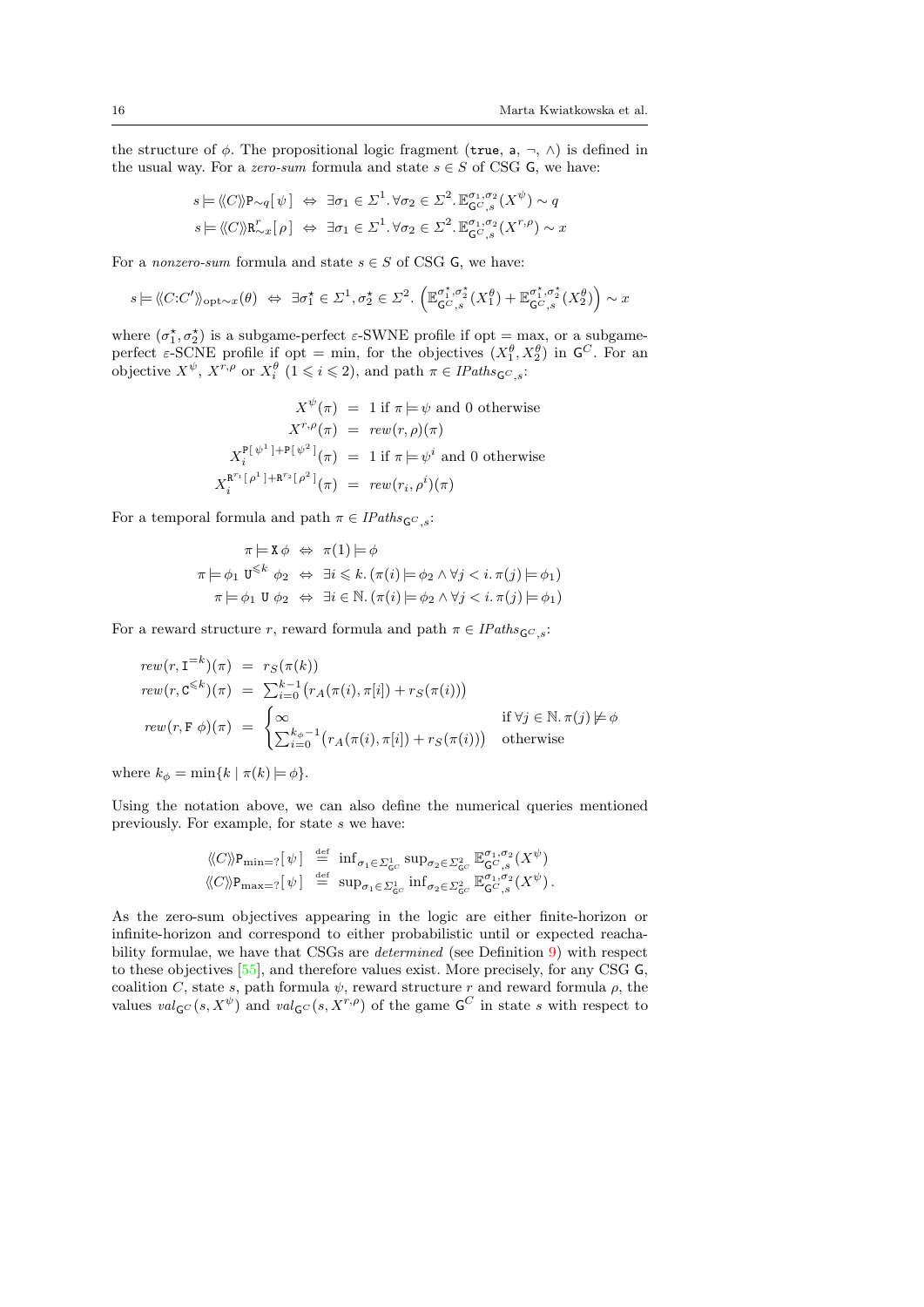the objectives  $X^{\psi}$  and  $X^{r,\rho}$  are well defined. This determinacy result also yields the following equivalences:

$$
\langle\!\langle C\rangle\!\rangle {\mathtt P}_{\max=?}[\,\psi\,]\;\equiv\;\langle\!\langle N\backslash C\rangle\!\rangle {\mathtt P}_{\min=?}[\,\psi\,]\ \ \, \textnormal{and}\ \ \, \langle\!\langle C\rangle\!\rangle {\mathtt R}^r_{\max=?}[\,\rho\,]\;\equiv\;\langle\!\langle N\backslash C\rangle\!\rangle {\mathtt R}^r_{\min=?}[\,\rho\,]\,.
$$

Also, as for other probabilistic temporal logics, we can represent negated path formulae by inverting the probability threshold, e.g.:  $\langle C \rangle P_{\geq q}[\neg \psi] \equiv \langle C \rangle P_{\leq 1-q}[\psi]$ and  $\langle\langle C:C'\rangle\rangle_{\max\geq q}(\mathbb{P}[\psi_1]+\mathbb{P}[\psi_2])\equiv \langle\langle C:C'\rangle\rangle_{\min\leq 2-q}(\mathbb{P}[\neg\psi_1]+\mathbb{P}[\neg\psi_2]),$  notably allowing the 'globally' operator  $G \phi \equiv \neg(F \neg \phi)$  to be defined.

## <span id="page-16-0"></span>4 Model Checking for Extended rPATL against CSGs

We now present model checking algorithms for the extended rPATL logic, introduced in the previous section, on a CSG G. Since rPATL is a branching-time logic, this works by recursively computing the set  $Sat(\phi)$  of states satisfying formula  $\phi$ over the structure of  $\phi$ , as is done for rPATL on TSGs [\[23\]](#page-52-0).

If  $\phi$  is a zero-sum formula of the form  $\langle\!\langle C \rangle \rangle P_{\sim q}[\psi]$  or  $\langle\!\langle C \rangle \rangle R_{\sim x}^r[\rho]$ , this reduces to computing values for a two-player CSG (either  $\mathsf{G}^C$  or  $\mathsf{G}^N\backslash\{C\}$ ) with respect to  $X^{\psi}$  or  $X^{r,\rho}$ . In particular, for  $\sim \in \{\geq,>\}$  and  $s \in S$  we have:

$$
\begin{aligned} s &\models \langle\!\langle C \rangle\!\rangle \mathrm{P}_{\sim q}[\psi] &\Leftrightarrow \; val_{\mathsf{G}^C}(s,X^\psi) \sim q \\ s &\models \langle\!\langle C \rangle\!\rangle \mathrm{R}^\tau_{\sim x}[\rho] &\Leftrightarrow \; val_{\mathsf{G}^C}(s,X^{r,\rho}) \sim x \,. \end{aligned}
$$

and, since CSGs are determined for the zero-sum properties we consider, for ∼ ∈  $\{<,\leqslant\}$  we have:

$$
s \models \langle\!\langle C \rangle\!\rangle \mathbf{P}_{\sim q} [\psi] \Leftrightarrow val_{\mathsf{G}^N \backslash C} (s, X^{\psi}) \sim q
$$
  

$$
s \models \langle\!\langle C \rangle\!\rangle \mathbf{R}_{\sim x}^r [\rho] \Leftrightarrow val_{\mathsf{G}^N \backslash C} (s, X^{r, \rho}) \sim x.
$$

Without loss of generality, for such formulae we focus on computing  $val_{\mathsf{G}^C}(s, X^{\psi})$ and  $val_{\mathsf{GC}}(s, X^{r,\rho})$  and, to simplify the presentation, we denote these values by  $V_{\mathsf{G}^C}(s,\psi)$  and  $V_{\mathsf{G}^C}(s,r,\rho)$  respectively.

If, on the other hand,  $\phi$  is a nonzero-sum formula of the form  $\langle\!\langle C:C'\rangle\!\rangle_{\text{opt}\sim x}(\theta)$ then, from the semantics for  $\langle\langle C:C'\rangle\rangle_{\text{opt}\sim x}(\theta)$  (see Definition [14\)](#page-14-0), computing  $Sat(\phi)$ reduces to the computation of subgame-perfect SWNE or SCNE values for the objectives  $(X_1^{\theta}, X_2^{\theta})$  and a comparison of their sum to the threshold x. Again, to simplify the presentation, will use the notation  $V_{\mathsf{G}^C}(s, \theta)$  for the SWNE values of the objectives  $(X_1^{\theta}, X_2^{\theta})$  in state s of  $\mathsf{G}^C$ .

For the remainder of this section, we fix a CSG  $\mathsf{G} = (N, S, \overline{S}, A, \Delta, \delta, AP, L)$  and coalition C of players and assume that the available actions of players 1 and 2 of the (two-player) CSG  $\mathsf{G}^C$  in a state s are  $\{a_1, \ldots, a_l\}$  and  $\{b_1, \ldots, b_m\}$ , respectively. We also fix a value  $\varepsilon > 0$  which, as discussed in Section [3,](#page-12-0) is needed to define the semantics of our logic, in particular for infinite-horizon objectives where we need to consider  $\varepsilon$ -SWNE profiles.

Assumptions. Our model checking algorithms require several assumptions on CSGs, depending on the operators that appear in the formula  $\phi$ . These can all be checked using standard graph algorithms [\[2\]](#page-51-13). In the diverse set of model checking case studies that we later present in Section [7.2,](#page-41-0) these assumptions have not limited the practical applicability of our model checking algorithms.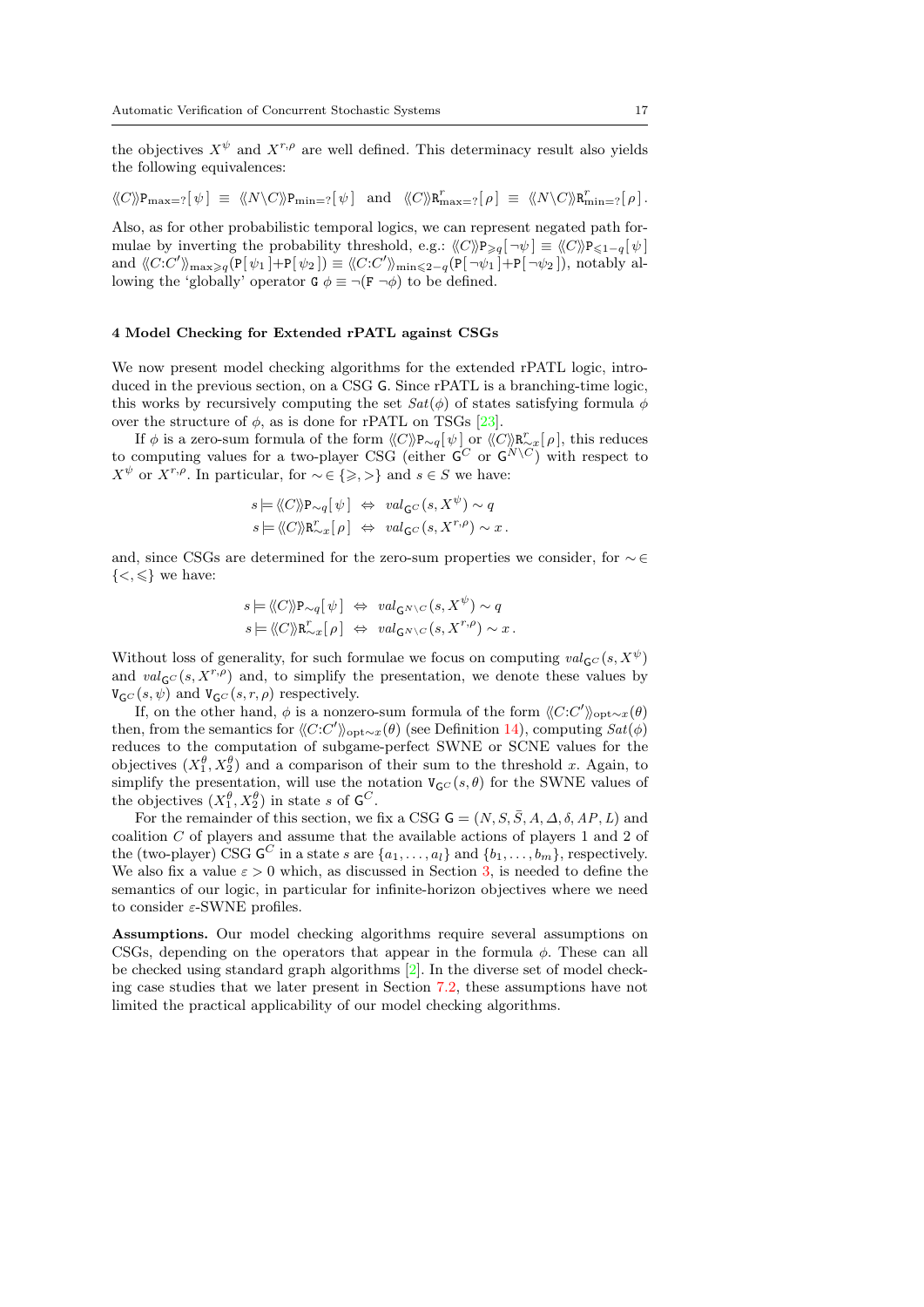<span id="page-17-0"></span>For zero-sum formulae, the only restriction is for infinite-horizon reward properties on CSGs with both positive and negative reward values.

**Assumption 1** For a zero-sum formula of the form  $\langle C \rangle \langle R_{\sim x}^r[F \phi]$ , from any state s where  $r_S(s) < 0$  or  $r_A(s, a) < 0$  for some action a, under all profiles of G, with probability 1 we reach either a state satisfying  $\phi$  or a state where all rewards are zero and which cannot be left with probability 1 under all profiles.

Without this assumption, the values computed during value iteration can oscillate, and therefore fail to converge (see Appendix [A\)](#page-54-3). This restriction is not applied in the existing rPATL model checking algorithms for TSGs [\[23\]](#page-52-0) since that work assumes that all rewards are non-negative.

The remaining two assumptions concern nonzero-sum formulae that contain infinite-horizon objectives. We restrict our attention to a class of CSGs that can be seen as a variant of *stopping games*  $[24]$ , as used for multi-objective TSGs. Compared to [\[24\]](#page-52-4), we use a weaker, objective-dependent assumption, which ensures that, under all profiles, with probability 1, eventually the outcome of each player's objective does not change by continuing.

<span id="page-17-3"></span>**Assumption 2** For nonzero-sum formulae, if  $P[\phi_1 \cup \phi_2]$  is a probabilistic objective, then  $Sat(\neg \phi_1 \vee \phi_2)$  is reached with probability 1 from all states under all profiles of G.

<span id="page-17-1"></span>**Assumption 3** For nonzero-sum formulae, if  $\mathbb{R}^r[\mathbf{F} \phi]$  is a reward objective, then  $Sat(\phi)$  is reached with probability 1 from all states under all profiles of G.

Like for Assumption [1,](#page-17-0) without this restriction, value iteration may not converge since values can oscillate (see Appendices [B](#page-54-4) and [C\)](#page-56-0). Notice that Assumption [1](#page-17-0) is not required for nonzero-sum properties containing negative rewards since Assumption  $3$  is itself a stronger restriction.

### <span id="page-17-2"></span>4.1 Model Checking Zero-Sum Properties

In this section, we present algorithms for zero-sum properties, i.e., for computing the values  $V_{\mathsf{G}^C}(s, \psi)$  or  $V_{\mathsf{G}^C}(s, r, \rho)$  for path formulae  $\psi$  or reward formulae  $\rho$  in all states s of  $\mathsf{G}^C$ . We split the presentation into *finite-horizon properties*, which can be solved exactly using backward induction [\[72,](#page-53-17)[60\]](#page-53-10), and infinite-horizon properties, for which we approximate values using value iteration  $[70,19]$  $[70,19]$ . Both cases require the solution of matrix games, for which we rely on the linear programming approach presented in Section [2.1.1.](#page-4-1)

## 4.1.1 Computing the Values of Zero-Sum Finite-Horizon Formulae

Finite-horizon properties are defined over a bounded number of steps: the next or bounded until operators for probabilistic formulae, and the instantaneous or bounded cumulative reward operators. Computation of the values  $V_{\mathsf{G}^C}(s, \psi)$  or  $V_{GC}(s,r,\rho)$  for these is done recursively, based on the step bound, using backward induction and solving matrix games in each state at each iteration. The actions of each matrix game correspond to the actions available in that state; the utilities are constructed from the transition probabilities  $\delta^C$  of the game  $\mathsf{G}^C$ , the reward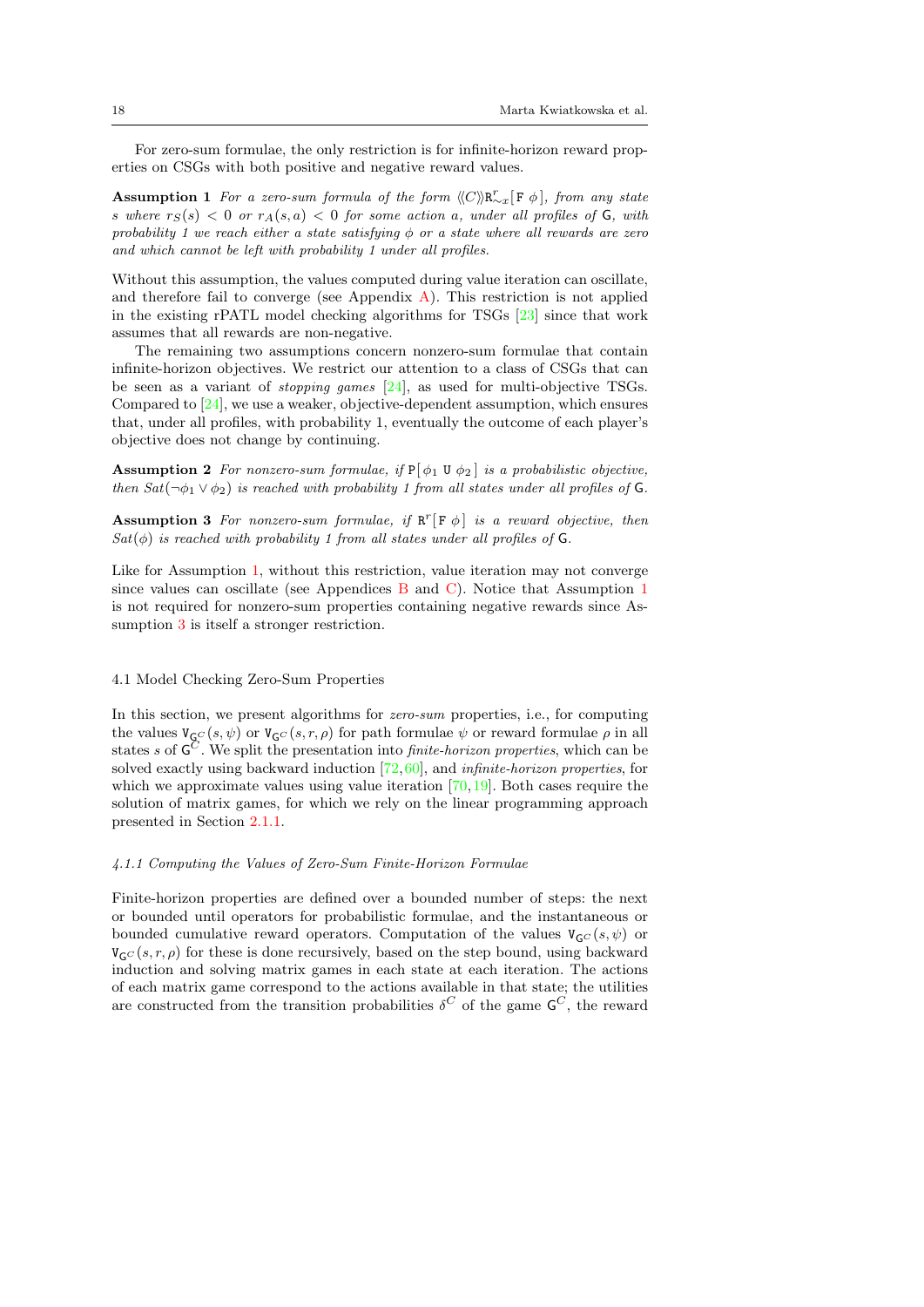structure r (in the case of reward formulae) and the values already computed recursively for successor states.

Next. This is the simplest operator, over just one step, and so in fact requires no recursion, just solution of a matrix game for each state. If  $\psi = \mathbf{X}\phi$ , then for any state s we have that  $V_{\mathsf{G}C}(s,\psi) = val(\mathsf{Z})$  where  $\mathsf{Z} \in \mathbb{Q}^{l \times m}$  is the matrix game with:

$$
z_{i,j} = \sum_{s' \in Sat(\phi)} \delta^C(s, (a_i, b_j))(s').
$$

**Bounded Until.** If  $\psi = \phi_1 \mathbf{U}^{\leq k} \phi_2$ , we compute the values for the path formulae  $\psi_n = \phi_1 \mathbf{U}^{\leq n} \phi_2$  for  $0 \leq n \leq k$  recursively. For any state s:

$$
\mathbf{V}_{\mathsf{G}^C}(s,\psi_n) = \begin{cases} 1 & \text{if } s \in \text{Sat}(\phi_2) \\ 0 & \text{else if } s \notin \text{Sat}(\phi_1) \\ 0 & \text{else if } n = 0 \\ \text{val}(\mathsf{Z}) & \text{otherwise} \end{cases}
$$

where val(Z) equals the value of the matrix game  $Z \in \mathbb{Q}^{l \times m}$  with:

$$
z_{i,j} = \sum_{s' \in S} \delta^{C}(s, (a_i, b_j))(s') \cdot v_{n-1}^{s'}
$$

and  $v_{n-1}^{s'} = V_{\mathsf{G}^C}(s', \psi_{n-1})$  for all  $s' \in S$ .

**Instantaneous Rewards.** If  $\rho = I^{-k}$ , then for the reward structure r we compute the values for the reward formulae  $\rho_n = I^{-n}$  for  $0 \leq n \leq k$  recursively. For any state s:

$$
\mathbf{V}_{\mathsf{G}^C}(s,r,\rho_n) = \begin{cases} r_S(s) & \text{if } n = 0\\ val(\mathsf{Z}) & \text{otherwise} \end{cases}
$$

where val(Z) equals the value of the matrix game  $Z \in \mathbb{Q}^{l \times m}$  with:

$$
z_{i,j} = \sum_{s' \in S} \delta^{C}(s, (a_i, b_j))(s') \cdot v_{n-1}^{s'}
$$

and  $v_{n-1}^{s'} = V_{\mathsf{G}^C}(s', r, \rho_{n-1})$  for all  $s' \in S$ .

Bounded Cumulative Rewards. If  $\rho = \mathbf{C}^{\leq k}$ , then for the reward structure r we compute the values for the reward formulae  $\rho_n = \mathbf{C}^{\leq n}$  for  $0 \leq n \leq k$  recursively. For any state s:

$$
\mathbf{V}_{\mathsf{G}^C}(s,r,\rho_n) = \begin{cases} 0 & \text{if } n = 0\\ val(\mathsf{Z}) & \text{otherwise} \end{cases}
$$

where val(Z) equals the value of the matrix game  $Z \in \mathbb{Q}^{l \times m}$  with:

$$
z_{i,j} = r_A(s, (a_i, b_j)) + r_S(s) + \sum_{s' \in S} \delta^{C}(s, (a_i, b_j))(s') \cdot v_{n-1}^{s'}
$$

and  $v_{n-1}^{s'} = V_{\mathsf{G}^C}(s', r, \rho_{n-1})$  for all  $s' \in S$ .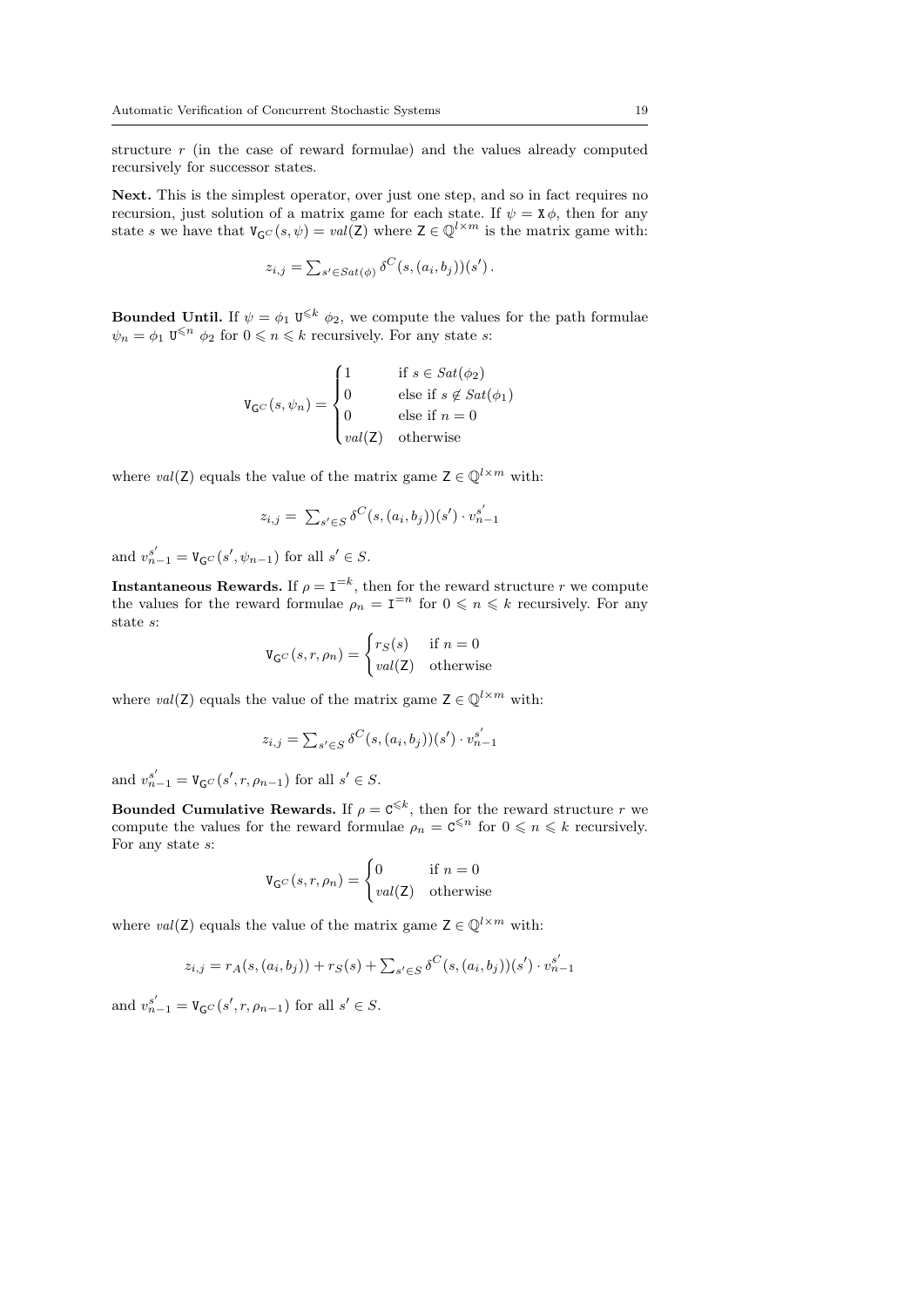#### <span id="page-19-0"></span>4.1.2 Computing the Values of Zero-Sum Infinite-Horizon Formulae

We now discuss how to compute the values  $V_{\mathbf{G}^C}(s,\psi)$  and  $V_{\mathbf{G}^C}(s,r,\rho)$  for infinitehorizon properties, i.e., when the path formula  $\psi$  is an until operator, or for the expected reachability variant of the reward formulae  $\rho$ . In both cases, we approximate these values using value iteration, adopting a similar recursive computation to the finite-horizon cases above, solving matrix games in each state and at each iteration, which converges in the limit to the desired values.

Following the approach typically taken in probabilistic model checking tools to implement value iteration, we estimate convergence of the iterative computation by checking the maximum relative difference between successive iterations. However, it is known [\[36\]](#page-52-15) that, even for simpler probabilistic models such as MDPs, this convergence criterion cannot be used to guarantee that the final computed values are accurate to within a specified error bound. Alternative approaches that resolve this by computing lower and upper bounds for each state have been proposed for MDPs (e.g. [\[36,](#page-52-15)[13\]](#page-51-15)) and extended to both single- and multi-objective solution of TSGs [\[42,](#page-52-2)[7\]](#page-51-16); extensions could be investigated for CSGs. Another possibility is to use policy iteration (see, e.g., [\[18\]](#page-51-3)).

Until. If  $\psi = \phi_1$  U  $\phi_2$ , the probability values can be approximated through value iteration using the fact that  $\langle V_{\mathsf{G}}(s, \phi_1 | \mathbf{U}^{\leq k} | \phi_2) \rangle_{k \in \mathbb{N}}$  is a non-decreasing sequence converging to  $V_{\mathsf{G}C}(s, \phi_1 \cup \phi_2)$ . We compute  $V_{\mathsf{G}C}(s, \phi_1 \cup^{\leq k} \phi_2)$  for increasingly large  $k$  and estimate convergence as described above, based on the difference between values in successive iterations. However, we can potentially speed up convergence by first precomputing the set of states  $S_0^{\psi}$  for which the value of the zero-sum objective  $X^{\psi}$  is 0 and the set of states  $S_1^{\psi}$  for which the value is 1 using standard graph algorithms [\[2\]](#page-51-13). We can then apply value iteration to approximate  $V_{\mathsf{G}}(s, \phi_1 \mathsf{U} \phi_2) = \lim_{k \to \infty} V_{\mathsf{G}}(s, \phi_1 \mathsf{U} \phi_2, k)$  where:

$$
\mathtt{V}_{\mathsf{G}^C}(s,\phi_1\ \mathtt{U}\ \phi_2,n)=\begin{cases} 1 & \text{if } s\in S_1^{\psi}\\ 0 & \text{else if } s\in S_0^{\psi}\\ 0 & \text{else if } n=0\\ val(\mathsf{Z}) & \text{otherwise} \end{cases}
$$

where val(Z) equals the value of the matrix game  $Z \in \mathbb{Q}^{l \times m}$  with:

$$
z_{i,j} = \sum_{s' \in S} \delta^{C}(s, (a_i, b_j))(s') \cdot v_{n-1}^{s'}
$$

and  $v_{n-1}^{s'} = V_{\mathsf{G}^C}(s', \phi_1 \mathsf{U} \phi_2, n-1)$  for all  $s' \in S$ .

Expected Reachability. If  $\rho = \mathbf{F} \phi$  and the reward structure is r, then we first make all states of  ${\mathsf G}^C$  satisfying  $\phi$  absorbing, i.e., we remove all outgoing transitions from such states. Second, we find the set of states  $S^{\rho}_{\infty}$  for which the reward is infinite; as in [\[23\]](#page-52-0), this involves finding the set of states satisfying the formula  $\langle\langle C\rangle P_{\leq 1} F \phi$  and we can use the graph algorithms of [\[2\]](#page-51-13) to find these states. Again following [\[23\]](#page-52-0), to deal with zero-reward cycles we need to use value iteration to compute a greatest fixed point. This involves first computing upper bounds on the actual values, by changing all zero reward values to some value  $\gamma > 0$  to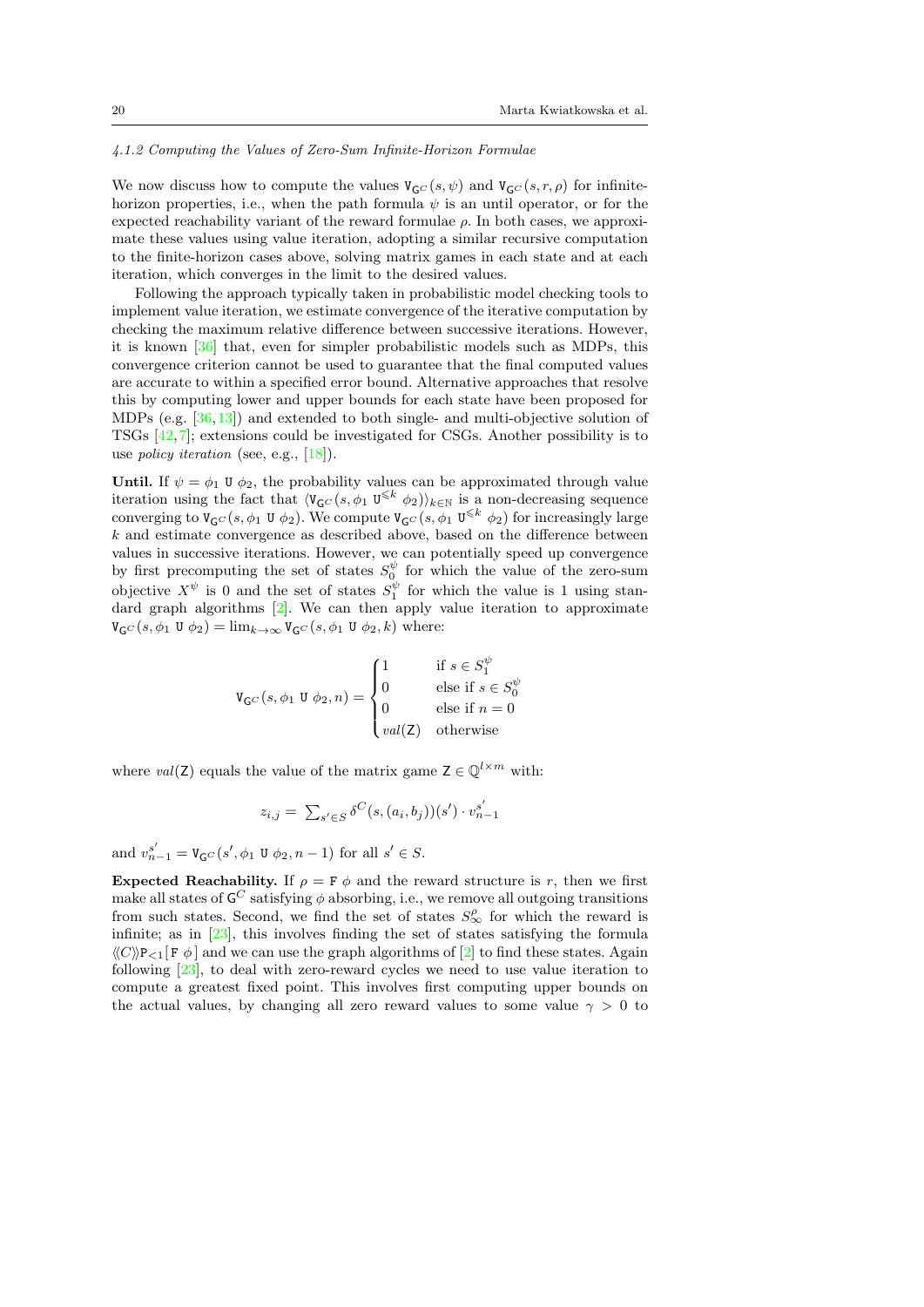construct the reward structure  $r_{\gamma} = (r_A^{\gamma}, r_A^{\gamma})$  and then applying value iteration to approximate  $V_{\mathsf{G}^C}(s,r_{\gamma},\rho) = \lim_{k\to\infty} V_{\mathsf{G}^C}(s,r_{\gamma},\rho_k)$  where:

$$
\mathtt{V}_{\mathsf{G}^C}(s,r_{\gamma},\rho_n)=\begin{cases}0\qquad \ \ \, \text{if}\,\, s\in Sat(\phi)\\\infty\qquad \ \ \, \text{if}\,\, s\in S^{\rho}_{\infty}\\val(\mathsf{Z})\quad \ \ \text{otherwise}\end{cases}
$$

where val(Z) equals the value of the matrix game  $Z \in \mathbb{Q}^{l \times m}$  with:

$$
z_{i,j} = r_A^{\gamma}(s,(a_i,b_j)) + r_S^{\gamma}(s) + \sum_{s' \in S} \delta^{C}(s,(a_i,b_j))(s') \cdot v_{n-1}^{s'}
$$

and  $v_{n-1}^{s'} = V_{\mathsf{G}^C}(s', r_{\gamma}, \rho_{n-1})$  for all  $s' \in S$ . Finally, using these upper bounds as the initial values we again perform value iteration as above, except now using the original reward structure r, i.e., to approximate  $V_{\mathsf{G}^C}(s,r,\rho) = \lim_{k \to \infty} V_{\mathsf{G}^C}(s,r,\rho_k)$ . The choice of  $\gamma$  can influence value iteration computations in opposing ways: increasing  $\gamma$  can speed up convergence when computing over-approximations, while potentially slowing it down when computing the actual values.

### <span id="page-20-0"></span>4.2 Model Checking Nonzero-Sum Properties

Next, we show how to compute subgame-perfect SWNE and SCNE values for the two objectives corresponding to a nonzero-sum formula. As for the zero-sum case, the approach taken depends on whether the formula contains finite-horizon or infinite-horizon objectives. We now have three cases:

- 1. when both objectives are finite-horizon, we use backward induction  $[72,60]$  $[72,60]$  to compute (precise) subgame-perfect SWNE and SCNE values;
- 2. when both objectives are infinite-horizon, we use value iteration  $[70,19]$  $[70,19]$  to approximate the values;
- 3. when there is a mix of the two types of objectives, we convert the problem to two infinite-horizon objectives on an augmented model.

We describe these three cases separately in Sections [4.2.1,](#page-21-0) [4.2.2](#page-23-0) and [4.2.3,](#page-25-0) respectively, focusing on the computation of SWNE values. Then, in Section [4.2.4,](#page-27-0) we explain how to adapt this for SCNE values.

In a similar style to the algorithms for zero-sum properties, in all three cases the computation is an iterative process that analyses a two-player game for each state at each step. However, this now requires finding SWNE or SCNE values of a bimatrix game, rather than solving a matrix game as in the zero-sum case. We solve bimatrix games using the approach presented in Section [2.1.2](#page-5-1) (see also the more detailed discussion of its implementation in Section [6.2\)](#page-35-0).

Another important aspect of our algorithms is that, for efficiency, if we reach a state where the value of one player's objective cannot change (e.g., the goal of that player is reached or can no longer be reached), then we switch to the simpler problem of solving an MDP to find the optimal value for the other player in that state. This is possible since the only SWNE profile in that state corresponds to maximising the objective of the other player. More precisely:

– the first player (whose objective cannot change) is indifferent, since its value will not be affected by the choices of either player;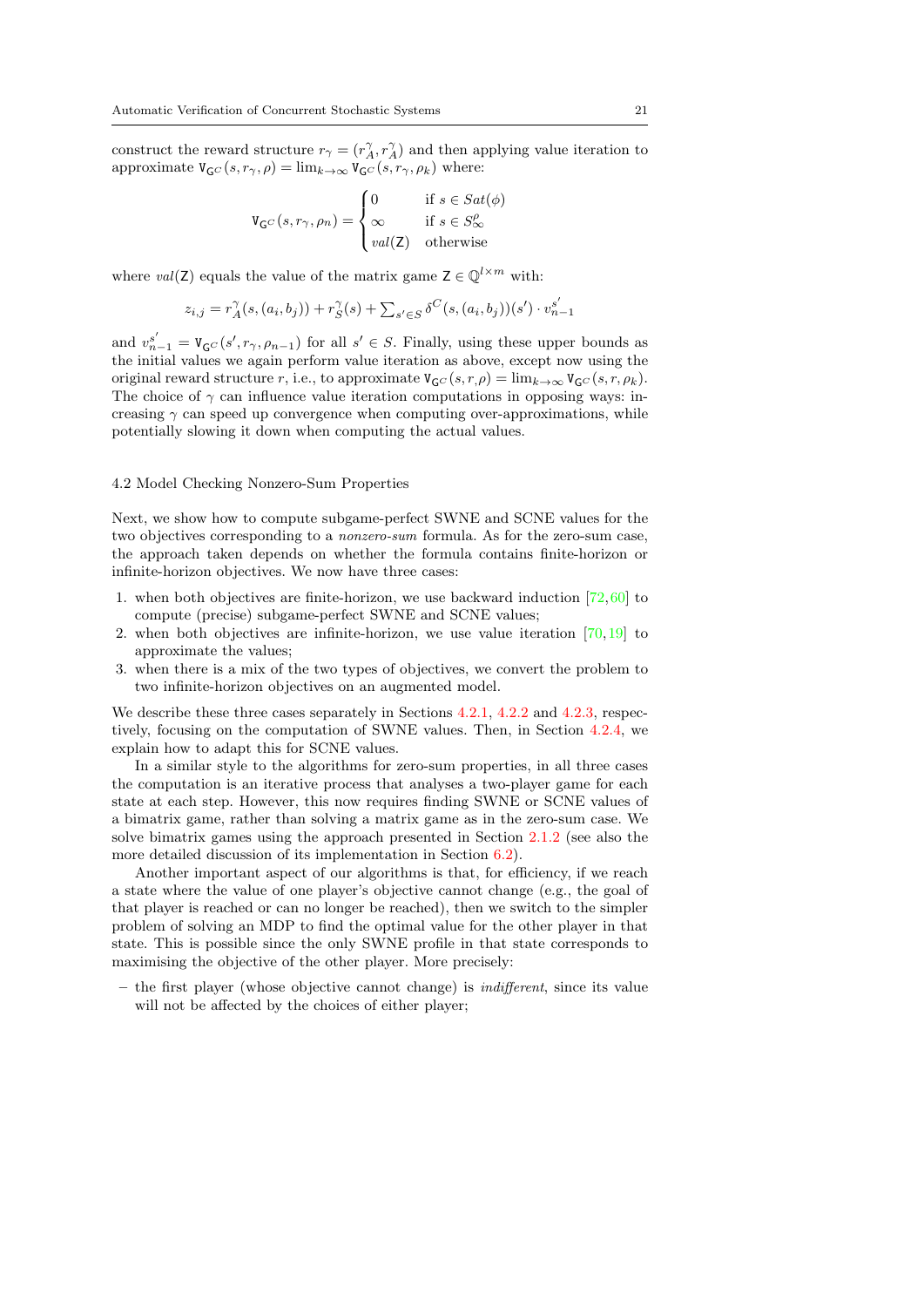- the second player cannot do better than the optimal value of its objective in the corresponding MDP where both players collaborate;
- for any NE profile, the value of the first player is fixed and the value of the second is less than or equal to the optimal value of its objective in the MDP.

We use the notation  $P_{\mathsf{G},s}^{\max}(\psi)$  and  $R_{\mathsf{G},s}^{\max}(r,\rho)$  for the maximum probability of satisfying the path formula  $\psi$  and the maximum expected reward for the random variable  $rew(r, \rho)$ , respectively, when the players collaborate in state s. These values can be computed through standard MDP model checking [\[10,](#page-51-17)[1\]](#page-51-18).

#### <span id="page-21-0"></span>4.2.1 Computing SWNE Values of Finite-Horizon Nonzero-Sum Formulae

As for the zero-sum case, for a *finite-horizon* nonzero-sum formula  $\theta$ , we compute the SWNE values  $V_{\mathsf{G}^C}(s,\theta)$  for all states s of  $\mathsf{G}^C$  in a recursive fashion based on the step bound. We now solve bimatrix games at each step, which are defined in a similar manner to the matrix games for zero-sum properties: the actions of each bimatrix game correspond to the actions available in that state and the utilities are constructed from the transition probabilities  $\delta^C$  of the game  $\mathsf{G}^C$ , the reward structure (in the case of reward formulae) and the values already computed recursively for successor states.

For any state formula  $\phi$  and state s we let  $\eta_{\phi}(s)$  equal 1 if  $s \in Sat(\phi)$  and 0 otherwise. Recall that probability and reward values of the form  $P_{\mathsf{G},s}^{\max}(\psi)$  and  $R_{\mathsf{G},s}^{\max}(r,\rho)$ , respectively, are computed through standard MDP verification. Below, we explain the computation for both types of finite-horizon probabilistic objectives (next and bounded until) and reward objectives (instantaneous and bounded cumulative), as well as combinations of each type.

**Next.** If  $\theta = P[X\phi^1] + P[X\phi^2]$ , then  $V_{\mathsf{G}C}(s,\theta)$  equals SWNE values of the bimatrix game  $(Z_1, Z_2) \in \mathbb{Q}^{l \times m}$  where:

$$
z_{i,j}^1 = \sum_{s' \in Sat(\phi^1)} \delta^C(s, (a_i, b_j))(s')
$$
  

$$
z_{i,j}^2 = \sum_{s' \in Sat(\phi^2)} \delta^C(s, (a_i, b_j))(s').
$$

Again, since next is a 1-step property, no recursion is required.

**Bounded Until.** If  $\theta = P[\phi_1^1 \mathbf{U}^{\leq k_1} \phi_2^1] + P[\phi_1^2 \mathbf{U}^{\leq k_2} \phi_2^2]$ , we compute SWNE values for the objectives for the nonzero-sum formulae  $\theta_{n+n_1,n+n_2} = \mathbb{P}[\phi_1^1 \mathbf{U}^{\leq n+n_1} \phi_2^1]$  +  $P[\phi_1^2 \mathbb{U}^{\leq n+n_2} \phi_2^2]$  for  $0 \leqslant n \leqslant k$  recursively, where  $k = \min\{k_1, k_2\}, n_1 = k_1 - k_2$ and  $n_2 = k_2-k$ . In this case, there are three situations in which the value of the objective of one of the players cannot change, and hence we can switch to MDP verification. The first is when the step bound is zero for only one of the corresponding objectives, the second is when a state satisfying  $\phi_2^i$  is reached by only one player  $i$  (and therefore the objective is satisfied by that state) and the third is when a state satisfying  $\neg \phi_1^i \wedge \neg \phi_2^i$  is reached by only one player i (and therefore the objective is not satisfied by that state). For any state s, if  $n = 0$ , then:

$$
\mathbf{V}_{\mathsf{G}^C}(s, \theta_{n_1, n_2}) = \begin{cases} (\eta_{\phi_2^1}(s), \eta_{\phi_2^2}(s)) & \text{if } n_1 = n_2 = 0\\ (\eta_{\phi_2^1}(s), \mathsf{P}_{\mathsf{G},s}^{\max}(\phi_1^2 \mathbf{U}^{\leq n_2} \phi_2^2)) & \text{else if } n_1 = 0\\ (\mathsf{P}_{\mathsf{G},s}^{\max}(\phi_1^1 \mathbf{U}^{\leq n_1} \phi_2^1), \eta_{\phi_2^2}(s)) & \text{otherwise.} \end{cases}
$$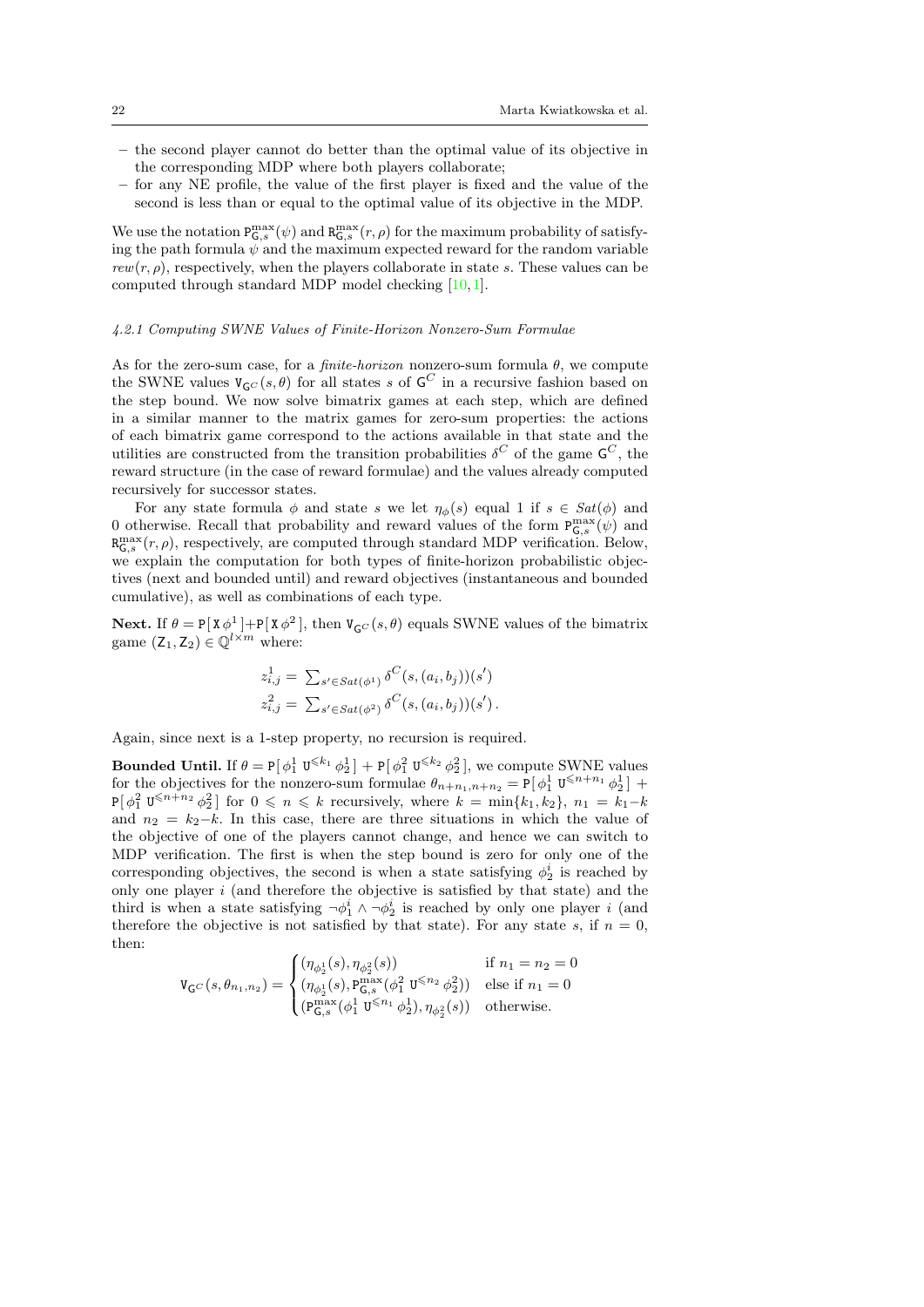On the other hand, if  $n > 0$ , then:

$$
\mathbf{V}_{\mathbf{G}^{C}}(s, \theta_{n+n_{1},n+n_{2}}) = \begin{cases}\n(1,1) & \text{if } s \in Sat(\phi_{2}^{1}) \cap Sat(\phi_{2}^{2}) \\
(1, \mathbf{P}_{\mathbf{G},s}^{\max}(\phi_{1}^{2} \mathbf{U}^{\leq n+n_{2}} \phi_{2}^{2})) & \text{else if } s \in Sat(\phi_{2}^{1}) \\
(\mathbf{P}_{\mathbf{G},s}^{\max}(\phi_{1}^{1} \mathbf{U}^{\leq n+n_{1}} \phi_{2}^{1}), 1) & \text{else if } s \in Sat(\phi_{2}^{2}) \\
(\mathbf{P}_{\mathbf{G},s}^{\max}(\phi_{1}^{1} \mathbf{U}^{\leq n+n_{1}} \phi_{2}^{1}), 0) & \text{else if } s \in Sat(\phi_{1}^{1}) \setminus Sat(\phi_{1}^{2}) \\
(0, \mathbf{P}_{\mathbf{G},s}^{\max}(\phi_{1}^{2} \mathbf{U}^{\leq n+n_{2}} \phi_{2}^{2})) & \text{else if } s \in Sat(\phi_{1}^{1}) \setminus Sat(\phi_{1}^{1}) \\
(0,0) & \text{else if } s \notin Sat(\phi_{1}^{1}) \cap Sat(\phi_{1}^{2}) \\
val(\mathbf{Z}_{1}, \mathbf{Z}_{2}) & \text{otherwise}\n\end{cases}
$$

where  $val(\mathsf{Z}_1, \mathsf{Z}_2)$  equals SWNE values of the bimatrix game  $(\mathsf{Z}_1, \mathsf{Z}_2) \in \mathbb{Q}^{l \times m}$ :

$$
z_{i,j}^1 = \sum_{s' \in S} \delta^C(s, (a_i, b_j))(s') \cdot v_{(n-1)+n_1}^{s',1}
$$
  

$$
z_{i,j}^2 = \sum_{s' \in S} \delta^C(s, (a_i, b_j))(s') \cdot v_{(n-1)+n_2}^{s',2}
$$

and  $(v_{(n-1)+n_1}^{s',1}, v_{(n-1)+n_2}^{s',2}) = V_{\mathsf{G}^C}(s', \theta_{(n-1)+n_1,(n-1)+n_2})$  for all  $s' \in S$ .

Next and Bounded Until. If  $\theta = P[X\phi^1] + P[\phi_1^2 \mathbf{U}^{\leq k_2} \phi_2^2]$ , then  $V_{\mathsf{G}}(s,\theta)$  equals SWNE values of the bimatrix game  $(\mathsf{Z}_1, \mathsf{Z}_2) \in \mathbb{Q}^{l \times m}$  where:

$$
z_{i,j}^1 = \sum_{s' \in S} \delta^C(s, (a_i, b_j))(s') \cdot \eta_{\phi^1}(s')
$$
  
if  $s \in Sat(\phi_2^2)$   

$$
z_{i,j}^2 = \begin{cases} 1 & \text{if } s \in Sat(\phi_2^2) \\ 0 & \text{else if } k_2 = 0 \\ \sum_{s' \in S} \delta^C(s, (a_i, b_j))(s') \cdot P_{\mathsf{G},s}^{\max}(\phi_1^2 \mathbf{U}^{\leq k_2 - 1} \phi_2^2) & \text{else if } Sat(\phi_1^2) \\ 0 & \text{otherwise.} \end{cases}
$$

In this case, since the value for objectives corresponding to next formulae cannot change after the first step, we can always switch to MDP verification after this step. The symmetric case is similar.

**Instantaneous Rewards.** If  $\theta = \mathbb{R}^{r_1}[\mathbf{I}^{=k_1}] + \mathbb{R}^{r_2}[\mathbf{I}^{=k_2}]$ , we compute SWNE values of the objectives for the nonzero-sum formulae  $\theta_{n+n_1,n+n_2} = \mathbb{R}^{r_1}[\mathbf{I}^{=n+n_1}] +$  $\mathbb{R}^{r_2}[\mathbf{I}^{=n+n_2}]$  for  $0 \leqslant n \leqslant k$  recursively, where  $k = \min\{k_1, k_2\}, n_1 = k_1 - k$  and  $n_2 = k_2-k$ . Here, there is only one situation in which the value of the objective of one of the players cannot change: when one of the step bounds equals zero. Hence, this is the only time we switch to MDP verification. For any state s, if  $n = 0$ , then:

$$
\mathtt{V}_{\mathsf{G}^C}(s, \theta_{n_1, n_2}) = \begin{cases} (r_{\mathsf{S}}^1(s), r_{\mathsf{S}}^2(s)) & \text{if } n_1 = n_2 = 0\\ (r_{\mathsf{S}}^1(s), \mathtt{R}_{\mathsf{G}, s}^{\max}(r_2, \mathtt{I}^{=n_2})) & \text{else if } n_1 = 0\\ (\mathtt{R}_{\mathsf{G}, s}^{\max}(r_1, \mathtt{I}^{=n_1}), r_{\mathsf{S}}^2(s)) & \text{otherwise.} \end{cases}
$$

On the other hand, if  $n > 0$ , then  $V_{\mathsf{G}}(s, \theta_{n+n_1,n+n_2})$  equals SWNE values of the bimatrix game  $(Z_1, Z_2) \in \mathbb{Q}^{l \times m}$  where:

$$
z_{i,j}^1 = \sum_{s' \in S} \delta^C(s,(a_i,b_j))(s') \cdot v_{(n-1)+n_1}^{s',1}
$$
  

$$
z_{i,j}^2 = \sum_{s' \in S} \delta^C(s,(a_i,b_j))(s') \cdot v_{(n-1)+n_2}^{s',2}
$$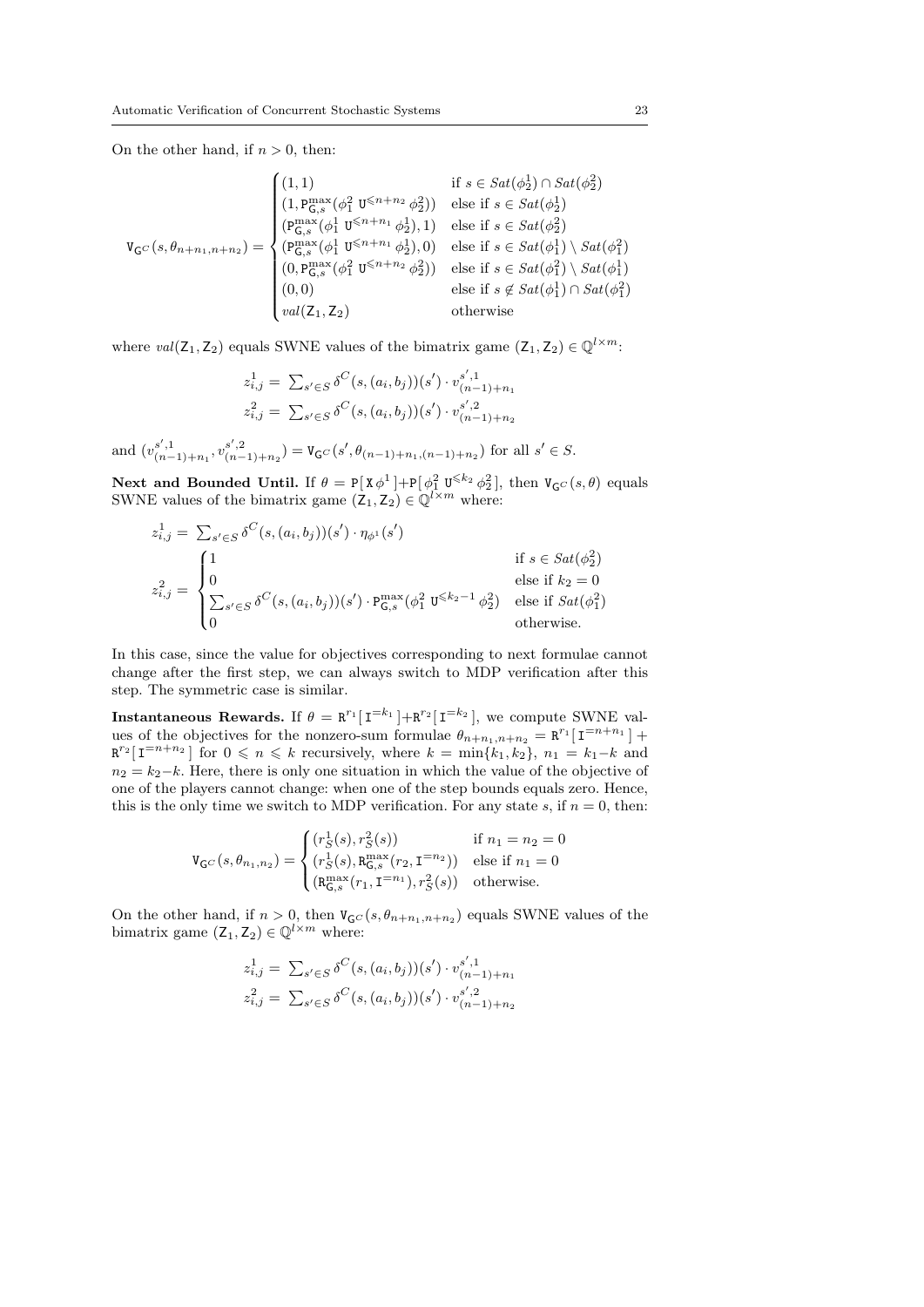and  $(v_{(n-1)+n_1}^{s',1}, v_{(n-1)+n_2}^{s',2}) = V_{\mathsf{G}^C}(s', \theta_{(n-1)+n_1,(n-1)+n_2})$  for all  $s' \in S$ .

Bounded Cumulative Rewards. If  $\theta = \mathbb{R}^{r_1} \left[ \mathbb{C}^{\leq k_1} \right] + \mathbb{R}^{r_2} \left[ \mathbb{C}^{\leq k_2} \right]$ , we compute values of the objectives for the formulae  $\theta_{n+n_1,n+n_2} = \mathbb{R}^{r_1} [\mathbf{C}^{\leq n+n_1}] + \mathbf{R}^{r_2} [\mathbf{C}^{\leq n+n_2}]$  for  $0 \leq n \leq k$  recursively, where  $k = \min\{k_1, k_2\}$ ,  $n_1 = k_1 - k$  and  $n_2 = k_2 - k$ . As for instantaneous rewards, the only time we can switch to MDP verification is when one of the step bounds equals zero. For state s, if  $n = 0$ :

$$
\mathtt{V}_{\mathsf{G}^C}(s, \theta_{n_1, n_2}) = \begin{cases} (0, 0) & \text{if } n_1 = n_2 = 0 \\ (0, \mathtt{R}_{\mathsf{G}, s}^{\max}(r_2, \mathtt{C}^{\leq n_2})) & \text{else if } n_1 = 0 \\ (\mathtt{R}_{\mathsf{G}, s}^{\max}(r_1, \mathtt{C}^{\leq n_1}), 0) & \text{otherwise} \end{cases}
$$

and if  $n > 0$ , then  $V_{\mathsf{G}C}(s, \theta_{n+n_1,n+n_2})$  equals SWNE values of the bimatrix game  $(Z_1, Z_2) \in \mathbb{Q}^{l \times m}$ :

$$
z_{i,j}^1 = r_S^1(s) + r_A^1(s,(a_i,b_j)) + \sum_{s' \in S} \delta^C(s,(a_i,b_j))(s') \cdot v_{(n-1)+n_1}^{s',1}
$$
  

$$
z_{i,j}^2 = r_S^2(s) + r_A^2(s,(a_i,b_j)) + \sum_{s' \in S} \delta^C(s,(a_i,b_j))(s') \cdot v_{(n-1)+n_2}^{s',1}
$$

and  $(v_{(n-1)+n_1}^{s',1}, v_{(n-1)+n_2}^{s',2}) = V_{\mathsf{G}^C}(s', \theta_{(n-1)+n_1,(n-1)+n_2})$  for all  $s' \in S$ .

Bounded Instantaneous and Cumulative Rewards. If  $\theta = \mathtt{R}^{r_1}[\, \mathtt{I}^{=k_1}\, ] + \mathtt{R}^{r_2}[\, \mathtt{C}^{\leqslant k_2}\, ],$ we compute values of the objectives for the formulae  $\theta_{n+n_1,n+n_2} = \mathbb{R}^{r_1} [\mathbb{I}^{=n+n_1}] +$  $\mathbb{R}^{r_2}[\mathfrak{C}^{\leqslant n+n_2}]$  for  $0 \leqslant n \leqslant k$  recursively, where  $k = \min\{k_1, k_2\}, n_1 = k_1 - k$  and  $n_2 = k_2 - k$ . Again, here we can only switch to MDP verification when one of the step bounds equals zero. For state s, if  $n = 0$ :

$$
\mathbf{V}_{\mathsf{G}^C}(s, \theta_{n_1, n_2}) = \begin{cases} (r_S^1(s), 0) & \text{if } n_1 = n_2 = 0\\ (r_S^1(s), \mathbf{R}_{\mathsf{G}, s}^{\max}(r_2, \mathsf{C}^{\le n_2})) & \text{else if } n_1 = 0\\ (\mathbf{R}_{\mathsf{G}, s}^{\max}(r_1, \mathsf{I}^{= n_1}), 0) & \text{otherwise} \end{cases}
$$

and if  $n > 0$ , then  $V_{\mathsf{G}C}(s, \theta_{n+n_1,n+n_2})$  equals SWNE values of the bimatrix game  $(Z_1, Z_2) \in \mathbb{Q}^{l \times m}$ :

$$
z_{i,j}^1 = \sum_{s' \in S} \delta^C(s, (a_i, b_j))(s') \cdot v_{(n-1)+n_1}^{s',1}
$$
  

$$
z_{i,j}^2 = r_S^2(s) + r_A^2(s, (a_i, b_j)) + \sum_{s' \in S} \delta^C(s, (a_i, b_j))(s') \cdot v_{(n-1)+n_2}^{s',l}
$$

and  $(v_{(n-1)+n_1}^{s',1}, v_{(n-1)+n_2}^{s',2}) = V_{\mathsf{G}^C}(s', \theta_{(n-1)+n_1,(n-1)+n_2})$  for all  $s' \in S$ . The symmetric case follows similarly.

## <span id="page-23-0"></span>4.2.2 Computing SWNE Values of Infinite-Horizon Nonzero-Sum Formulae

We next show how to compute SWNE values  $V_{\mathsf{G}^C}(s, \theta)$  for *infinite-horizon* nonzerosum formulae  $\theta$  in all states s of  $\mathsf{G}^C$ . As for the zero-sum case, we approximate these using a value iteration approach. Each step of this computation is similar in nature to the algorithms in the previous section, where a bimatrix game is solved for each state, and a reduction to solving an MDP is used after one of the player's objective can no longer change.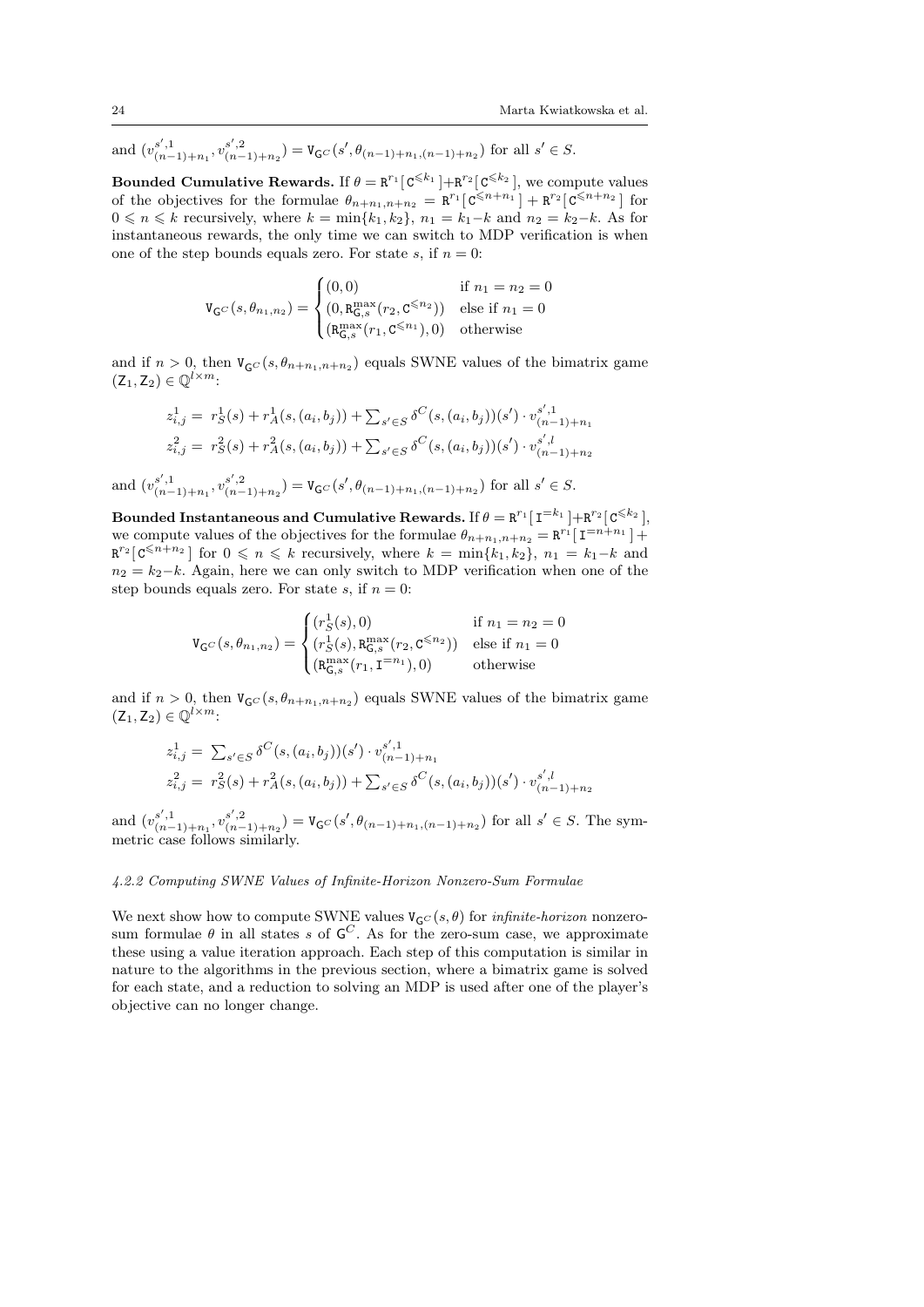A key aspect of the value iteration algorithm is that, while the SWNE (or SCNE) values take the form of a pair, with one value for each player, convergence is defined over the sum of the two values. This is because there is not necessarily a unique pair of such values, but the maximum (or minimum) of the sum of NE values is uniquely defined. Convergence of value iteration is estimated in the same way as for the zero-sum computation (see Section  $(4.1.2)$  $(4.1.2)$ ), by comparing values in successive iterations. As previously, this means that we are not able to guarantee that the computed values are within a particular error bound of the exact values.

Below, we give the algorithms for the cases of two infinite-horizon objectives. The notation used is as in the previous section: for any state formula  $\phi$  and state s we let  $\eta_{\phi}(s)$  equal 1 if  $s \in Sat(\phi)$  and 0 otherwise; and values of the form  $P_{\mathsf{G},s}^{\max}(\psi)$ and  $R_{\mathsf{G},s}^{\max}(r,\rho)$  are computed through standard MDP verification.

Until. If  $\theta = P[\phi_1^1 \cup \phi_2^1] + P[\phi_1^2 \cup \phi_2^2]$ , values for any state s can be computed through value iteration as the limit  $V_{\mathsf{G}}(s,\theta) = \lim_{n \to \infty} V_{\mathsf{G}}(s,\theta,n)$  where:

$$
\mathbf{V}_{\mathsf{G}^C}(s,\theta,n) = \begin{cases} (1,1) & \text{if } s \in Sat(\phi_2^1) \cap Sat(\phi_2^2) \\ (1,\mathbf{P}_{\mathsf{G},s}^{\max}(\phi_1^2 \mathbf{U} \phi_2^2)) & \text{else if } s \in Sat(\phi_2^1) \\ (\mathbf{P}_{\mathsf{G},s}^{\max}(\phi_1^1 \mathbf{U} \phi_2^1),1) & \text{else if } s \in Sat(\phi_2^2) \\ (\mathbf{P}_{\mathsf{G},s}^{\max}(\phi_1^1 \mathbf{U} \phi_2^1),0) & \text{else if } s \in Sat(\phi_1^1) \setminus Sat(\phi_1^2) \\ (0,\mathbf{P}_{\mathsf{G},s}^{\max}(\phi_1^2 \mathbf{U} \phi_2^2)) & \text{else if } s \in Sat(\phi_1^2) \setminus Sat(\phi_1^1) \\ (0,0) & \text{else if } n = 0 \text{ or } s \notin Sat(\phi_1^1) \cap Sat(\phi_1^2) \\ val(\mathsf{Z}_1,\mathsf{Z}_2) & \text{otherwise} \end{cases}
$$

where  $val(\mathsf{Z}_1, \mathsf{Z}_2)$  equals SWNE values of the bimatrix game  $(\mathsf{Z}_1, \mathsf{Z}_2) \in \mathbb{Q}^{l \times m}$ :

$$
z_{i,j}^1 = \sum_{s' \in S} \delta^C(s, (a_i, b_j))(s') \cdot v_{n-1}^{s', 1}
$$
  

$$
z_{i,j}^2 = \sum_{s' \in S} \delta^C(s, (a_i, b_j))(s') \cdot v_{n-1}^{s', 2}
$$

and  $(v_{n-1}^{s',1}, v_{n-1}^{s',2}) = V_{\mathsf{G}^C}(s', \theta, n-1)$  for all  $s' \in S$ .

As can be seen, there are two situations in which we switch to MDP verification. These correspond to the two cases where the value of the objective of one of the players cannot change: when a state satisfying  $\phi_2^i$  is reached for only one player *i* (and therefore the objective is satisfied by that state) and when a state satisfying  $\neg \phi_1^i \wedge \neg \phi_2^i$  is reached for only one player i (and therefore the objective is not satisfied by that state).

Expected Reachability. If  $\theta = \mathbb{R}^{r_1} [\mathbb{F} \phi^1] + \mathbb{R}^{r_2} [\mathbb{F} \phi^2]$ , values can be computed through value iteration as the limit  $V_{\mathsf{G}^C}(s, \theta) = \lim_{n \to \infty} V_{\mathsf{G}^C}(s, \theta, n)$  where:

$$
\mathbf{V}_{\mathsf{G}^C}(s,\theta,n) = \begin{cases}\n(0,0) & \text{if } s \in Sat(\phi^1) \cap Sat(\phi^2) \\
(0,0) & \text{else if } n = 0 \\
(0,\mathbf{R}_{\mathsf{G},s}^{\max}(r_2,\mathbf{F}\,\phi^2)) & \text{else if } s \in Sat(\phi^1) \\
(\mathbf{R}_{\mathsf{G},s}^{\max}(r_1,\mathbf{F}\,\phi^1),0) & \text{else if } s \in Sat(\phi^2) \\
val(\mathsf{Z}_1,\mathsf{Z}_2) & \text{otherwise}\n\end{cases}
$$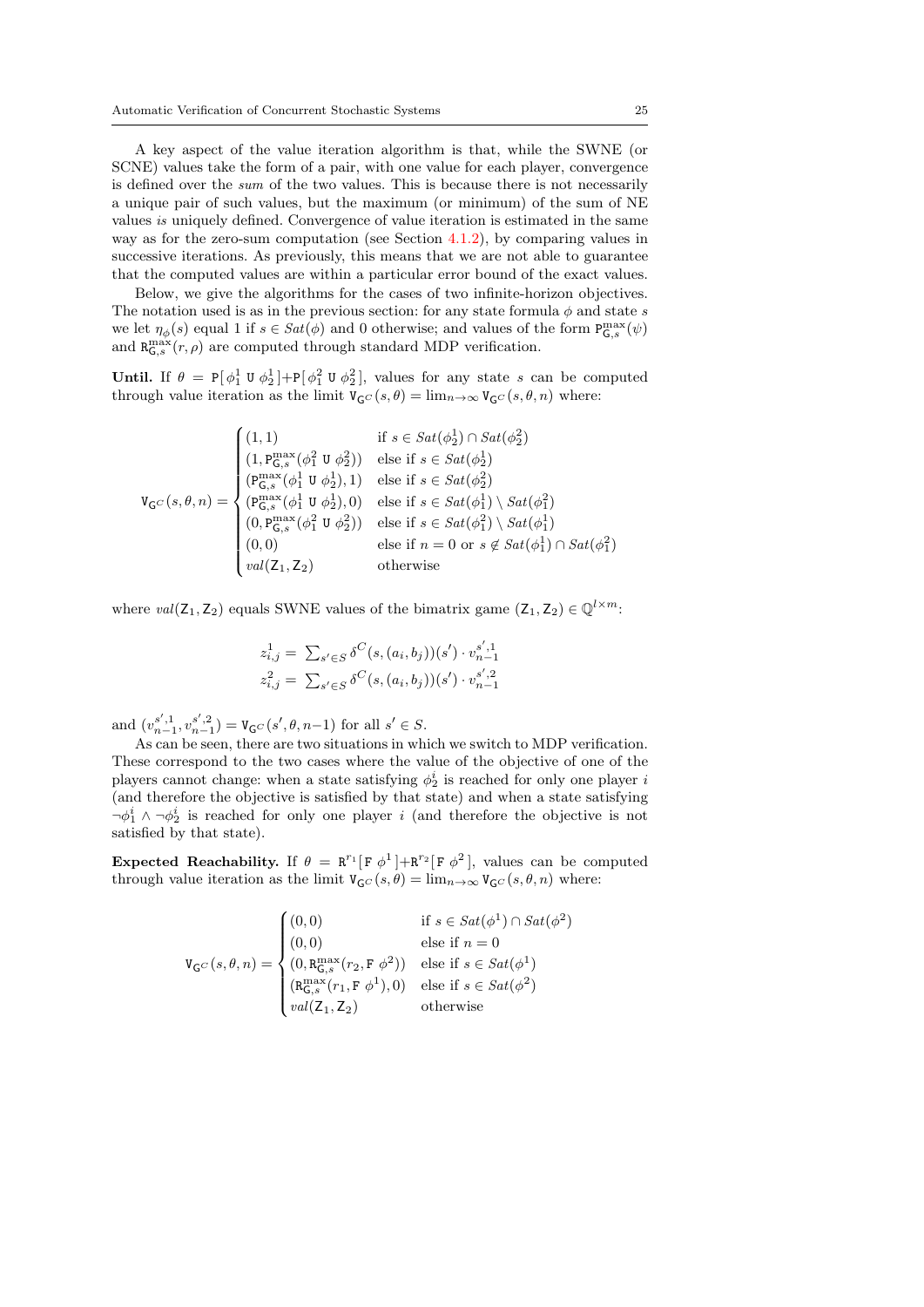where  $val(\mathsf{Z}_1, \mathsf{Z}_2)$  equals SWNE values of the bimatrix game  $(\mathsf{Z}_1, \mathsf{Z}_2) \in \mathbb{Q}^{l \times m}$ :

$$
z_{i,j}^1 = r_S^1(s) + r_A^1(s,(a_i,b_j)) + \sum_{s' \in S} \delta^C(s,(a_i,b_j))(s') \cdot v_{n-1}^{s',1}
$$
  

$$
z_{i,j}^2 = r_S^2(s) + r_A^2(s,(a_i,b_j)) + \sum_{s' \in S} \delta^C(s,(a_i,b_j))(s') \cdot v_{n-1}^{s',2}
$$

and  $(v_{n-1}^{s',1}, v_{n-1}^{s',2}) = V_{\mathsf{G}^C}(s', \theta, n-1)$  for all  $s' \in S$ .

In this case, the only situation in which the value of the objective of one of the players cannot change is when only one of their goals is reached, i.e., when a state satisfying  $\phi^i$  is reached for only one player *i*. This is therefore the only time we switch to MDP verification.

#### <span id="page-25-0"></span>4.2.3 Computing SWNE Values of Mixed Nonzero-Sum Formulae

We now present the algorithms for computing SWNE values of nonzero-sum formulae containing a mixture of both finite- and infinite-horizon objectives. This is achieved by finding values for a sum of two modified (infinite-horizon) objectives  $\theta'$  on a modified game  $\mathsf{G}'$  using the algorithms presented in Section [4.2.2.](#page-23-0) This approach is based on the standard construction for converting the verification of finite-horizon properties to infinite-horizon properties [\[68\]](#page-53-20). We consider the cases when the first objective is finite-horizon and second infinite-horizon; the symmetric cases follow similarly. In each case, the modified game has states of the form  $(s, n)$ , where s is a state of  $\mathsf{G}^C$ ,  $n \in \mathbb{N}$  and the SWNE values  $\mathsf{V}_{\mathsf{G}^C}(s, \theta)$  are given by the SWNE values  $V_{G'}((s, 0), \theta')$ . Therefore, since we require the SWNE values for all states of the original game, in the modified game the set of initial states equals  $\{(s, 0) \mid s \in S\}.$ 

Next and Unbounded Until. If  $\theta = P[X\phi^1] + P[\phi_1^2 \cup \phi_2^2]$ , then we construct the game  $G' = (\{1, 2\}, S', \bar{S}', A^C, \Delta', \delta', \{a_{\phi^1}, a_{\phi_1^2}, a_{\phi_2^2}\}, L')$  where:

- $-S' = \{(s, n) \mid s \in S \land 0 \leqslant n \leqslant 2\}$  and  $\overline{S}' = \{(s, 0) \mid s \in S\};$
- $\Delta'((s, n)) = \Delta^C(s)$  for all  $(s, n) \in S'$ ;
- for any  $(s, n), (s', n') \in S'$  and  $a \in A^C$ :

$$
\delta'((s,n),a)((s',n')) = \begin{cases} \delta^C(s,a)(s') & \text{if } 0 \leq n \leq 1 \text{ and } n' = n+1 \\ \delta^C(s,a)(s') & \text{else if } n = n' = 2 \\ 0 & \text{otherwise}; \end{cases}
$$

– for any  $(s, n) \in S'$  and  $1 \leqslant j \leqslant 2$ :  $- a_{\phi^1} \in L'((s, n))$  if and only if  $s \in Sat(\phi^1)$  and  $n = 1$ ;  $- a_{\phi_j^2} \in L'((s, n))$  if and only if  $s \in Sat(\phi_j^2)$ ,

and compute the SWNE values of  $\theta' = P[\text{true } U \mathsf{a}_{\phi^1}] + P[\mathsf{a}_{\phi_1^2} U \mathsf{a}_{\phi_2^2}]$  for  $\mathsf{G}'.$ 

Bounded and Unbounded Until. If  $\theta = P[\phi_1^1 \mathbb{U}^{\leq k_1} \phi_2^1] + P[\phi_1^2 \mathbb{U} \phi_2^2]$ , then we construct the game  $G' = (\{1, 2\}, S', \bar{S}', A^C, \Delta', \delta', \{a_{\phi_1^1}, a_{\phi_2^1}, a_{\phi_2^2}, a_{\phi_2^2}\}, L')$  where:

$$
- S' = \{ (s, n) \mid s \in S \land 0 \le n \le k_1 + 1 \} \text{ and } \overline{S}' = \{ (s, 0) \mid s \in S \};
$$
  

$$
- \Delta'((s, n)) = \Delta^C(s) \text{ for all } (s, n) \in S';
$$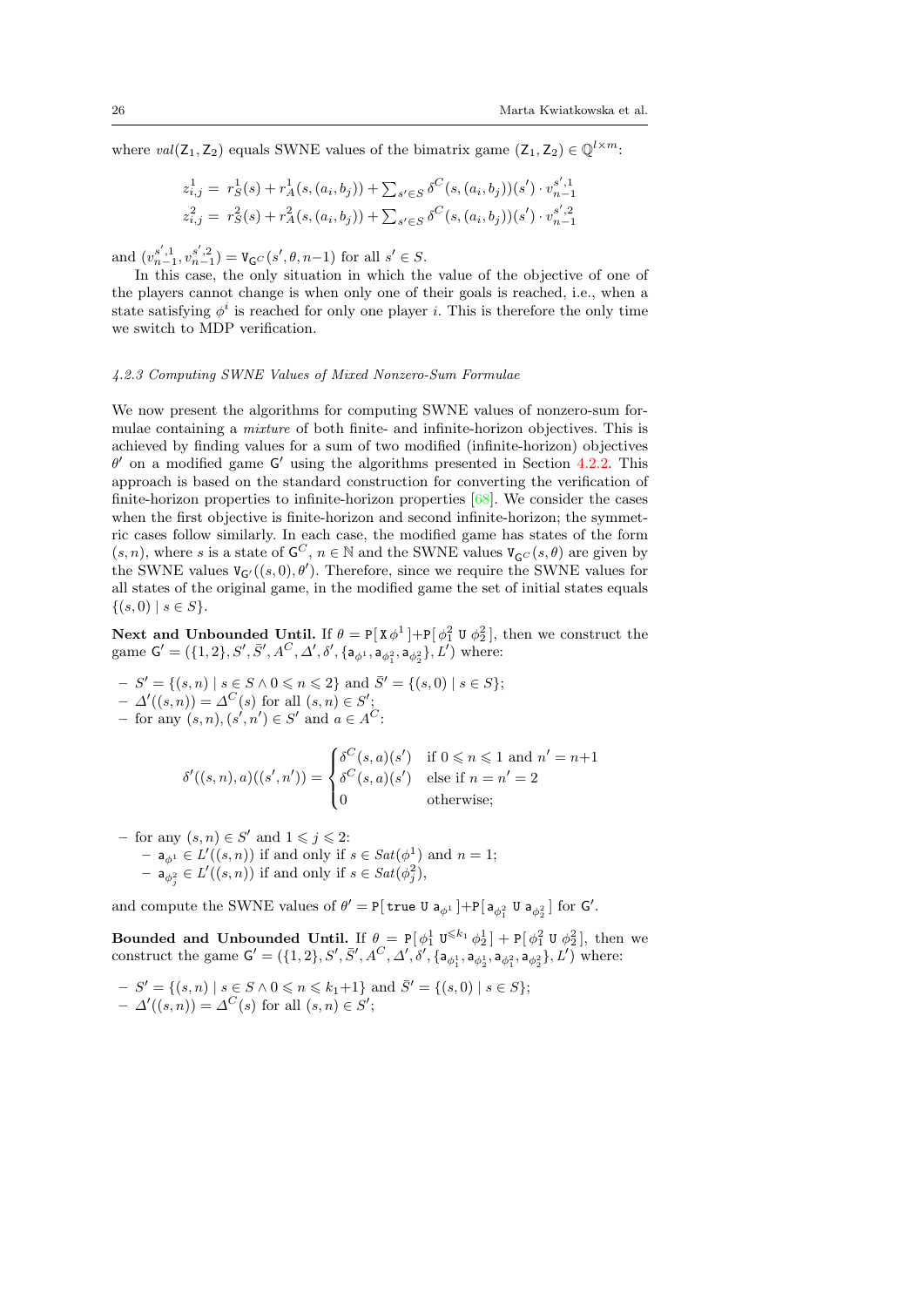- for any  $(s, n), (s', n') \in S'$  and  $a \in A^C$ :

$$
\delta'((s,n),a)((s',n')) = \begin{cases} \delta^C(s,a)(s') & \text{if } 0 \leq n \leq k_1 \text{ and } n' = n+1\\ \delta^C(s,a)(s') & \text{else if } n = n' = k_1+1\\ 0 & \text{otherwise}; \end{cases}
$$

- for any 
$$
(s, n) \in S'
$$
 and  $1 \leq j \leq 2$ :  
\n-  $\mathbf{a}_{\phi_j^1} \in L'((s, n))$  if and only if  $s \in Sat(\phi_j^1)$  and  $0 \leq n \leq k_j$ ;  
\n-  $\mathbf{a}_{\phi_j^2} \in L'((s, n))$  if and only if  $s \in Sat(\phi_j^2)$ ,

and compute the SWNE values of  $\theta' = P[\mathsf{a}_{\phi_1^1} \mathsf{U} \mathsf{a}_{\phi_2^1}] + P[\mathsf{a}_{\phi_1^2} \mathsf{U} \mathsf{a}_{\phi_2^2}]$  for  $\mathsf{G}'.$ 

Bounded Instantaneous and Expected Rewards. If  $\theta = \mathbf{R}^{r_1}[\mathbf{I}^{=k_1}] + \mathbf{R}^{r_2}[\mathbf{F} \phi^2],$ then we construct the game  $G' = (\{1, 2\}, S', \bar{S}', A^C, \Delta', \delta', \{a_{k_1+1}, a_{\phi^2}\}, L')$  and reward structures  $r'_1$  and  $r'_2$  where:

 $-S' = \{(s, n) \mid s \in S \land 0 \leq n \leq k_1+1\}$  and  $\overline{S}' = \{(s, 0) \mid s \in S\};$  $-\Delta'((s,n)) = \Delta^C(s)$  for all  $(s,n) \in S'$ ; - for any  $(s, n), (s', n') \in S'$  and  $a \in A^C$ :

$$
\delta'((s,n),a)((s',n')) = \begin{cases} \delta^C(s,a)(s') & \text{if } 0 \leq n \leq k_1 \text{ and } n' = n+1\\ \delta^C(s,a)(s') & \text{else if } n = n' = k_1+1\\ 0 & \text{otherwise}; \end{cases}
$$

 $-$  for any  $(s, n) \in S'$ :

- 
$$
a_{k_1+1} \in L'((s, n))
$$
 if and only if  $n = k_1+1$ ;

- $a_{\phi^2} \in L'((s, n))$  if and only if  $s \in Sat(\phi^2);$
- for any  $(s, n) \in S'$  and  $a \in A^C$ :  $-r_A^{1'}((s, n), a) = 0$  and  $r_S^{1'}((s, n)) = r_S^{1^C}(s)$  if  $n = k_1$  and  $r_A^{1'}((s, n), a) = 0$  and  $r_S^{1'}((s, n)) = 0$  otherwise;  $-r_A^{2'}((s, n), a) = r_A^{2^C}(s)(a)$  and  $r_S^{2'}((s, n)) = r_S^{2^C}(s)$ ,

and compute the SWNE values of  $\theta' = \mathbb{R}^{r'_1}[\mathbf{F} \mathbf{a}_{k_1+1} + \mathbb{R}^{r'_2}[\mathbf{F} \mathbf{a}_{\phi^2}]$  for  $\mathsf{G}'.$ 

Bounded Cumulative and Expected Rewards. If  $\theta = \mathbb{R}^{r_1} [\mathbf{C}^{\leq k_1}] + \mathbf{R}^{r_2} [\mathbf{F} \phi^2],$ then we construct the game  $G' = (\{1, 2\}, S', \bar{S}', A^C, \Delta', \delta', \{a_{k_1}, a_{\phi^2}\}, L')$  and reward structures  $r'_1$  and  $r'_2$  where:

 $-S' = \{(s, n) | s \in S \land 0 \leq n \leq k_1\}$  and  $\overline{S}' = \{(s, 0) | s \in S\};$  $-\Delta'((s,n)) = \Delta^C(s)$  for all  $(s,n) \in S'$ ; - for any  $(s, n), (s', n') \in S'$  and  $a \in A^C$ :

$$
\delta'((s,n),a)((s',n')) = \begin{cases} \delta^C(s,a)(s') & \text{if } 0 \leq n \leq k_1-1 \text{ and } n'=n+1\\ \delta^C(s,a)(s') & \text{else if } n=n'=k_1\\ 0 & \text{otherwise}; \end{cases}
$$

 $-$  for any  $(s, n) \in S'$ :

$$
- a_{k_1} \in L'((s, n))
$$
 if and only if  $n = k_1$ ;  
\n
$$
- a_{\phi^2} \in L'((s, n))
$$
 if and only if  $s \in Sat(\phi^2)$ ;  
\n
$$
- a_{\phi^2} \in L'((s, n))
$$
 if and only if  $s \in Sat(\phi^2)$ ;  
\n
$$
- a_{\phi^2} \in L'((s, n))
$$

- for any  $(s, n) \in S'$  and  $a \in A^C$ :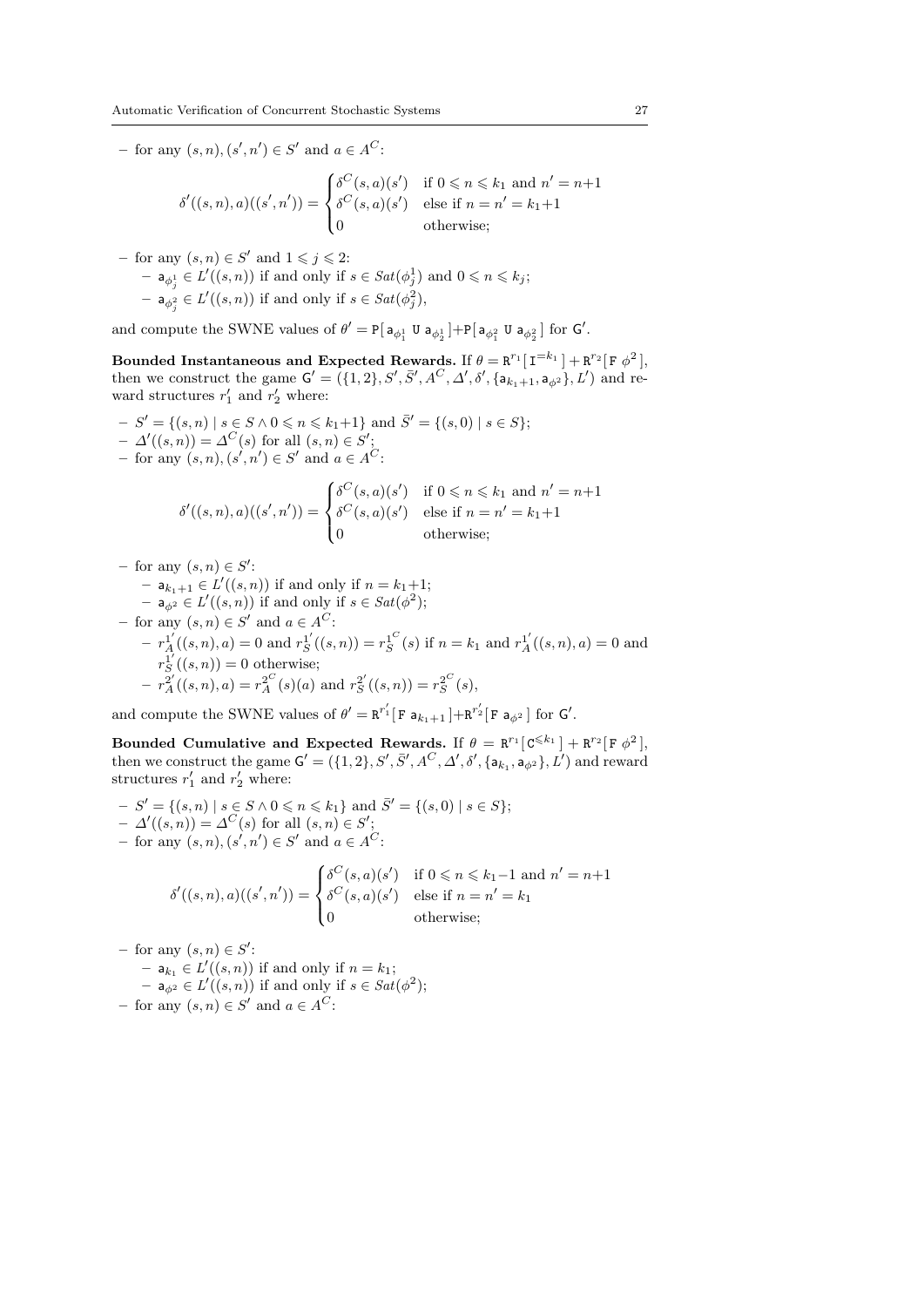$- r_A^{1'}((s, n), a) = r_A^{1^C}(s, a)$  if  $0 \le n \le k_1 - 1$  and equals 0 otherwise;  $-r_S^{1'}((s, n)) = r_S^{1^C}(s)$  if  $0 \le n \le k_1-1$  and equals 0 otherwise;  $-r_A^{2'}((s, n), a) = r_A^{2^C}(s)(a)$  and  $r_S^{2'}((s, n)) = r_S^{2^C}(s)$ .

and compute the SWNE values of  $\theta' = \mathbb{R}^{r'_1}[\mathbf{F} \mathbf{a}_{k_1}] + \mathbb{R}^{r'_2}[\mathbf{F} \mathbf{a}_{\phi^2}]$  for  $\mathsf{G}'.$ 

## <span id="page-27-0"></span>4.2.4 Computing SCNE Values of Nonzero-Sum Formulae

The case for SCNE values follows similarly to the SWNE case using backward induction for finite-horizon properties and value iteration for infinite-horizon properties. There are two differences in the computation. First, when solving MDPs, we find the minimum probability of satisfying path formulae and the minimum expected reward for reward formulae. Second, when solving the bimatrix games constructed during backward induction and value iteration, we find SCNE rather than SWNE values; this is achieved through Lemma [1.](#page-6-0) More precisely, we negate all the utilities in the game, find the SWNE values of this modified game, then negate these values to obtain SCNE values of the original bimatrix game.

### 4.3 Strategy Synthesis

In addition to verifying formulae in our extension of rPATL, it is typically also very useful to perform strategy synthesis, i.e., to construct a witness to the satisfaction of a property. For each zero-sum formula  $\langle\langle C\rangle P_{\sim q}[\psi]$  or  $\langle\langle C\rangle R_{\sim x}[\rho]$  appearing as a sub-formula, this comprises optimal strategies for the players in coalition C (or, equivalently, for player 1 in the coalition game  $\mathsf{G}^C$ ) for the objective  $X^{\psi}$  or  $X^{r,\rho}$ . For each nonzero-sum formula  $\langle\langle C:C'\rangle\rangle_{\text{opt}\sim x}(\theta)$  appearing as a sub-formula, this is a subgame-perfect SWNE/SCNE profile for the objectives  $(X_1^{\theta}, X_2^{\theta})$  in the coalition game  $\mathsf{G}^C$ .

We can perform strategy synthesis by adapting the model checking algorithms described in the previous sections which compute the values of zero-sum objectives and SWNE or SCNE values of nonzero-sum objectives. The type of strategy needed (deterministic or randomised; memoryless or finite-memory) depends on the types of objectives. As discussed previously (in Sections [4.2.2](#page-23-0) and [4.1.2\)](#page-19-0), for infinitehorizon objectives our use of value iteration means we cannot guarantee that the values computed are within a particular error bound of the actual values; so, the same will be true of the optimal strategy that we synthesise for such a formula.

Zero-sum properties. For zero-sum formulae, all strategies synthesised are randomised; this is in contrast to checking the equivalent properties against TSGs [\[23\]](#page-52-0), where deterministic strategies are sufficient. For infinite-horizon objectives, we synthesise memoryless strategies, i.e., a distribution over actions for each state of the game. For finite-horizon objectives, strategies are finite-memory, with a separate distribution required for each state and each time step.

For both types of objectives, we synthesise the strategies whilst computing values using the approach presented in Section [4.1:](#page-17-2) from the matrix game solved for each state, we extract not just the value of the game, but also an optimal (randomised) strategy for player 1 of  $\mathsf{G}^C$  in that state. It is also possible to extract the optimal strategy for player 2 in the state by solving the dual LP problem for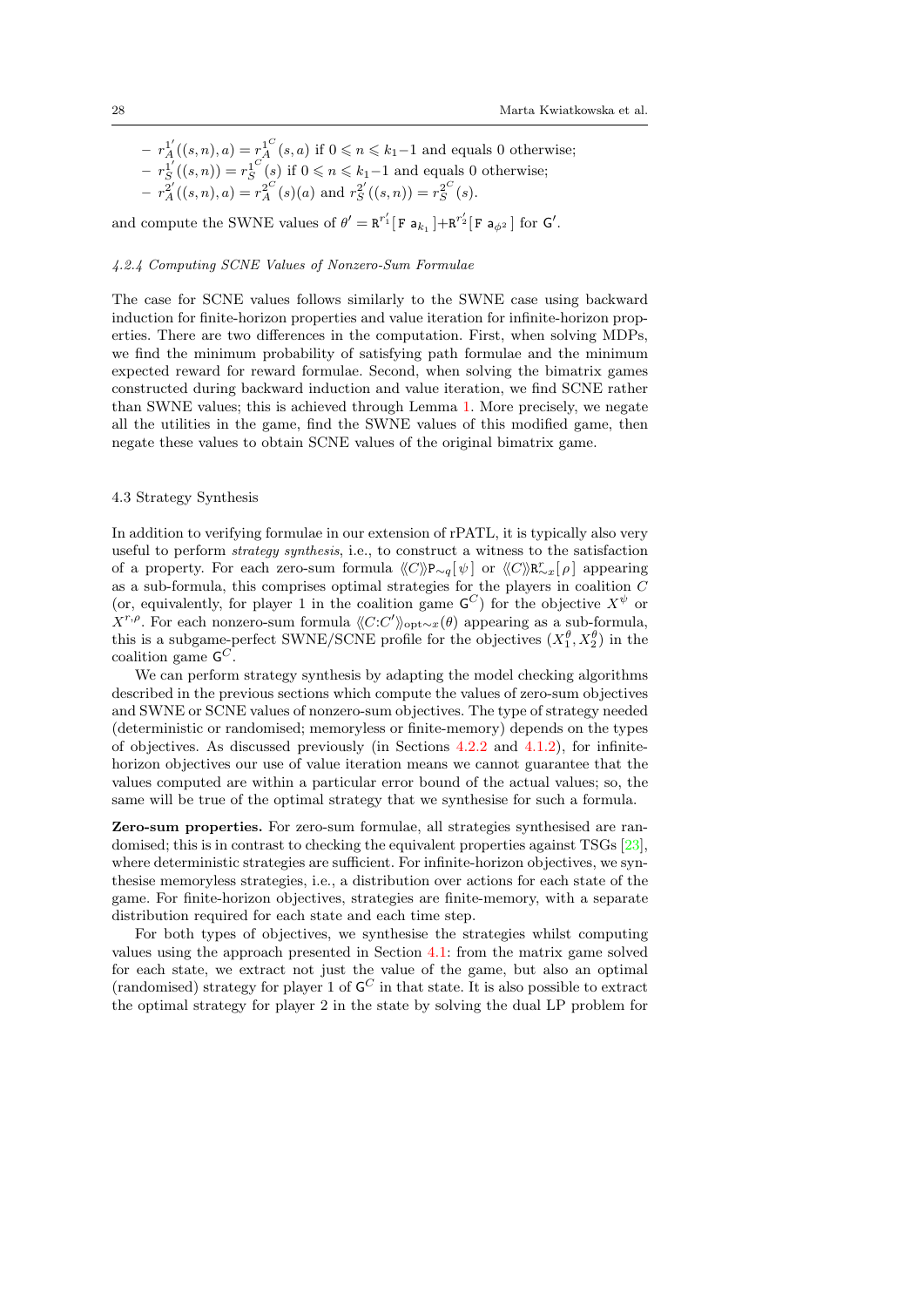the matrix game (see Section [2.1.1\)](#page-4-1). For finite-horizon objectives, we retain the choices for all steps; for infinite-horizon objectives, just those from the final step of value iteration are needed.

Nonzero-sum properties. In the case of a nonzero-sum formula, randomisation is again needed for all types of objectives. Similarly to zero-sum formulae above, strategies are generated whilst computing SWNE or SCNE values, using the algorithms presented in Section [4.2.](#page-20-0) Now, we do this in two distinct ways:

- when solving bimatrix games in each state, we also extract an SWNE/SCNE profile, comprising the distributions over actions for each player of  $\mathsf{G}^C$  in that state;
- when solving MDPs, we also synthesise an optimal strategy for the MDP  $[49]$ , which is equivalent to a strategy profile for  $\mathsf{G}^C$  (in fact, randomisation is not needed for this part).

The final synthesised profile is then constructed by initially following the ones generated when solving bimatrix games, and then switching to the MDP strategies if we reach a state where the value of one player's objective cannot change. This means that all strategies synthesised for nonzero-sum formulae may need memory. As for the zero-sum case, finite-horizon strategies are finite-memory since separate player choices are stored for each state and each time step. But, in addition, for both finite- and infinite-horizon objectives, one bit of memory is required to record that a switch is made to the strategy extracted when solving the MDP.

#### 4.4 Complexity

Due to its overall recursive nature, the complexity of our model checking algorithms are linear in the size of the formula  $\phi$ . In terms of the problems solved for each subformula, finding zero-sum values of a 2-player CSG is PSPACE [\[20\]](#page-51-19) and finding subgame-perfect NE for reachability objectives of a 2-player CSG is PSPACE-complete [\[15\]](#page-51-9). In practice, our algorithms are iterative, so the complexity depends on the number of iterations required, the number of states in the CSG and the problems solved for each state and in each step.

For finite-horizon objectives, the number of iterations is equal to the stepbound in the formula. For infinite-horizon objectives, the number of iterations depends on the convergence criterion used. For zero-sum properties, an exponential lower bound has been shown for the worst-case number of iterations required for a non-trivial approximation [\[37\]](#page-52-16). We report on efficiency in practice in Section [7.1.](#page-37-0)

In the case of zero-sum properties, for each state, at each iteration, we need to solve an LP problem of size |A|. Such problems can be solved using the simplex algorithm, which is PSPACE-complete [\[29\]](#page-52-17), but performs well on average [\[75\]](#page-54-5). Alternatively, Karmarkar's algorithm [\[41\]](#page-52-18) could be used, which is in PTIME.

For nonzero-sum properties, in each state, at each iteration, we need to find all solutions to an LCP problem of size  $|A|$ . Papadimitriou established the complexity of solving the class of LCPs we encounter to be in PPAD (polynomial parity argument in a directed graph)  $[65]$  and, to the best of our knowledge, there is still no polynomial algorithm for solving such problems. More closely related to finding all solutions, it has been shown that determining if there exists an equilibrium in a bimatrix game for which each player obtains a utility of a given bound is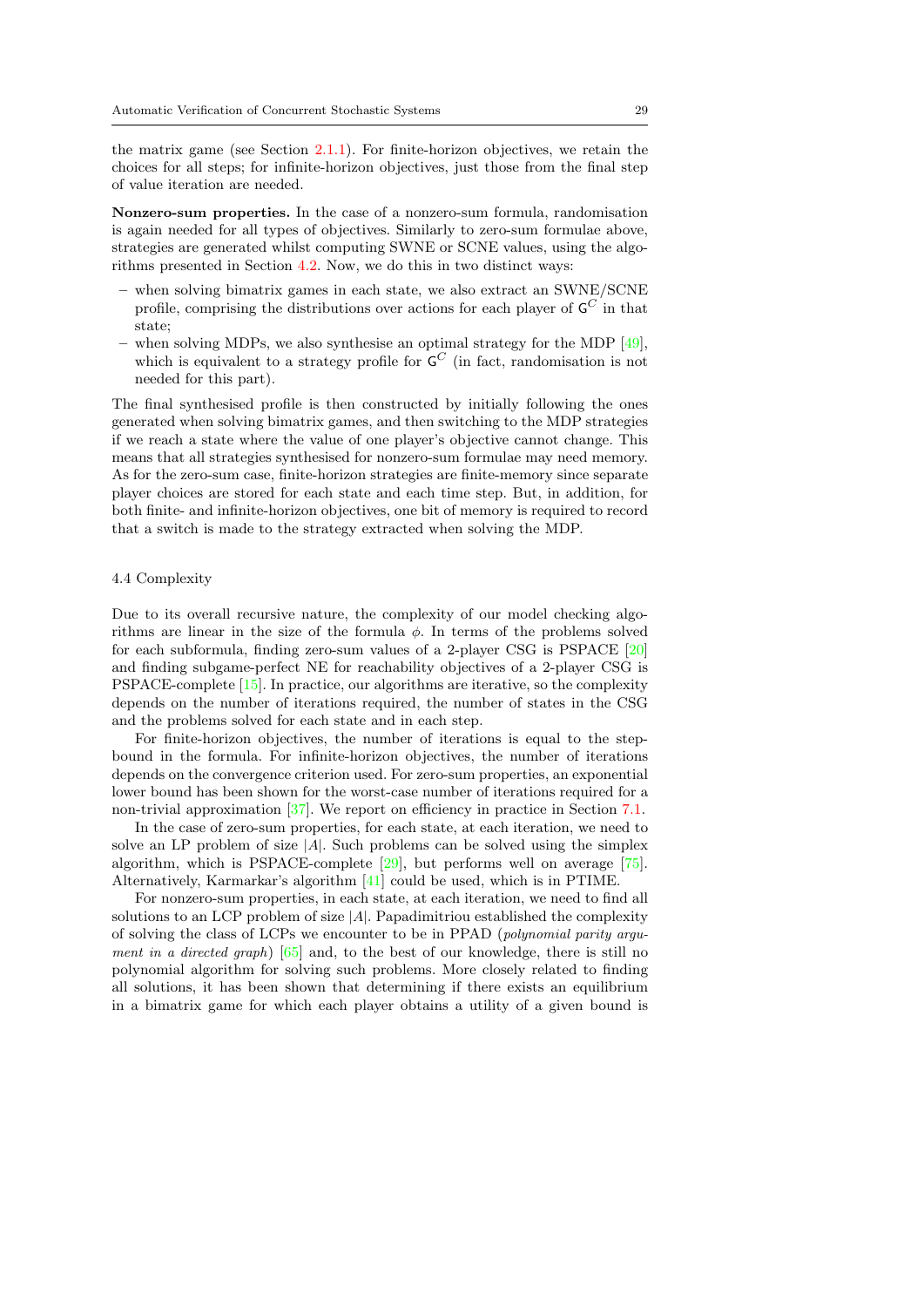NP-complete  $[32]$ . Also, it is demonstrated in  $[8]$  that bimatrix games may have a number of NE that is exponential with respect to the size of the game, and thus any method that relies on finding all NE in the worst case cannot be expected to perform in a running time that is polynomial with respect to the size of the game.

## 5 Correctness of the Model Checking Algorithms

The overall (recursive) approach and the reduction to solution of a two-player game is essentially the same as for TSGs [\[23\]](#page-52-0), and therefore the same correctness arguments apply. In the case of zero-sum formulae, the correctness of value iteration for infinite-horizon properties follows from [\[70\]](#page-53-19) and for finite-horizon properties from Definition [14](#page-14-0) and the solution of matrix games (see Section [2\)](#page-3-0). Below, we show the correctness of the model checking algorithms for nonzero-sum formulae.

### 5.1 Nonzero-Sum Formulae

We fix a game G and a nonzero-sum formula  $\langle\langle C:C'\rangle\rangle_{\text{opt}\sim x}(\theta)$ . For the case of finitehorizon nonzero-sum formulae, the correctness of the model checking algorithms follows from the fact that we use backward induction  $[72,60]$  $[72,60]$ . For *infinite-horizon* nonzero-sum formulae, the proof is based on showing that the values computed during value iteration correspond to subgame-perfect SWNE values of finite game trees, and the values of these game trees converge uniformly and are bounded from above by the actual values of  $\mathsf{G}^C$ .

The fact that we use MDP model checking when the goal of one of the players is reached means that the values computed during value iteration are not finite approximations for the values of  $\mathsf{G}^C$ . Therefore we must also show that the values computed during value iteration are bounded from below by finite approximations for the values of  $\mathsf{G}^C$ . We first consider the case when both the objectives in the sum  $\theta$  are infinite-horizon objectives. Below we assume opt = max and the case when opt = min follow similarly. For any  $(v_1, v_2), (v'_1, v'_2) \in \mathbb{Q}^2$ , let  $(v_1, v_2) \leqslant (v'_1, v'_2)$ if and only if  $v_1 \leqslant v_1'$  and  $v_2 \leqslant v_2'$ . The following lemma follows by definition of subgame-perfect SWNE values.

<span id="page-29-0"></span>**Lemma 2** Consider any strategy profile  $\sigma$  and state s of  $G^C$  and let  $(v_1^{\sigma,s}, v_2^{\sigma,s})$  be the corresponding values of the players in s for the objectives  $(X^{\theta_1}, X^{\theta_2})$ . Considering subgame-perfect SWNE values of the objectives  $(X^{\theta_1}, X^{\theta_2})$  in state s, in the case that  $\theta$  is of the form  $P[\phi_1^1 \cup \phi_2^1] + P[\phi_1^2 \cup \phi_2^2]$ :

- $-$  if  $s \models \phi_2^1 \land \phi_2^2$ , then  $(1,1)$  are the unique subgame-perfect SWNE values for state s and  $(v_1^{\sigma,s}, v_2^{\sigma,s}) \leqslant (1,1)$ ;
- $-$  if  $s = \phi_2^1 \wedge \phi_1^2 \wedge \neg \phi_2^2$ , then  $(1, P_{\mathsf{G},s}^{\max}(\phi_1^2 \cup \phi_2^2))$  are the unique subgame-perfect SWNE values for state s and  $(v_1^{\sigma,s}, v_2^{\sigma,s}) \leq (1, P_{\mathsf{G},s}^{\max}(\phi_1^2 \cup \phi_2^2)),$
- $-$  if  $s \models \phi_1^1 \land \neg \phi_2^1 \land \phi_2^2$ , then  $(\mathsf{P}^{\max}_{\mathsf{G},s}(\phi_1^1 \mathsf{U} \; \phi_2^1), 1)$  are the unique subgame-perfect SWNE values for state s and  $(v_1^{\sigma,s}, v_2^{\sigma,s}) \leqslant (\mathbf{P}_{\mathsf{G},s}^{\max}(\phi_1^1 \mathbf{U} \phi_2^1), 1),$
- $-$  if  $s \models \phi_2^1 \land \neg \phi_1^2 \land \neg \phi_2^2$ , then  $(1,0)$  are the unique subgame-perfect SWNE values for state s and  $(v_1^{\sigma,s}, v_2^{\sigma,s}) \leqslant (1,0)$ ;
- $-$  if  $s \models \neg \phi_1^1 \land \neg \phi_2^1 \land \phi_2^2$ , then  $(0,1)$  are the unique subgame-perfect SWNE values for state s and  $(v_1^{\sigma,s}, v_2^{\sigma,s}) \leqslant (0,1)$ ;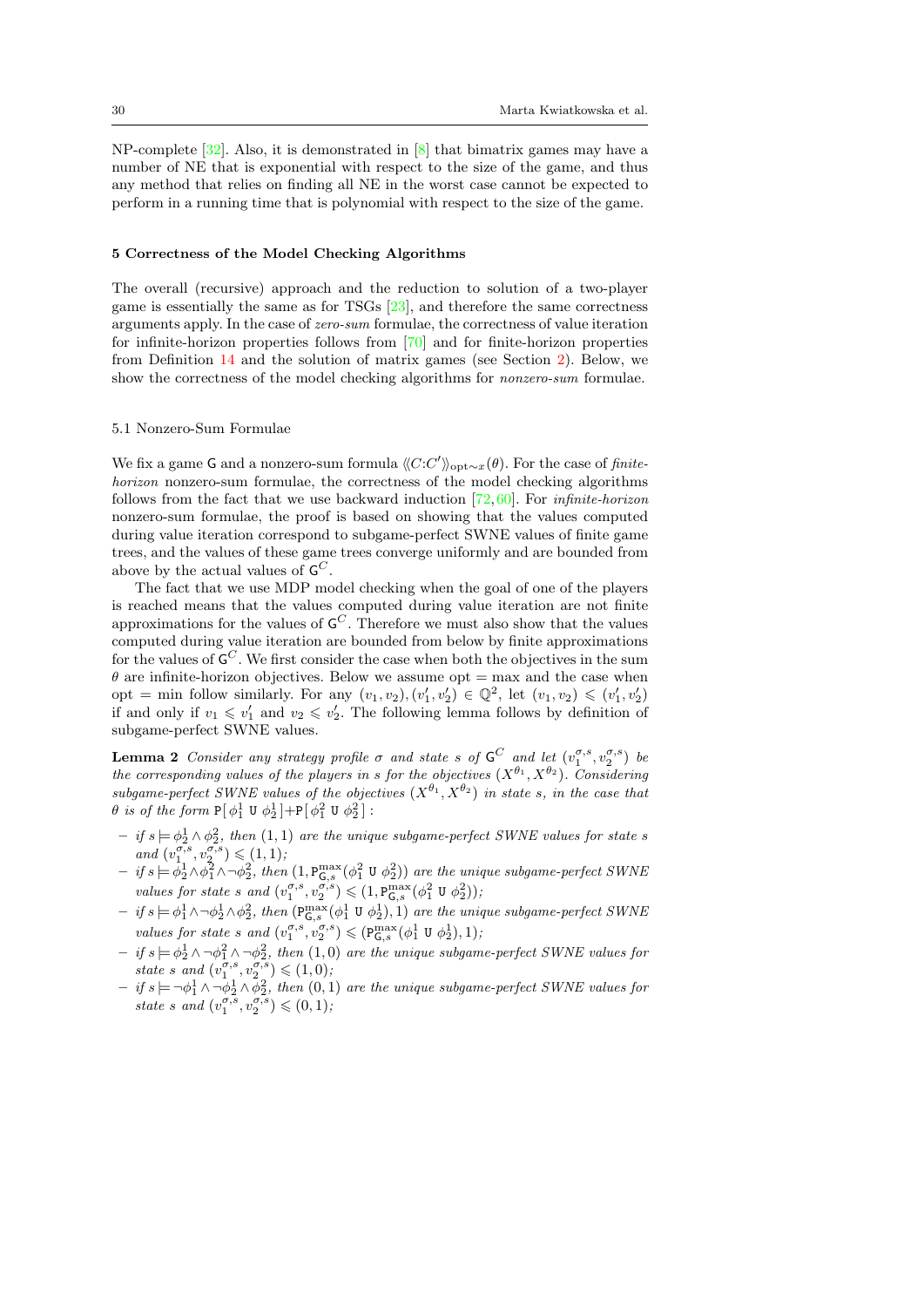- $-$  if  $s \models \neg \phi_1^1 \land \neg \phi_2^1 \land \phi_1^2 \land \neg \phi_2^2$ , then  $(0, P_{\mathsf{G},s}^{\max}(\phi_1^2 \cup \phi_2^2))$  are the unique subgame-perfect SWNE values for state s and  $(v_1^{\sigma,s}, v_2^{\sigma,s}) \leq (0, P_{G,s}^{\max}(\phi_1^2 \cup \phi_2^2)),$
- $-$  if  $s = \phi_1^1 \wedge \neg \phi_2^1 \wedge \neg \phi_1^2 \wedge \neg \phi_2^2$ , then  $(\mathsf{P}^{\max}_{\mathsf{G},s}(\phi_1^1 \mathsf{U} \phi_2^1), 0)$  are the unique subgame-perfect SWNE values for state s and  $(v_1^{\sigma,s}, v_2^{\sigma,s}) \leqslant (\mathbb{P}^{\max}_{\mathsf{G},s}(\phi_1^1 \mathsf{U} \phi_2^1), 0)$ ;
- $-$  if  $s \models \neg \phi_1^1 \land \neg \phi_2^1 \land \neg \phi_1^2 \land \neg \phi_2^2$ , then  $(0,0)$  are the unique subgame-perfect SWNE values for state s and  $(v_1^{\sigma,s}, v_2^{\sigma,s}) \leqslant (0,0)$ .

On the other hand, in the case that  $\theta$  is of the form  $R^{r_1}[F \phi^1] + R^{r_2}[F \phi^2]$ :

- $-$  if  $s \models \phi^1 \wedge \phi^2$ , then  $(0,0)$  are the unique subgame-perfect SWNE values for state s and  $(v_1^{\sigma,s}, v_2^{\sigma,s}) \leqslant (0,0)$ ,
- $-$  if  $s = \phi^1 \wedge \neg \phi^2$ , then  $(0, \mathsf{R}_{\mathsf{G},s}^{\max}(r_2, \mathsf{F} \ \phi^2))$  are the unique subgame-perfect SWNE values for state s and  $(v_1^{\sigma,s}, v_2^{\sigma,s}) \leqslant (0, R_{\mathsf{G},s}^{\max}(r_2, \mathsf{F} \phi^2));$
- <span id="page-30-0"></span> $-$  if  $s \models \neg \phi^1 \land \phi^2$ , then  $(R_{\mathsf{G},s}^{\max}(r_1, \mathsf{F} \phi^1), 0)$  are the unique subgame-perfect SWNE values for state s and  $(v_1^{\sigma,s}, v_2^{\sigma,s}) \leq (\mathbf{R}_{\mathsf{G},s}^{\max}(r_1, \mathbf{F} \phi^1), 0).$

Next we require the following objectives of  $\mathsf{G}^C$ .

**Definition 15** For any sum of two probabilistic or reward objectives  $\theta$ ,  $1 \leq i \leq 2$ and  $n \in \mathbb{N}$ , let  $X_{i,n}^{\theta}$  be the objective where for any path  $\pi$  of  $\mathsf{G}^C$ :

$$
X_{i,n}^{\mathbb{P}[\phi_1^1 \mathbf{U} \phi_2^1] + \mathbb{P}[\phi_1^2 \mathbf{U} \phi_2^2]}(\pi) = \begin{cases} 1 & \text{if } \exists k \leq n. (\pi(k) \models \phi_2^i \land \forall j < k. \pi(j) \models \phi_1^i) \\ 0 & \text{otherwise} \end{cases}
$$
\n
$$
X_{i,n}^{\mathbb{R}^{r_1}[\mathbf{F} \phi^1] + \mathbf{R}^{r_2}[\mathbf{F} \phi^2]}(\pi) = \begin{cases} \infty & \text{if } \forall k \in \mathbb{N}. \pi(k) \neq \phi^i \\ \sum_{k=0}^{k_{\phi_i}-1} (r_A(\pi(k), \pi[k]) + r_S(\pi(k))) & \text{if } k_{\phi^i} \leq n-1 \\ 0 & \text{otherwise} \end{cases}
$$

and  $k_{\phi_i} = \min\{k \mid k \in \mathbb{N} \wedge \pi(k) \models \phi^i\}.$ 

<span id="page-30-2"></span>The following lemma demonstrates that, for a fixed strategy profile and state, the values of these objectives are non-decreasing and converge uniformly to the values of θ.

**Lemma 3** For any sum of two probabilistic or reward objectives  $\theta$  and  $\varepsilon > 0$ , there exists  $N \in \mathbb{N}$  such that, for any  $n \geq N$ ,  $s \in S$ ,  $\sigma \in \Sigma_{\mathsf{G}^C}^1 \times \Sigma_{\mathsf{G}^C}^2$  and  $1 \leqslant i \leqslant 2$ :

<span id="page-30-1"></span>
$$
0\;\leqslant\; \mathbb{E}^{\sigma}_{\mathsf{G}^C,s}(X_i^{\theta}) - \mathbb{E}^{\sigma}_{\mathsf{G}^C,s}(X_{i,n}^{\theta}) \;\leqslant\; \varepsilon\,.
$$

*Proof* Consider any sum of two probabilistic or reward objectives  $\theta$ , state s and  $1 \leq i \leq 2$ . Using Assumption [3](#page-17-1) we have that, for subformulae  $\mathbb{R}^r[\mathbb{F} \phi^i]$ , the set  $Sat(\phi^i)$  is reached with probability 1 from all states of G under all profiles, and therefore  $\mathbb{E}^{\sigma}_{\mathsf{G}^C,s}(X_i^{\theta})$  is finite. Furthermore, for any  $n \geq N$ , by Definitions [14](#page-14-0) and [15](#page-30-0) we have that  $\mathbb{E}_{\mathsf{G}^C,s}^{\sigma}(X_{i,n}^{\theta})$  is the value of state s for the nth iteration of value iteration [\[19\]](#page-51-14) when computing  $\mathbb{E}^{\sigma}_{\mathsf{G}^C,s}(X_i^{\theta})$  in the DTMC obtained from  $\mathsf{G}^C$  by following the strategy  $\sigma$ , and the sequence is both non-decreasing and converges. The fact that we can choose an N independent of the strategy profile for uniform convergence follows from Assumptions [2](#page-17-3) and [3.](#page-17-1)  $\Box$ 

In the proof of correctness we will use the fact that  $n$  iterations of value iteration is equivalent to performing backward induction on the following game trees.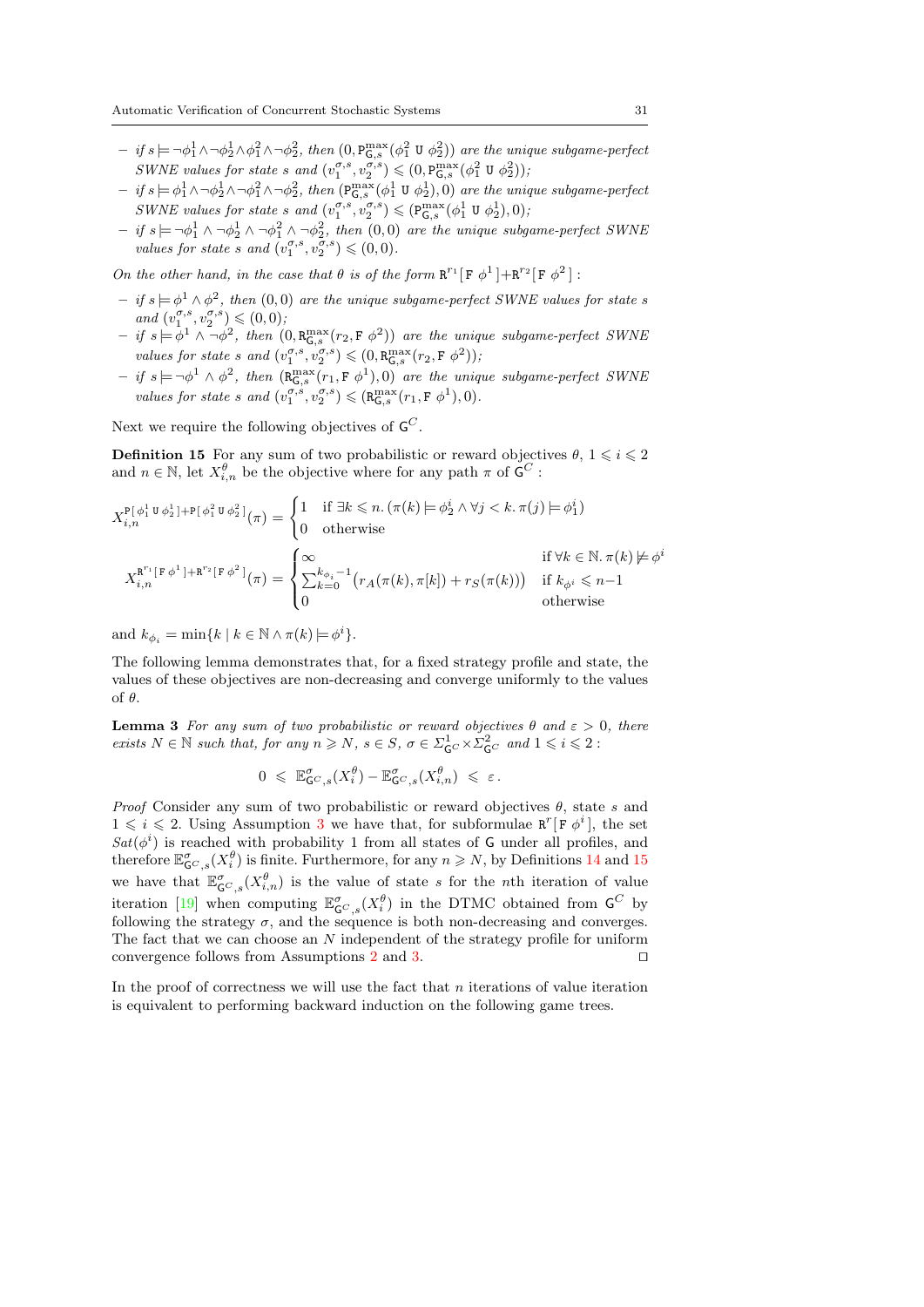<span id="page-31-0"></span> $^{2}_{2})$ 

**Definition 16** For any state s and  $n \in \mathbb{N}$ , let  $\mathsf{G}_{n,s}^C$  be the game tree corresponding to playing  $\mathsf{G}^C$  for *n* steps when starting from state *s* and then terminating.

We can map any strategy profile  $\sigma$  of  $\mathsf{G}^C$  to a strategy profile of  $\mathsf{G}_{n,s}^C$  by only considering the choices of the profile over the first  $n$  steps when starting from state s. This mapping is clearly surjective, i.e., we can generate all profiles of  $\mathsf{G}_{n,s}^C$ , but is not injective. We also need the following objectives corresponding to the values computed during value iteration for the game trees of Definition [16.](#page-30-1)

**Definition 17** For any sum of two probabilistic or reward objectives  $\theta$ ,  $s \in S$ ,  $n \in \mathbb{N}, 1 \leq i \leq 2$  and  $j = i+1 \mod 3$ , let  $Y_i^{\theta}$  be the objective where, for any path  $\pi$  of  ${\sf G}_{n,s}^C$  :

$$
Y_i^{\mathbb{P}[\phi_1^1 \mathbf{U} \phi_2^1] + \mathbb{P}[\phi_1^2 \mathbf{U} \phi_2^2]}(\pi) =
$$
\n
$$
\begin{cases}\n1 & \text{if } \exists m \leq n. (\pi(m) \models \phi^i \land \forall k < m. \pi(k) \models \phi_1^1 \land \neg \phi_2^1 \land \phi_1^2 \land \neg \phi_2^2) \\
P_{\mathsf{G}, \pi(m)}^{\max}(\phi_1^i \mathbf{U} \phi_2^i) & \text{else if } \exists m \leq n. (\pi(m) \models \phi^j \land \forall k < m. \pi(k) \models \phi_1^1 \land \neg \phi_2^1 \land \phi_1^2 \land \neg \phi_2^2) \\
0 & \text{otherwise}\n\end{cases}
$$
\n
$$
Y_i^{\mathbf{R}^r \mathbb{P}[\mathbf{F} \phi^1] + \mathbf{R}^{r_2}[\mathbf{F} \phi^2]}(\pi) =
$$
\n
$$
\begin{cases}\n\infty & \text{if } \forall k \leq n. \pi(k) \not\models \phi^i \\
\sum_{k=0}^{k_{\phi^1 \vee \phi^2} - 1} (r_A(\pi(k), \pi[k]) + r_S(\pi(k))) + r_S^i(\pi(k)) & \text{otherwise}\n\end{cases}
$$

where

$$
r_S^i(s') = \begin{cases} \mathbf{R}_{\mathsf{G},s'}^{\max}(r_i, \mathbf{F} \; \phi^i) & \text{if } s \models \neg \phi^i \land \phi^j \\ 0 & \text{otherwise} \end{cases}
$$

for  $s' \in S$  and  $k_{\phi^1 \vee \phi^2} = \min\{k \mid k \leq n \wedge \pi(k) \models \phi^1 \vee \phi^2\}.$ 

r

Similarly to Lemma [3,](#page-30-2) the lemma below demonstrates, for a fixed strategy profile and state s of  $\mathsf{G}^C$ , that the values for the objectives given in Definition [17](#page-31-0) when played on the game trees  $\mathsf{G}_{n,s}^C$  are non-decreasing and converge uniformly. As with Lemma [3](#page-30-2) the result follows from Assumptions [2](#page-17-3) and [3.](#page-17-1)

**Lemma 4** For any sum of two probabilistic or reward objectives  $\theta$  and  $\varepsilon > 0$ , there exists  $N \in \mathbb{N}$  such that for any  $m \geqslant n \geqslant N$ ,  $\sigma \in \Sigma_{\mathsf{G}^C}^1 \times \Sigma_{\mathsf{G}^C}^2$ ,  $s \in S$  and  $1 \leqslant i \leqslant 2$ :

<span id="page-31-2"></span><span id="page-31-1"></span>
$$
0\;\leqslant\; \mathbb{E}^{\sigma}_{\mathsf{G}_{m,s}^{C}}(Y_{i}^{\theta})-\mathbb{E}^{\sigma}_{\mathsf{G}_{n,s}^{C}}(Y_{i}^{\theta})\;\leqslant\; \varepsilon\,.
$$

We require the following lemma relating the values of the objectives  $X_{i,n}^{\theta}$ ,  $Y_i^{\theta}$  and  $X_i^{\theta}$  for  $1 \leqslant i \leqslant 2$ .

**Lemma 5** For any sum of two probabilistic or reward objectives  $\theta$ , state s of  $\mathsf{G}^C$ , strategy profile  $\sigma$  such that when one of the targets of the objectives of  $\theta$  is reached, the profile then collaborates to maximise the value of the other objective,  $n \in \mathbb{N}$  and  $1\leqslant i\leqslant 2$  :

$$
\sup\nolimits_{\sigma_i\in \Sigma_i^{\mathsf{G}^{\mathcal{C}}},\,} \mathbb{E}^{\sigma_{-i}[\sigma_i]}_{\mathsf{G}^{\mathcal{C}},s}(X_{i,n}^{\theta}) \leqslant \, \sup\nolimits_{\sigma_i\in \Sigma_i^{\mathsf{G}^{\mathcal{C}}},\,} \mathbb{E}^{\sigma_{-i}[\sigma_i]}_{\mathsf{G}^{\mathcal{C}}_{n,s}}(Y_i^{\theta}) \leqslant \, \sup\nolimits_{\sigma_i\in \Sigma_i^{\mathsf{G}^{\mathcal{C}}}} \mathbb{E}^{\sigma_{-i}[\sigma_i]}_{\mathsf{G}^{\mathcal{C}},s}(X_i^{\theta}).
$$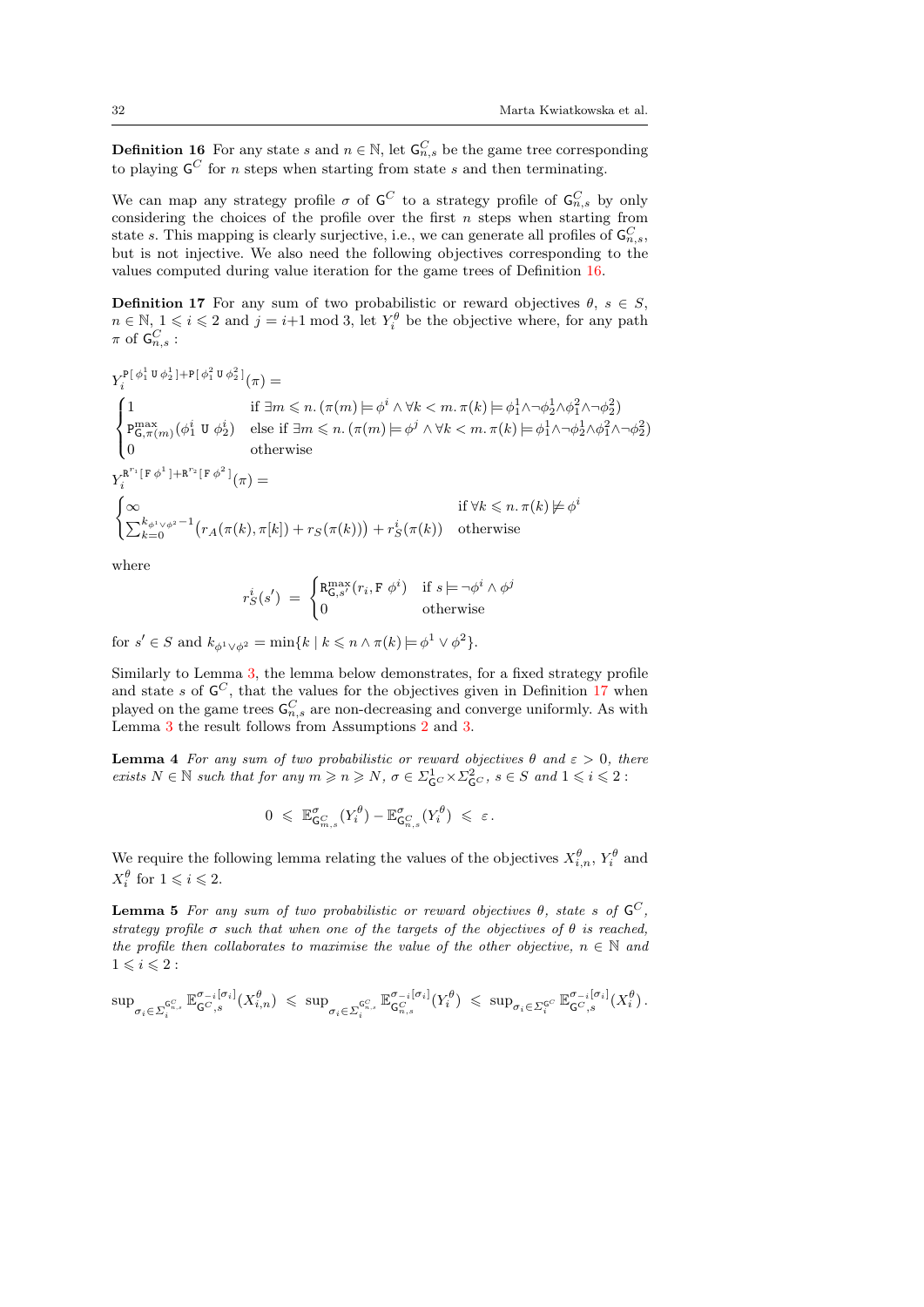*Proof* Consider any strategy profile  $\sigma$ ,  $n \in \mathbb{N}$  and  $1 \leq i \leq 2$ . By Definitions [15](#page-30-0) and [17](#page-31-0) it follows that:

$$
\mathbb{E}^{\sigma}_{\mathsf{G}^C,s}(X_{i,n}^{\theta}) \leqslant \mathbb{E}^{\sigma}_{\mathsf{G}_{n,s}^C}(Y_i^{\theta}).
$$

Furthermore, if we restrict the profile  $\sigma$  such that, when one of the targets of the objectives of  $\theta$  is reached, the profile then collaborates to maximise the value of the other objective, then by Definitions [17](#page-31-0) and [14:](#page-14-0)

<span id="page-32-0"></span>
$$
\mathbb{E}^{\sigma}_{\mathsf{G}_{n,s}^C}(Y_i^{\theta}) \leq \mathbb{E}^{\sigma}_{\mathsf{G}^C,s}(X_i^{\theta}).
$$

Combining these results with Lemma [2,](#page-29-0) we have:

$$
\sup_{\sigma_i \in \Sigma_i^{G^C_{*,s}}} \mathbb{E}_{\mathsf{G}^C, s}^{\sigma_{-i}[\sigma_i]}(X_{i,n}^{\theta}) \leq \sup_{\sigma_i \in \Sigma_i^{G^C_{*,s}}} \mathbb{E}_{\mathsf{G}^C_{n,s}}^{\sigma_{-i}[\sigma_i]}(Y_i^{\theta}) \leq \sup_{\sigma_i \in \Sigma_i^{G^C}} \mathbb{E}_{\mathsf{G}^C, s}^{\sigma_{-i}[\sigma_i]}(X_i^{\theta})
$$
  
as required.

We now define the strategy profiles synthesised during value iteration.

**Definition 18** For any  $n \in \mathbb{N}$  and  $s \in S$ , let  $\sigma^{n,s}$  be the strategy profile generated for the game tree  $\mathsf{G}_{n,s}^C$  (when considering value iteration as backward induction) and  $\sigma^{n,*}$  be the synthesised strategy profile for  $\mathsf{G}^C$  after *n* iterations.

Before giving the proof of correctness we require the following results.

**Lemma 6** For any state s of  $\mathsf{G}^C$ , sum of two probabilistic or reward objectives  $\theta$  and  $n \in \mathbb{N}$  we have that  $\sigma^{n,s}$  is a subgame-perfect SWNE profile of the CSG  $\mathsf{G}_{n,s}^C$  for the *objectives*  $(Y^{\theta_1}, Y^{\theta_2})$ .

Proof The result follows from the fact that value iteration selects SWNE profiles, value iteration corresponds to performing backward induction for the objectives  $(Y^{\theta_1}, Y^{\theta_2})$  and backward induction returns a subgame-perfect NE [\[72,](#page-53-17)[60\]](#page-53-10).  $\Box$ 

The following proposition demonstrates that value iteration converges and depends on Assumptions [2](#page-17-3) and [3.](#page-17-1) Without these assumptions convergence cannot be guaranteed as demonstrated by the counterexamples in Appendix [B](#page-54-4) and Appendix [C.](#page-56-0) Although value iteration converges, unlike value iteration for MDPs or zero-sum games, the generated sequence of values is not necessarily non-decreasing.

<span id="page-32-1"></span>**Proposition 1** For any sum of two probabilistic or reward objectives  $\theta$  and state s, the sequence  $\langle V_{GC}(s, \theta, n)\rangle_{n\in\mathbb{N}}$  converges.

*Proof* For any state s and  $n \in \mathbb{N}$  we can consider  $\mathsf{G}_{n,s}^C$  as two-player infinite-action NFGs  $N_{n,s}$  where for  $1 \leq i \leq 2$ :

- the set of actions of player i equals the set of strategies of player i in  $\mathsf{G}^C$ ;
- for the action pair  $(\sigma_1, \sigma_2)$ , the utility function for player i returns  $\mathbb{E}^{\sigma}_{\mathsf{G}_{n,s}^{C}}(Y_i^{\theta})$ .

The correctness of this construction relies on the mapping of strategy profiles from the game  $\mathsf{G}^C$  to  $\mathsf{G}^C_{n,s}$  being surjective. Using Lemma [4,](#page-31-1) we have that the sequence  $\langle \mathsf{N}_{n,s} \rangle_{n \in \mathbb{N}}$  of NFGs converges uniformly, and therefore, since  $\mathsf{V}_{\mathsf{G}^C}(s, \theta, n)$  are  $\sup$ game-perfect SWNE values of  ${\sf G}_{n,s}^C$  (see Lemma [6\)](#page-32-0), the sequence  $\langle {\tt V}_{\sf G}C(s,\theta,n)\rangle_{n\in{\mathbb N}}$ also converges.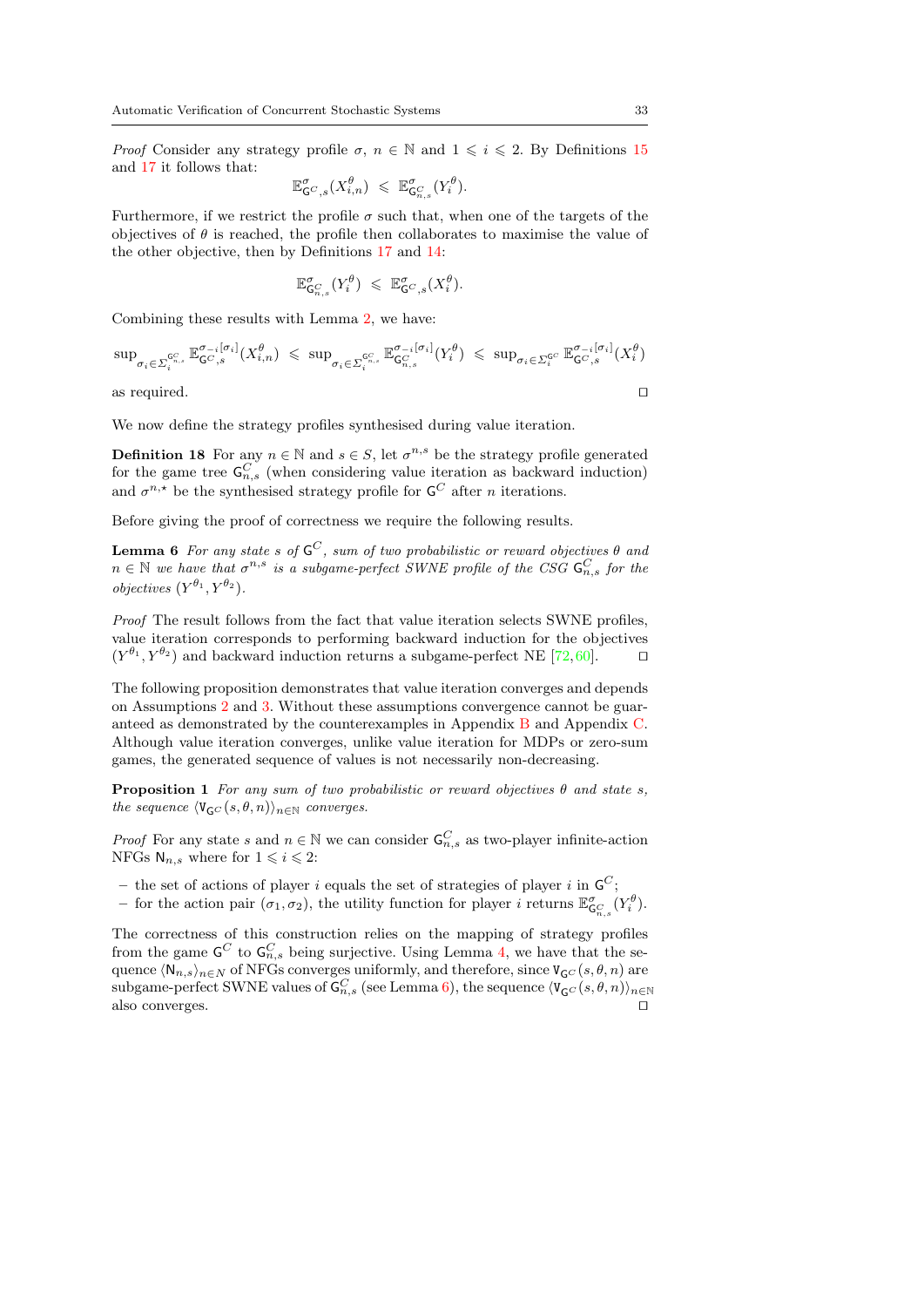A similar convergence result to Proposition [1](#page-32-1) has been shown for the simpler case of discounted properties in [\[30\]](#page-52-20).

**Lemma 7** For any  $\varepsilon > 0$ , there exists  $N \in \mathbb{N}$  such that for any  $s \in S$  and  $1 \leq i \leq 2$ :

<span id="page-33-0"></span>
$$
\left| \mathbb{E}_{\mathsf{G}^{C},s}^{\sigma^{n,\star}}(X_i^{\theta}) - \mathbb{E}_{\mathsf{G}_{n,s}^{C}}^{\sigma^{n,s}}(Y_i^{\theta}) \right| \leq \varepsilon.
$$

*Proof* Using Lemma  $4$  and Proposition [1,](#page-32-1) we can choose N such that the choices of the profile  $\sigma^{n,s}$  agree with those of  $\sigma^{n,*}$  for a sufficient number of steps such that the inequality holds.  $\Box$ 

**Theorem 2** For a given sum of two probabilistic or reward objectives  $\theta$  and  $\varepsilon > 0$ , there exists  $N \in \mathbb{N}$  such that for any  $n \geq N$  the strategy profile  $\sigma^{n,*}$  is a subgame-perfect  $\varepsilon$ -SWNE profile of  $\mathsf{G}^C$  and the objectives  $(X^{\theta_1}, X^{\theta_2})$ .

*Proof* Consider any  $\varepsilon > 0$ . From Lemma [7](#page-33-0) there exists  $N_1 \in \mathbb{N}$  such that for any  $s \in S$  and  $n \geqslant N_1$ :

<span id="page-33-3"></span><span id="page-33-2"></span>
$$
\left| \mathbb{E}_{\mathsf{G}^{C},s}^{\sigma^{n,*}}(X_i^{\theta}) - \mathbb{E}_{\mathsf{G}_n^C,s}^{\sigma^{n,*}}(Y_i^{\theta}) \right| \leq \frac{\varepsilon}{2}.
$$
 (5)

For any  $m \in \mathbb{N}$  and  $s \in S$ , using Lemma [6](#page-32-0) we have that  $\sigma^{m,s}$  is a NE of  $\mathsf{G}_{m,s}^C$ , and therefore for any  $m \in \mathbb{N}$ ,  $s \in S$  and  $1 \leq i \leq 2$ :

<span id="page-33-4"></span>
$$
\mathbb{E}_{\mathsf{G}_{m,s}^{C}}^{\sigma^{m,s}}(Y_{i}^{\theta}) \geqslant \sup_{\sigma_{i}\in \Sigma_{i}^{\mathsf{G}_{m,s}^{C}}}\mathbb{E}_{\mathsf{G}_{m,s}^{C}}^{\sigma^{m,s}_{-i}[\sigma_{i}]}(Y_{i}^{\theta}).
$$
\n
$$
(6)
$$

<span id="page-33-1"></span>From Lemma [3](#page-30-2) there exists  $N_2 \in \mathbb{N}$  such that for any  $n \ge N_2$ ,  $s \in S$  and  $1 \le i \le 2$ :

$$
\sup_{\sigma_i \in \Sigma_i^{\mathcal{G}^C}} \mathbb{E}_{\mathsf{G}^C, s}^{\sigma_{-i}^{n, \star} [\sigma_i]}(X_i^{\theta}) - \sup_{\sigma_i \in \Sigma_i^{\mathcal{G}^C}} \mathbb{E}_{\mathsf{G}^C, s}^{\sigma_{-i}^{n, \star} [\sigma_i]}(X_{i,n}^{\theta}) \leq \frac{\varepsilon}{2}.
$$
 (7)

By construction,  $\sigma^{n,*}$  is a profile for which, if one of the targets of the objectives of  $\theta$  is reached, the profile maximises the value of the objective. We can thus rearrange [\(7\)](#page-33-1) and apply Lemma [5](#page-31-2) to yield for any  $n \ge N_2$ ,  $s \in S$  and  $1 \le i \le 2$ :

$$
\sup_{\sigma_i \in \Sigma_i^{G_n^C}} \mathbb{E}_{\mathsf{G}_{n,s}^{G}}^{\sigma_{-i}^{n,s}[\sigma_i]}(Y_i^{\theta}) \geqslant \sup_{\sigma_i \in \Sigma_i^{G^C}} \mathbb{E}_{\mathsf{G}_{n,s}^{G^C}}^{\sigma_{-i}^{n,t}[\sigma_i]}(X_i^{\theta}) - \frac{\varepsilon}{2}.
$$
 (8)

Letting  $N = \max\{N_1, N_2\}$ , for any  $n \ge N$ ,  $s \in S$  and  $1 \le i \le 2$ :

$$
\mathbb{E}_{\mathsf{G}C,s}^{\sigma^{n,*}}(X_i^{\theta}) \geq \mathbb{E}_{\mathsf{G}_{n,s}^{\sigma^{n,s}}}(Y_i^{\theta}) - \frac{\varepsilon}{2} \qquad \qquad \text{by (5) since } n \geq N_1
$$
  

$$
\geq \sup_{\sigma_i \in \Sigma_i^{\mathsf{G}_{n,s}^{\mathsf{G}}}} \mathbb{E}_{\mathsf{G}_{n,s}^{\mathsf{G}'^{-1}}(\sigma_i)}^{\sigma^{n,s}[\sigma_i]}(Y_i^{\theta}) - \frac{\varepsilon}{2} \qquad \qquad \text{by (6)}
$$

$$
\geq \left( \sup_{\sigma_i \in \Sigma_i^{G^C}} \mathbb{E}_{\mathsf{G}^C, s}^{\sigma_{-i}^{n,*}[\sigma_i]}(X_i^{\theta}) - \frac{\varepsilon}{2} \right) - \frac{\varepsilon}{2} \quad \text{by (8) since } n \geq N_2
$$

$$
= \sup_{\sigma_i \in \Sigma_i^{G^C}} \mathbb{E}_{\mathsf{G}^C, s}^{\sigma_{-i}^{n,*}[\sigma_i]}(X_i^{\theta}) - \varepsilon
$$

and hence, since  $\varepsilon > 0$ ,  $s \in S$  and  $1 \leqslant i \leqslant 2$  were arbitrary,  $\sigma^{n,*}$  is a subgameperfect  $\varepsilon$ -NE. It remains to show that the strategy profile is a subgame-perfect social welfare optimal  $\varepsilon$ -NE, which follows from the fact that when solving the bimatrix games during value iteration social welfare optimal NE are returned.  $\square$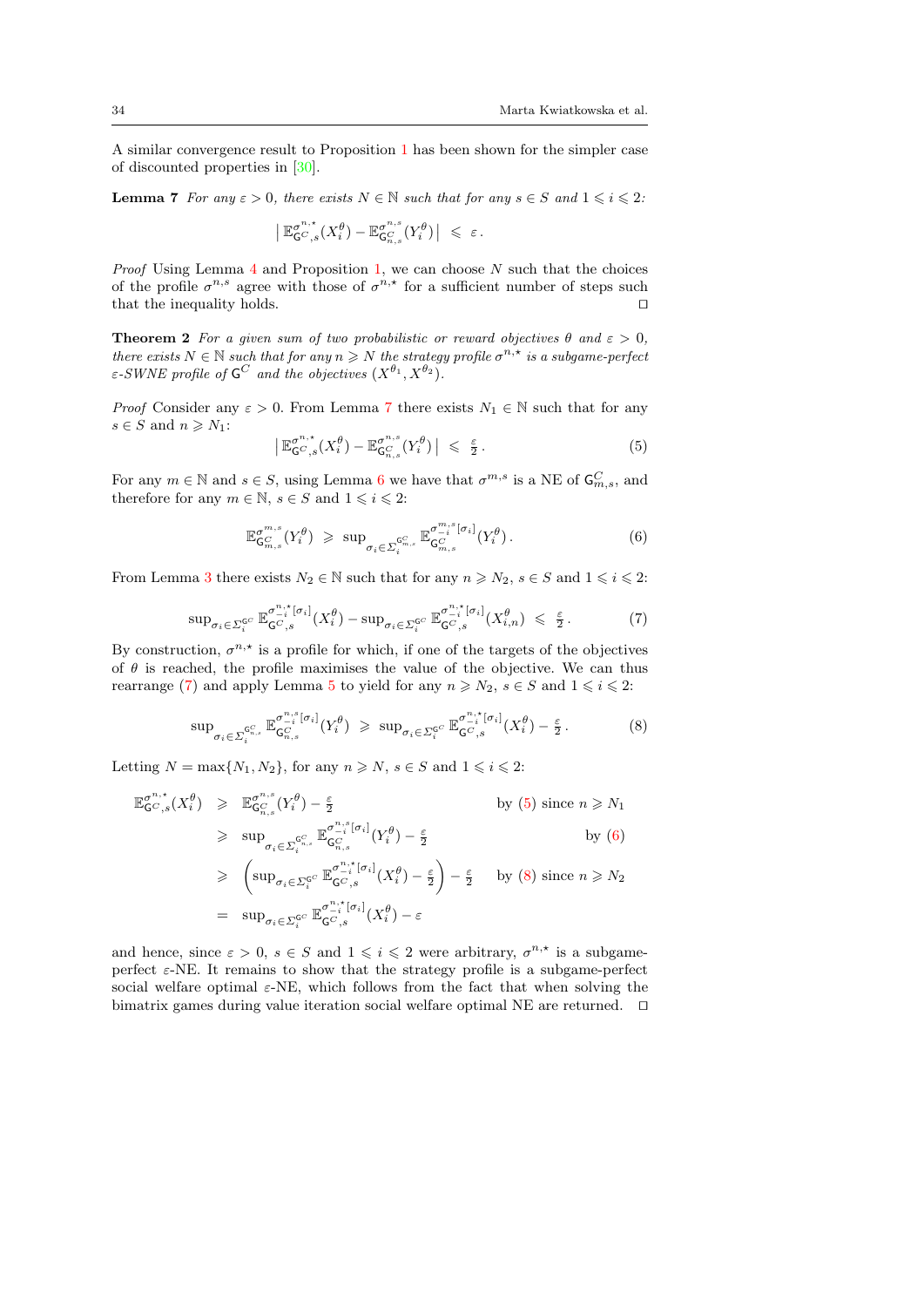It remains to consider the model checking algorithms for nonzero-sum properties for which the sum of objectives contains both a finite-horizon and an infinite-horizon objective. In this case (see Section [4.2.3\)](#page-25-0), for a given game  $\mathsf{G}^C$  and sum of objectives  $\theta$ , the algorithms first build a modified game G' with states  $S' \subseteq S \times \mathbb{N}$ and sum of infinite-horizon objectives  $\theta'$  and then computes SWNE/SCNE values of  $\theta'$  in  $\mathsf{G}'$ . The correctness of these algorithms follows by first showing there exists a bijection between the profiles of  $\mathsf{G}^C$  and  $\mathsf{G}'$  and then that, for any profile  $\sigma$  of  $\mathsf{G}^C$  and  $\sigma'$ , the corresponding profile of  $\mathsf{G}'$  under this bijection, we have:

$$
\mathbb{E}^{\sigma}_{\mathsf{G}^C,s}(X^{\theta}_i)=\mathbb{E}^{\sigma'}_{\mathsf{G}',(s,0)}(X^{\theta'}_i)
$$

for all states s of  $\mathsf{G}^C$  and  $1 \leqslant i \leqslant 2$ . This result follows from the fact that in Section [4.2.3](#page-25-0) we used a standard construction for converting the verification of finite-horizon properties to infinite-horizon properties.

## 6 Implementation and Tool Support

We have implemented support for modelling and automated verification of CSGs in PRISM-games 3.0 [\[48\]](#page-53-3), which previously only handled TSGs and zero-sum objectives [\[51\]](#page-53-0). The PRISM-games tool is available from [\[80\]](#page-54-6) and the files for the case studies, described in the next section, are available from [\[81\]](#page-54-7).

#### 6.1 Modelling

We extended the PRISM-games modelling language to support specification of CSGs. The language allows multiple parallel components, called modules, operating both asynchronously and synchronously. Each module's state is defined by a number of finite-valued variables, and its behaviour is defined using probabilistic guarded commands of the form [a]  $g \to u$ , where a is an action label, g is a guard (a predicate over the variables of all modules) and  $u$  is a probabilistic state update. If the guard is satisfied then the command is enabled, and the module can (probabilistically) update its variables according to u. The language also allows for the specification of cost or reward structures. These are defined in a similar fashion to the guarded commands, taking the form  $[a]$  g: v (for action rewards) and  $q: v$  (for state rewards), where a is an action label, q is a guard and v is a real-valued expression over variables.

For CSGs, we assign modules to players and, in every state of the model, each player can choose between the enabled commands of the corresponding modules (or, if no command is enabled, the player idles). In contrast to the usual behaviour of PRISM, where modules synchronise on common actions, in CSGs action labels are distinct for each player and the players move concurrently. To allow the updates of variables to depend on the choices of other players, we extend the language by allowing commands to be labelled with lists of actions  $[a_1, \ldots, a_n]$ . Moreover, updates to variables can be dependent on the new values of other variables being updated in the same concurrent transition, provided there are no cyclic dependencies. This ensures that variables of different players are updated according to a joint probability distribution. Another addition is the possibility of specifying "independent" modules, that is, modules not associated with a specific player, which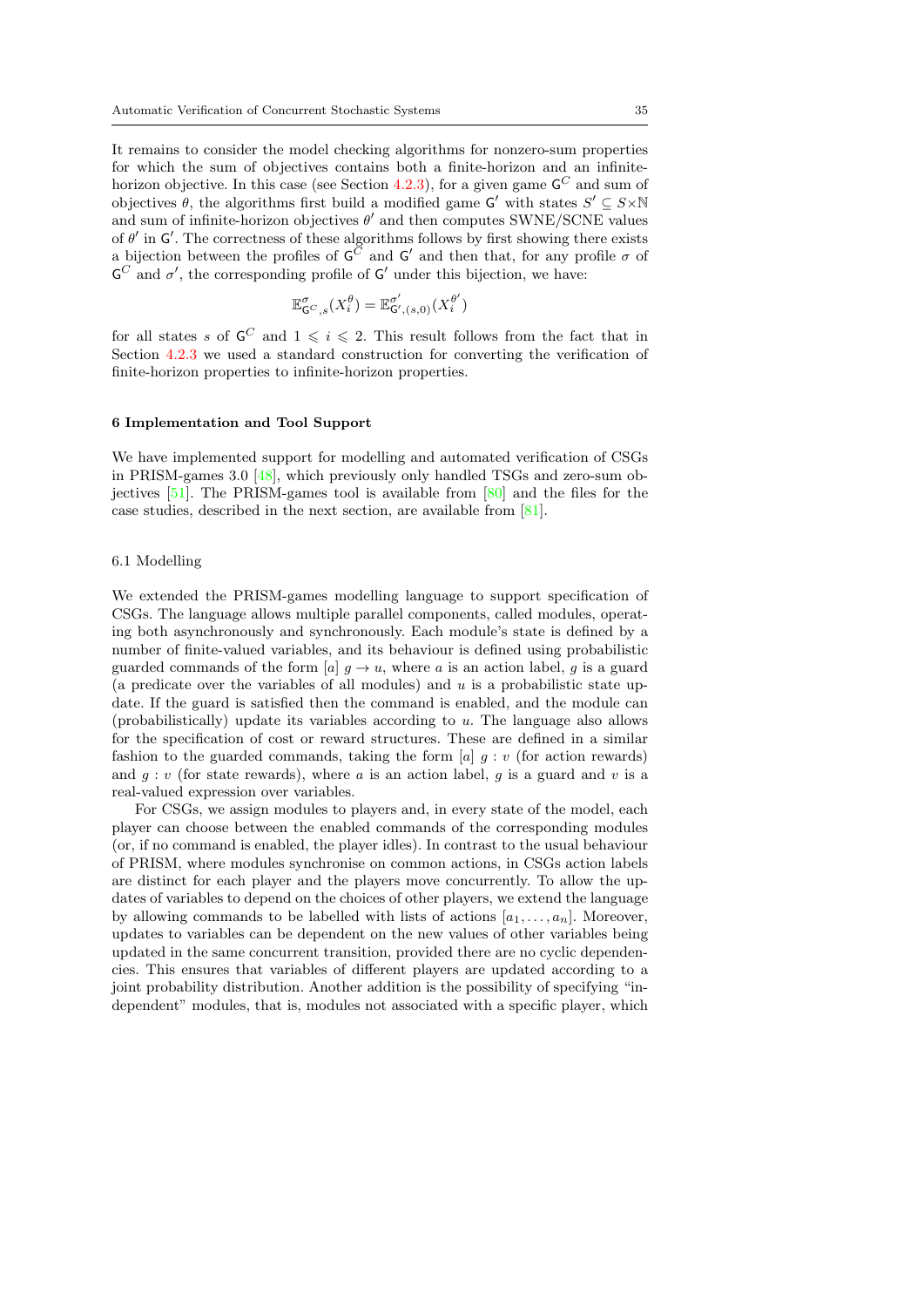do not feature nondeterminism and update their own variables when synchronising with other players' actions. Reward definitions are also extended to use action lists, similarly to commands, so that an action reward can depend on the choices taken by multiple players. For further details of the new PRISM-games modelling language, we refer the reader to the tool documentation  $[80]$ .

### <span id="page-35-0"></span>6.2 Implementation

PRISM-games constructs a CSG from a given model specification and implements the rPATL model checking and strategy synthesis algorithms from Section [4.](#page-16-0) We extend existing functionality within the tool, such as modelling and property language parsers, the simulator and basic model checking functionality. We build, store and verify CSGs using an extension of PRISM's 'explicit' model checking engine, which is based on sparse matrices and implemented in Java. For strategy synthesis we have included the option to export the generated strategies to a graphical representation using the Dot language [\[31\]](#page-52-21).

Computing values (and optimal strategies) of matrix games (see Section [2.1.1\)](#page-4-1), as required for zero-sum formulae, is performed using the LPSolve library [\[54\]](#page-53-23) via linear programming. This library is based on the revised simplex and branch-andbound methods. Computing SWNE or SCNE values (and SWNE or SCNE strategies) of bimatrix games (see Section [2.1.2\)](#page-5-1) for nonzero-sum formulae is performed via labelled polytopes through a reduction to SMT. Currently, we implement this in both  $Z3$  [ $26$ ] and Yices [ $28$ ]. As an optimised precomputation step, when possible we also search for and filter out dominated strategies, which speeds up computation and reduces calls to the solver.

Since bimatrix games can have multiple SWNE values, when selecting SWNE values of such games we choose the SWNE values for which the value of player 1 is maximal. In case player 1 is indifferent, i.e., their utility is the same for all pairs, we choose the SWNE values which maximise the value of player 2. If both players are indifferent, an arbitrary pair of SWNE values is selected.

Table [1](#page-36-0) presents experimental results for the time to solve bimatrix games using the Yices and Z3 solvers, as the numbers of actions of the individual games vary. The table also shows the number of NE in each game N, as found when determining the SWNE values, and also the number of NE in  $N^-$ , as found when determining the SCNE values (see Lemma [1\)](#page-6-0). These games were generated using GAMUT (a suite of game generators) [\[62\]](#page-53-24) and a time-out of 2 hours was used for the experiments. The results show Yices to be the faster implementation and that the difference in solution time grows as the number of actions increases. Therefore, in our experimental results in the next section, all verification runs use the Yices implementation. The results in Table [1](#page-36-0) also demonstrate that the solution time for either solver can vary widely and depends on both the number of NE that need to be found and the structure of the game. For example, when solving the dispersion games, the differences in the solution times for SWNE and SCNE seem to correspond to the differences in the number of NE that need to found. On the other hand, there is no such correspondence between the difference in the solution times for the covariant games.

Regarding the complexity of solving bimatrix games, if each player has  $n$  actions, then the number of possible assignments to the supports of the strategy pro-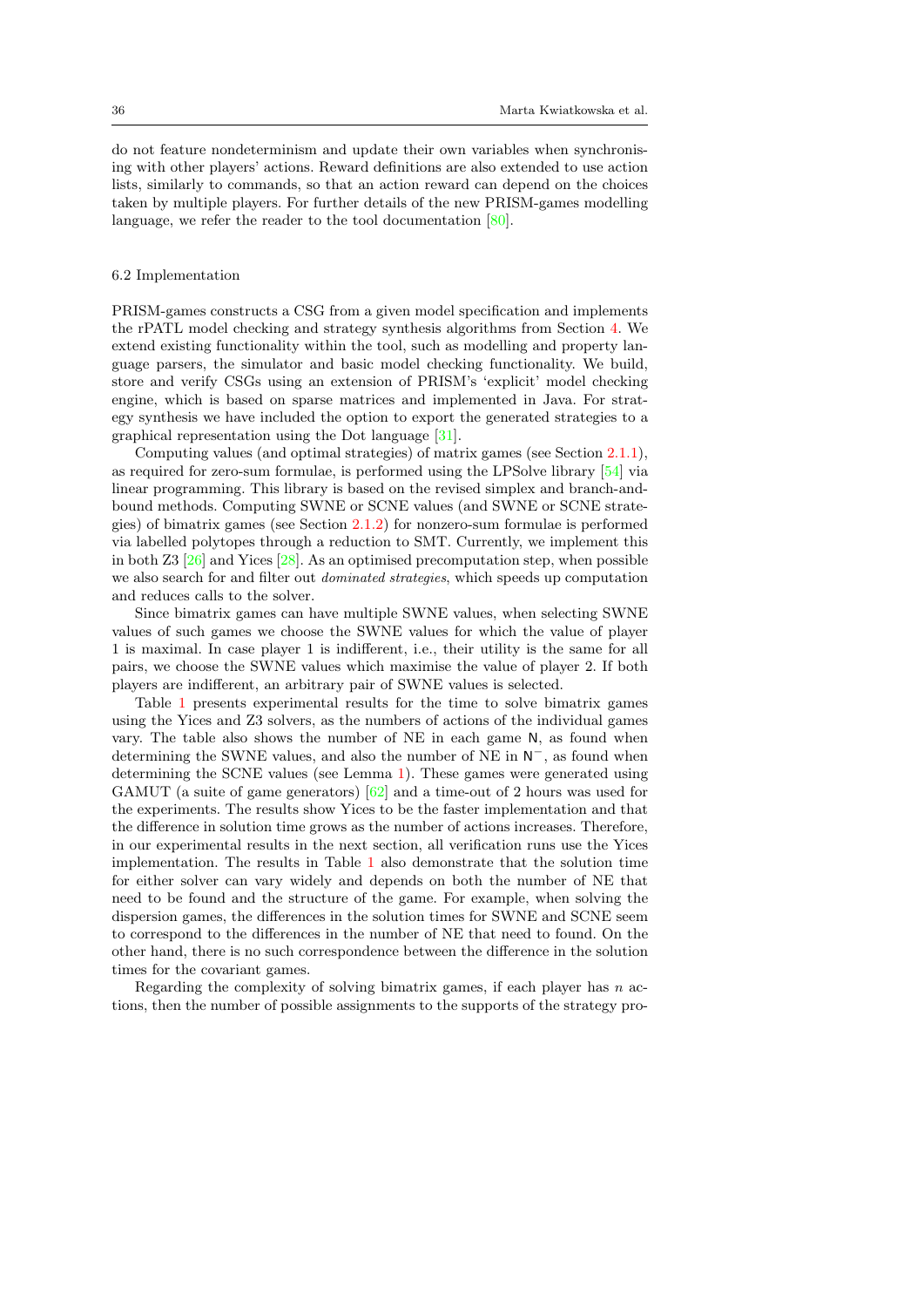<span id="page-36-0"></span>

|                    | Actions        | SWNE values           |                |         | <b>SCNE</b> values |                   |                |  |
|--------------------|----------------|-----------------------|----------------|---------|--------------------|-------------------|----------------|--|
| Bimatrix Game      | of each        | $Solution$ time $(s)$ |                | Num. of |                    | Solution time (s) | Num. of        |  |
|                    | player         | Yices                 | Z3             | NE in N | Yices              | Z <sub>3</sub>    | $NE$ in $N^-$  |  |
|                    | $\overline{2}$ | 0.04                  | 0.06           | 1       | 0.2                | 1.1               |                |  |
|                    | $\overline{4}$ | 0.04                  | 0.1            | 3       | 0.04               | 0.1               | 3              |  |
| Covariant<br>games | 8              | 0.3                   | 2.7            | 13      | 0.3                | 1.8               | 21             |  |
|                    | 12             | 8.3                   | 77.0           | 15      | 11.0               | 130.2             | 45             |  |
|                    | 16             | 764.8                 | 4,238          | 103     | 318.6              | 2,627             | 109            |  |
|                    | $\overline{2}$ | 0.04                  | 0.08           | 3       | 0.04               | 0.08              | 3              |  |
| Dispersion         | $\overline{4}$ | 0.05                  | 0.2            | 51      | 0.04               | 0.1               | 15             |  |
| games              | 8              | 1.8                   | 16.4           | 6.051   | 0.2                | 1.1               | 255            |  |
|                    | 12             | 6,368                 | $t/\mathrm{o}$ | 523,251 | 6.0                | 38.3              | 4,095          |  |
|                    | $\overline{2}$ | 0.03                  | 0.08           | 5       | 0.03               | 0.07              | $\overline{2}$ |  |
|                    | $\overline{4}$ | 0.05                  | 0.1            | 15      | 0.04               | 0.1               | 13             |  |
| Majority voting    | 8              | 0.5                   | 1.0            | 433     | 0.2                | 0.7               | 186            |  |
| games              | 12             | 9.9                   | 22.4           | 3,585   | 9.9                | 16.0              | 3,072          |  |
|                    | 16             | 532.5                 | 2,386          | 61,441  | 465.9              | 2,791             | 49,153         |  |
|                    | $\overline{2}$ | 0.15                  | 1.9            | 1       | 0.03               | 0.08              |                |  |
| Randomly generated | $\overline{4}$ | 0.04                  | 0.1            | 3       | 0.03               | 0.09              | 3              |  |
|                    | 8              | 0.4                   | 2.3            | 13      | 0.3                | 1.8               |                |  |
| games              | 12             | 45.60                 | 422.0          | 27      | 68.0               | 343.6             | 31             |  |
|                    | 16             | 2,370                 | $t/\mathrm{o}$ | 81      | 1,112              | $t/\mathrm{o}$    | 69             |  |

<span id="page-36-2"></span>Table 1: Finding SWNE/SCNE values in bimatrix games: comparing SMT solvers.

| Player 1 strategy |             |                                  | Player 2 strategy              | Utilities    |
|-------------------|-------------|----------------------------------|--------------------------------|--------------|
| prob. $a_1$       | prob. $a_2$ | $\overline{\text{prob}}$ . $b_1$ | $\overline{\text{prob. } b_2}$ | $(u_1, u_2)$ |
| 0.0               | 1.0         | 0.0                              | 1.0                            | (0.0, 4.0)   |
| 0.0               | 1.0         | 1.0                              | 0.0                            | (1.0, 4.0)   |
| 0.0               | 1.0         | 0.5                              | 0.5                            | (0.5, 4.0)   |
| 1.0               | 0.0         | 0.0                              | 1.0                            | (0.0, 2.0)   |
| 1.0               | 0.0         | 1.0                              | 0.0                            | (1.0, 2.0)   |
| 1.0               | 0.0         | 0.5                              | 0.5                            | (0.5, 2.0)   |
| 0.5               | 0.5         | 0.0                              | 1.0                            | (0.0, 3.0)   |
| 0.5               | $0.5\,$     | 1.0                              | 0.0                            | 1.0, 3.0     |
| 0.5               | 0.5         | $0.5\,$                          | 0.5                            | (0.5.3.0)    |

Table 2: Possible NE strategies and utilities of the bimatrix game of Example [6.](#page-36-1)

files (i.e., the action tuples that are chosen with nonzero probability) is  $(2<sup>n</sup> - 1)<sup>2</sup>$ , which therefore grows exponentially with the number of actions, surpassing  $4.2$ billion when each player has 16 actions. This particularly affects performance in cases where one or both players are indifferent with respect to a given support. More precisely, in such cases, if there is an equilibrium including pure strategies over these supports, then there are also equilibria including mixed strategies over these supports as the indifferent player would get the same utility for any affine combination of pure strategies.

<span id="page-36-1"></span>Example 6. Consider the following bimatrix game:

$$
Z_1 = \frac{a_1}{a_2} \begin{pmatrix} 1 & 0 \\ 1 & 0 \end{pmatrix} \qquad Z_2 = \frac{a_1}{a_2} \begin{pmatrix} 2 & 2 \\ 4 & 4 \end{pmatrix}
$$

Since the entries in the rows for the utility matrix for player 1 are the same and the columns are the same for player 2, it is easy to see that both players are indifferent with respect to their actions. As can be seen in Table [2,](#page-36-2) all  $(2^2-1)^2 = 9$  possible support assignments lead to an equilibrium.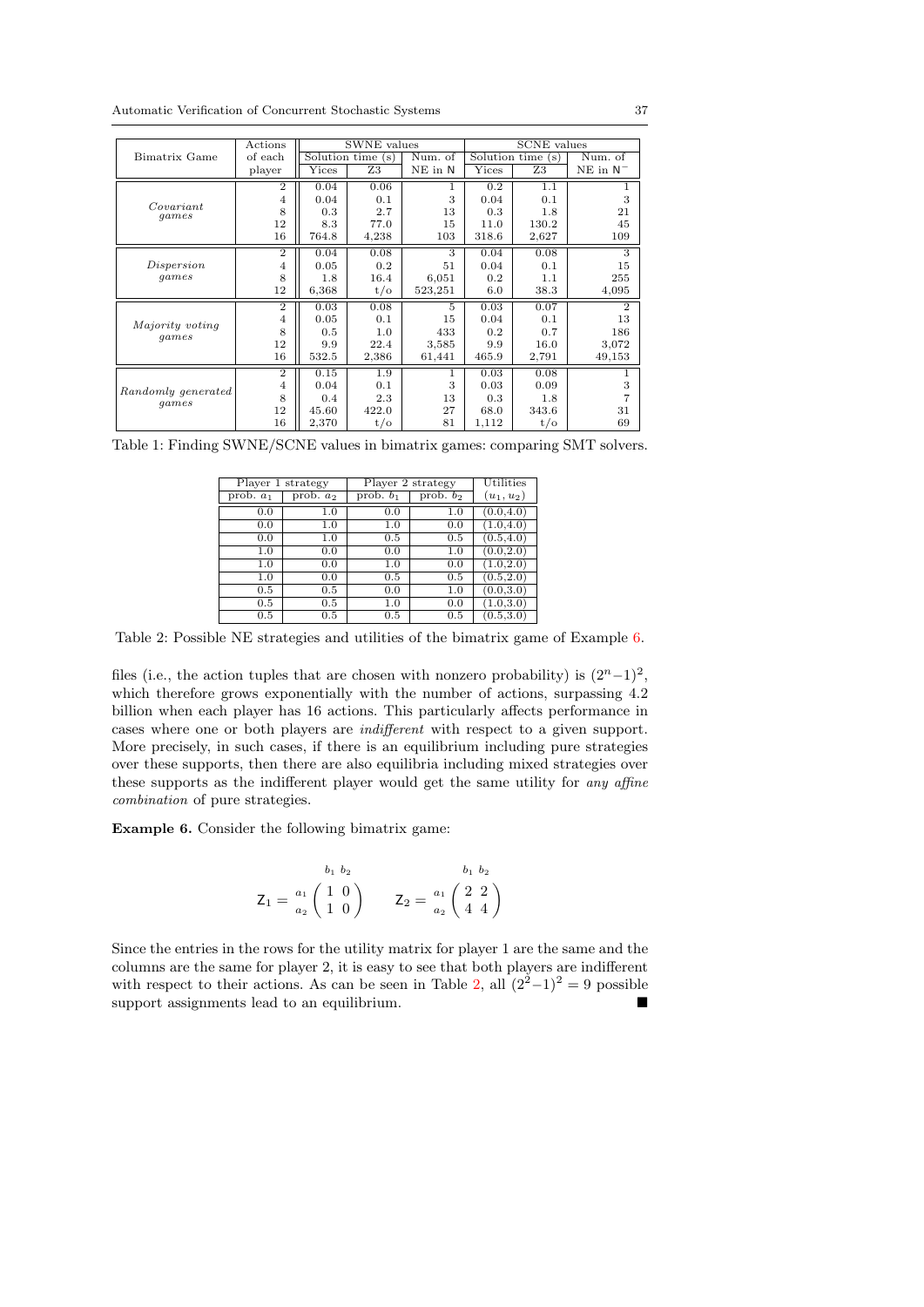For the task of computing non-optimal NE values, the large number of supports can be somewhat mitigated by eliminating *weakly dominated* strategies  $[61]$ . However, removing such strategies is not a straightforward task when computing SWNE or SCNE values, since it can lead to the elimination of SWNE or SCNE profiles, and hence also SWNE or SCNE values. For example, if we removed the row corresponding to action  $a_2$  or the column corresponding to action  $b_1$  from the matrices in Example [6](#page-36-1) above, then we eliminate a SWNE profile. As the number of actions for each player increases, the number of NE profiles also tends to increase and so does the likelihood of indifference. Naturally, the number of actions also affects the number of variables that have to be allocated, and the number and complexity of assertions passed to the SMT solver. As our method is based on the progressive elimination of support assignments that lead to NE, it takes longer to find SWNE and SCNE values as the number of possible supports grows and further constraints are added each time an equilibrium is found.

### 7 Case Studies and Experimental Results

To demonstrate the applicability and benefits of our techniques, and to evaluate their performance, we now present results from a variety of case studies. Supporting material for these examples (models and properties) is available from [\[81\]](#page-54-7). These can be run with PRISM-games 3.0 [\[48\]](#page-53-3).

#### <span id="page-37-0"></span>7.1 Efficiency and Scalability

We begin by presenting a selection of results illustrating the performance of our implementation. The experiments were run on a 2.10 GHz Intel Xeon with 16GB of JVM memory. In Table [3,](#page-38-0) we present the model statistics for the examples used: the number of players, states, transitions and model construction times (details of the case studies themselves follow in the next section). Due to improvements in the modelling language and the model building procedure, some of the model statistics differ from those presented in [\[45,](#page-52-1)[46\]](#page-52-5). The main reason is that the earlier version of the implementation did not allow for variables of different players to be updated following a joint probability distribution, which made it necessary to introduce intermediate states in order to specify some of the behaviour. Also, some model statistics differ from [\[45\]](#page-52-1) since models were modified to meet Assumptions [2](#page-17-3) and [3](#page-17-1) to enable the analysis of nonzero-sum properties.

Tables [4](#page-39-0) and [5](#page-40-0) present the model checking statistics when analysing zero-sum and nonzero-sum properties, respectively. In both tables, this includes the maximum and average number of actions of each coalition in the matrix/bimatrix games solved at each step of value iteration and the number of iterations performed. In the case of zero-sum properties including reward formulae of the form  $F \phi$ , value iteration is performed twice (see Section [4.1.2\)](#page-19-0), and therefore the number of iterations for each stage are presented (and separated by a semi-colon). For zero-sum properties, the timing statistics are divided into the time for qualitative (column 'Qual.') and quantitative verification, which includes solving matrix games (column 'Quant.'). For nonzero-sum properties we divide the timing statistics into the time for CSG verification, which includes solving bimatrix games (column 'CSG'),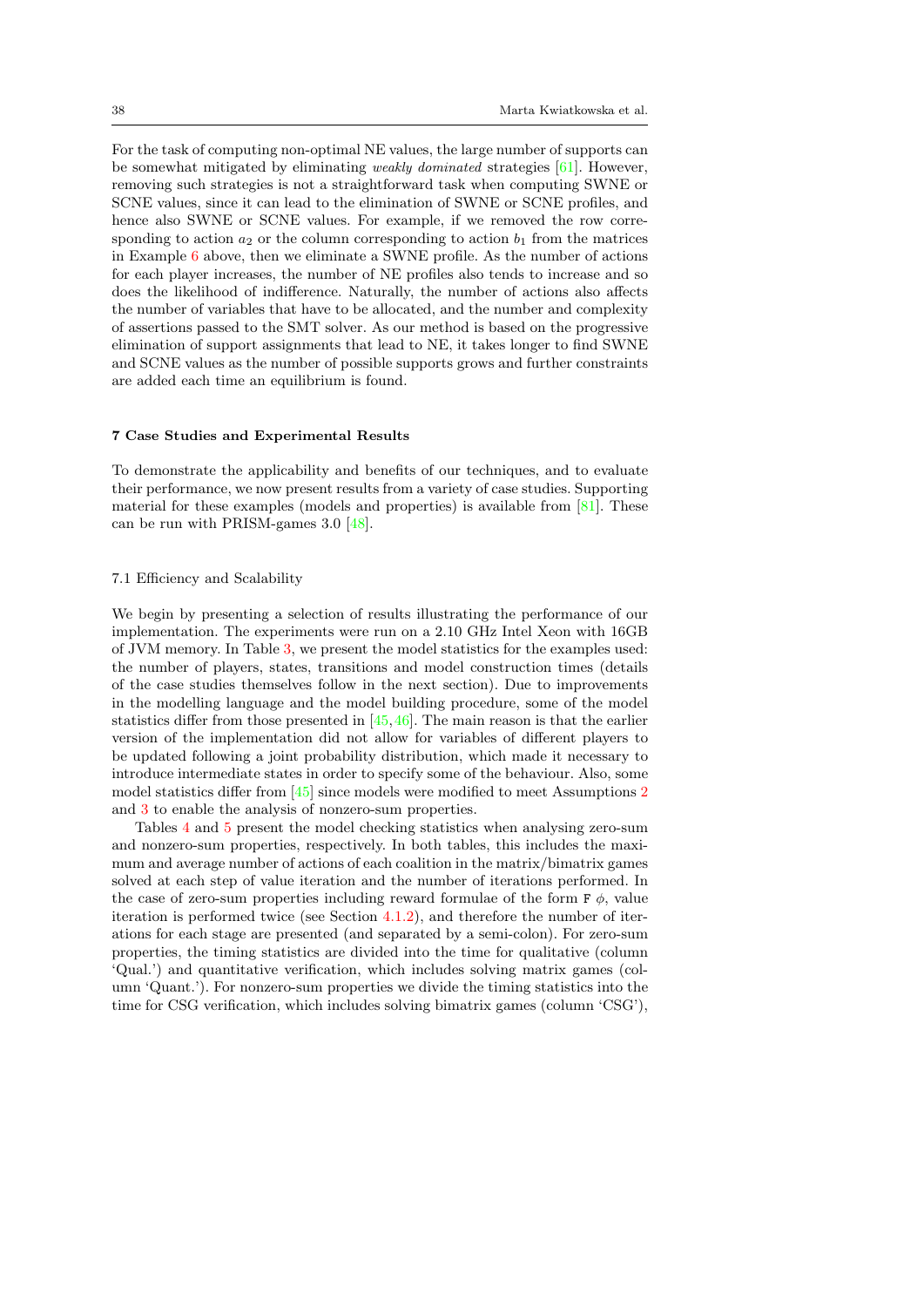<span id="page-38-0"></span>

| Case study                              | Param.          | Players                   | <b>States</b>    | Transitions | Constr.          |
|-----------------------------------------|-----------------|---------------------------|------------------|-------------|------------------|
| [parameters]                            | values          |                           |                  |             | time $(s)$       |
|                                         | $\overline{4}$  | $\overline{2}$            | $\overline{226}$ | 6,610       | 0.1              |
|                                         | 8               | $\overline{2}$            | 3,970            | 201,650     | 1.0              |
| Robot coordination                      | 12              | $\overline{2}$            | 20,450           | 1,221,074   | 3.9              |
| $\lceil l \rceil$                       | 16              | $\overline{2}$            | 65,026           | 4,198,450   | 11.8             |
|                                         | 24              | $\overline{2}$            | 330,626          | 23,049,650  | 62.5             |
|                                         | $\overline{6}$  | $\overline{\overline{3}}$ | 34,247           | 144,396     | 1.5              |
| Future markets                          | 12              | 3                         | 257,301          | 1,259,620   | 8.3              |
| investors                               | 24              | 3                         | 829,125          | 4,318,372   | 25.4             |
| [months]                                | 36              | 3                         | 1,400,949        | 7,377,124   | 59.3             |
|                                         | 48              | 3                         | 1,972,773        | 10,435,876  | 70.3             |
|                                         | 3,0.5           | $\overline{2}$            | 3,460            | 1,2012      | 0.3              |
| Future markets                          | 6, 0.5          | $\overline{2}$            | 29,703           | 12,4748     | 2.5              |
| investors                               | 12,0.5          | $\overline{2}$            | 221,713          | 1,083,024   | 8.0              |
| [months, polar]                         | 18,0.5          | $\overline{2}$            | 467,497          | 2,396,784   | 16.2             |
|                                         | 1,3             | 7                         | 32,214           | 121,659     | 2.1              |
| $User\text{-}centric$                   | 1,4             | 7                         | 104,897          | 433,764     | 6.1              |
| networks                                | 1,5             | 7                         | 294,625          | 1,325,100   | 17.5             |
| $\lceil td, K\rceil$                    | 1,6             | 7                         | 714,849          | 3,465,558   | 42.8             |
|                                         | 1,8             | $\overline{\overline{3}}$ | 3,519            | 5,839       | 0.2              |
| Aloha (deadline)                        | 2,8             | 3                         | 14,230           | 28,895      | 0.5              |
|                                         | 3,8             | 3                         | 72,566           | 181,438     | 2.1              |
| $[b_{\max}, D]$                         | 4,8             | 3                         | 413,035          | 1,389,128   | 9.4              |
|                                         | 5,8             | 3                         | 2,237,981        | 9,561,201   | 58.4             |
|                                         | $\overline{2}$  | 3                         | 5,111            | 10,100      | 0.3              |
| Aloha                                   | 3               | 3                         | 22,812           | 56,693      | 0.8              |
| $[b_{\max}]$                            | $\overline{4}$  | 3                         | 107,799          | 355,734     | 2.5              |
|                                         | 5               | 3                         | 556,168          | 2,401,113   | 13.4             |
|                                         | 6               | 3                         | 3,334,681        | 17,834,254  | 118.8            |
| Intrusion detection                     | $\overline{25}$ | $\overline{2}$            | 75               | 483         | 0.07             |
| system                                  | 50              | $\overline{2}$            | 150              | 983         | 0.08             |
| [rounds]                                | 100             | $\overline{2}$            | 300              | 1,983       | 0.1              |
|                                         | 200             | $\overline{2}$            | 600              | 3,983       | 0.1              |
| Jamming radio                           | 4,6             | $\overline{2}$            | 531              | 45,004      | 0.5              |
| systems                                 | 4,12            | $\overline{2}$            | 1,623            | 174,796     | 1.4              |
| $[{\it chans}, {\it slots}]$            | 6,6             | $\overline{2}$            | 1,061            | 318,392     | 2.0              |
|                                         | 6.12            | $\overline{2}$            | 3,245            | 1,240,376   | 6.6              |
| Medium access                           | 10              | $\overline{\overline{3}}$ | 10,591           | 135,915     | 1.7              |
| control                                 | 15              | 3                         | 33,886           | 457,680     | 5.0              |
| $[e_{\max}]$                            | 20              | 3                         | 78,181           | 1,083,645   | 8.2              |
|                                         | 25              | 3                         | 150,226          | 2,115,060   | 14.0             |
| Medium access                           | 4,2             | $\overline{3}$            | 14,723           | 129,097     | $\overline{2.2}$ |
| control                                 | 4,4             | 3                         | 18,751           | 147,441     | 4.3              |
| $\left e_{\rm max},\!_{\rm max}\right $ | 6,4             | 3                         | 122,948          | 1,233,976   | 11.0             |
|                                         | 6,6             | 3                         | 138,916          | 1,315,860   | 12.5             |
|                                         | 40,8            | $\overline{2}$            | 32,812           | 260,924     | 1.7              |
| Power control                           | 80.8            | $\overline{2}$            | 193,396          | 1,469,896   | 6.5              |
| $ e_{\max}, pow_{\max} $                | 40,16           | $\overline{2}$            | 34,590           | 291,766     | 1.6              |
|                                         | 80,16           | $\overline{2}$            | 301,250          | 2,627,278   | 10.5             |

Table 3: Model statistics for the CSG case studies.

and the instances of MDP verification (column 'MDP'). In the case of mixed nonzero-sum properties, i.e., properties including both finite and infinite horizon objectives, we must first build a new game (see Section [4.2.3\)](#page-25-0); the statistics for these CSGs (number of players, states and transitions) are presented in Table [6.](#page-41-1) Finally, Table [7](#page-41-2) presents the timing results for three nested properties. Here we give the time required for verifying the inner and outer formula separately, as well as the number of iterations for value iteration at each stage.

Our results demonstrate significant gains in efficiency with respect to those presented for zero-sum properties in [\[45\]](#page-52-1) and nonzero-sum properties in [\[46\]](#page-52-5) (for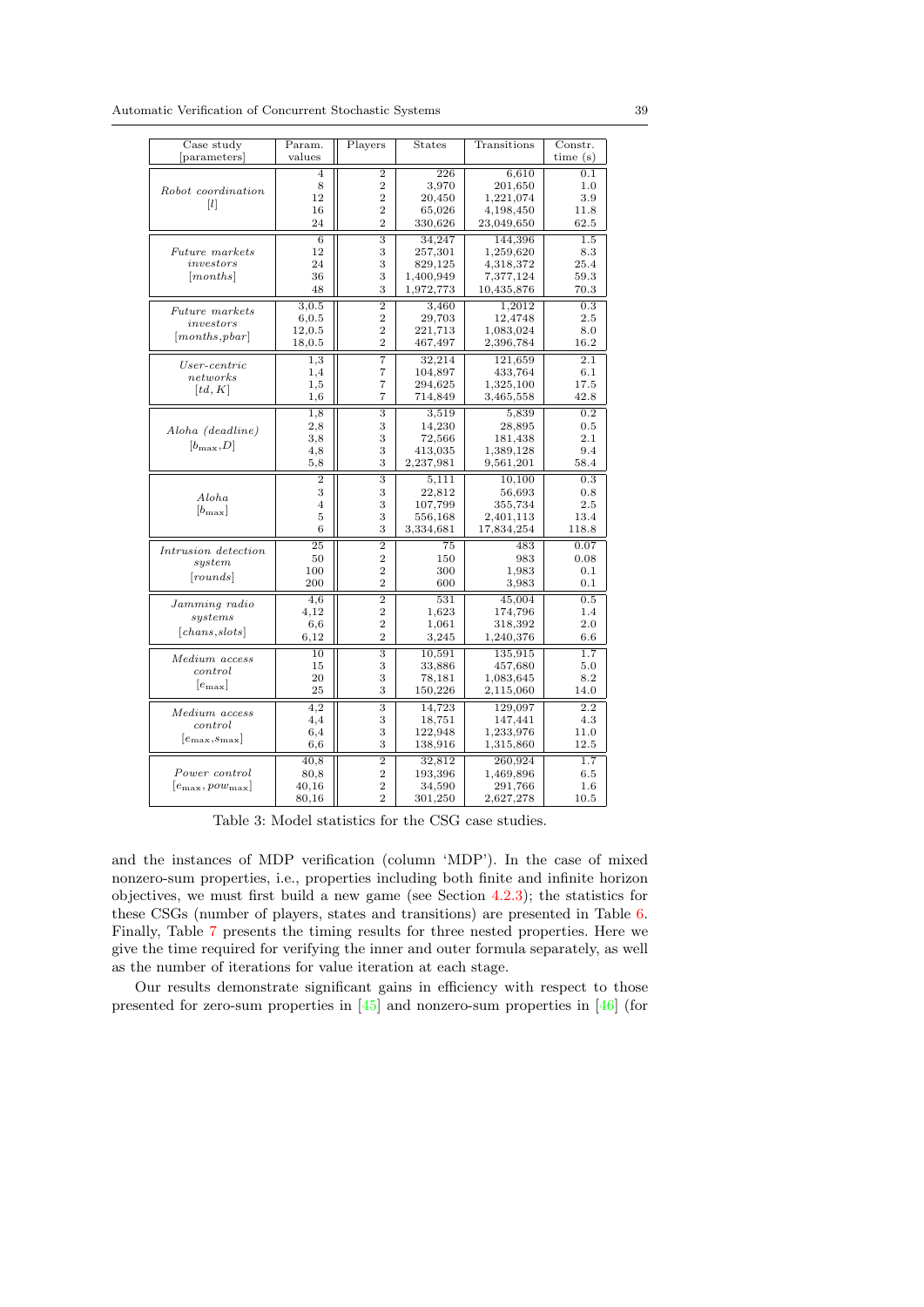40 Marta Kwiatkowska et al.

<span id="page-39-0"></span>

| Case study & property                                                                                           | Param.         | Actions        | Val.            |       | $\overline{\text{Verify. time}}(s)$ |
|-----------------------------------------------------------------------------------------------------------------|----------------|----------------|-----------------|-------|-------------------------------------|
| [parameters]                                                                                                    | values         | max/avg        | iters           | Qual. | Quant.                              |
| Robot coordination                                                                                              | 4,4            | 3,3/2,52,2.52  | 4               | 0.02  | 0.04                                |
| $\langle \langle rbt_1 \rangle \rangle P_{\text{max}=?} \left[ \neg c \mathbf{U}^{\leq k} \mathbf{g}_1 \right]$ | 8,8            | 3,3/2.52,2.52  | 8               | 0.27  | 1.1                                 |
|                                                                                                                 | 12,12          | 3,3/2.68,2.68  | 12              | 1.61  | 5.7                                 |
| [l,k]                                                                                                           | 16,16          | 3,3/2.76,2.76  | 16              | 5.88  | 35.4                                |
|                                                                                                                 | 24,24          | 3,3/2.84,2.84  | 24              | 46.5  | 185.2                               |
|                                                                                                                 | $\overline{4}$ | 3,3/2,52,2.52  | 10:9            | 0.02  | 0.1                                 |
| Robot coordination                                                                                              | 8              | 3,3/2.52,2.52  | 15:14           | 0.35  | 4.1                                 |
| $\langle \langle rbt_1 \rangle \rangle R_{\text{min}=?}$ [F g <sub>1</sub> ]                                    | 12             | 3,3/2.68,2.68  | 20:19           | 1.99  | 23.2                                |
| $[l]$                                                                                                           | 16             | 3,3/2.76,2.76  | 24: 24          | 7.57  | 96.5                                |
|                                                                                                                 | 24             | 3,3/2.84,2.84  | 34; 33          | 56.9  | 744.7                               |
|                                                                                                                 | 6              | 8,2/1.54,1.21  | 14:14           | 1.3   | 6.0                                 |
| <i>Future markets investors</i>                                                                                 | 12             | 8,2/1.68,1.27  | 26; 26          | 14.8  | 91.7                                |
| $\langle\langle i_1 \rangle\rangle R_{\text{max}=2}$ [F c <sub>1</sub> ]                                        | 24             | 8,2/1.73,1.29  | 50; 50          | 94.3  | 616.0                               |
| [months]                                                                                                        | 36             | 8,2/1.74,1.29  | 74; 73          | 240.4 | 1,613                               |
|                                                                                                                 | 48             | 8,2/1.74,1.29  | 98; 97          | 395.4 | 2,770                               |
| User-centric networks                                                                                           | 1,3            | 16,8/2.11,1.91 | 15; 1           | 1.4   | 182.3                               |
| $\langle \langle user \rangle \rangle R_{\text{min}=2}$ [F f]                                                   | 1,4            | 16,8/2.31,1.92 | 21; 1           | 4.4   | 776.2                               |
|                                                                                                                 | 1,5            | 16,8/2.46,1.94 | 25; 1           | 14.4  | 2,456                               |
| $\lceil td, K\rceil$                                                                                            | 1,6            | 16,8/2.60,1.96 | 29;1            | 43.4  | 6,762                               |
| Aloha (deadline)                                                                                                | 2,8            | 4,2/1.01,1.00  | 24              | 0.5   | 0.8                                 |
| $\langle \langle u s r_2, u s r_3 \rangle \rangle P_{\text{max}=?}$ [F s <sub>1,2</sub> $\land t \le D$ ]       | 3,8            | 4,2/1.01,1.00  | 23              | 1.8   | 1.8                                 |
|                                                                                                                 | 4,8            | 4,2/1.01,1.00  | 23              | 6.5   | 4.5                                 |
| $[b_{\max}, D]$                                                                                                 | 5,8            | 4,2/1.01,1.00  | 23              | 35.9  | 9.4                                 |
|                                                                                                                 | $\overline{2}$ | 4,2/1.01,1.00  | 58; 47          | 0.2   | 2.1                                 |
| Aloha                                                                                                           | 3              | 4,2/1.01,1.00  | 71: 57          | 0.6   | 6.0                                 |
| $\langle \langle usr_2,usr_3 \rangle \rangle R_{\text{min}=?}$ [F sent <sub>2,3</sub> ]                         | 4              | 4,2/1.01,1.00  | 109:86          | 3.7   | 33.7                                |
| $[b_{\max}]$                                                                                                    | 5              | 4,2/1.01,1.00  | 193; 150        | 26.6  | 317.6                               |
|                                                                                                                 | 6              | 4,2/1.01,1.00  | 362; 279        | 314.5 | 3,836                               |
| Intrusion detection system                                                                                      | 25             | 2,2/1.96,1.96  | 25              | n/a   | 0.1                                 |
| $\langle\!\langle policy \rangle\!\rangle {\bf R}_{\rm min=?}$ [ ${\tt C}^{\leqslant \:rounds}$ ]               | 50             | 2,2/1.98,1.98  | 50              | n/a   | 0.5                                 |
|                                                                                                                 | 100            | 2,2/1.99,1.99  | 100             | n/a   | 1.1                                 |
| [rounds]                                                                                                        | 200            | 2,2/2.00,2.00  | 200             | n/a   | $_{\rm 3.6}$                        |
| Jamming radio systems                                                                                           | 4,6            | 3,3/2,17,2.17  | 7               | 0.03  | 0.1                                 |
| $\langle \langle user \rangle \rangle P_{\text{max}=?}$ [F sent > slots / 2]                                    | 4,12           | 3,3/2.49,2.49  | 13              | 0.2   | 0.5                                 |
|                                                                                                                 | 6,6            | 4,4/2.76,2.76  | 7               | 0.1   | 0.3                                 |
| [chans, slots]                                                                                                  | 6,12           | 4,4/3.24,3.24  | 13              | 0.5   | 2.0                                 |
| Jamming radio systems                                                                                           | 4,6,6          | 3,3/2.17,2.17  | $6\overline{6}$ | n/a   | 0.2                                 |
| $\langle \langle user \rangle \rangle R_{\text{max}-2}$ [I <sup>=k</sup> ]                                      | 4, 12, 12      | 3,3/2.49,2.49  | 12              | n/a   | 1.0                                 |
|                                                                                                                 | 6,6,6          | 4,4/2.76,2.76  | 6               | n/a   | 0.5                                 |
| [chans, slots, k]                                                                                               | 6,12,12        | 4,4/3.24,3.24  | 12              | n/a   | 2.9                                 |

Table 4: Statistics for CSG zero-sum verification instances.

the latter, a direct comparison with the published results is possible since it uses an identical experimental setup). The gains are primarily due to faster SMT solving and reductions in CSG size as a result of modelling improvements, and specifically the removal of intermediate states as discussed above.

The implementation can analyse models with over 3 million states and almost 18 million transitions; all are solved in under 2 hours and most are considerably quicker. The majority of the time is spent solving matrix or bimatrix games, so performance is affected by the number of choices available within each coalition, rather than the number of players, as well as the number of states. For example, larger instances of the Aloha models are verified relatively quickly since the coalitions have only one choice in many states (the average number of choices is 1.00 for both coalitions). However, for models where players have choices in almost all states, only models with up to hundreds of thousands of states for zero-sum properties and tens of thousands of states for nonzero-sum properties can be verified within 2 hours.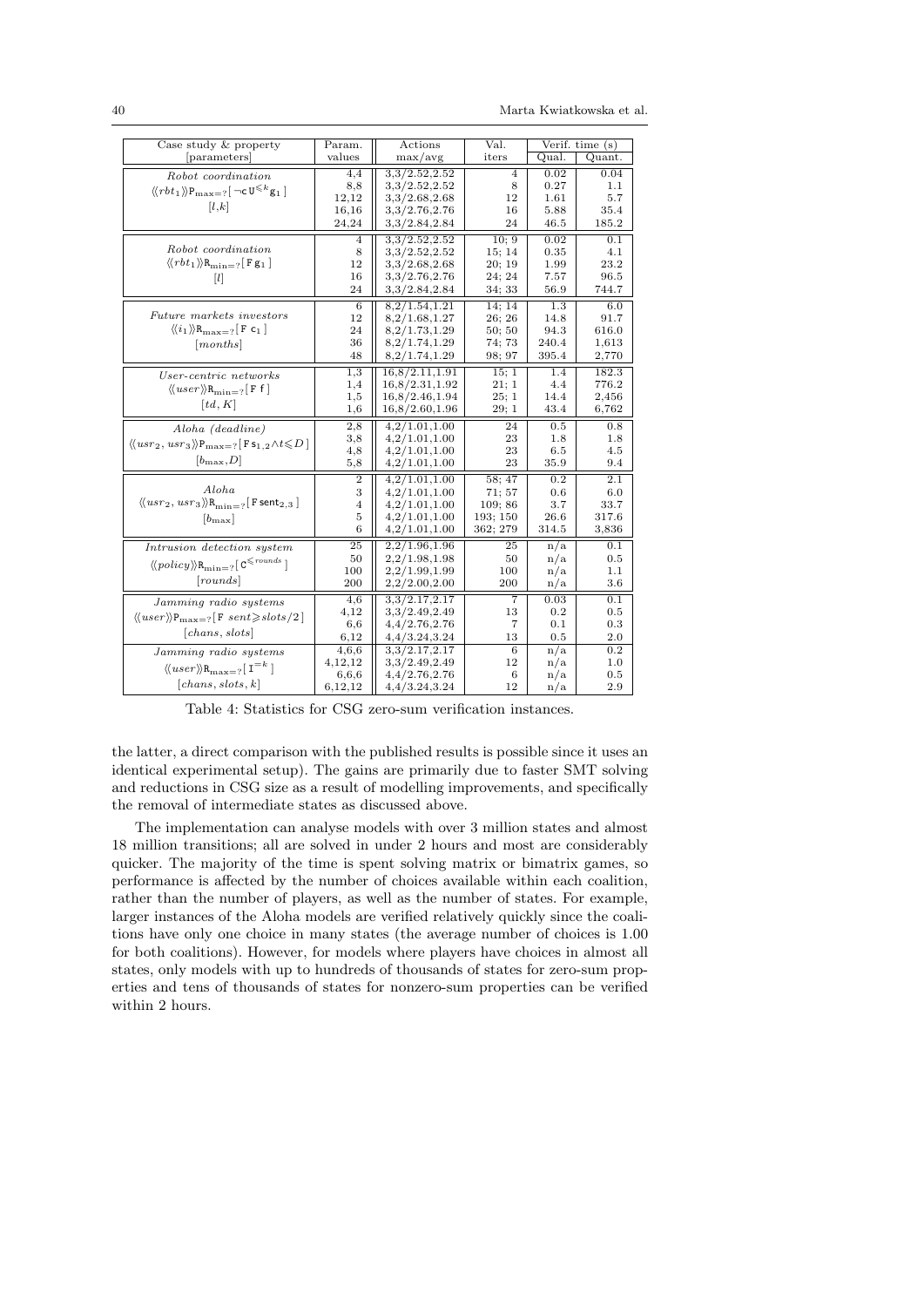<span id="page-40-0"></span>

| Case study & property<br>Param.<br>Verif. time (s)<br>Actions<br>values<br>iters.<br>MDP<br>$_{\rm CSG}$<br>parameters<br>$\max/\text{avg}$<br>3,3/2.07,2.07<br>0.02<br>0.1<br>4,4<br>$\overline{4}$<br>Robot coordination<br>3.3/2.52,2.52<br>8,8<br>8<br>0.45<br>1.0<br>$\langle\!\langle rbt_1\!:\!rbt_2\rangle\!\rangle_{\max=?}( {\tt P}[\,\neg {\tt c}\,{\tt U}^{\leqslant k}{\tt g}_1 \,]\!+\!{\tt P}[\,\neg {\tt c}\,{\tt U}^{\leqslant k}{\tt g}_2 \,])$<br>3,3/2.68,2.68<br>5.8<br>12,12<br>12<br>6.25<br>16,16<br>3,3/2.76,2.76<br>34.7<br>22.2<br>16<br>[l,k]<br>24,24<br>3,3/2.84,2.84<br>24<br>375.2<br>1,365<br>3,3/2.07,2.07<br>4,4,6<br>0.02<br>0.1<br>6<br>Robot coordination<br>3,3/2.52,2.52<br>1.2<br>8,8,10<br>10<br>0.6<br>$\langle\!\langle rbt_1\!:\!rbt_2\rangle\!\rangle_{\max=?}(\mathtt{P}[\,\neg\mathtt{c}\,\mathtt{U}^{k_1}\mathtt{g}_1\,]+ \mathtt{P}[\,\neg\mathtt{c}\,\mathtt{U}^{k_2}\mathtt{g}_2\,])$<br>12, 12, 14<br>3,3/2.68,2.68<br>12<br>7.0<br>9.3<br>$[l,k_1,k_2]$<br>16,16,18<br>3,3/2.76,2.76<br>18<br>43.1<br>153.5<br>3,3/2.10,2.04<br>21<br>0.16<br>3.3<br>4.8<br>Robot coordination<br>4,16<br>3,3/2.12,2.05<br>0.28<br>12.0<br>21<br>$\langle \langle rbt_1:rbt_2 \rangle \rangle_{\max=?} (P[\neg c \mathbf{U}^{\leq k} \mathbf{g}_1] + P[\neg c \mathbf{U} \mathbf{g}_2])$<br>3,3/2.53,2.51<br>34<br>5.51<br>77.2<br>8,8<br>$\lfloor l,k \rfloor$<br>3,3/2.54,2.52<br>8,16<br>35<br>17.2<br>3,513<br>3,3/2.07,2.07<br>0.05<br>0.2<br>$\overline{4}$<br>8<br>Robot coordination<br>3,3/2.52,2.52<br>8<br>15<br>0.44<br>10.3<br>$\langle \langle rbt_1:rbt_2 \rangle \rangle_{\text{min}=?} (\texttt{R}[\texttt{F} \texttt{g}_1] + \texttt{R}[\texttt{F} \texttt{g}_2])$<br>12<br>3,3/2.68,2.68<br>23<br>2.12<br>227.7<br>16<br>3,3/2.84,2.84<br>28<br>3,272<br>12.1<br>3<br>2,2/1.15,1.15<br>0.2<br>0.1<br>6<br>Future markets investors<br>2,2/1.22,1.22<br>13<br>3.1<br>6<br>$_{0.8}$<br>$\langle\langle i_1:i_2\rangle\rangle_{\max=?}$ (R[F c <sub>1</sub> ]+R[F c <sub>2</sub> ])<br>12<br>2,2/1.27,1.27<br>25<br>9.1<br>284.7<br>[months]<br>18<br>2,2/1.29,1.29<br>37<br>4,326<br>31.6<br>$\overline{23}$<br>1,8<br>2,4/1.00,1.01<br>0.3<br>0.1 |
|-----------------------------------------------------------------------------------------------------------------------------------------------------------------------------------------------------------------------------------------------------------------------------------------------------------------------------------------------------------------------------------------------------------------------------------------------------------------------------------------------------------------------------------------------------------------------------------------------------------------------------------------------------------------------------------------------------------------------------------------------------------------------------------------------------------------------------------------------------------------------------------------------------------------------------------------------------------------------------------------------------------------------------------------------------------------------------------------------------------------------------------------------------------------------------------------------------------------------------------------------------------------------------------------------------------------------------------------------------------------------------------------------------------------------------------------------------------------------------------------------------------------------------------------------------------------------------------------------------------------------------------------------------------------------------------------------------------------------------------------------------------------------------------------------------------------------------------------------------------------------------------------------------------------------------------------------------------------------------------------------------------------------------------------------------------------------------------------------------------------------------------------------------------------------------------------------------------|
|                                                                                                                                                                                                                                                                                                                                                                                                                                                                                                                                                                                                                                                                                                                                                                                                                                                                                                                                                                                                                                                                                                                                                                                                                                                                                                                                                                                                                                                                                                                                                                                                                                                                                                                                                                                                                                                                                                                                                                                                                                                                                                                                                                                                           |
|                                                                                                                                                                                                                                                                                                                                                                                                                                                                                                                                                                                                                                                                                                                                                                                                                                                                                                                                                                                                                                                                                                                                                                                                                                                                                                                                                                                                                                                                                                                                                                                                                                                                                                                                                                                                                                                                                                                                                                                                                                                                                                                                                                                                           |
|                                                                                                                                                                                                                                                                                                                                                                                                                                                                                                                                                                                                                                                                                                                                                                                                                                                                                                                                                                                                                                                                                                                                                                                                                                                                                                                                                                                                                                                                                                                                                                                                                                                                                                                                                                                                                                                                                                                                                                                                                                                                                                                                                                                                           |
|                                                                                                                                                                                                                                                                                                                                                                                                                                                                                                                                                                                                                                                                                                                                                                                                                                                                                                                                                                                                                                                                                                                                                                                                                                                                                                                                                                                                                                                                                                                                                                                                                                                                                                                                                                                                                                                                                                                                                                                                                                                                                                                                                                                                           |
|                                                                                                                                                                                                                                                                                                                                                                                                                                                                                                                                                                                                                                                                                                                                                                                                                                                                                                                                                                                                                                                                                                                                                                                                                                                                                                                                                                                                                                                                                                                                                                                                                                                                                                                                                                                                                                                                                                                                                                                                                                                                                                                                                                                                           |
|                                                                                                                                                                                                                                                                                                                                                                                                                                                                                                                                                                                                                                                                                                                                                                                                                                                                                                                                                                                                                                                                                                                                                                                                                                                                                                                                                                                                                                                                                                                                                                                                                                                                                                                                                                                                                                                                                                                                                                                                                                                                                                                                                                                                           |
|                                                                                                                                                                                                                                                                                                                                                                                                                                                                                                                                                                                                                                                                                                                                                                                                                                                                                                                                                                                                                                                                                                                                                                                                                                                                                                                                                                                                                                                                                                                                                                                                                                                                                                                                                                                                                                                                                                                                                                                                                                                                                                                                                                                                           |
|                                                                                                                                                                                                                                                                                                                                                                                                                                                                                                                                                                                                                                                                                                                                                                                                                                                                                                                                                                                                                                                                                                                                                                                                                                                                                                                                                                                                                                                                                                                                                                                                                                                                                                                                                                                                                                                                                                                                                                                                                                                                                                                                                                                                           |
|                                                                                                                                                                                                                                                                                                                                                                                                                                                                                                                                                                                                                                                                                                                                                                                                                                                                                                                                                                                                                                                                                                                                                                                                                                                                                                                                                                                                                                                                                                                                                                                                                                                                                                                                                                                                                                                                                                                                                                                                                                                                                                                                                                                                           |
|                                                                                                                                                                                                                                                                                                                                                                                                                                                                                                                                                                                                                                                                                                                                                                                                                                                                                                                                                                                                                                                                                                                                                                                                                                                                                                                                                                                                                                                                                                                                                                                                                                                                                                                                                                                                                                                                                                                                                                                                                                                                                                                                                                                                           |
|                                                                                                                                                                                                                                                                                                                                                                                                                                                                                                                                                                                                                                                                                                                                                                                                                                                                                                                                                                                                                                                                                                                                                                                                                                                                                                                                                                                                                                                                                                                                                                                                                                                                                                                                                                                                                                                                                                                                                                                                                                                                                                                                                                                                           |
|                                                                                                                                                                                                                                                                                                                                                                                                                                                                                                                                                                                                                                                                                                                                                                                                                                                                                                                                                                                                                                                                                                                                                                                                                                                                                                                                                                                                                                                                                                                                                                                                                                                                                                                                                                                                                                                                                                                                                                                                                                                                                                                                                                                                           |
|                                                                                                                                                                                                                                                                                                                                                                                                                                                                                                                                                                                                                                                                                                                                                                                                                                                                                                                                                                                                                                                                                                                                                                                                                                                                                                                                                                                                                                                                                                                                                                                                                                                                                                                                                                                                                                                                                                                                                                                                                                                                                                                                                                                                           |
|                                                                                                                                                                                                                                                                                                                                                                                                                                                                                                                                                                                                                                                                                                                                                                                                                                                                                                                                                                                                                                                                                                                                                                                                                                                                                                                                                                                                                                                                                                                                                                                                                                                                                                                                                                                                                                                                                                                                                                                                                                                                                                                                                                                                           |
|                                                                                                                                                                                                                                                                                                                                                                                                                                                                                                                                                                                                                                                                                                                                                                                                                                                                                                                                                                                                                                                                                                                                                                                                                                                                                                                                                                                                                                                                                                                                                                                                                                                                                                                                                                                                                                                                                                                                                                                                                                                                                                                                                                                                           |
|                                                                                                                                                                                                                                                                                                                                                                                                                                                                                                                                                                                                                                                                                                                                                                                                                                                                                                                                                                                                                                                                                                                                                                                                                                                                                                                                                                                                                                                                                                                                                                                                                                                                                                                                                                                                                                                                                                                                                                                                                                                                                                                                                                                                           |
|                                                                                                                                                                                                                                                                                                                                                                                                                                                                                                                                                                                                                                                                                                                                                                                                                                                                                                                                                                                                                                                                                                                                                                                                                                                                                                                                                                                                                                                                                                                                                                                                                                                                                                                                                                                                                                                                                                                                                                                                                                                                                                                                                                                                           |
|                                                                                                                                                                                                                                                                                                                                                                                                                                                                                                                                                                                                                                                                                                                                                                                                                                                                                                                                                                                                                                                                                                                                                                                                                                                                                                                                                                                                                                                                                                                                                                                                                                                                                                                                                                                                                                                                                                                                                                                                                                                                                                                                                                                                           |
|                                                                                                                                                                                                                                                                                                                                                                                                                                                                                                                                                                                                                                                                                                                                                                                                                                                                                                                                                                                                                                                                                                                                                                                                                                                                                                                                                                                                                                                                                                                                                                                                                                                                                                                                                                                                                                                                                                                                                                                                                                                                                                                                                                                                           |
|                                                                                                                                                                                                                                                                                                                                                                                                                                                                                                                                                                                                                                                                                                                                                                                                                                                                                                                                                                                                                                                                                                                                                                                                                                                                                                                                                                                                                                                                                                                                                                                                                                                                                                                                                                                                                                                                                                                                                                                                                                                                                                                                                                                                           |
| Aloha (deadline)                                                                                                                                                                                                                                                                                                                                                                                                                                                                                                                                                                                                                                                                                                                                                                                                                                                                                                                                                                                                                                                                                                                                                                                                                                                                                                                                                                                                                                                                                                                                                                                                                                                                                                                                                                                                                                                                                                                                                                                                                                                                                                                                                                                          |
| 2,4/1.00,1.00<br>23<br>2,8<br>0.4<br>1.2                                                                                                                                                                                                                                                                                                                                                                                                                                                                                                                                                                                                                                                                                                                                                                                                                                                                                                                                                                                                                                                                                                                                                                                                                                                                                                                                                                                                                                                                                                                                                                                                                                                                                                                                                                                                                                                                                                                                                                                                                                                                                                                                                                  |
| $\langle\!\langle usr_1:usr_2,usr_3\rangle\!\rangle_{\max=?}(\mathsf{P}[\,\mathsf{F}\,\mathsf{s}_1\,]\!+\!\mathsf{P}[\,\mathsf{F}\,\mathsf{s}_{2,3}\,])$<br>2,4/1.00,1.00<br>22<br>2.0<br>3,8<br>3.4<br>4,8<br>2,4/1.00,1.00<br>22<br>7.1<br>18.5                                                                                                                                                                                                                                                                                                                                                                                                                                                                                                                                                                                                                                                                                                                                                                                                                                                                                                                                                                                                                                                                                                                                                                                                                                                                                                                                                                                                                                                                                                                                                                                                                                                                                                                                                                                                                                                                                                                                                         |
| $[b_{\max}, D]$<br>5,8<br>2,4/1.00,1.00<br>22<br>39.9<br>103.0                                                                                                                                                                                                                                                                                                                                                                                                                                                                                                                                                                                                                                                                                                                                                                                                                                                                                                                                                                                                                                                                                                                                                                                                                                                                                                                                                                                                                                                                                                                                                                                                                                                                                                                                                                                                                                                                                                                                                                                                                                                                                                                                            |
| 2,4/1.00,1.01<br>0.2<br>0.8<br>$\boldsymbol{2}$<br>54                                                                                                                                                                                                                                                                                                                                                                                                                                                                                                                                                                                                                                                                                                                                                                                                                                                                                                                                                                                                                                                                                                                                                                                                                                                                                                                                                                                                                                                                                                                                                                                                                                                                                                                                                                                                                                                                                                                                                                                                                                                                                                                                                     |
| Aloha<br>3<br>2,4/1.00,1.00<br>62<br>3.1<br>0.8                                                                                                                                                                                                                                                                                                                                                                                                                                                                                                                                                                                                                                                                                                                                                                                                                                                                                                                                                                                                                                                                                                                                                                                                                                                                                                                                                                                                                                                                                                                                                                                                                                                                                                                                                                                                                                                                                                                                                                                                                                                                                                                                                           |
| $\langle \langle usr_1:usr_2,usr_3 \rangle \rangle_{\text{min} = ?} (\texttt{R}[\texttt{Fs}_1] + \texttt{R}[\texttt{Fs}_{2,3}])$<br>2,4/1.00,1.00<br>$\overline{4}$<br>88<br>4.5<br>40.1                                                                                                                                                                                                                                                                                                                                                                                                                                                                                                                                                                                                                                                                                                                                                                                                                                                                                                                                                                                                                                                                                                                                                                                                                                                                                                                                                                                                                                                                                                                                                                                                                                                                                                                                                                                                                                                                                                                                                                                                                  |
| 5<br>2,4/1.00,1.00<br>145<br>35.3<br>187.7<br>$[b_{\max}]$                                                                                                                                                                                                                                                                                                                                                                                                                                                                                                                                                                                                                                                                                                                                                                                                                                                                                                                                                                                                                                                                                                                                                                                                                                                                                                                                                                                                                                                                                                                                                                                                                                                                                                                                                                                                                                                                                                                                                                                                                                                                                                                                                |
| 2,4/1.00,1.00<br>256<br>453.7<br>2,396<br>6                                                                                                                                                                                                                                                                                                                                                                                                                                                                                                                                                                                                                                                                                                                                                                                                                                                                                                                                                                                                                                                                                                                                                                                                                                                                                                                                                                                                                                                                                                                                                                                                                                                                                                                                                                                                                                                                                                                                                                                                                                                                                                                                                               |
| 2,4/1.91,3.63<br>25<br>10,25<br>0.0<br>65.8<br>Medium access control                                                                                                                                                                                                                                                                                                                                                                                                                                                                                                                                                                                                                                                                                                                                                                                                                                                                                                                                                                                                                                                                                                                                                                                                                                                                                                                                                                                                                                                                                                                                                                                                                                                                                                                                                                                                                                                                                                                                                                                                                                                                                                                                      |
| 15,25<br>2,4/1.94,3.75<br>25<br>193.3<br>$_{0.0}$<br>$\langle\!\langle p_1\!:\!p_2\!:\!p_3\rangle\!\rangle_{\max=?} ({\tt R} \lbrack\!\lbrack\mathbf{C}^{\leqslant k}\rbrack\!\rbrack\!+\!{\tt R} \lbrack\!\lbrack\mathbf{C}^{\leqslant k}\rbrack\!\rbrack)$<br>20,25<br>2,4/1.95,3.81<br>25<br>0.0<br>394.8                                                                                                                                                                                                                                                                                                                                                                                                                                                                                                                                                                                                                                                                                                                                                                                                                                                                                                                                                                                                                                                                                                                                                                                                                                                                                                                                                                                                                                                                                                                                                                                                                                                                                                                                                                                                                                                                                              |
| $ e_{\max},k $<br>25<br>25,25<br>2,4/1.96,3.85<br>0.0<br>565.4                                                                                                                                                                                                                                                                                                                                                                                                                                                                                                                                                                                                                                                                                                                                                                                                                                                                                                                                                                                                                                                                                                                                                                                                                                                                                                                                                                                                                                                                                                                                                                                                                                                                                                                                                                                                                                                                                                                                                                                                                                                                                                                                            |
| $\overline{25}$<br>10,20,25<br>2,4/1.91,3.63<br>0.1<br>45.8<br>$\small \underline{Medium}\; access\; control$                                                                                                                                                                                                                                                                                                                                                                                                                                                                                                                                                                                                                                                                                                                                                                                                                                                                                                                                                                                                                                                                                                                                                                                                                                                                                                                                                                                                                                                                                                                                                                                                                                                                                                                                                                                                                                                                                                                                                                                                                                                                                             |
| 15,20,25<br>2,4/1.94,3.75<br>25<br>0.3<br>146.0<br>$\langle\!\langle p_1\!:\!p_2\!:\!p_3\rangle\!\rangle_{\max=?} ({\mathtt R}[\,\mathtt C^{\leqslant k_1}\,]\!+\!{\mathtt R}[\,\mathtt C^{\leqslant k_2}\,])$                                                                                                                                                                                                                                                                                                                                                                                                                                                                                                                                                                                                                                                                                                                                                                                                                                                                                                                                                                                                                                                                                                                                                                                                                                                                                                                                                                                                                                                                                                                                                                                                                                                                                                                                                                                                                                                                                                                                                                                            |
| 25<br>20,20,25<br>2,4/1.95,3.81<br>267.6<br>$_{0.5}$                                                                                                                                                                                                                                                                                                                                                                                                                                                                                                                                                                                                                                                                                                                                                                                                                                                                                                                                                                                                                                                                                                                                                                                                                                                                                                                                                                                                                                                                                                                                                                                                                                                                                                                                                                                                                                                                                                                                                                                                                                                                                                                                                      |
| $[e_{\max},k]$<br>25,20,25<br>25<br>$_{0.9}$<br>375.7<br>2,4/1.96,3.85                                                                                                                                                                                                                                                                                                                                                                                                                                                                                                                                                                                                                                                                                                                                                                                                                                                                                                                                                                                                                                                                                                                                                                                                                                                                                                                                                                                                                                                                                                                                                                                                                                                                                                                                                                                                                                                                                                                                                                                                                                                                                                                                    |
| 4,2<br>2,4/1.70,2.88<br>10<br>96.2<br>0.61<br>Medium access control                                                                                                                                                                                                                                                                                                                                                                                                                                                                                                                                                                                                                                                                                                                                                                                                                                                                                                                                                                                                                                                                                                                                                                                                                                                                                                                                                                                                                                                                                                                                                                                                                                                                                                                                                                                                                                                                                                                                                                                                                                                                                                                                       |
| 4,4<br>2,4/1.64,2.70<br>12<br>0.61<br>22.8<br>$\langle p_1: p_2, p_3 \rangle_{\max=?} (P[ F m_1 ] + P[ F m_{2,3} ] )$                                                                                                                                                                                                                                                                                                                                                                                                                                                                                                                                                                                                                                                                                                                                                                                                                                                                                                                                                                                                                                                                                                                                                                                                                                                                                                                                                                                                                                                                                                                                                                                                                                                                                                                                                                                                                                                                                                                                                                                                                                                                                     |
| 2,4/1.77,3.12<br>17<br>1,639<br>6,4<br>7.40<br>$\left e_{\rm max},\!_{\rm max}\right $<br>4.09<br>6,6<br>2,4/1.74,3.02<br>18<br>93.6                                                                                                                                                                                                                                                                                                                                                                                                                                                                                                                                                                                                                                                                                                                                                                                                                                                                                                                                                                                                                                                                                                                                                                                                                                                                                                                                                                                                                                                                                                                                                                                                                                                                                                                                                                                                                                                                                                                                                                                                                                                                      |
| 2,4/1.67,2.70<br>12<br>39.1<br>1.64                                                                                                                                                                                                                                                                                                                                                                                                                                                                                                                                                                                                                                                                                                                                                                                                                                                                                                                                                                                                                                                                                                                                                                                                                                                                                                                                                                                                                                                                                                                                                                                                                                                                                                                                                                                                                                                                                                                                                                                                                                                                                                                                                                       |
| 4,4,4<br>Medium access control<br>4,4,8<br>2,4/1.68,2.70<br>12<br>3.30<br>106.3                                                                                                                                                                                                                                                                                                                                                                                                                                                                                                                                                                                                                                                                                                                                                                                                                                                                                                                                                                                                                                                                                                                                                                                                                                                                                                                                                                                                                                                                                                                                                                                                                                                                                                                                                                                                                                                                                                                                                                                                                                                                                                                           |
| $\langle p_1 : p_2, p_3 \rangle_{\max=?} (P[F^{\leq k} m_1] + P[F m_{2,3}])$<br>6,4,6<br>2,4/1.76,3.02<br>18<br>23.4<br>341.9                                                                                                                                                                                                                                                                                                                                                                                                                                                                                                                                                                                                                                                                                                                                                                                                                                                                                                                                                                                                                                                                                                                                                                                                                                                                                                                                                                                                                                                                                                                                                                                                                                                                                                                                                                                                                                                                                                                                                                                                                                                                             |
| $[e_{\max}, s_{\max}, k]$<br>6,4,12<br>2,4/1.74,3.02<br>18<br>60.0<br>961.8                                                                                                                                                                                                                                                                                                                                                                                                                                                                                                                                                                                                                                                                                                                                                                                                                                                                                                                                                                                                                                                                                                                                                                                                                                                                                                                                                                                                                                                                                                                                                                                                                                                                                                                                                                                                                                                                                                                                                                                                                                                                                                                               |
| 2,2/1.91,1.91<br>20<br>4.1<br>40,8<br>11.7<br>Power control                                                                                                                                                                                                                                                                                                                                                                                                                                                                                                                                                                                                                                                                                                                                                                                                                                                                                                                                                                                                                                                                                                                                                                                                                                                                                                                                                                                                                                                                                                                                                                                                                                                                                                                                                                                                                                                                                                                                                                                                                                                                                                                                               |
| 2,2/1.88,1.88<br>40<br>34.8<br>130.3<br>80,8<br>$\langle\!\langle p_1\!:\!p_2\rangle\!\rangle_{\rm max=?}(\mathsf{R} \mathsf{[F} \,e_1\!=\!0\mathinner{]}+\mathsf{R} \mathsf{[F} \,e_2\!=\!0\mathinner{]})$                                                                                                                                                                                                                                                                                                                                                                                                                                                                                                                                                                                                                                                                                                                                                                                                                                                                                                                                                                                                                                                                                                                                                                                                                                                                                                                                                                                                                                                                                                                                                                                                                                                                                                                                                                                                                                                                                                                                                                                               |
| 2,2/1.95,1.95<br>40<br>$^{40,16}$<br>5.4<br>11.6<br>$\left[e_{\max}, pow_{\max}\right]$                                                                                                                                                                                                                                                                                                                                                                                                                                                                                                                                                                                                                                                                                                                                                                                                                                                                                                                                                                                                                                                                                                                                                                                                                                                                                                                                                                                                                                                                                                                                                                                                                                                                                                                                                                                                                                                                                                                                                                                                                                                                                                                   |
| 2,2/1.98,1.98<br>80,16<br>80<br>64.4<br>211.4                                                                                                                                                                                                                                                                                                                                                                                                                                                                                                                                                                                                                                                                                                                                                                                                                                                                                                                                                                                                                                                                                                                                                                                                                                                                                                                                                                                                                                                                                                                                                                                                                                                                                                                                                                                                                                                                                                                                                                                                                                                                                                                                                             |
| 2,2/1.69,1.69<br>40,4,20<br>13.3<br>27.5<br>20<br>Power control<br>2,2/1.69,1.69<br>20<br>83.9<br>134.2                                                                                                                                                                                                                                                                                                                                                                                                                                                                                                                                                                                                                                                                                                                                                                                                                                                                                                                                                                                                                                                                                                                                                                                                                                                                                                                                                                                                                                                                                                                                                                                                                                                                                                                                                                                                                                                                                                                                                                                                                                                                                                   |
| 80,4,20<br>$\langle\!\langle p_1\!:\!p_2\rangle\!\rangle_{\max=?}\bigl(\mathtt{R}\lbrack\!\lbrack\mathtt{F}\,e_1\!=\!0\,\rbrack\!+\!\mathtt{R}\lbrack\!\lbrack\mathtt{C}^{\leqslant k}\,\rbrack\!\bigr)\bigr)$<br>40,8,20<br>2,2/1.91,1.91<br>20<br>49.1<br>84.6                                                                                                                                                                                                                                                                                                                                                                                                                                                                                                                                                                                                                                                                                                                                                                                                                                                                                                                                                                                                                                                                                                                                                                                                                                                                                                                                                                                                                                                                                                                                                                                                                                                                                                                                                                                                                                                                                                                                          |
| $[e_{\max}, pow_{\max}, k]$<br>498.6<br>80,8,20<br>2,2/1.88,1.88<br>20<br>846.8                                                                                                                                                                                                                                                                                                                                                                                                                                                                                                                                                                                                                                                                                                                                                                                                                                                                                                                                                                                                                                                                                                                                                                                                                                                                                                                                                                                                                                                                                                                                                                                                                                                                                                                                                                                                                                                                                                                                                                                                                                                                                                                           |
| 80,4,15,20<br>2,2/1.69,1.69<br>20<br>0.2<br>4.4<br>Power control                                                                                                                                                                                                                                                                                                                                                                                                                                                                                                                                                                                                                                                                                                                                                                                                                                                                                                                                                                                                                                                                                                                                                                                                                                                                                                                                                                                                                                                                                                                                                                                                                                                                                                                                                                                                                                                                                                                                                                                                                                                                                                                                          |
| 80,4,20,20<br>2,2/1.69,1.69<br>6.2<br>20<br>0.0<br>$\langle\!\langle p_1\!:\!p_2\rangle\!\rangle_{\max=?} ({\tt R} [\ {\tt I}^{=k_1}\ ] \!+\! {\tt R} [\ {\tt I}^{=k_2}\ ] )$                                                                                                                                                                                                                                                                                                                                                                                                                                                                                                                                                                                                                                                                                                                                                                                                                                                                                                                                                                                                                                                                                                                                                                                                                                                                                                                                                                                                                                                                                                                                                                                                                                                                                                                                                                                                                                                                                                                                                                                                                             |
| 80,8,15,20<br>2,2/1.88,1.88<br>20<br>17.0<br>$_{0.9}$                                                                                                                                                                                                                                                                                                                                                                                                                                                                                                                                                                                                                                                                                                                                                                                                                                                                                                                                                                                                                                                                                                                                                                                                                                                                                                                                                                                                                                                                                                                                                                                                                                                                                                                                                                                                                                                                                                                                                                                                                                                                                                                                                     |
| $[e_{\max}, pow_{\max}, k_1, k_2]$<br>80,8,15,20<br>2,2/1.88,1.88<br>22.8<br>20<br>0.0                                                                                                                                                                                                                                                                                                                                                                                                                                                                                                                                                                                                                                                                                                                                                                                                                                                                                                                                                                                                                                                                                                                                                                                                                                                                                                                                                                                                                                                                                                                                                                                                                                                                                                                                                                                                                                                                                                                                                                                                                                                                                                                    |

| Table 5: Statistics for CSG nonzero-sum verification instances. |  |  |  |
|-----------------------------------------------------------------|--|--|--|
|-----------------------------------------------------------------|--|--|--|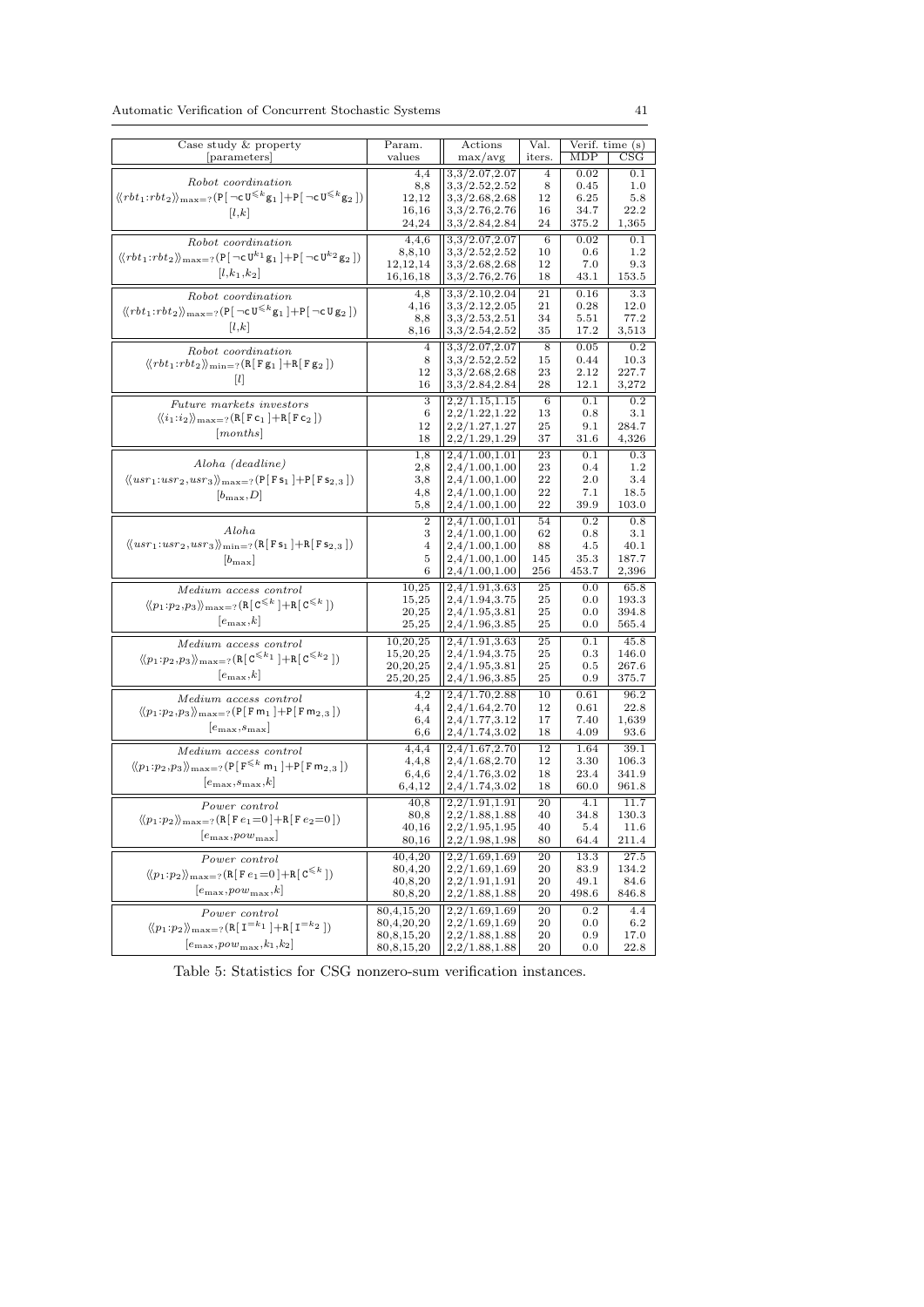<span id="page-41-1"></span>

| Case study & property<br>[parameters]                                                                                                          | Param.<br>values                         | Players                                                              | <b>States</b>                              | Transitions                                       |
|------------------------------------------------------------------------------------------------------------------------------------------------|------------------------------------------|----------------------------------------------------------------------|--------------------------------------------|---------------------------------------------------|
| Robot coordination<br>$\langle \langle rbt_1:rbt_2 \rangle \rangle_{\max=?} (P[\neg c \, U^{\leq k} g_1] + P[\neg c \, \text{U} g_2])$<br> l,k | 4,8<br>4,16<br>8,8<br>8,16               | $\overline{2}$<br>$\overline{2}$<br>$\overline{2}$<br>$\overline{2}$ | 1,923<br>3,491<br>36,773<br>67,525         | 56,385<br>104,545<br>1,860,691<br>3,443,443       |
| Medium access control<br>$\langle p_1:p_2,p_3 \rangle_{\max=?} (P[F^{\leq k} m_1] + P[F m_{2,3}])$<br>$ e_{max}, s_{max}, k $                  | 4,4,4<br>4,4,8<br>6,4,6<br>6,4,12        | 3<br>3<br>3<br>3                                                     | 89,405<br>158,609<br>944.727<br>1,745,001  | 718,119<br>1,282,435<br>9,071,885<br>16,800,083   |
| Power control<br>$\langle p_1 : p_2 \rangle_{\max}$ ? (R[Fe <sub>1</sub> =0]+R[C <sup><math>\le k</math></sup> ])<br>$ e_{max},pow_{max},k $   | 40,4,20<br>80,4,20<br>40,8,20<br>80,8,20 | $\overline{2}$<br>$\overline{2}$<br>$\overline{2}$<br>$\overline{2}$ | 182.772<br>917,988<br>524,473<br>3,806,240 | 1,040,940<br>5,153,700<br>4,179,617<br>28,950,948 |

Table 6: Model statistics for CSGs built verifying mixed nonzero-sum properties.

<span id="page-41-2"></span>

| Case study & property                                                                                                                                                               | Param. |        | Inner Formula |        | Outer Formula |
|-------------------------------------------------------------------------------------------------------------------------------------------------------------------------------------|--------|--------|---------------|--------|---------------|
|                                                                                                                                                                                     | values | Val.   | Verif.        | Val.   | Verif.        |
| [parameters]                                                                                                                                                                        |        | iters. | time(s)       | iters. | time(s)       |
|                                                                                                                                                                                     | 4      | 12: 12 | 0.1           | 5      | 0.1           |
| Robot coordination                                                                                                                                                                  | 8      | 22:22  | 5.0           | 10     | 0.8           |
| $\langle \langle rbt_1 \rangle \rangle P_{\text{max}=?}$ $\lceil F \phi \rceil$                                                                                                     | 12     | 31: 30 | 40.5          | 10     | 2.6           |
| $\phi = \langle \langle rbt_2 \rangle \rangle R_{\geq 10}$ [F g <sub>2</sub> ] [ <i>l</i> ]                                                                                         | 16     | 40:40  | 187.7         | 11     | 6.6           |
|                                                                                                                                                                                     | 24     | 58:58  | 1,235         | 12     | 22.6          |
| Robot coordination                                                                                                                                                                  | 4      | 8      | 0.1           | 24     | 0.1           |
| $\langle \langle rbt_1, rbt_2 \rangle \rangle P_{\min=?}$ $\lceil F \phi \rceil$<br>$\phi = \langle \langle rbt_1:rbt_2 \rangle \rangle_{\min \leqslant 5} (R[Fg_1] + R[Fg_2]) [l]$ | 8      | 17     | 20.8          | 18     | 1.4           |
|                                                                                                                                                                                     | 12     | 32     | 527.3         | 28     | 8.4           |
|                                                                                                                                                                                     | 16     | 39     | 4,664         | 37     | 24.9          |
| Aloha                                                                                                                                                                               | 1.8    | 23     | 0.6           | 24     | 0.3           |
| $\langle \langle usr_1,usr_2,usr_3 \rangle \rangle P_{\text{max}=?}$ [F $\phi$ ]                                                                                                    | 2,8    | 23     | 1.4           | 23     | 0.8           |
| $\phi = \langle (usr_1:usr_2,usr_3 \rangle \rangle_{\min \geq 2} (P[Fs_1] + P[Fs_{2.3}])$                                                                                           | 3,8    | 22     | 7.9           | 23     | 2.8           |
|                                                                                                                                                                                     | 4,8    | 22     | 39.8          | 23     | 9.3           |
| $ b_{\text{max}}, D $                                                                                                                                                               | 5,8    | 22     | 172.6         | 23     | 37.1          |

Table 7: Statistics for verification of nested properties for CSGs.

## <span id="page-41-0"></span>7.2 Case Studies

Next, we present more information about our case studies, to illustrate the applicability and benefits of our techniques. We use some of these examples to illustrate the benefits of concurrent stochastic games, in contrast to their turn-based counterpart; here, we build both TSG and CSG models for the case study and compare the results.

To study the benefits of nonzero-sum properties, we compare the results with corresponding zero-sum properties. For example, for a nonzero-sum formula of the form  $\langle C:C'\rangle_{\text{max}=?}(P[F \phi_1]+P[F \phi_2])$ , we compute the value and an optimal strategy  $\sigma_C^{\star}$  for coalition C of the formula  $\langle C \rangle \mathbb{P}_{\max=?}[F \phi_1]$ , and then find the value of an optimal strategy for the coalition  $C'$  for  $P_{\text{min}=?}[F \phi_2]$  and  $P_{\text{max}=?}[F \phi_2]$ in the MDP induced by CSG when C follows  $\sigma_C^*$ . The aim is to showcase the advantages of cooperation since, in many real-world applications, agents' goals are not strictly opposed and adopting a strategy that assumes antagonistic behaviour can have a negative impact from both individual and collective standpoints.

As will be seen, our results demonstrate that, by using nonzero-sum properties, at least one of the players gains and in almost all cases neither player loses (in the one case study where this is not the case, the gains far outweigh the losses). The individual SWNE/SCNE values for players need not be unique and, for all case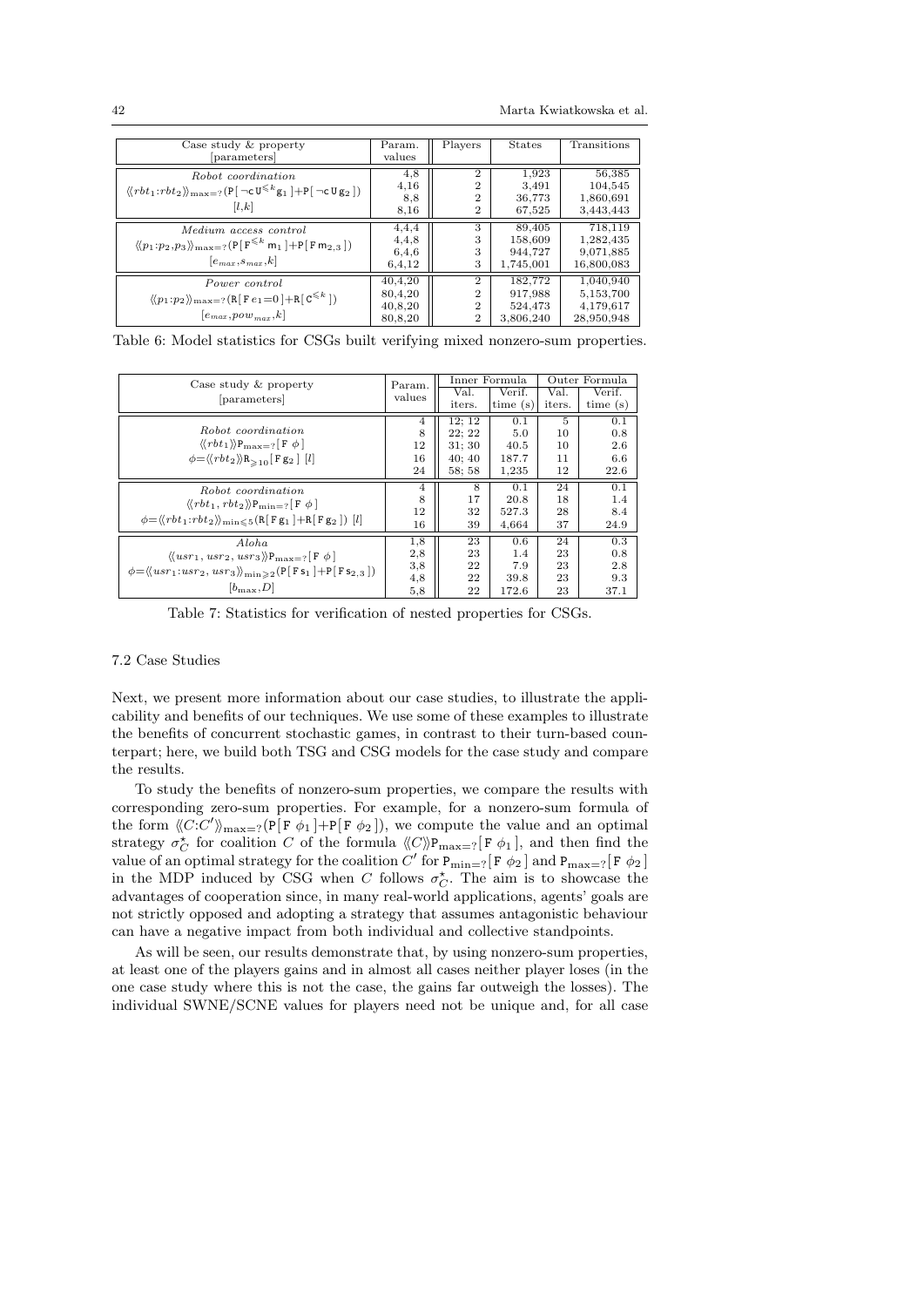<span id="page-42-0"></span>

Fig. 3: Robot coordination on a 3×3 grid: probabilistic choices for one pair of action choices in the initial state. Solid lines indicate movement in the intended direction, dotted lines where there is deviation due to obstacles.

studies (except Aloha and medium access in which the players are not symmetric), the values can be swapped to give alternative SWNE/SCNE values.

Finally, we note that, for infinite-horizon nonzero-sum properties, we compute the value of  $\varepsilon$  for the synthesised  $\varepsilon$ -NE and find that  $\varepsilon = 0$  in all cases.

Robot Coordination. Our first case study concerns a scenario in which two robots move concurrently over a grid of size  $l \times l$ , briefly discussed in Example [5.](#page-13-0) The robots start in diagonally opposite corners and try to reach the corner from which the other starts. A robot can move either diagonally, horizontally or vertically towards its goal. Obstacles which hinder the robots as they move from location to location are modelled stochastically according to a parameter  $q$  (which we set to 0.25): when a robot moves, there is a probability that it instead moves in an adjacent direction, e.g., if it tries to move north west, then with probability  $q/2$  it will instead move north and with the same probability west.

We can model this scenario as a two-player CSG, where the players correspond to the robots  $(rbt_1$  and  $rbt_2$ ), the states of the game represent their positions on the grid. In states where a robot has not reached its goal, it can choose between actions that move either diagonally, horizontally or vertically towards its goal (under the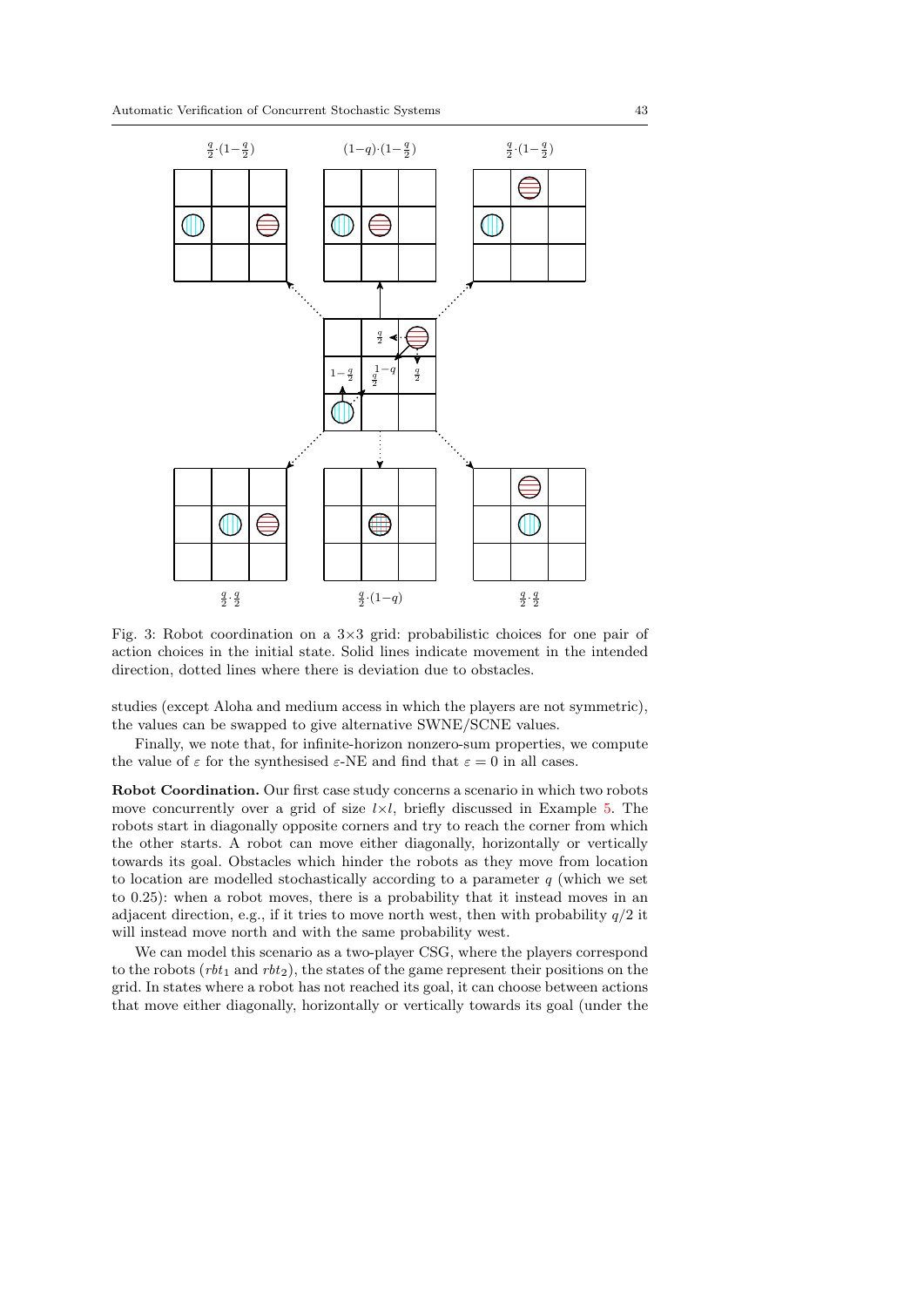<span id="page-43-0"></span>

Fig. 4: Robot coordination: probability of reaching the goal without crashing.

restriction that it remains in the grid after this move). For  $i \in \{1,2\}$ , we let goal, be the atomic proposition labelling those states of the game in which  $rbt_i$  has reached its goal and crash the atomic proposition labelling the states in which the robots have crashed, i.e., are in the same grid location. In Figure [3,](#page-42-0) we present the states that can be reached from the initial state of the game when  $l = 3$ , when the robot in the south west corner tries to move north and the robot in the north east corner tries to move south west. As can be seen there are six different outcomes and the probability of the robots crashing is  $\frac{q}{2} \cdot (1-q)$ .

We first investigate the probability of the robots eventually reaching their goals without crashing for different size grids. In the zero-sum case, we find the values for the formula  $\langle\langle rbt_1\rangle\rangle\mathbf{P}_{\max=?}[\neg \textsf{crash U goal}_1]$  converge to 1 as l increases; for example, the values for this formula in the initial states of game when  $l = 5$ , 10 and 20 are approximately 0.9116, 0.9392 and 0.9581, respectively. On the other hand, in the nonzero-sum case, considering SWNE values for the formula  $\langle \langle rbt_1:rbt_2 \rangle \rangle_{\text{max}=?}(\mathsf{P}[\neg \textsf{crash U goal}_1]+\mathsf{P}[\neg \textsf{crash U goal}_2])$  and  $l \geq 4$ , we find that each robot can reach its goal with probability 1 (since time is not an issue, they can collaborate to avoid crashing).

We next consider the probability of the robots reaching their targets without crashing within a bounded number of steps. Figure [4](#page-43-0) presents both the value for the (zero-sum) formula  $\langle\!\langle rbt_1\rangle\!\rangle P_{\text{max}=?}$   $\lceil \neg \text{crash U}^{\leq k} \text{ goal}_1 \rceil$  and SWNE values for the formula  $\langle\!\langle rbt_1:rbt_2\rangle\!\rangle_{\max\geqslant 2}$   $(\textsf{P}[\neg \textsf{crash U}\leqslant k_1 \textsf{ goal}_1\,]+\textsf{P}[\neg \textsf{crash U}\leqslant k_2 \textsf{ goal}_2\,]),$  for a range of step bounds and grid sizes. When there is only one route to each goal within the bound (along the diagonal), i.e., when  $k_1 = k_2 = l-1$ , in the SWNE profile both robots take this route. In odd grids, there is a high chance of crashing, but also a chance one will deviate and the other reaches its goal. Initially, as the bound k increases, for odd grids the SWNE values for the robots are not equal (see Figure [4](#page-43-0) right). Here, both robots following the diagonal does not yield a NE profile. First, the chance of crashing is high, and therefore the probability of the robots satisfying their objectives is low. Therefore it is advantageous for a robot to switch to a longer route as this will increase the probability of satisfying its objective, even taking into account that there is a greater chance it will run out of steps and changing its route will increase the probability of the other robot satisfying its objective by a greater amount (as the other robot will still be following the diagonal). Dually, both robots taking a longer route is not an NE profile, since if one robot switches to the diagonal route, then the probability of satisfying its objective will increase. It follows that, in a SWNE profile, one robot has to follow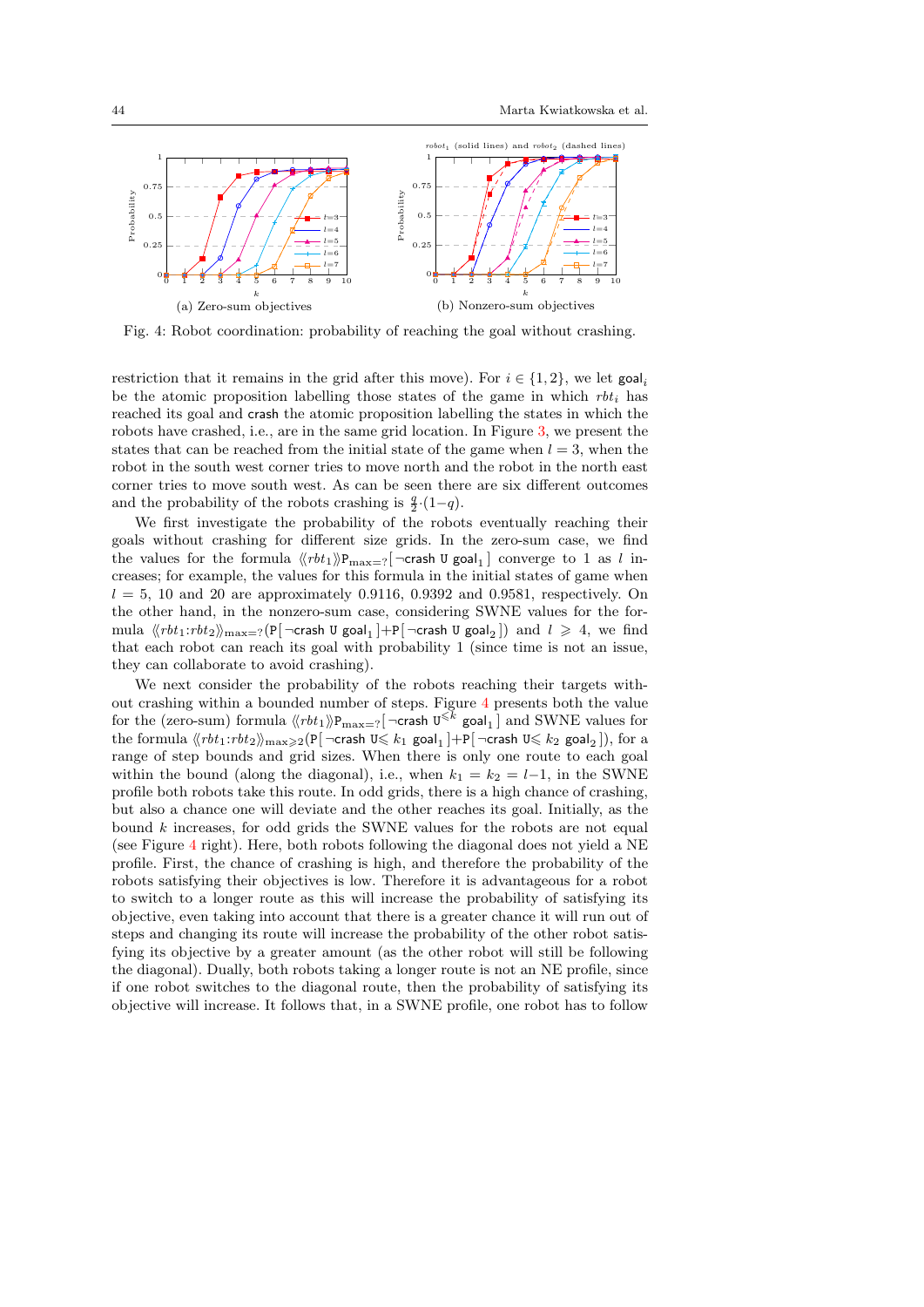<span id="page-44-0"></span>

Fig. 5: Robot coordination: expected steps to reach the goal.

the diagonal and the other take a longer route. As expected, if we compare the results, we see that the robots can improve their chances of reaching their goals by collaborating.

The next properties we consider concern the minimum expected number of steps for the robots to reach their goal. In Figure [5](#page-44-0) we have plotted the values corresponding to the formula  $\langle \langle rbt_2 \rangle \rangle \overline{\mathbf{R}}_{\min=2}^{r_{steps}}$  [**F** goal<sub>2</sub>] and SCNE values for the individual players for  $\langle \langle rbt_1:rbt_2 \rangle \rangle_{\text{min}=?} (R^{r_{steps}} [F \text{ goal}_1] + R^{r_{steps}} [F \text{ goal}_2])$  as the grid size l varies. The results again demonstrate that the players can gain by collaborating.

Futures market investors. This case study is a model of a futures market investor [\[56\]](#page-53-25), which represents the interactions between investors and a stock market. For the TSG model of [\[56\]](#page-53-25), in successive months, a single investor chooses whether to invest, next the market decides whether to bar the investor, with the restriction that the investor cannot be barred two months in a row or in the first month, and then the values of shares and a cap on values are updated probabilistically.

We have built and analysed several CSGs variants of the model, analysing optimal strategies for investors under adversarial conditions. First, we made a single investor and market take their decisions concurrently, and verified that this yielded no additional gain for the investor (see  $[81]$ ). This is because the market and investor have the same information, and so the market knows when it is optimal for the investor to invest without needing to see its decision. We next modelled two competing investors who simultaneously decide whether to invest (and, as above, the market simultaneously decides which investors to bar). If the two investors cash in their shares in the same month, then their profits are reduced. We also consider several distinct profit models: 'normal market', 'later cash-ins', 'later cash-ins with fluctuation' and 'early cash-ins'. The first is from [\[56\]](#page-53-25) and the remaining reward models either postponing cashing in shares or the early cashing in of shares. Figure [6](#page-45-0) presents the 'later cash-ins' and 'later cash-ins with fluctuation' profit multipliers; see [\[81\]](#page-54-7) for further details.

The CSG has 3 players: one for each investor and one representing the market who decides on the barring of investors. We study both the maximum profit of one investor and the maximum combined profit of both investors. For comparison, we also build a TSG model in which the investors first take turns to decide whether to invest (the ordering decided by the market) and then the market decides on whether to bar any of the investors.

Figure [7](#page-45-1) shows the maximum expected value over a fixed number of months under the 'normal market' for both the profit of first investor and the combined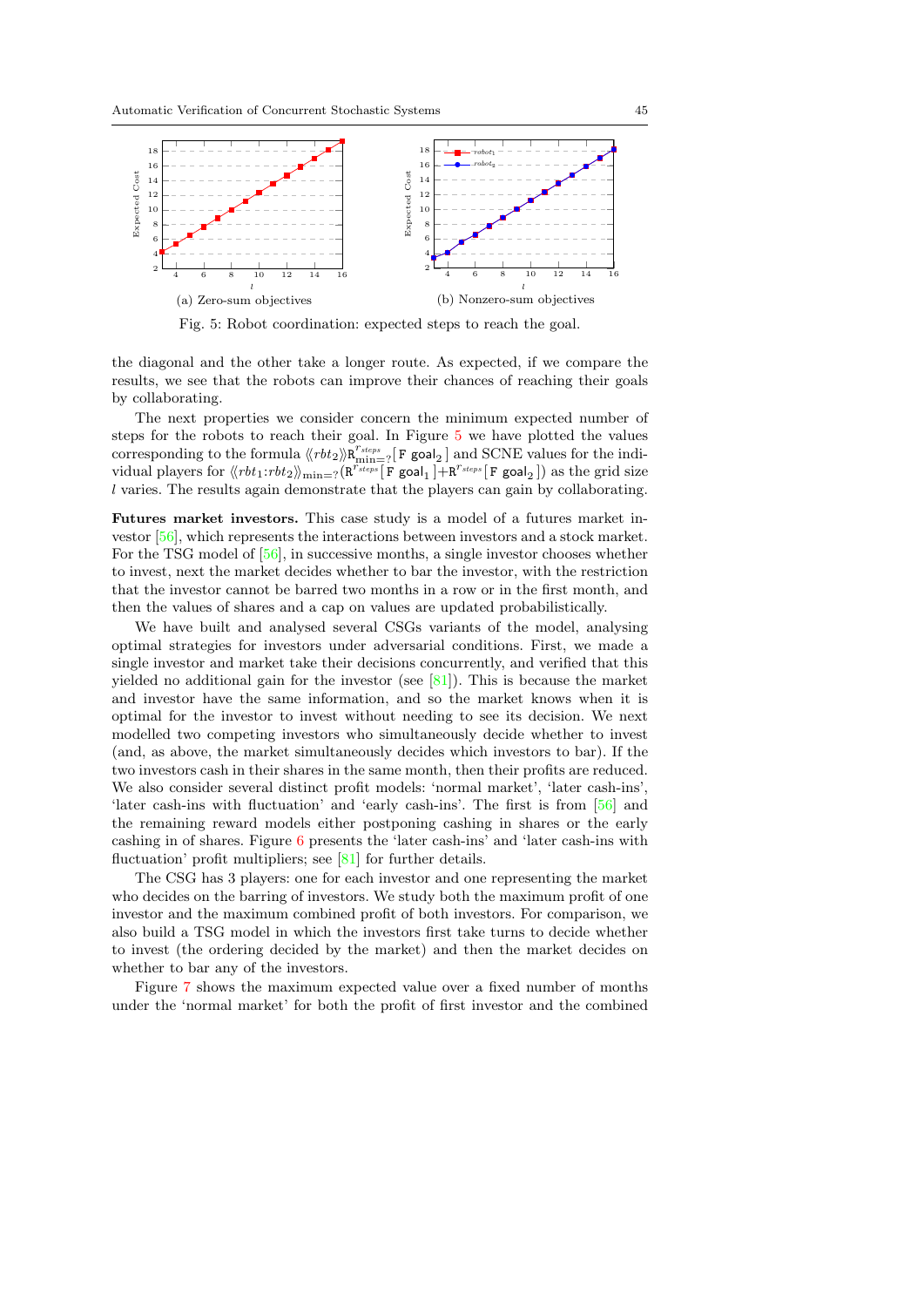<span id="page-45-0"></span>

<span id="page-45-1"></span>

Fig. 7: Futures market investors: normal market.

profit of the two investors. For the former, we show results for the formulae  $\langle\!\langle i_1\rangle\!\rangle\!R^{profit_1}_{\max=?}$  [F cashed in<sub>1</sub>], corresponding to the first investor acting alone, and  $\langle k_1, i_2 \rangle \mathbb{R}^{profit_{1,2}}_{\text{max}=?}$  [F cashed in<sub>1,2</sub>] when in a coalition with the second investor. We plot the corresponding results from the TSG model for comparison. Figure [8](#page-46-0) shows the maximum expected combined profit for the two 'later cash-ins' profiles. The variations in the combined profits of the investors for 'later cash-ins with fluctuations' are caused by the rise and fall in the profit multiplier under this profile, as shown in Figure [6.](#page-45-0)

When investors cooperate to maximise the profit of the first, results for the CSG and TSG models coincide. This follows from the discussion above since all the second investor can do is to make sure it does not invest at the same time as the first. For the remaining cases and given sufficient months, there is always a strategy in the concurrent setting that outperforms all turn-based strategies. The increase in profit for a single investor in the CSG model is due to the fact that, as the investors decisions are concurrent, the second cannot ensure it invests at the same time as the first, and hence decreases the profit of the first. In the case of combined profit, the difference arises because, although the market knows when it is optimal for one investor to invest, in the CSG model the market does not know which one will, and therefore may choose the wrong investor to bar.

We performed strategy synthesis to study the optimal actions of investors. By way of example, consider  $\langle\langle i_1\rangle\rangle R^{profit_1}_{\max=?}[F$  cashed  $\ln_1]$  over three months and for a normal market (see Figure [7](#page-45-1) left). The optimal TSG strategy for the first investor is to invest in the first month (which the market cannot bar) ensuring an expected profit of 3.75. The optimal (randomised) CSG strategy is to invest:

- in the first month with probability  $∼0.4949;$
- in the second month with probability 1, if the second investor has cashed in;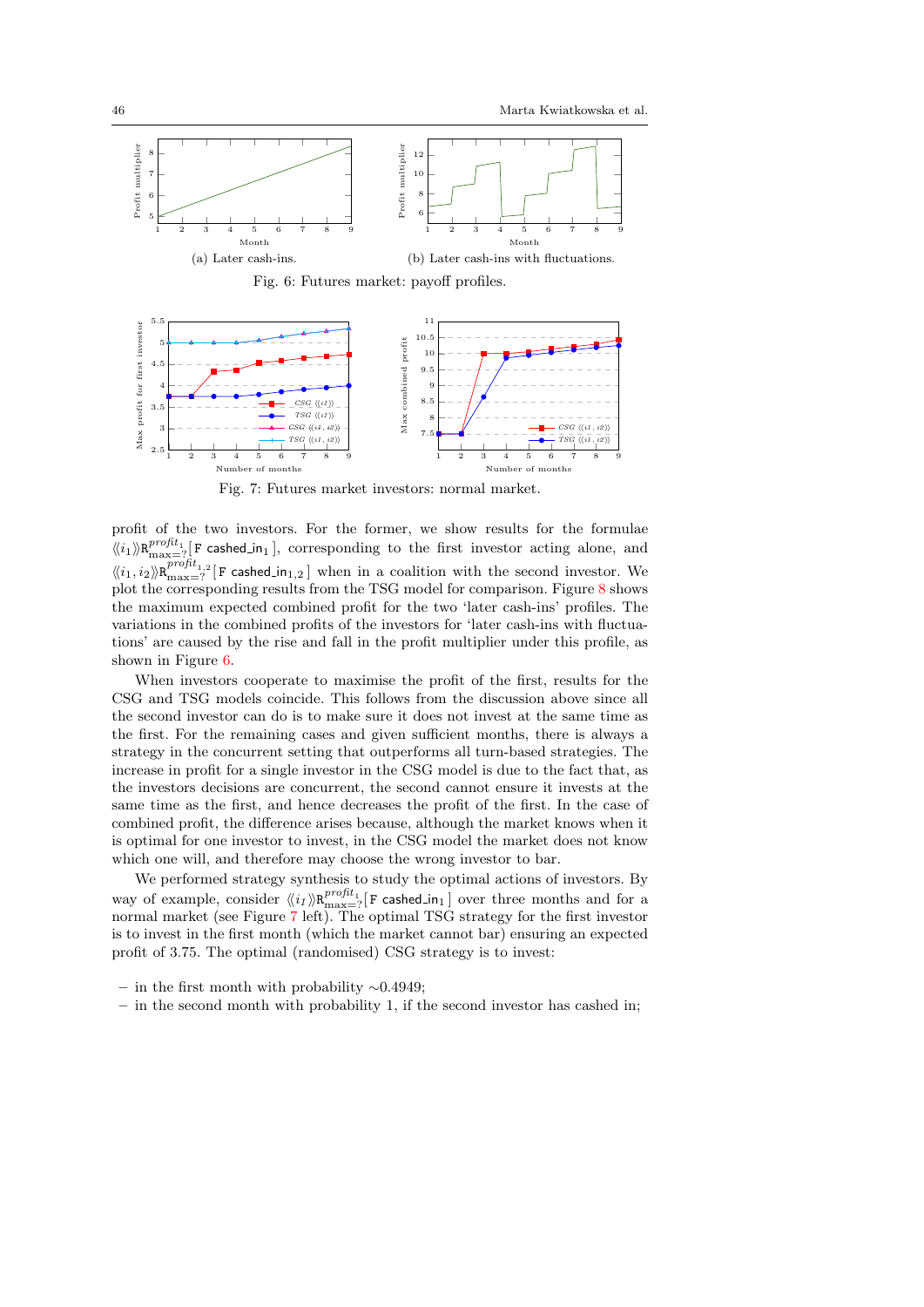<span id="page-46-0"></span>

Fig. 8: Futures market: later cash-ins without (left) and with (right) fluctuations.

<span id="page-46-1"></span>

Fig. 9: Futures market: normal profiles (left) and mixed profiles (right)  $(p_{bar}=0.1)$ .

- in the second month with probability ∼0.9649, if the second investor did not cash in at the end of the first month and the shares went up;
- in the second month with probability  $\sim$ 0.9540, if the second investor did not cash in at the end of the first month and the shares went down;
- in the third month with probability 1 (this is the last month to invest).

Following this strategy, the first investor ensures an expected profit of  $\sim$ 4.33.

We now make the market probabilistic, where, in any month when it did not bar the investor in the previous month (including the first), the probability that the market bars an individual investor equals  $p_{bar}$ . We consider nonzero-sum properties of the form  $\langle\!\langle i_1\!:\!i_2\rangle\!\rangle_{\rm max=?}(\texttt{R}^{profit_1}[\texttt{F}$  cashed\_in $_1$   $]+\texttt{R}^{profit_2}[\texttt{F}$  cashed\_in $_2$   $]),$  in which each investor tries to maximise their individual profit, for different reward structures. In Figures [9](#page-46-1) and [10](#page-47-0) we have plotted the results for the investors where the profit models of the investors follow a normal profile and where the profit models of the investors differ ('later cash-ins' for the first investor and 'early cash-ins' for second), when  $p_{bar}$  equals 0.1 and 0.5 respectively. The results demonstrate that, given more time and a more predictable market, i.e., when  $p_{bar}$  is lower, the players can collaborate to increase their profits.

Performing strategy synthesis, we find that the strategies in the mixed profiles model are for the investor with an 'early cash-ins' profit model to invest as soon as possible, i.e., it tries to invest in the first month and if this fails because it is barred, it will be able to invest in the second. On the other hand, for the investor with the 'later cash-ins' profile, the investor will delay investing until the chances of the shares failing start to increase or they reach the month before last and then invest (if the investor is barred in this month, they will be able to invest in the final month).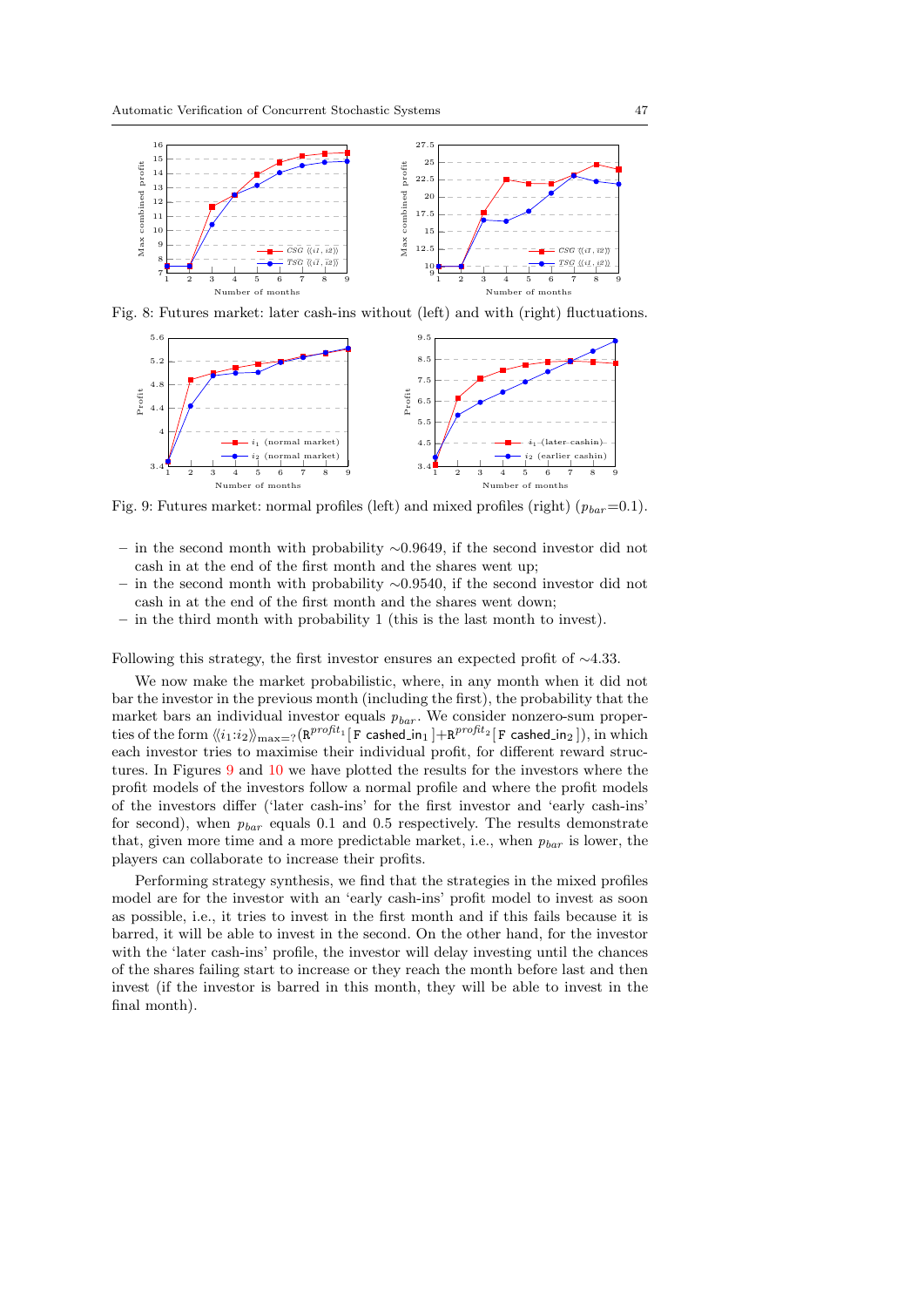<span id="page-47-0"></span>

Fig. 10: Futures market: normal profiles (left) and mixed profiles (right)  $(p_{bar}=0.5)$ .

<span id="page-47-1"></span>

Fig. 11: User-centric network results (CSG/TSG values as solid/dashed lines).

Trust models for user-centric networks. Trust models for user-centric networks were analysed previously using TSGs in [\[50\]](#page-53-26). The analysis considered the impact of different parameters on the effectiveness of cooperation mechanisms between service providers. The providers share information on the measure of trust for users in a reputation-based setting. Each measure of trust is based on the service's previous interactions with the user (which previous services they paid for), and providers use this measure to block or allow the user to obtain services.

In the original TSG model, a single user can either make a request to one of three service providers or buy the service directly by paying maximum price. If the user makes a request to a service provider, then the provider decides to accept or deny the request based on the user's trust measure. If the request was accepted, the provider would next decide on the price again based on the trust measure, and the user would then decide whether to pay for the service and finally the provider would update its trust measure based on whether there was a payment. This sequence of steps would have to take place before any other interactions occurred between the user and other providers. Here we consider CSG models allowing the user to make requests and pay different service providers simultaneously and for the different providers to execute requests concurrently. There are 7 players: one for the user's interaction with each service provider, one for the user buying services directly and one for each of the 3 service providers. Three trust models were considered. In the first, the trust level was decremented by 1 ( $td = 1$ ) when the user does not pay, decremented by 2 in the second  $(id = 2)$  and reset to 0 in the third  $(td = inf)$ .

Figure [11](#page-47-1) presents results for the maximum fraction and number of unpaid services the user can ensure for each trust model, corresponding to the formulae  $\langle\!\langle usr\rangle\!\rangle R^{ratio^-}_{\text{min}=?} [\,F \text{ finished }] \text{ and } \langle\!\langle usr\rangle\!\rangle R^{unpaid^-}_{\text{min}=?} [\,F \text{ finished }] \text{ (to prevent not requesting }]$ any services and obtaining an infinite reward being the optimal choice of the user,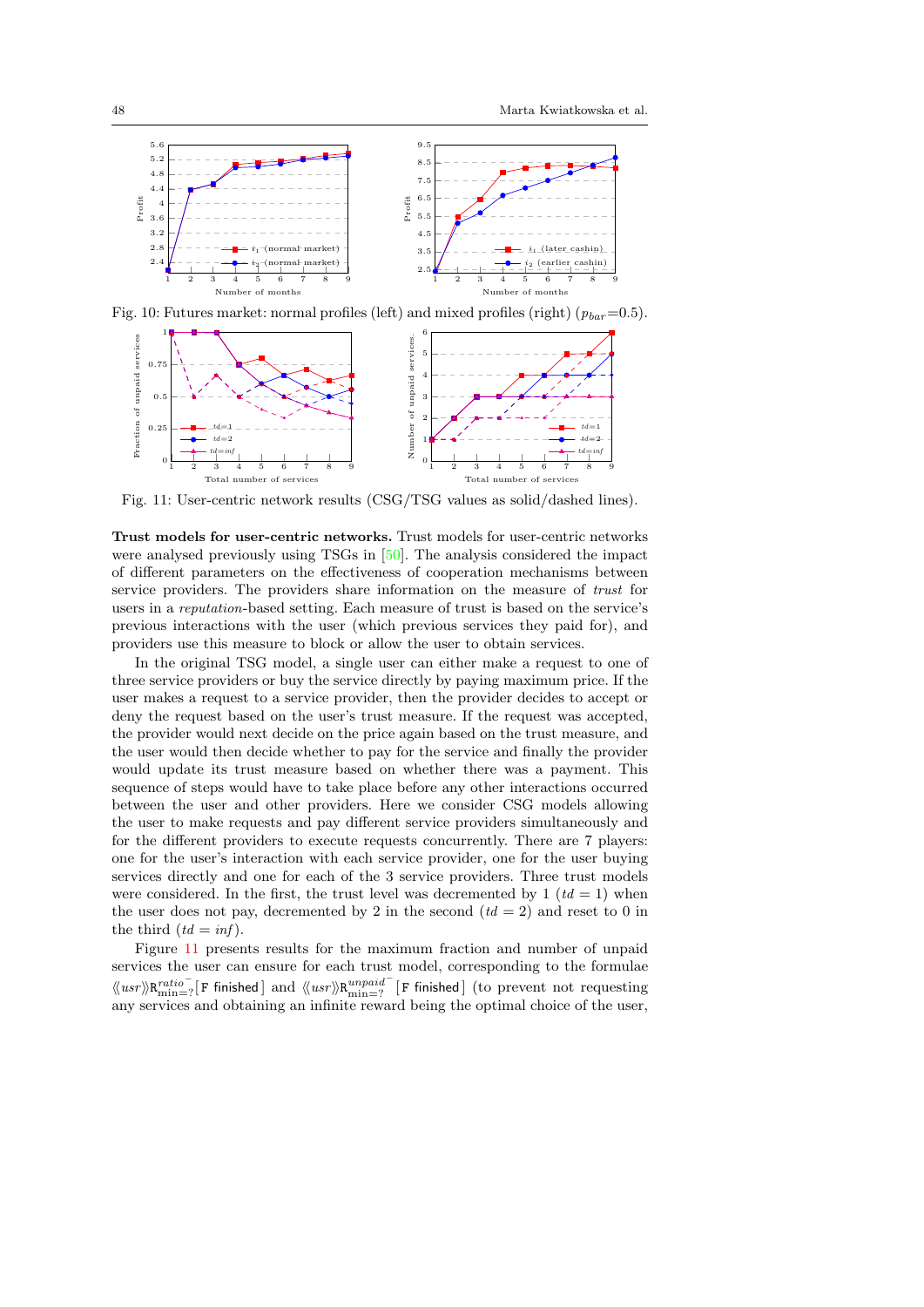<span id="page-48-0"></span>

Fig. 12: Aloha:  $\langle (usr_1:\{usr_2,usr_3\}\rangle)_{\max=?}(P[F (s_1 \land t \leq D)] + P[F (s_2 \land s_3 \land t \leq D)])$ 

we negate all rewards and find the minimum expected reward the user can ensure). The results for the original TSG model are included as dashed lines. The results demonstrate that the user can take advantage of the fact that in the CSG model it can request multiple services at the same time, and obtain more services without paying before the different providers get a chance to inform each other about nonpayment. In addition, the results show that imposing a more severe penalty on the trust measure for non-payment reduces the number of services the user can obtain without paying.

Aloha. This case study concerns three users trying to send packets using the slotted ALOHA protocol. In a time slot, if a single user tries to send a packet, there is a probability  $(q)$  that the packet is sent; as more users try and send, then the probability of success decreases. If sending a packet fails, the number of slots a user waits before resending is set according to an exponential backoff scheme. More precisely, each user maintains a backoff counter which it increases each time there is a failure (up to  $b_{\text{max}}$ ) and, if the counter equals k, randomly chooses the slots to wait from  $\{0, 1, ..., 2^k-1\}.$ 

We suppose that the three users are each trying to maximise the probability of sending their packet before a deadline  $D$ , with users 2 and 3 forming a coalition, which corresponds to the formula  $\langle \langle u s r_1: u s r_2, u s r_3 \rangle \rangle_{\max=?} P[F \text{ (sent}_1 \land t \leq D)] +$ P[F (sent<sub>2</sub>  $\wedge$  sent<sub>3</sub>  $\wedge$  t $\leq D$ )]. Figure [12](#page-48-0) presents total values as D varies (left) and individual values as  $q$  varies (right). Through synthesis, we find the collaboration is dependent on  $D$  and  $q$ . Given more time there is a greater chance for the users to collaborate by sending in different slots, while if  $q$  is large it is unlikely users need to repeatedly send, so again can send in different slots. As the coalition has more messages to send, their probabilities are lower. However, for the scenario with two users, the probabilities of the two users would still be different. In this case, although it is advantageous to initially collaborate and allow one user to try and send its first message, if the sending fails, given there is a bound on the time for the users to send, both users will try to send at this point as this is the best option for their individual goals.

We have also considered when the users try to minimise the expected time before their packets are sent, where users 2 and 3 form a coalition, represented by the formula  $\langle \langle usr_1:usr_2,usr_3\rangle\rangle_{\mathrm{min}=?}(\mathtt{R}^{time}[\mathtt{F} \ \mathtt{sent}_1\ ]+\mathtt{R}^{time}[\mathtt{F} \ (\mathtt{sent}_2 \wedge \mathtt{sent}_3)\ ]).$  When synthesising the strategies we see that the players collaborate with the coalition of users 2 and 3, letting user 1 to try and send before sending their messages. However, if user 1 fails to send, then the coalition either lets user 1 try again in case the user can do so immediately, and otherwise the coalition attempts to send their messages.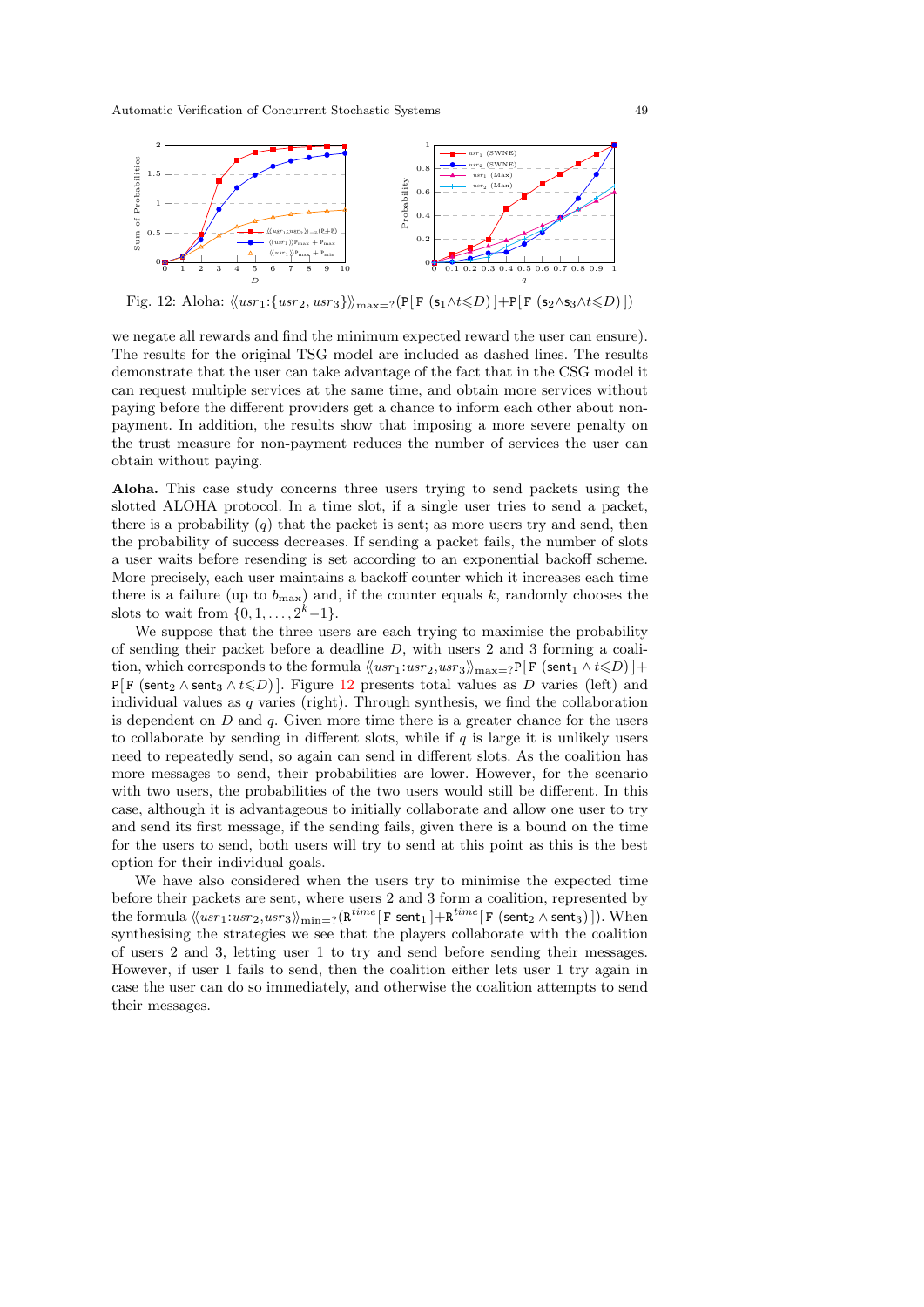Finally, we have analysed when the players collaborate to maximise the probability of reaching a state where they can then send their messages with probability 1 within D time units (with users 2 and 3 in coalition), which is represented by the formula  $\langle (usr_1,usr_2,usr_3) \rangle_{\text{max}=2} [F \langle (usr_1:usr_2,usr_3) \rangle_{\text{min}\geq 2} P[F \text{ (sent}_1 \wedge t \leq D)] +$  $P[F$  (sent<sub>2</sub> ∧ sent<sub>3</sub> ∧ t  $\le D$ ) ]].

Intrusion detection policies. In [\[78\]](#page-54-8), CSGs are used to model the interaction between an intrusion detection policy and attacker. The policy has a number of libraries it can use to detect attacks and the attacker has a number of different attacks which can incur different levels of damage if not detected. Furthermore, each library can only detect certain attacks. In the model, in each round the policy chooses a library to deploy and the attacker chooses an attack. A reward structure is specified representing the level of damage when an attack is not detected. The goal is to find optimal intrusion detection policies which correspond to finding a strategy for the policy that minimises damage, represented by synthesising a strategy for the formula  $\langle\langle policy \rangle \mathbf{R}_{\text{min}=?}^{damage}$  [C<sup> $\leq$ rounds</sup>)]. We have constructed CSG models with two players (representing the policy and the attacker) for the two scenarios outlined in [\[78\]](#page-54-8).

Jamming multi-channel radio systems. A CSG model for jamming multi-channel cognitive radio systems is presented in [\[79\]](#page-54-9). The system consists of a number of channels (chans), which can be in an occupied or idle state. The state of each channel remains fixed within a time slot and between slots is Markovian (i.e. the state changes randomly based only on the state of the channel in the previous slot). A secondary user has a subset of available channels and at each time-slot must decide which to use. There is a single attacker which again has a subset of available channels and at each time slot decides to send a jamming signal over one of them. The CSG has two players: one representing the secondary user and the other representing the attacker. Through the zero-sum property  $\langle \langle user \rangle \rangle P_{\text{max}=?}[F \text{ (sent } \geq \text{ slots}/2)]$ we find the optimal strategy for the secondary user to maximize the probability that at least half their messages are sent against any possible attack. We have also considered the expected number of messages sent by the kth time-slot:  $\langle \langle user \rangle \rangle R_{\text{max}=?}^{sent}$  [  $I^{=k}$  ].

Medium Access Control. This case study extends the CSG model from Example [4](#page-11-1) to three users and assumes that the probability of a successful transmission is dependent on the number of users that try and send  $(q_1 = 0.95, q_2 = 0.75, q_3 = 0.75)$ 0.5). The energy of each user is bounded by  $e_{\text{max}}$ . We suppose the first user acts in isolation and the remaining users form a coalition. The first nonzero-sum property we consider is  $\langle p_1:p_2,p_3 \rangle_{\max=?}$   $(R^{sent_1} [C^{\leq k_1}] + R^{sent_2,3} [C^{\leq k_2}])$ , which corresponds to each coalition trying to maximise the expected number of messages they send over a bounded number of steps. On the other hand, the second property is  $\langle p_1:p_2,p_3\rangle_{\max=?}(P[F^{\leq k} (mess_1 = s_{\max})]+P[F (mess_2 + mess_3 = 2\cdot s_{\max})])$  and here the coalitions try to maximise the probability of successfully transmitting a certain number of messages ( $s_{\text{max}}$  for the first user and  $2 \cdot s_{\text{max}}$  for the coalition of the second and third users), where in addition the first user has to do this in a bounded number of steps  $(k)$ .

Power Control. Our final case study is based on a model of power control in cellular networks from [\[14\]](#page-51-7). In the model, phones emit signals over a cellular network and the signals can be strengthened by increasing the power level up to a bound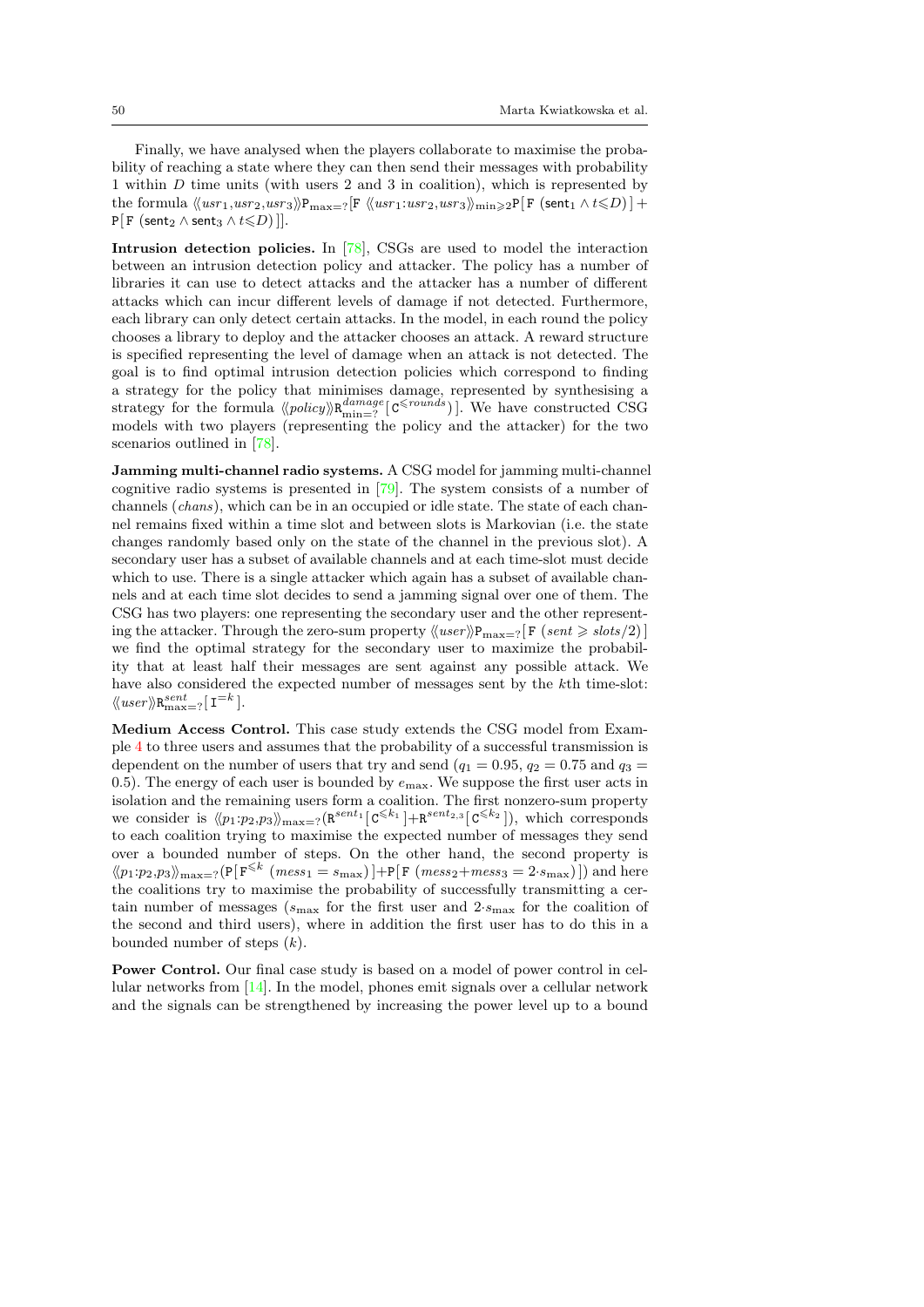$(pow_{\text{max}})$ . A stronger signal can improve transmission quality, but uses more energy and lowers the quality of other transmissions due to interference. We extend this model by adding a failure probability  $(q_{fail})$  when a power level is increased and assume each phone has a limited battery capacity  $(e_{\text{max}})$ . Based on [\[14\]](#page-51-7), we associate a reward structure with each phone representing transmission quality dependent both on its power level and that of other phones due to interference. We consider the nonzero-sum property  $\langle p_1 : p_2 \rangle_{\max} = ?(\mathbb{R}^{r_1}[\mathbb{F}(e_1 = 0)] + \mathbb{R}^{r_2}[\mathbb{F}(e_2 = 0)]),$  where each user tries to maximise their expected reward before their phone's battery is empty. We have also analysed the properties:  $\langle p_1 : p_2 \rangle_{\max=?} (R^{r_1} [F (e_1 = 0)] +$  $\mathbb{R}^{r_2}[\mathbb{C}^{\leq k}]$ , where the objective of the second user is to instead maximise their expected reward over a bounded number of steps  $(k)$ , and  $\langle p_1 : p_2 \rangle_{\max=?} (R^{r_1} [I^{=k_1}] +$  $R[I^{-k_2}]$ , where the objective of user i is to maximise their reward at the  $k_i$ th step.

## 8 Conclusions

In this paper, we have designed and implemented an approach for the automatic verification of a large subclass of CSGs. We have extended the temporal logic rPATL to allow for the specification of equilibria-based (nonzero-sum) properties, where two players or coalitions with distinct goals can collaborate. We have then proposed and implemented algorithms for verification and strategy synthesis using this extended logic, including both zero-sum and nonzero-sum properties, in the PRISM-games model checker. In the case of finite-horizon properties the algorithms are exact, while for infinite-horizon they are approximate using value iteration. We have also extended the PRISM-games modelling language, adding new features tailored to CSGs. Finally, we have evaluated the approach on a range of case studies that have demonstrated the benefits of CSG models compared to TSGs and of nonzero-sum properties as a means to synthesise strategies that are collectively more beneficial for all players in a game.

The main challenge in implementing the model checking algorithms is efficiently solving matrix and bimatrix games at each state in each step of value iteration for zero-sum and nonzero-sum properties, respectively, which are non-trivial optimisation problems. For bimatrix games, this furthermore requires finding an optimal equilibrium, which currently relies on iteratively restricting the solution search space. Solution methods can be sensitive to floating-point arithmetic issues, particularly for bimatrix games; arbitrary precision representations may help here to alleviate these problems.

There are a number of directions for future work. First, we plan to consider additional properties such as multi-objective queries. We are also working on extending the implementation to consider alternative solution methods (e.g., policy iteration and using CPLEX  $[40]$  to solve matrix games) and a symbolic (binary decision diagram based) implementation and other techniques for Nash equilibria synthesis such as an MILP-based solution using regret minimisation. Lastly, we are considering extending the approach to partially observable strategies, multicoalitional games, building on [\[47\]](#page-53-18), and mechanism design.

Acknowledgements. This project has received funding from the European Research Council (ERC) under the European Union's Horizon 2020 research and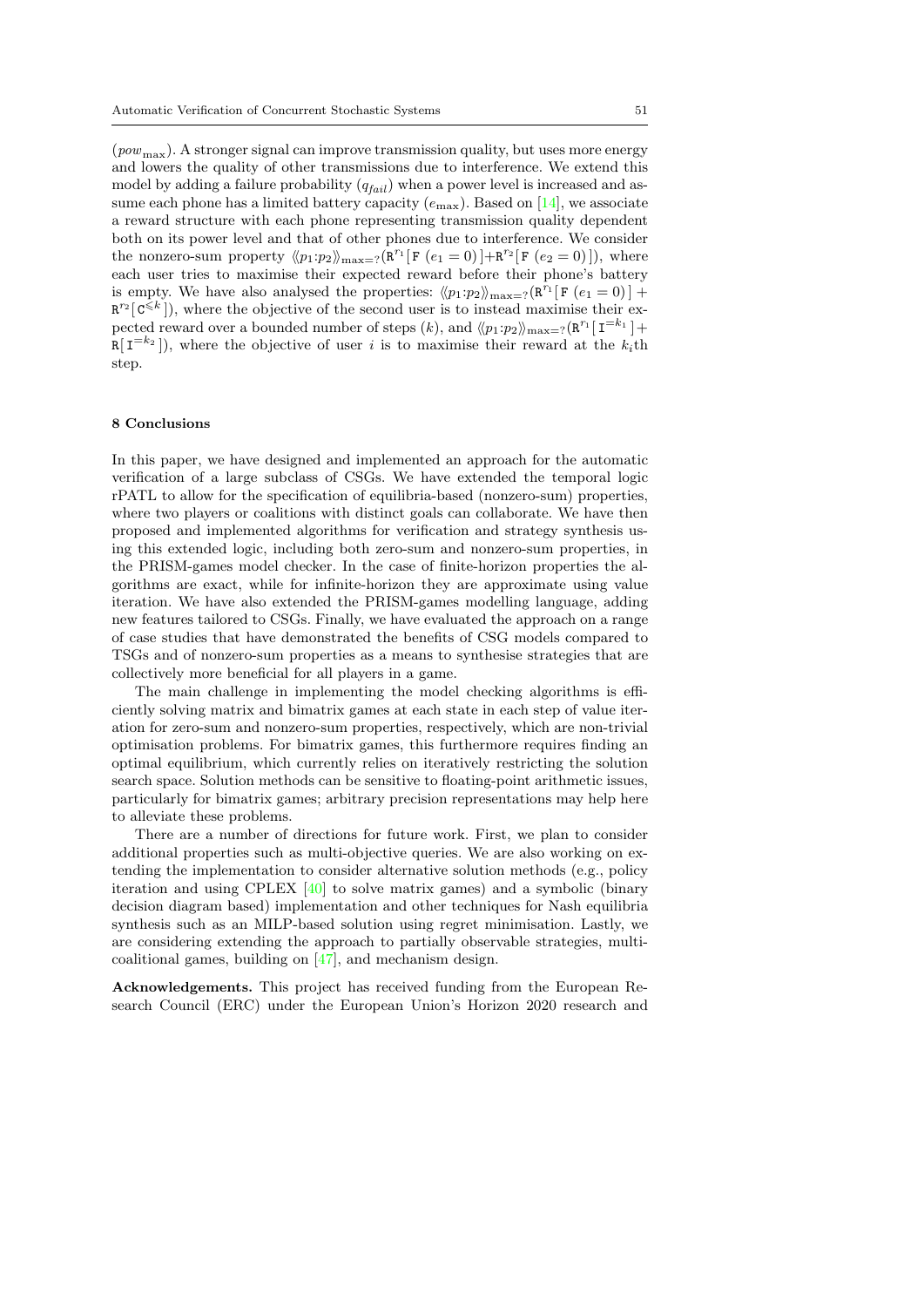innovation programme (grant agreement No. 834115) and the EPSRC Programme Grant on Mobile Autonomy (EP/M019918/1).

### References

- <span id="page-51-18"></span>1. de Alfaro, L.: Computing minimum and maximum reachability times in probabilistic systems. In: J. Baeten, S. Mauw (eds.) Proc. CONCUR'99, LNCS, vol. 1664, pp. 66–81. Springer (1999)
- <span id="page-51-13"></span>2. de Alfaro, L., Henzinger, T.: Concurrent omega-regular games. In: LICS'00, pp. 141–154. ACM (2000)
- <span id="page-51-1"></span>3. de Alfaro, L., Henzinger, T., Kupferman, O.: Concurrent reachability games. Theoretical Computer Science 386(3), 188–217 (2007)
- <span id="page-51-2"></span>4. de Alfaro, L., Majumdar, R.: Quantitative solution of omega-regular games. Journal of Computer and System Sciences 68(2), 374–397 (2004)
- <span id="page-51-5"></span>5. Alur, R., Henzinger, T., Kupferman, O.: Alternating-time temporal logic. Journal of the ACM 49(5), 672–713 (2002)
- <span id="page-51-10"></span>6. Arslan, G., Yüksel, S.: Distributionally consistent price taking equilibria in stochastic dynamic games. In: Proc. CDC'17, pp. 4594–4599. IEEE (2017)
- <span id="page-51-16"></span>7. Ashok, P., Chatterjee, K., Kret´ınsk´y, J., Weininger, M., Winkler, T.: Approximating values of generalized-reachability stochastic games. In: Proc. LICS'20, pp. 102–115. ACM (2020)
- <span id="page-51-20"></span>8. Avis, D., Rosenberg, G., Savani, R., von Stengel, B.: Enumeration of Nash equilibria for two-player games. Economic Theory  $42(1)$ ,  $9-37$   $(2010)$
- <span id="page-51-4"></span>9. Basset, N., Kwiatkowska, M., Wiltsche, C.: Compositional strategy synthesis for stochastic games with multiple objectives. Information and Computation 261(3), 536–587 (2018)
- <span id="page-51-17"></span>10. Bianco, A., de Alfaro, L.: Model checking of probabilistic and nondeterministic systems. In: P. Thiagarajan (ed.) Proc. FSTTCS'95, LNCS, vol. 1026, pp. 499–513. Springer (1995)
- <span id="page-51-12"></span>11. Bouyer, P., Markey, N., Stan, D.: Mixed Nash equilibria in concurrent games. In: V. Raman, S. Suresh (eds.) Proc. FSTTCS'14, LIPICS, vol. 29, pp. 351–363. Leibniz-Zentrum für Informatik  $(2014)$
- <span id="page-51-11"></span>12. Bouyer, P., Markey, N., Stan, D.: Stochastic equilibria under imprecise deviations in terminal-reward concurrent games. In: D. Cantone, G. Delzanno (eds.) Proc. GandALF'16, EPTCS, vol. 226, pp. 61–75. Open Publishing Association (2016)
- <span id="page-51-15"></span>13. Brázdil, T., Chatterjee, K., Chmelík, M., Forejt, V., Křetínský, J., Kwiatkowska, M., Parker, D., Ujma, M.: Verification of Markov decision processes using learning algorithms. In: F. Cassez, J.F. Raskin (eds.) Proc. ATVA'14, LNCS, vol. 8837, pp. 98–114. Springer (2014)
- <span id="page-51-7"></span>14. Brenguier, R.: PRALINE: A tool for computing Nash equilibria in concurrent games. In: N. Sharygina, H. Veith (eds.) Proc. CAV'13, LNCS, vol. 8044, pp. 890–895. Springer (2013). [lsv.fr/Software/praline/](http://www.lsv.fr/Software/praline/)
- <span id="page-51-9"></span>15. Brihaye, T., Bruyère, V., Goeminne, A., Raskin, J.F., van den Bogaard, M.: The complexity of subgame perfect equilibria in quantitative reachability games. In: W. Fokkink, R. van Glabbeek (eds.) Proc. CONCUR'19,  $LIPIcs$ , vol. 140, pp. 13:1–13:16. Leibniz-Zentrum für Informatik (2019)
- <span id="page-51-8"></span>16. Čermák, P., Lomuscio, A., Mogavero, F., Murano, A.: MCMAS-SLK: A model checker for the verification of strategy logic specifications. In: A. Biere, R. Bloem (eds.) Proc. CAV'14, LNCS, vol. 8559, pp. 525–532. Springer (2014)
- <span id="page-51-0"></span>17. Chatterjee, K.: Stochastic ω-regular games. Ph.D. thesis, University of California at Berkeley (2007)
- <span id="page-51-3"></span>18. Chatterjee, K., de Alfaro, L., Henzinger, T.: Strategy improvement for concurrent reachability and turn-based stochastic safety games. Journal of Computer and System Sciences 79(5), 640–657 (2013)
- <span id="page-51-14"></span>19. Chatterjee, K., Henzinger, T.: Value iteration. In: O. Grumberg, H. Veith (eds.) 25 Years of Model Checking, LNCS, vol. 5000, pp. 107–138. Springer (2008)
- <span id="page-51-19"></span>20. Chatterjee, K., Henzinger, T.: A survey of stochastic ω-regular games. Journal of Computer and System Sciences 78(2), 394–413 (2012)
- <span id="page-51-6"></span>21. Chatterjee, K., Henzinger, T., Jobstmann, B., Radhakrishna, A.: Gist: A solver for probabilistic games. In: T. Touili, B. Cook, P. Jackson (eds.) Proc. CAV'10, LNCS, vol. 6174, pp. 665–669. Springer (2010). [pub.ist.ac.at/gist/](http://pub.ist.ac.at/gist/)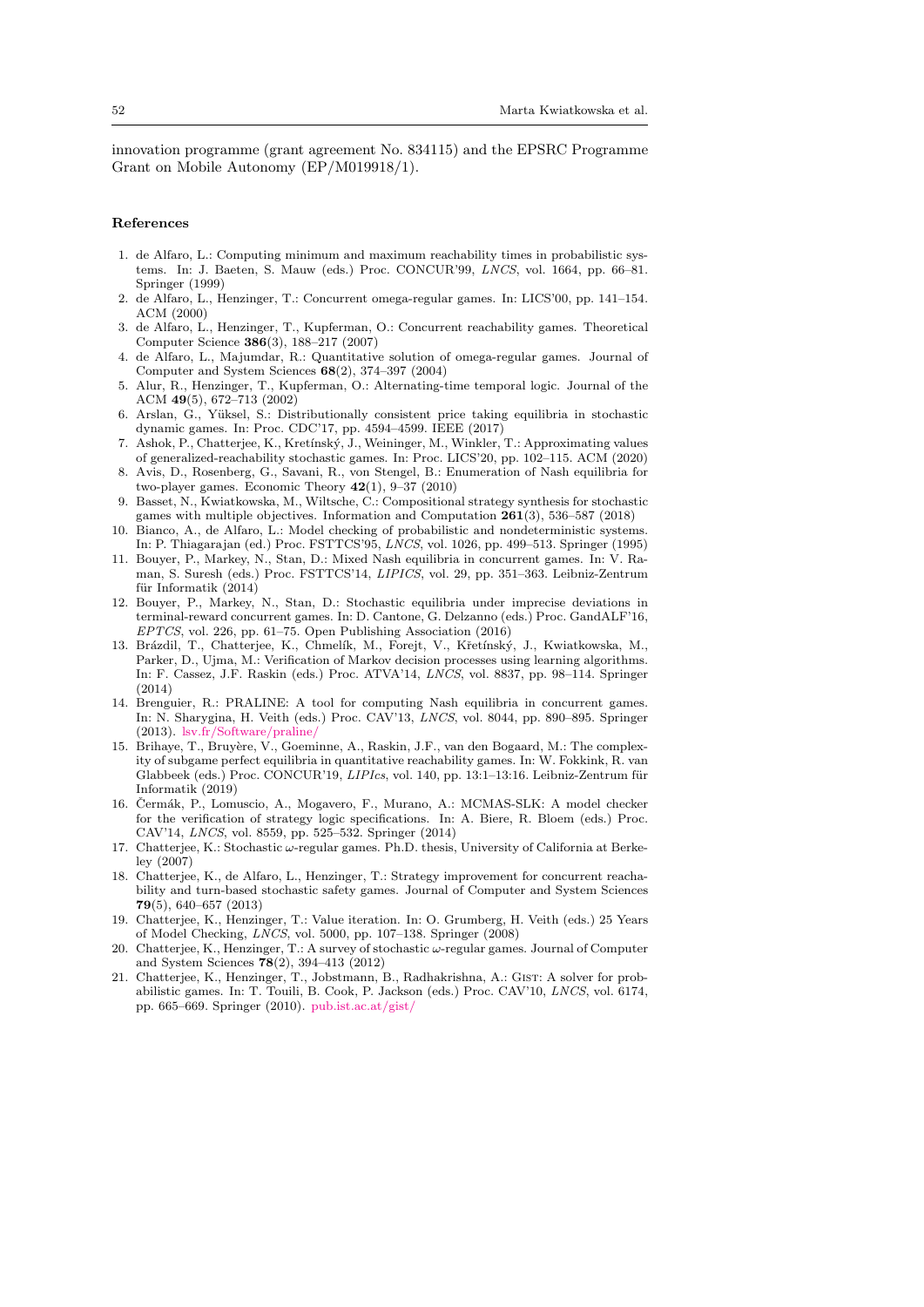- <span id="page-52-9"></span>22. Chatterjee, K., Majumdar, R., Jurdziński, M.: On Nash equilibria in stochastic games. In: J. Marcinkowski, A. Tarlecki (eds.) Proc. CSL'04, LNCS, vol. 3210, pp. 26–40. Springer (2004)
- <span id="page-52-0"></span>23. Chen, T., Forejt, V., Kwiatkowska, M., Parker, D., Simaitis, A.: Automatic verification of competitive stochastic systems. Formal Methods in System Design 43(1), 61–92 (2013)
- <span id="page-52-4"></span>24. Chen, T., Forejt, V., Kwiatkowska, M., Simaitis, A., Wiltsche, C.: On stochastic games with multiple objectives. In: K. Chatterjee, J. Sgall (eds.) Proc. MFCS'13, LNCS, vol. 8087, pp. 266–277. Springer (2013)
- <span id="page-52-6"></span>25. Cheng, C., Knoll, A., Luttenberger, M., Buckl, C.: GAVS+: An open platform for the research of algorithmic game solving. In: P. Abdulla, K. Leino (eds.) Proc. TACAS'11, LNCS, vol. 6605, pp. 258-261. Springer (2011). sourceforge.net/projects/gavsplus
- <span id="page-52-22"></span>26. De Moura, L., Bjørner, N.: Z3: An efficient SMT solver. In: C. Ramakrishnan, J. Rehof (eds.) Proc. TACAS'08, LNCS, vol. 4963, pp. 337–340. Springer (2008). [github.com/Z3Prover/z3](https://github.com/Z3Prover/z3)
- <span id="page-52-11"></span>27. Dileepa, F., Dong, N., Jegourel, C., Dong, J.: Verification of strong Nash-equilibrium for probabilistic BAR systems. In: J. Sun, M. Sun (eds.) Proc. ICFEM'18, LNCS, vol. 11232, pp. 106–123. Springer (2018)
- <span id="page-52-23"></span>28. Dutertre, B.: Yices 2.2. In: A. Biere, R. Bloem (eds.) Proc CAV'14, LNCS, vol. 8559, pp. 737–744. Springer (2014). [yices.csl.sri.com](http://yices.csl.sri.com)
- <span id="page-52-17"></span>29. Fearnley, J., Savani, R.: The complexity of the simplex method. In: Proc. STOC'15, pp. 201–208. ACM (2015)
- <span id="page-52-20"></span>30. Fudenberg, D., Levine, D.: Subgame-perfect equilibria of finite- and infinite-horizon games. Journal of Economic Theory 31(2), 251–268 (1983)
- <span id="page-52-21"></span>31. Gansner, E., Koutsofios, E., North, S.: Drawing graphs with Dot (2015). Dot User's Manual
- <span id="page-52-19"></span>32. Gilboa, I., Zemel, E.: Nash and correlated equilibria: Some complexity considerations. Games and Economic Behavior 1(1), 80–93 (1989)
- <span id="page-52-10"></span>33. Gutierrez, J., Najib, M., Giuseppe, P., Wooldridge, M.: Equilibrium design for concurrent games. In: W. Fokkink, R. van Glabbeek (eds.) Proc. CONCUR'19, LIPIcs, vol. 140, pp.  $22:1-22:16$ . Leibniz-Zentrum für Informatik (2019)
- <span id="page-52-7"></span>34. Gutierrez, J., Najib, M., Perelli, G., Wooldridge, M.: EVE: A tool for temporal equilibrium analysis. In: S. Lahiri, C. Wang (eds.) Proc. ATVA'18, LNCS, vol. 11138, pp. 551–557. Springer (2018). [github.com/eve-mas/eve-parity](https://github.com/eve-mas/eve-parity)
- <span id="page-52-8"></span>35. Gutierrez, J., Najib, M., Perelli, G., Wooldridge, M.: Automated temporal equilibrium analysis: Verification and synthesis of multi-player games. Artificial Intelligence 287(103353) (2020)
- <span id="page-52-15"></span>36. Haddad, S., Monmege, B.: Interval iteration algorithm for MDPs and IMDPs. Theoretical Computer Science 735, 111–131 (2018)
- <span id="page-52-16"></span>37. Hansen, K., Ibsen-Jensen, R., Miltersen, P.: The complexity of solving reachability games using value and strategy iteration. Theory of Computing Systems 55, 380–403 (2011)
- <span id="page-52-14"></span>38. Hansson, H., Jonsson, B.: A logic for reasoning about time and reliability. Formal Aspects of Computing 6(5), 512–535 (1994)
- <span id="page-52-12"></span>39. Hilbe, C., Šimsa, Š., Chatterjee, K., Nowak, M.: Evolution of cooperation in stochastic games. Nature 559 (2018)
- <span id="page-52-24"></span>40. ILOG CPLEX. [ibm.com/products/ilog-cplex-optimization-studio](http://www.ibm.com/products/ilog-cplex-optimization-studio)
- <span id="page-52-18"></span>41. Karmarkar, N.: A new polynomial-time algorithm for linear programming. Combinatorica 4(4), 373–395 (1984)
- <span id="page-52-2"></span>42. Kelmendi, E., Krämer, J., Kretínský, J., Weininger, M.: Value iteration for simple stochastic games: Stopping criterion and learning algorithm. In: H. Chockler, G. Weissenbacher (eds.) Proc. CAV'18, LNCS, vol. 10981, pp. 623–642. Springer (2018)
- <span id="page-52-13"></span>43. Kemeny, J., Snell, J., Knapp, A.: Denumerable Markov Chains. Springer (1976)
- <span id="page-52-3"></span>44. Kwiatkowska, M., Norman, G., Parker, D.: PRISM 4.0: Verification of probabilistic realtime systems. In: G. Gopalakrishnan, S. Qadeer (eds.) Proc CAV'11, LNCS, vol. 6806, pp. 585–591. Springer (2011). [prismmodelchecker.org](https://www.prismmodelchecker.org/games/)
- <span id="page-52-1"></span>45. Kwiatkowska, M., Norman, G., Parker, D., Santos, G.: Automated verification of concurrent stochastic games. In: A. Horvath, A. McIver (eds.) Proc. QEST'18, LNCS, vol. 11024, pp. 223–239. Springer (2018)
- <span id="page-52-5"></span>46. Kwiatkowska, M., Norman, G., Parker, D., Santos, G.: Equilibria-based probabilistic model checking for concurrent stochastic games. In: M. ter Beek, A. McIver, J. Oliveira (eds.) Proc. FM'19, LNCS, vol. 11800, pp. 298–315. Springer (2019)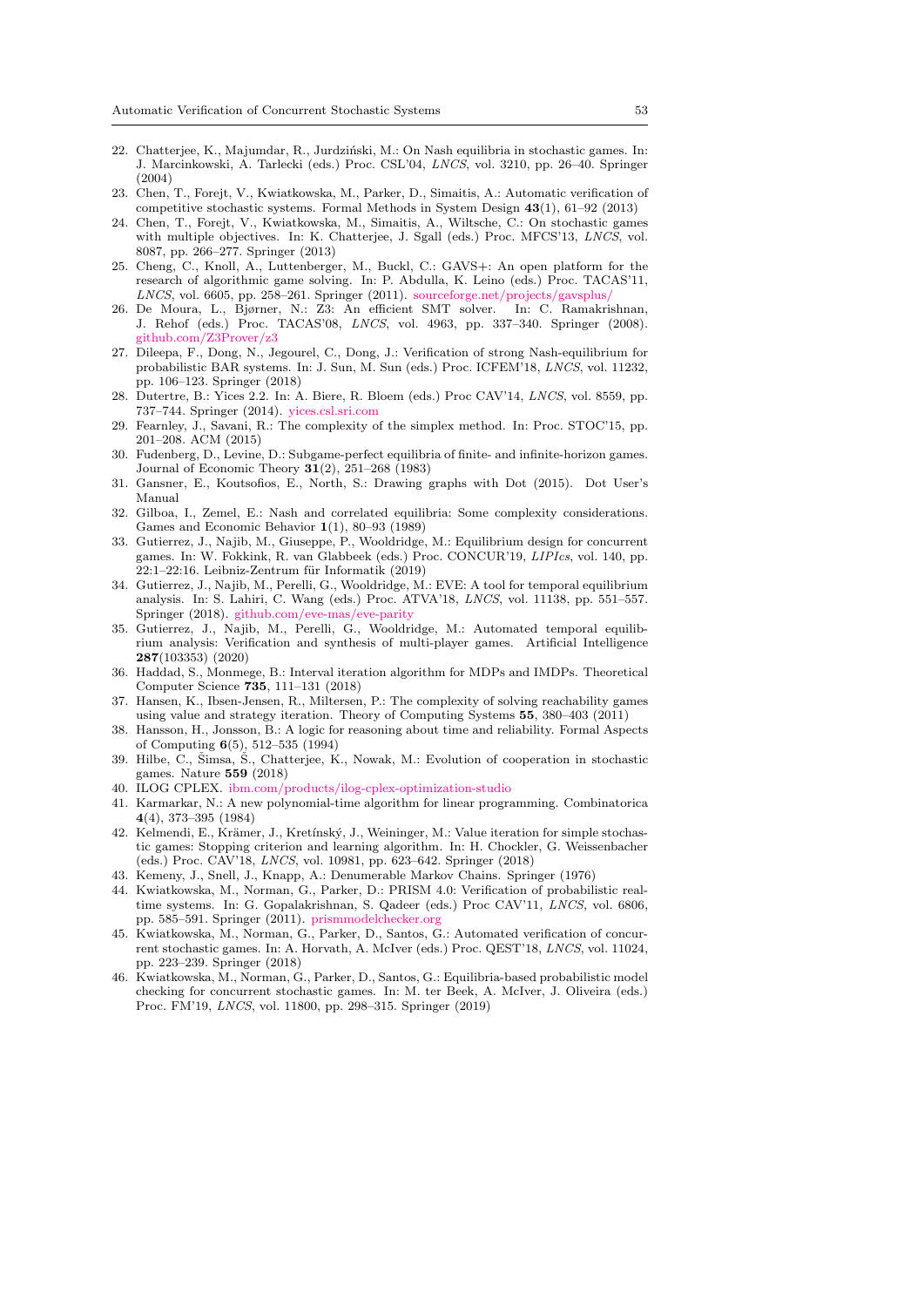- <span id="page-53-18"></span>47. Kwiatkowska, M., Norman, G., Parker, D., Santos, G.: Multi-player equilibria verification for concurrent stochastic games. In: M. Gribaudo, D. Jansen, A. Remke (eds.) Proc. QEST'20, LNCS. Springer (2020). To appear
- <span id="page-53-3"></span>48. Kwiatkowska, M., Norman, G., Parker, D., Santos, G.: PRISM-games 3.0: Stochastic game verification with concurrency, equilibria and time. In: Proc. 32nd International Conference on Computer Aided Verification (CAV'20), LNCS, vol. 12225, pp. 475–487. Springer (2020)
- <span id="page-53-21"></span>49. Kwiatkowska, M., Parker, D.: Automated verification and strategy synthesis for probabilistic systems. In: D.V. Hung, M. Ogawa (eds.) Proc. ATVA'13, LNCS, vol. 8172, pp. 5–22. Springer (2013)
- <span id="page-53-26"></span>50. Kwiatkowska, M., Parker, D., Simaitis, A.: Strategic analysis of trust models for usercentric networks. In: F. Mogavero, A. Murano, M. Vardi (eds.) Proc. SR'13, EPTCS, vol. 112, pp. 53–60. Open Publishing Association (2013)
- <span id="page-53-0"></span>51. Kwiatkowska, M., Parker, D., Wiltsche, C.: PRISM-games: Verification and strategy synthesis for stochastic multi-player games with multiple objectives. Software Tools for Technology Transfer 20(2), 195–210 (2018)
- <span id="page-53-2"></span>52. Lemke, C., J. Howson, J.: Equilibrium points of bimatrix games. Journal of the Society for Industrial and Applied Mathematics 12(2), 413–423 (1964)
- <span id="page-53-7"></span>53. Lozovanu, D., Pickl, S.: Determining Nash equilibria for stochastic positional games with discounted payoffs. In: J. Rothe (ed.) Proc. ADT'17, LNAI, vol. 10576, pp. 339–343. Springer (2017)
- <span id="page-53-23"></span>54. LPSolve (version 5.5). [lpsolve.sourceforge.net/5.5/](http://lpsolve.sourceforge.net/5.5/)
- <span id="page-53-16"></span>55. Martin, D.: The determinacy of Blackwell games. Journal of Symbolic Logic 63(4), 1565– 1581 (1998)
- <span id="page-53-25"></span>56. McIver, A., Morgan, C.: Results on the quantitative mu-calculus qMu. ACM Trans. Computational Logic 8(1) (2007)
- <span id="page-53-5"></span>57. McKelvey, R., McLennan, A., Turocy, T.: Gambit: Software tools for game theory. [gambit](http://www.gambit-project.org)[project.org](http://www.gambit-project.org)
- <span id="page-53-9"></span><span id="page-53-4"></span>58. Nash, J.: Equilibrium points in n-person games. Proc. Natl. Acad. Sci 36, 48–49 (1950) 59. von Neumann, J.: Zur theorie der gesellschaftsspiele. Mathematische Annalen 100, 295– 320 (1928)
- <span id="page-53-10"></span>60. von Neumann, J., Morgenstern, O., Kuhn, H., Rubinstein, A.: Theory of Games and Economic Behavior. Princeton University Press (1944)
- <span id="page-53-11"></span>61. Nisan, N., Roughgarden, T., Tardos, E., Vazirani, V.: Algorithmic Game Theory. Cambridge University Press (2007)
- <span id="page-53-24"></span>62. Nudelman, E., Wortman, J., Shoham, Y., Leyton-Brown, K.: Run the GAMUT: A comprehensive approach to evaluating game-theoretic algorithms. In: Proc. AAMAS'04, pp. 880–887. IEEE (2004). [gamut.stanford.edu](http://gamut.stanford.edu)
- <span id="page-53-1"></span>63. Osborne, M., Rubinstein, A.: An Introduction to Game Theory. Oxford University Press (2004)
- <span id="page-53-12"></span>64. Pacheco, J., Santos, F., Souza, M., Skyrms, B.: Evolutionary dynamics of collective action. In: The Mathematics of Darwin's Legacy, Mathematics and Biosciences in Interaction, pp. 119–138. Springer (2011)
- <span id="page-53-22"></span>65. Papadimitriou, C.: On the complexity of the parity argument and other inefficient proofs of existence. Journal of Computer and System Sciences 48(3), 498–532 (1994)
- <span id="page-53-13"></span>66. Porter, R., Nudelman, E., Shoham, Y.: Simple search methods for finding a Nash equilibrium. In: Proc. AAAI'04, pp. 664–669. AAAI Press (2004)
- <span id="page-53-6"></span>67. Prasad, H., Prashanth, L., Bhatnagar, S.: Two-timescale algorithms for learning Nash equilibria in general-sum stochastic games. In: Proc. AAMAS'15, pp. 1371–1379. IFAAMAS (2015)
- <span id="page-53-20"></span>68. Puterman, M.: Markov Decision Processes: Discrete Stochastic Dynamic Programming. John Wiley and Sons (1994)
- <span id="page-53-8"></span>69. Qin, H., Tang, W., Tso, R.: Rational quantum secret sharing. Scientific Reports 8(11115) (2018)
- <span id="page-53-19"></span>70. Raghavan, T., Filar, J.: Algorithms for stochastic games — a survey. Zeitschrift für Operations Research 35(6), 437–472 (1991)
- <span id="page-53-14"></span>71. Sandholm, T., Gilpin, A., Conitzer, V.: Mixed-integer programming methods for finding Nash equilibria. In: Proc. AAAI'05, pp. 495–501. AAAI Press (2005)
- <span id="page-53-17"></span>72. Schwalbe, U., Walker, P.: Zermelo and the early history of game theory. Games and Economic Behavior 34(1), 123–137 (2001)
- <span id="page-53-15"></span>73. Shapley, L.: Stochastic games. PNAS 39, 1095–1100 (1953)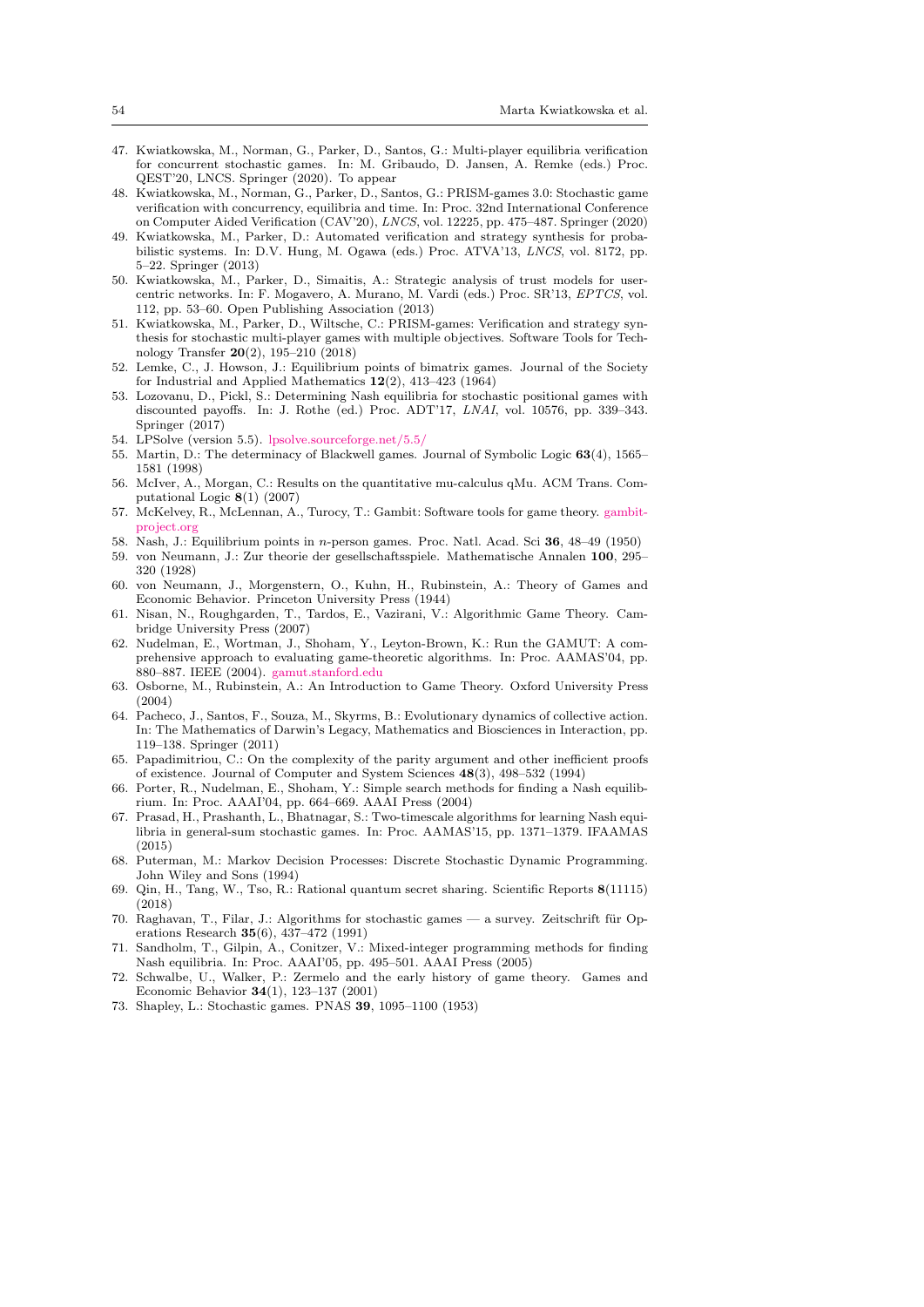- <span id="page-54-2"></span>74. Shapley, L.: A note on the Lemke-Howson algorithm. In: M. Balinski (ed.) Pivoting and Extension: In honor of A.W. Tucker, Mathematical Programming Studies, vol. 1, pp. 175– 189. Springer (1974)
- <span id="page-54-5"></span>75. Todd, M.: The many facets of linear programming. Mathematical Programming 91(3), 417–436 (2002)
- <span id="page-54-1"></span>76. Toumi, A., Gutierrez, J., Wooldridge, M.: A tool for the automated verification of Nash equilibria in concurrent games. In: M. Leucker, C. Rueda, F. Valencia (eds.) Proc. IC-TAC'15, LNCS, vol. 9399, pp. 583–594. Springer (2015)
- <span id="page-54-0"></span>77. Ummels, M.: Stochastic multiplayer games: Theory and algorithms. Ph.D. thesis, RWTH Aachen University (2010)
- <span id="page-54-8"></span>78. Zhu, Q., Ba¸sar, T.: Dynamic policy-based IDS configuration. In: CDC'09, pp. 8600–8605. IEEE (2009)
- <span id="page-54-9"></span>79. Zhu, Q., Li, H., Han, Z., Ba¸sar, T.: A stochastic game model for jamming in multi-channel cognitive radio systems. In: Proc. ICC'10, pp. 1–6. IEEE (2010)
- <span id="page-54-6"></span>80. PRISM-games web site. [prismmodelchecker.org/games/](http://www.prismmodelchecker.org/games/)
- <span id="page-54-7"></span>81. Supporting material. [prismmodelchecker.org/subm/fmsd-csgs/](http://www.prismmodelchecker.org/subm/fmsd-csgs/)

#### <span id="page-54-3"></span>A Convergence of Zero-Sum Reachability Reward Formulae

In this appendix we give a witness to the failure of convergence for value iteration when verifying zero-sum formulae with an infinite horizon reward objective if Assumption [1](#page-17-0) does not hold.

<span id="page-54-10"></span>

Fig. 13: Counterexample for zero-sum expected reachability reward properties.

Consider the CSG in Figure [13](#page-54-10) with players  $p_1$  and  $p_2$  and the zero-sum state formula  $\phi =$  $\langle p_1, p_2 \rangle \mathbb{R}^r_{\max=?}$  [F a], where a is the atomic proposition satisfied only by state t. Clearly, state  $s_1$  does not reach either the target of the formula or an absorbing state with probability 1 under all strategy profiles, while the reward for the state-action pair  $(s_1, (a_1, a_2))$  is negative. Applying the value iteration algorithm of Section [4,](#page-16-0) we see that the values for state  $s_1$  oscillate between 0 and  $-1$ , while the values for state  $s_2$  oscillate between 0 and 1.

## <span id="page-54-4"></span>B Convergence of Nonzero-Sum Probabilistic Reachability Properties

In this appendix we give a witness to the failure of convergence for value iteration when verifying nonzero-sum formulae with infinite horizon probabilistic objectives if Assumption [2](#page-17-3) does not hold.

Consider the CSG in Figure [14](#page-55-0) with players  $p_1$  and  $p_2$  (an adaptation of a TSG example from [\[12\]](#page-51-11)) and the nonzero-sum state formula  $\langle p_1:p_2 \rangle_{\max=?}(\theta)$ , where  $\theta = P[F a_1] + P[F a_2]$ and  $a_i$  is the atomic proposition satisfied only by the state  $t_i$ . Clearly, this CSG has a nonterminal end component as one can remain in  $\{s_1, s_2\}$  indefinitely or leave at any time.

Applying the value iteration algorithm of Section [4,](#page-16-0) we have: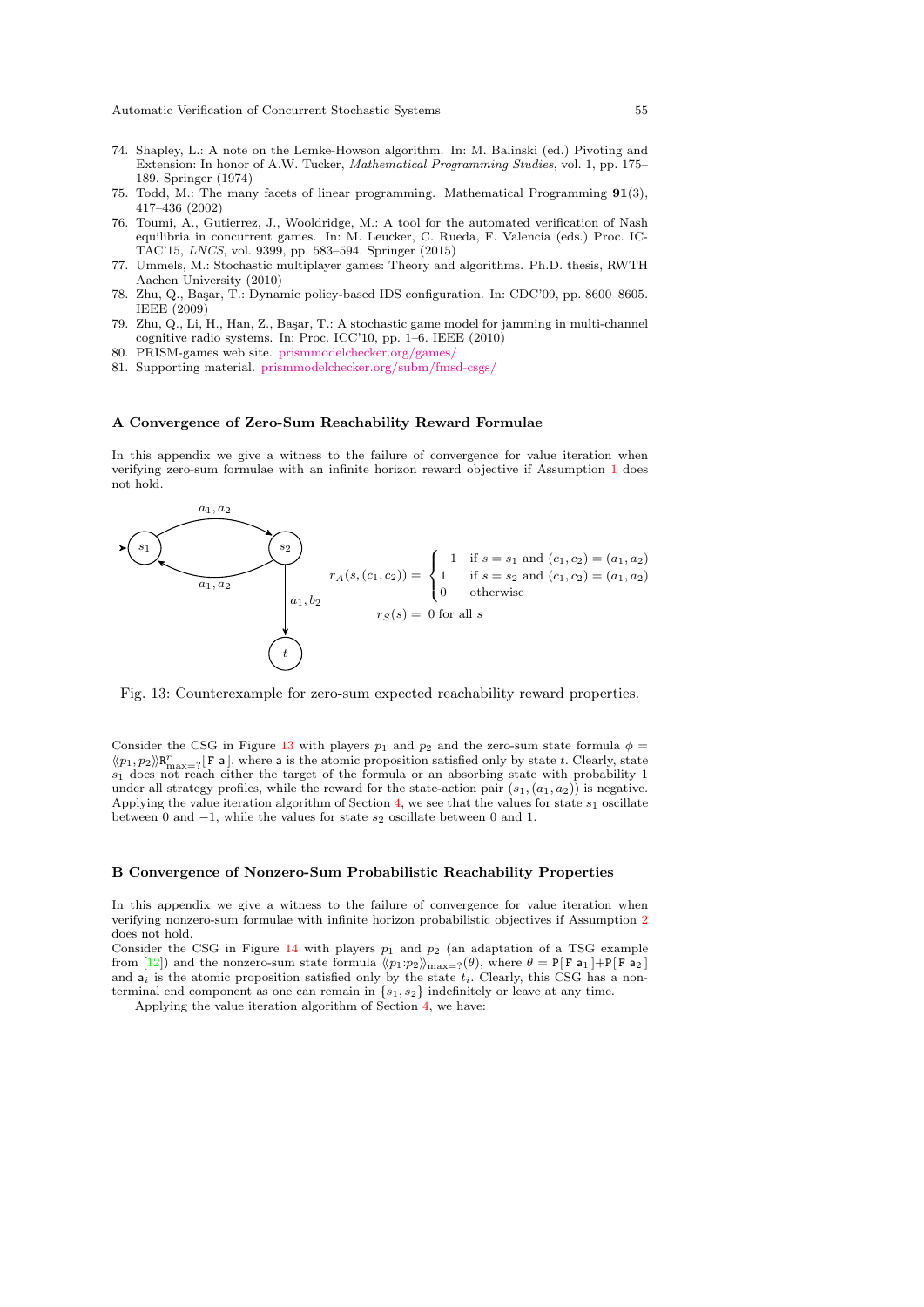<span id="page-55-0"></span>![](_page_55_Figure_1.jpeg)

Fig. 14: Counterexample for nonzero-sum probabilistic reachability properties.

– In the first iteration  $V_{\mathsf{G}}(s_1, \theta, 1)$  are the SWNE values of the bimatrix game:

$$
\mathsf{Z}_1 = \begin{array}{c} \downarrow \\ s \left( \begin{array}{c} 0 \\ \frac{1}{4} \end{array} \right) \quad \text{and} \quad \mathsf{Z}_2 = \begin{array}{c} c \\ s \left( \begin{array}{c} 0 \\ \frac{3}{4} \end{array} \right) \end{array}
$$

i.e. the values  $(\frac{1}{4}, \frac{3}{4})$ , and  $V_{\mathsf{G}}(s_2, \theta, 1)$  are the SWNE values of the bimatrix game:

$$
Z_1 = \perp \begin{pmatrix} c & s & c \ s \end{pmatrix} \quad \text{and} \quad Z_2 = \perp \begin{pmatrix} 0 & \frac{1}{4} \end{pmatrix}
$$

i.e. the values  $\left(\frac{3}{4},\frac{1}{4}\right)$ .

– In the second iteration  $V_{\mathsf{G}}(s_1, \theta, 2)$  are the SWNE values of the bimatrix game:

$$
\mathsf{Z}_1 = \begin{array}{c} \downarrow \\ c \\ s \end{array} \left( \begin{array}{c} \frac{3}{4} \\ \frac{4}{4} \end{array} \right) \quad \text{and} \quad \mathsf{Z}_2 = \begin{array}{c} c \\ c \\ s \end{array} \left( \begin{array}{c} \frac{1}{4} \\ \frac{4}{3} \end{array} \right)
$$

i.e. the values  $(\frac{3}{4}, \frac{1}{4})$ , and  $V_{\mathsf{G}}(s_2, \theta, 2)$  are the SWNE values of the bimatrix games:

$$
Z_1 = \pm \begin{pmatrix} c & s & c & s \\ \frac{1}{4} & \frac{3}{4} \end{pmatrix} \text{ and } Z_2 = \pm \begin{pmatrix} \frac{3}{4} & \frac{1}{4} \end{pmatrix}
$$

i.e. the values  $(\frac{1}{4}, \frac{3}{4})$ .

– In the third iteration  $V_{\mathsf{G}C}(s_1, \theta, 3)$  are the SWNE values of the bimatrix game:

$$
\mathsf{Z}_1 = \begin{array}{c} \downarrow \\ c \\ s \end{array} \left( \begin{array}{c} \frac{1}{4} \\ \frac{1}{4} \end{array} \right) \quad \text{and} \quad \mathsf{Z}_2 = \begin{array}{c} c \\ s \\ s \end{array} \left( \begin{array}{c} \frac{3}{4} \\ \frac{3}{4} \end{array} \right)
$$

i.e. the values  $(\frac{1}{4}, \frac{3}{4})$ , and  $V_{\mathsf{G}C}(s_2, \theta, 3)$  are the SWNE values of the bimatrix game:

$$
Z_1 = \perp \begin{pmatrix} c & s \\ \frac{3}{4} & \frac{3}{4} \end{pmatrix} \text{ and } Z_2 = \perp \begin{pmatrix} c & s \\ \frac{1}{4} & \frac{1}{4} \end{pmatrix}
$$

i.e. the values  $(\frac{3}{4}, \frac{1}{4})$ .

– In the fourth iteration  $V_{\mathsf{G}}(s_1, \theta, 4)$  are the SWNE values of the bimatrix game:

$$
\mathsf{Z}_1 = \begin{array}{c} \downarrow \\ s \\ \left(\begin{array}{c} \frac{3}{4} \\ \frac{1}{4} \end{array}\right) \quad \text{and} \quad \mathsf{Z}_2 = \begin{array}{c} c \\ s \\ s \end{array} \begin{pmatrix} \downarrow \\ \frac{1}{3} \\ \frac{3}{4} \end{pmatrix}
$$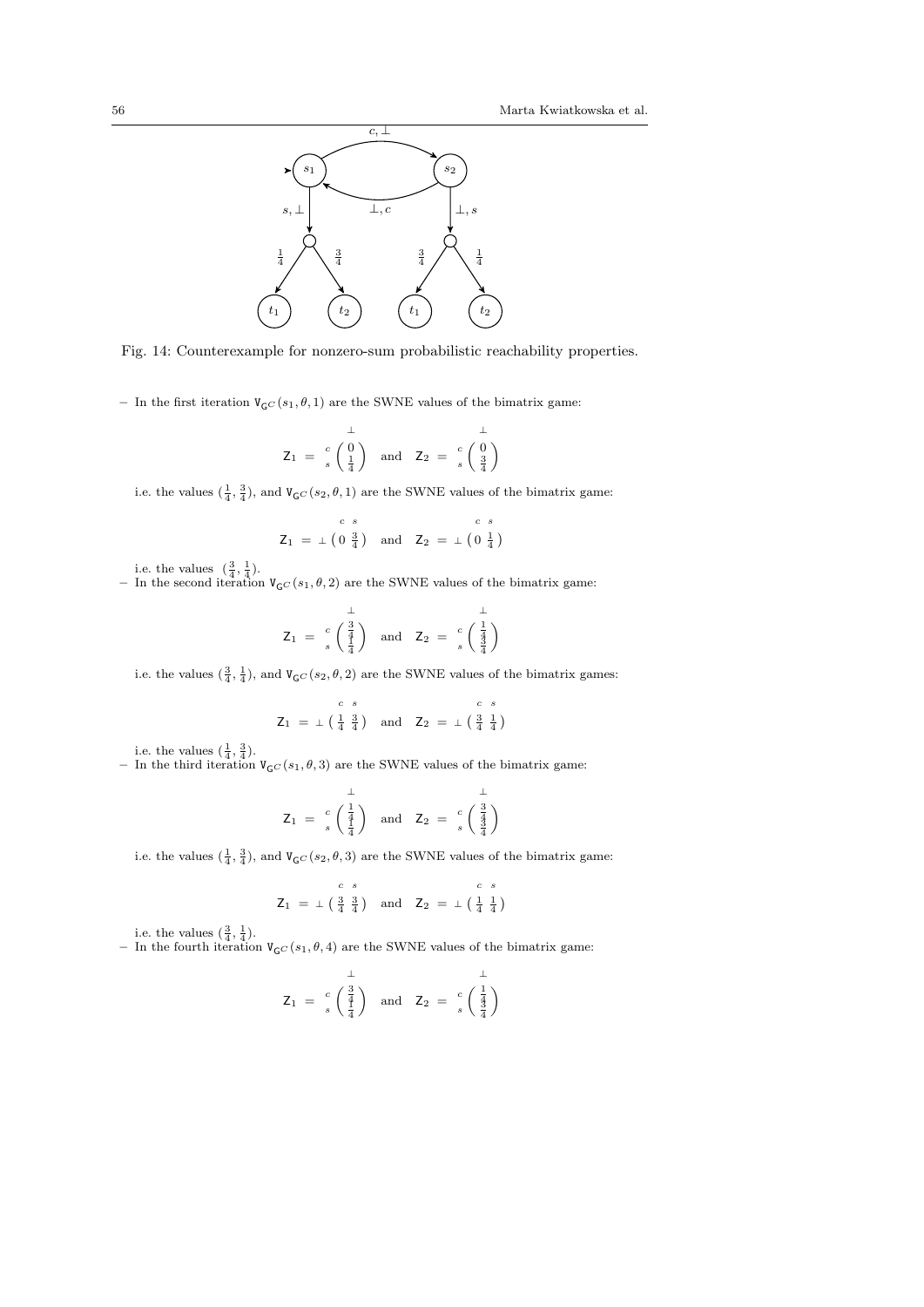i.e. the values  $(\frac{3}{4}, \frac{1}{4})$ , and  $V_{\mathsf{G}C}(s_2, \theta, 4)$  are the SWNE values of the bimatrix game:

$$
Z_1 = \pm \begin{pmatrix} c & s & c & s \\ \frac{3}{4} & \frac{3}{4} \end{pmatrix} \text{ and } Z_2 = \pm \begin{pmatrix} \frac{1}{4} & \frac{1}{4} \end{pmatrix}
$$

i.e. the values  $(\frac{3}{4}, \frac{1}{4})$ .

As can be seen the values computed at each iteration for the states  $s_1$  and  $s_2$  will oscillate between  $(\frac{1}{4}, \frac{3}{4})$  and  $(\frac{3}{4}, \frac{1}{4})$ .

### <span id="page-56-0"></span>C Convergence of Nonzero-Sum Expected Reachability Properties

In this appendix we give a witness to the failure of convergence for value iteration when verifying nonzero-sum formulae with infinite horizon reward objectives if Assumption [3](#page-17-1) does not hold.

<span id="page-56-1"></span>![](_page_56_Figure_7.jpeg)

Fig. 15: Counterexample for nonzero-sum expected reachability properties.

Consider the CSG in Figure [15](#page-56-1) with players  $p_1$  and  $p_2$  (which again is an adaptation of a TSG example from [\[12\]](#page-51-11)) and the nonzero-sum state formula  $\langle p_1:p_2 \rangle_{\text{max}=?}(\theta)$ , where  $\theta =$  $R^{r_1}[F a] + R^{r_2}[F a]$  and a is the atomic proposition satisfied only by the states  $t_1$  and  $t_2$ . Clearly, there are strategy profiles for which the targets are not reached with probability 1. Applying the value iteration algorithm of Section [4,](#page-16-0) we have:

– In the first iteration  $V_{GC}(s_1, \theta, 1)$  are the SWNE values of the bimatrix game:

$$
Z_1 = \begin{array}{c} 1 \\ c \\ s \end{array} \begin{pmatrix} 0 \\ \frac{1}{3} \end{pmatrix} \text{ and } Z_2 = \begin{array}{c} c \\ s \\ s \end{array} \begin{pmatrix} 0 \\ 1 \end{pmatrix}
$$

i.e. the values  $(\frac{1}{3}, 1)$ , and  $V_{\mathsf{G}}(s_2, \theta, 1)$  are the SWNE values of the bimatrix game:

$$
Z_1 = \bot (0 2) \quad \text{and} \quad Z_2 = \bot (0 \frac{1}{3})
$$

i.e. the values  $(2, \frac{1}{3})$ .

– In the second iteration  $V_{\rm GC}(s_1, \theta, 2)$  are the SWNE values of the bimatrix game:

$$
\mathsf{Z}_1 = \begin{array}{c} \downarrow \\ s \left( \frac{2}{3} \right) \end{array} \text{ and } \mathsf{Z}_2 = \begin{array}{c} \downarrow \\ s \left( \frac{1}{3} \right) \end{array}
$$